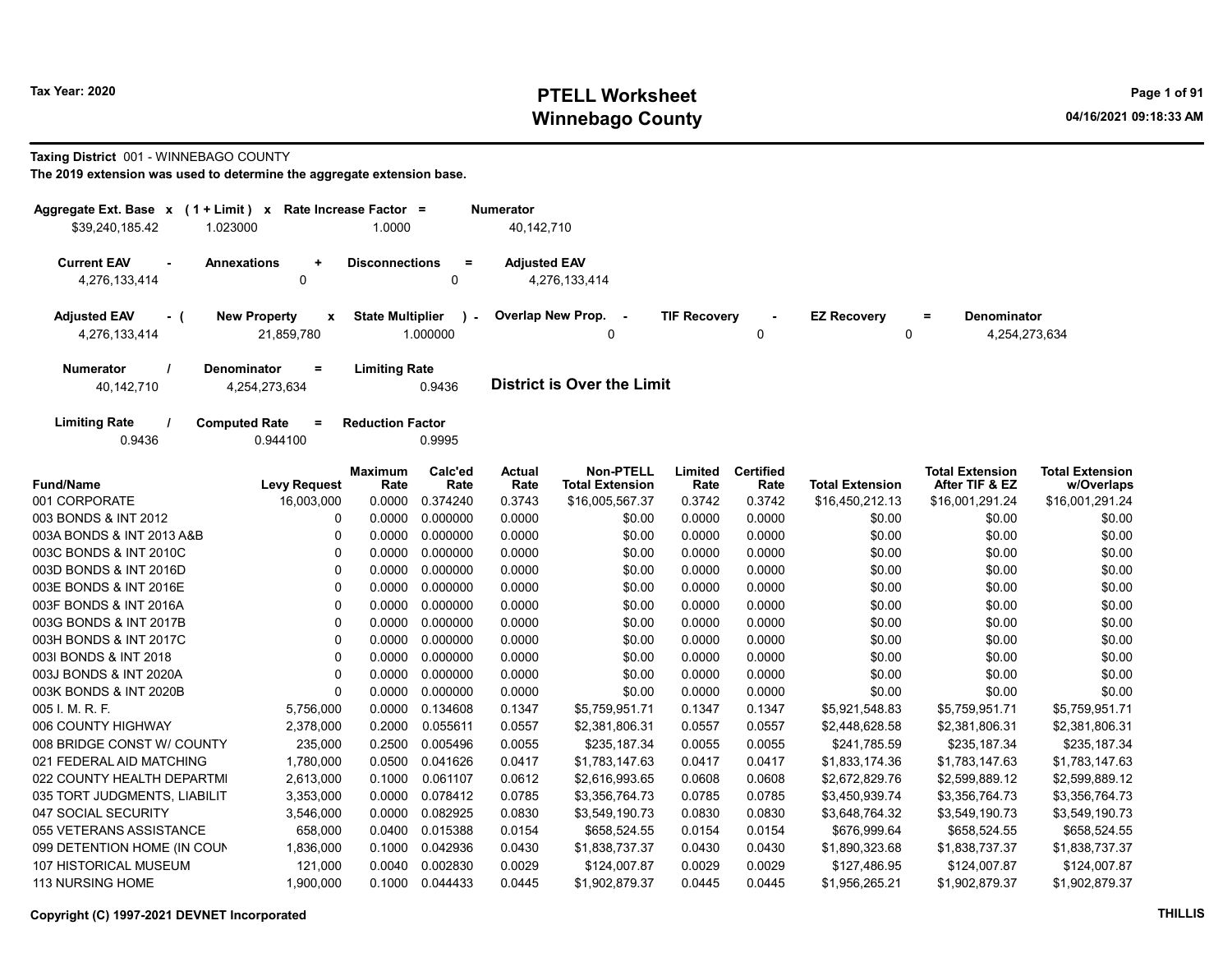| <b>Fund/Name</b><br>157 CHILDRENS ADVOCACY CEN | <b>Levy Request</b><br>155,000 | <b>Maximum</b><br>Rate<br>0.0040 | Calc'ed<br>Rate<br>0.003625 | Actual<br>Rate<br>0.0037 | <b>Non-PTELL</b><br><b>Total Extension</b><br>\$158,216.94 | Limited<br>Rate<br>0.0037 | <b>Certified</b><br>Rate<br>0.0037 | <b>Total Extension</b><br>\$162,655.76 | <b>Total Extension</b><br>After TIF & EZ<br>\$158,216.94 | <b>Total Extension</b><br>w/Overlaps<br>\$158,216.94 |
|------------------------------------------------|--------------------------------|----------------------------------|-----------------------------|--------------------------|------------------------------------------------------------|---------------------------|------------------------------------|----------------------------------------|----------------------------------------------------------|------------------------------------------------------|
| Totals (Capped)                                | 40,334,000                     |                                  | 0.943237                    | 0.9441                   | \$40.370.975.57                                            | 0.9436                    | 0.9436                             | \$41.481.614.56                        | \$40.349.594.91                                          | \$40.349.594.91                                      |
| <b>Totals (Not Capped)</b>                     | 0                              |                                  | 0.000000                    | 0.0000                   | \$0.00                                                     | 0.0000                    | 0.0000                             | \$0.00                                 | \$0.00                                                   | \$0.00                                               |
| Totals (All)                                   | 40,334,000                     |                                  | 0.943237                    | 0.9441                   | \$40.370.975.57                                            | 0.9436                    | 0.9436                             | \$41.481.614.56                        | \$40.349.594.91                                          | \$40,349,594.91                                      |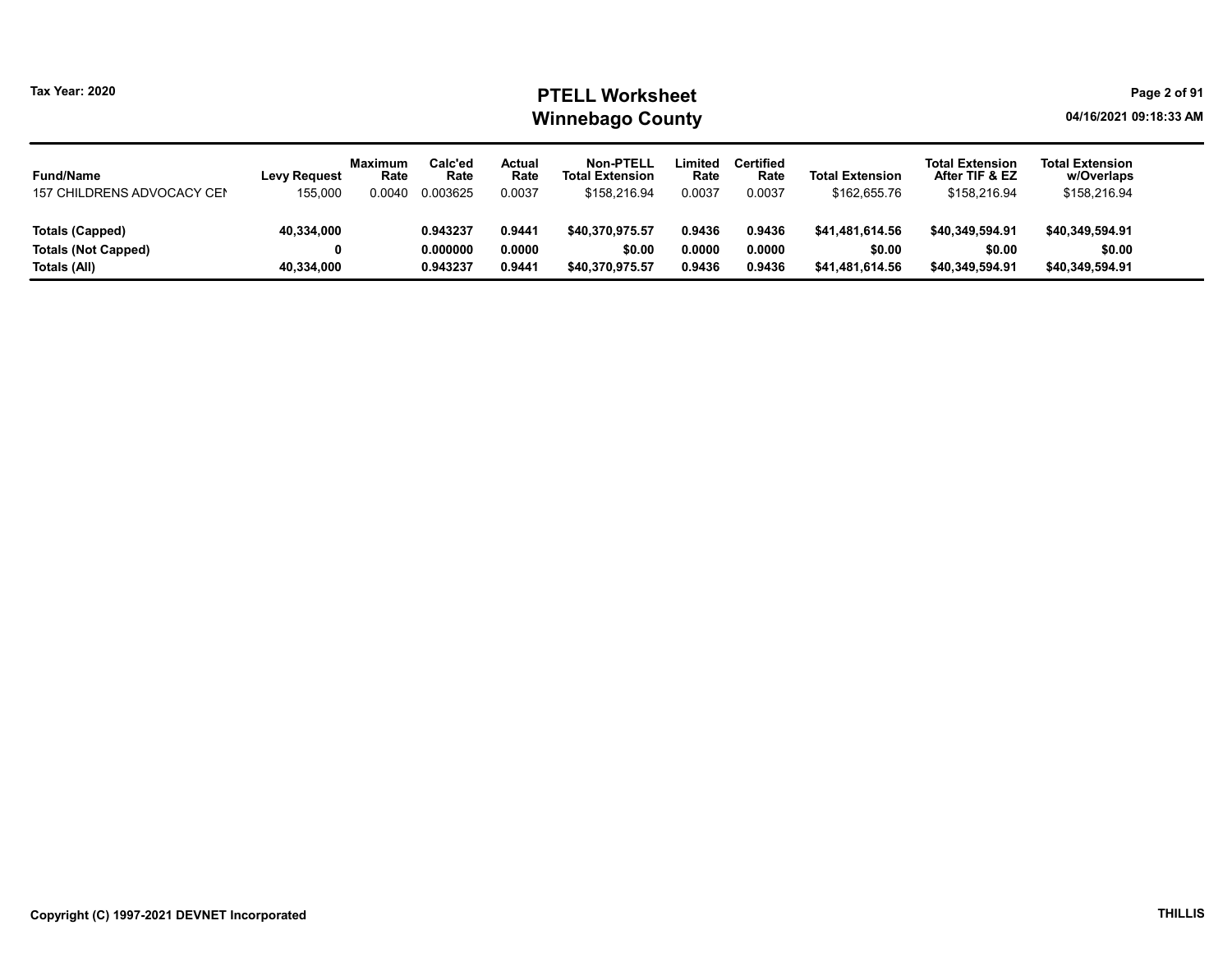#### Taxing District 002 - FOREST PRESERVE

| Aggregate Ext. Base $x$ (1 + Limit) x Rate Increase Factor = |         |                                   |            |                                     |        | <b>Numerator</b>                     |                     |        |                    |         |                                     |
|--------------------------------------------------------------|---------|-----------------------------------|------------|-------------------------------------|--------|--------------------------------------|---------------------|--------|--------------------|---------|-------------------------------------|
| \$4,103,913.92                                               |         | 1.023000                          |            | 1.0000                              |        | 4,198,304                            |                     |        |                    |         |                                     |
| <b>Current EAV</b><br>4,276,133,414                          | . н. н. | <b>Annexations</b>                | $\pm$<br>0 | <b>Disconnections</b>               | Ξ.     | <b>Adjusted EAV</b><br>4,276,133,414 |                     |        |                    |         |                                     |
| <b>Adjusted EAV</b><br>4,276,133,414                         | $-1$    | <b>New Property</b><br>21,859,780 | x          | <b>State Multiplier</b><br>1.000000 | $\sim$ | <b>Overlap New Prop.</b><br>0        | <b>TIF Recovery</b> | $\sim$ | <b>EZ Recovery</b> | Ξ.<br>υ | <b>Denominator</b><br>4,254,273,634 |
| <b>Numerator</b>                                             |         | Denominator                       | $=$        | Limiting Rate                       |        |                                      |                     |        |                    |         |                                     |

| <b>District is Within the Limit</b><br>0.0987<br>4,254,273,634<br>4,198,304 |  |
|-----------------------------------------------------------------------------|--|

| <b>Fund/Name</b>             | <b>Levy Request</b> | Maximum<br>Rate | Calc'ed<br>Rate | Actual<br>Rate | Non-PTELL<br><b>Total Extension</b> | ∟imited<br>Rate | Certified<br>Rate | <b>Total Extension</b> | <b>Total Extension</b><br>After TIF & EZ | <b>Total Extension</b><br>w/Overlaps |
|------------------------------|---------------------|-----------------|-----------------|----------------|-------------------------------------|-----------------|-------------------|------------------------|------------------------------------------|--------------------------------------|
| 001 CORPORATE                | 2,366,377           | 0.0600          | 0.055339        | 0.0554         | \$2,368,977.91                      | 0.0554          | 0.0554            | \$2,435,440.28         | \$2,368,977.91                           | \$2,368,977.91                       |
| 003 BONDS & INT 2002A        | 345,000             | 0.0000          | 0.008068        | 0.0081         | \$346,366.81                        | 0.0081          | 0.0081            | \$356.084.23           | \$346,366.81                             | \$346,366.81                         |
| 003A BONDS & INT 2006        | 0                   | 0.0000          | 0.000000        | 0.0000         | \$0.00                              | 0.0000          | 0.0000            | \$0.00                 | \$0.00                                   | \$0.00                               |
| 003B BONDS & INT 2016        | 45,600              | 0.0000          | 0.001066        | 0.0011         | \$47.037.47                         | 0.0011          | 0.0011            | \$48.357.12            | \$47.037.47                              | \$47.037.47                          |
| 005 I. M. R. F.              | 229.302             | 0.0000          | 0.005362        | 0.0054         | \$230.911.20                        | 0.0054          | 0.0054            | \$237.389.49           | \$230.911.20                             | \$230.911.20                         |
| 035 TORT JUDGMENTS, LIABILIT | 224,242             | 0.0000          | 0.005244        | 0.0053         | \$226,635.07                        | 0.0053          | 0.0053            | \$232.993.38           | \$226.635.07                             | \$226,635.07                         |
| 047 SOCIAL SECURITY          | 126.737             | 0.0000          | 0.002964        | 0.0030         | \$128.284.00                        | 0.0030          | 0.0030            | \$131.883.05           | \$128,284.00                             | \$128,284.00                         |
| <b>121 BOTANICAL GARDENS</b> | 194.000             | 0.0048          | 0.004537        | 0.0046         | \$196.702.14                        | 0.0046          | 0.0046            | \$202.220.67           | \$196.702.14                             | \$196,702.14                         |
| 137 DEV OF FORESTS & CONST   | 1,041,935           | 0.0250          | 0.024366        | 0.0244         | \$1,043,376.55                      | 0.0244          | 0.0244            | \$1,072,648.79         | \$1,043,376.55                           | \$1,043,376.55                       |
| Totals (Capped)              | 4,182,593           |                 | 0.097812        | 0.0981         | \$4,194,886.87                      | 0.0981          | 0.0981            | \$4,312,575.65         | \$4,194,886.87                           | \$4,194,886.87                       |
| Totals (Not Capped)          | 390.600             |                 | 0.009134        | 0.0092         | \$393,404.28                        | 0.0092          | 0.0092            | \$404,441.35           | \$393,404.28                             | \$393,404.28                         |
| Totals (All)                 | 4,573,193           |                 | 0.106946        | 0.1073         | \$4.588.291.15                      | 0.1073          | 0.1073            | \$4,717,017.00         | \$4,588,291.15                           | \$4,588,291.15                       |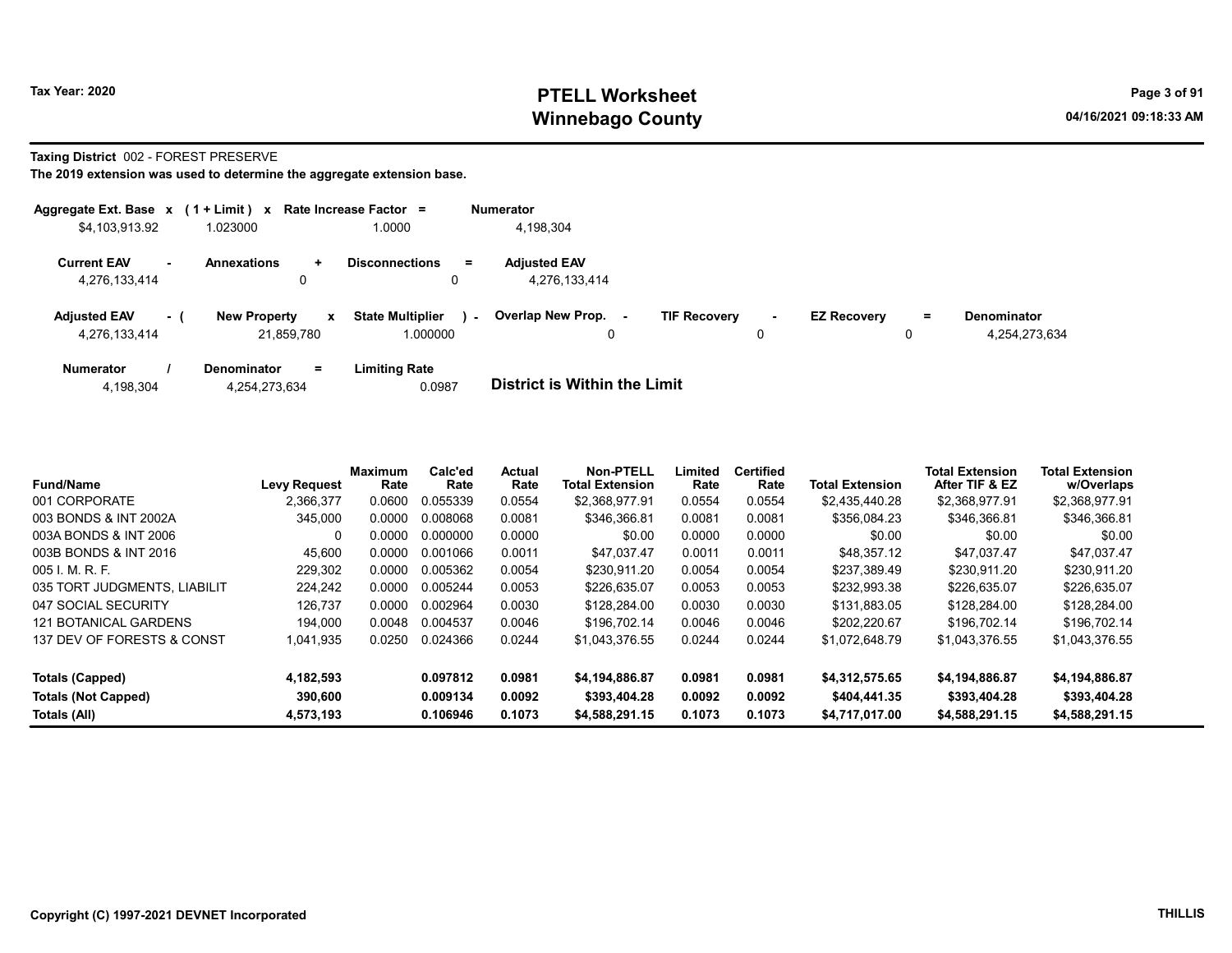#### Taxing District 003 - BURRITT TOWNSHIP

| Aggregate Ext. Base $x$ (1 + Limit) x Rate Increase Factor =<br>\$47,499.39 | 1.023000                                       | 1.0000                                                   | Numerator<br>48,592        |                                                           |                            |                                    |                                       |                                                         |                                                     |
|-----------------------------------------------------------------------------|------------------------------------------------|----------------------------------------------------------|----------------------------|-----------------------------------------------------------|----------------------------|------------------------------------|---------------------------------------|---------------------------------------------------------|-----------------------------------------------------|
| <b>Current EAV</b><br>$\sim$<br>28,912,725                                  | <b>Annexations</b><br>$\ddot{}$<br>0           | <b>Disconnections</b><br>Ξ.<br>0                         | <b>Adjusted EAV</b>        | 28,912,725                                                |                            |                                    |                                       |                                                         |                                                     |
| <b>Adjusted EAV</b><br>- (<br>28,912,725                                    | <b>New Property</b><br>$\mathbf{x}$<br>292,693 | <b>State Multiplier</b><br>$\mathcal{L}$<br>1.000000     | Overlap New Prop. -        | 0                                                         | <b>TIF Recovery</b>        | $\mathbf 0$                        | <b>EZ Recovery</b><br>0               | <b>Denominator</b><br>$=$                               | 28,620,032                                          |
| <b>Numerator</b><br>48,592                                                  | Denominator<br>$=$<br>28,620,032               | <b>Limiting Rate</b><br>0.1698                           |                            | <b>District is Over the Limit</b>                         |                            |                                    |                                       |                                                         |                                                     |
| <b>Limiting Rate</b><br>0.1698                                              | <b>Computed Rate</b><br>$\equiv$<br>0.172500   | <b>Reduction Factor</b><br>0.9843                        |                            |                                                           |                            |                                    |                                       |                                                         |                                                     |
| <b>Fund/Name</b><br>001 CORPORATE                                           | <b>Levy Request</b><br>49,870                  | Calc'ed<br>Maximum<br>Rate<br>Rate<br>0.3100<br>0.172485 | Actual<br>Rate<br>0.1725   | <b>Non-PTELL</b><br><b>Total Extension</b><br>\$49,874.45 | Limited<br>Rate<br>0.1698  | <b>Certified</b><br>Rate<br>0.1698 | <b>Total Extension</b><br>\$49,093.81 | <b>Total Extension</b><br>After TIF & EZ<br>\$49,093.81 | <b>Total Extension</b><br>w/Overlaps<br>\$49,093.81 |
| <b>Totals (Capped)</b><br><b>Totals (Not Capped)</b><br>Totals (All)        | 49,870<br>0<br>49,870                          | 0.172485<br>0.000000<br>0.172485                         | 0.1725<br>0.0000<br>0.1725 | \$49,874.45<br>\$0.00<br>\$49,874.45                      | 0.1698<br>0.0000<br>0.1698 | 0.1698<br>0.0000<br>0.1698         | \$49,093.81<br>\$0.00<br>\$49,093.81  | \$49,093.81<br>\$0.00<br>\$49,093.81                    | \$49,093.81<br>\$0.00<br>\$49,093.81                |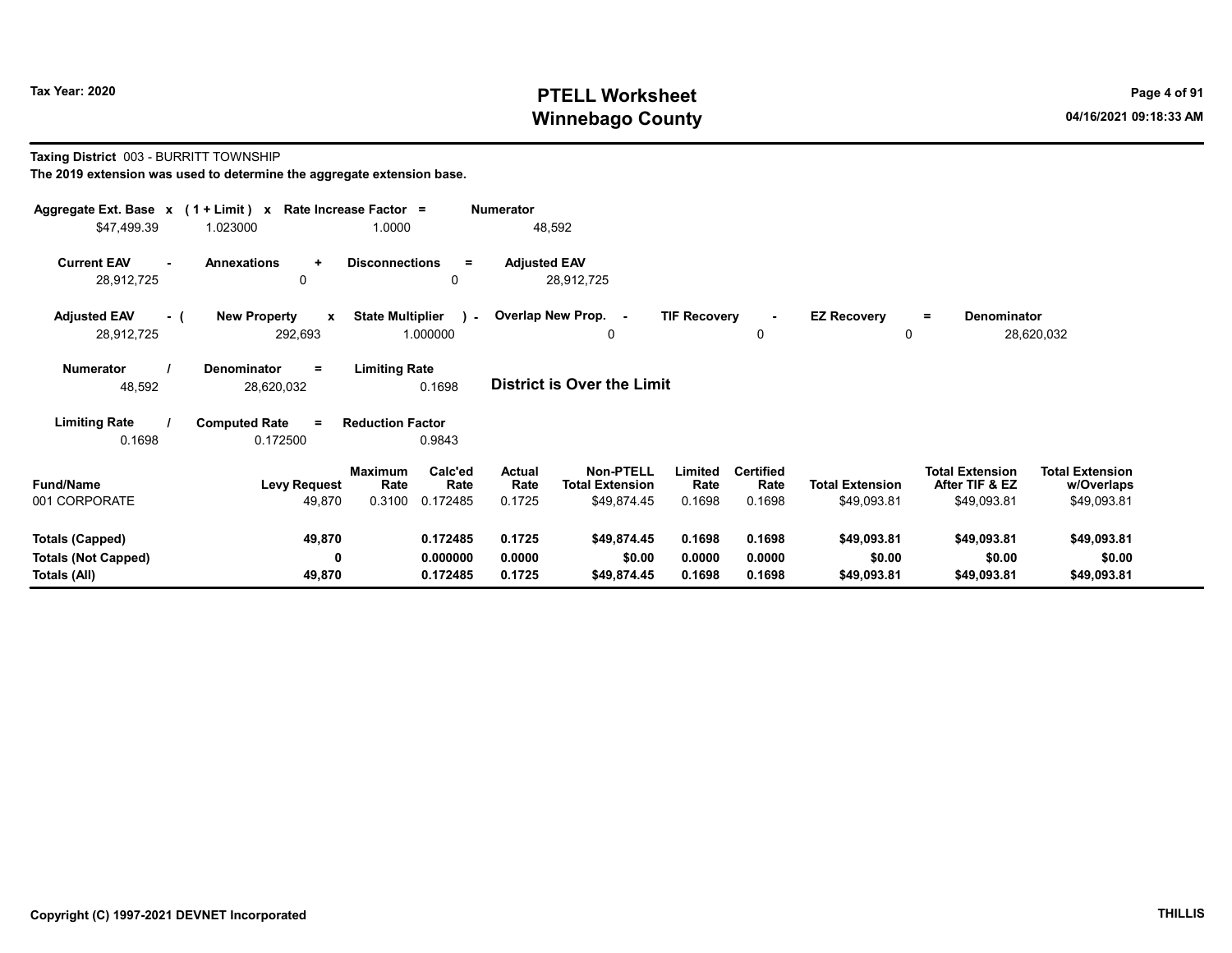Taxing District 004 - CHERRY VALLEY TOWNSHIP

# Tax Year: 2020 PTELL Worksheet Page 5 of 91 Winnebago County and the county of the county of the county of the county of the county of the county of the county of the county of the county of the county of the county of the county of the county of the county of the c

= Denominator

302,042,094

#### The 2019 extension was used to determine the aggregate extension base. Aggregate Ext. Base x (1 + Limit) x Rate Increase Factor = Numerator \$384,337.85 1.023000 1.0000 393,178 Current EAV - Annexations + Disconnections = Adjusted EAV 302,588,024 0 0 302,588,024 Adjusted EAV - ( New Property x State Multiplier ) - Overlap New Prop. - TIF Recovery EZ Recovery 302,588,024 545,930 1.000000 Numerator / Denominator = Limiting Rate District is Over the Limit Limiting Rate / Computed Rate = 393,178 302,042,094 0.1302 0.1302 0.131300 Reduction Factor 0.9916 0 0 0

| <b>Fund/Name</b><br><b>Levy Request</b> | <b>Maximum</b><br>Rate | Calc'ed<br>Rate | Actual<br>Rate | <b>Non-PTELL</b><br><b>Total Extension</b> | Limited<br>Rate | Certified<br>Rate | <b>Total Extension</b> | <b>Total Extension</b><br>After TIF & EZ | <b>Total Extension</b><br>w/Overlaps |  |
|-----------------------------------------|------------------------|-----------------|----------------|--------------------------------------------|-----------------|-------------------|------------------------|------------------------------------------|--------------------------------------|--|
| 001 CORPORATE                           | 387.000<br>0.2500      | 0.127897        | 0.1279         | \$387.010.08                               | 0.1268          | 0.1268            | \$398.065.21           | \$383,681.61                             | \$383,681.61                         |  |
| 054 GENERAL ASSISTANCE                  | 10,000<br>0.0000       | 0.003305        | 0.0034         | \$10.287.99                                | 0.0034          | 0.0034            | \$10.673.67            | \$10.287.99                              | \$10,287.99                          |  |
|                                         |                        |                 |                |                                            |                 |                   |                        |                                          |                                      |  |
| Totals (Capped)                         | 397.000                | 0.131202        | 0.1313         | \$397.298.07                               | 0.1302          | 0.1302            | \$408,738.88           | \$393,969.60                             | \$393,969.60                         |  |
| <b>Totals (Not Capped)</b>              | 0                      | 0.000000        | 0.0000         | \$0.00                                     | 0.0000          | 0.0000            | \$0.00                 | \$0.00                                   | \$0.00                               |  |
| Totals (All)                            | 397.000                | 0.131202        | 0.1313         | \$397.298.07                               | 0.1302          | 0.1302            | \$408,738.88           | \$393,969.60                             | \$393.969.60                         |  |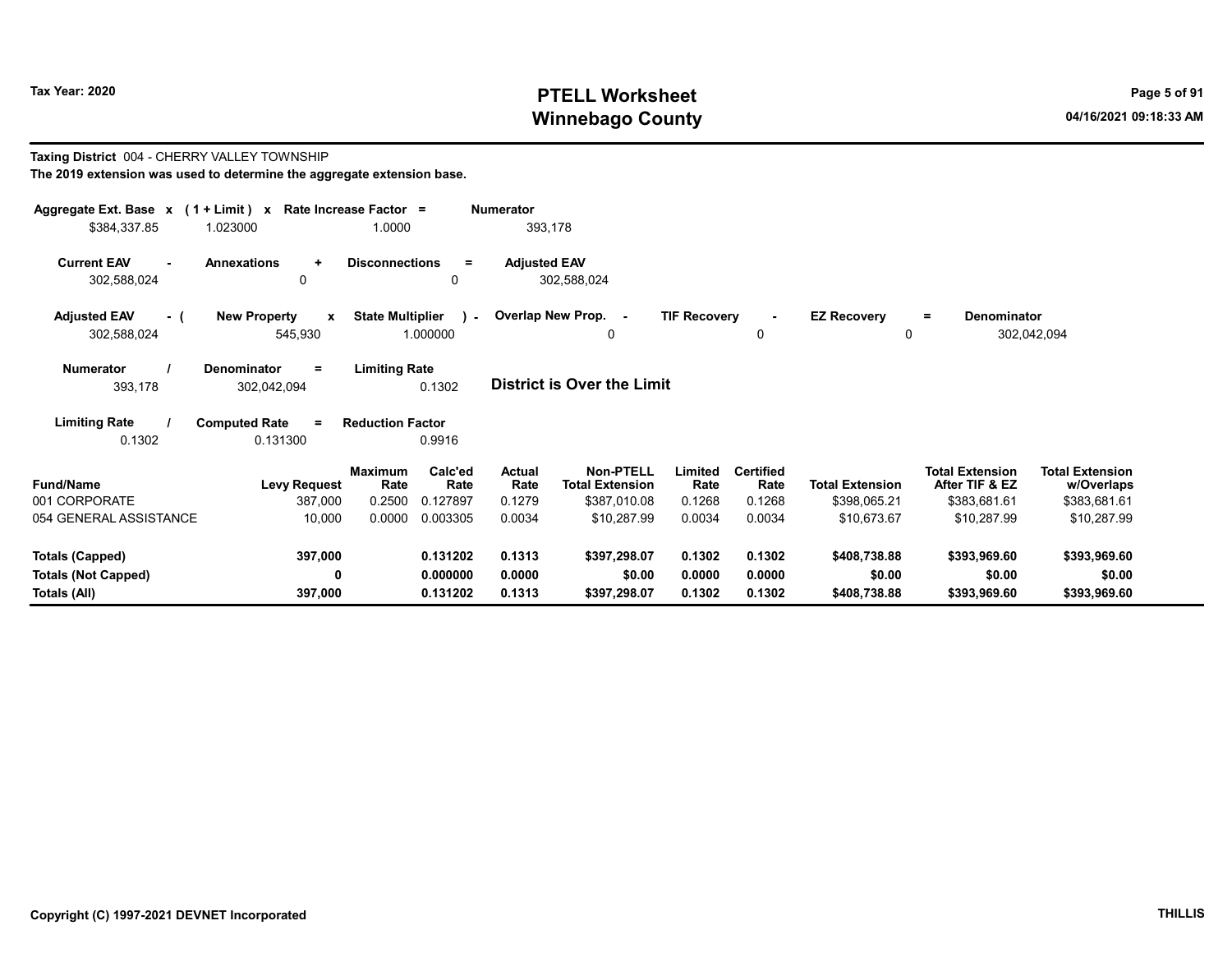#### Taxing District 005 - DURAND TOWNSHIP

| Aggregate Ext. Base $x$ (1 + Limit) x Rate Increase Factor =<br>\$69,864.80 | 1.023000                                | 1.0000                  |                 | <b>Numerator</b>    | 71,472                                     |                     |                          |                        |                                          |                                      |  |
|-----------------------------------------------------------------------------|-----------------------------------------|-------------------------|-----------------|---------------------|--------------------------------------------|---------------------|--------------------------|------------------------|------------------------------------------|--------------------------------------|--|
|                                                                             |                                         |                         |                 |                     |                                            |                     |                          |                        |                                          |                                      |  |
| <b>Current EAV</b>                                                          | <b>Annexations</b><br>$\ddot{}$         | <b>Disconnections</b>   | $=$             | <b>Adjusted EAV</b> |                                            |                     |                          |                        |                                          |                                      |  |
| 41,224,404                                                                  | $\mathbf 0$                             |                         | 0               |                     | 41,224,404                                 |                     |                          |                        |                                          |                                      |  |
| <b>Adjusted EAV</b><br>- (                                                  | <b>New Property</b><br>$\mathbf{x}$     | <b>State Multiplier</b> | $\lambda$ -     |                     | Overlap New Prop. -                        | <b>TIF Recovery</b> | $\blacksquare$           | <b>EZ Recovery</b>     | Denominator<br>$=$                       |                                      |  |
| 41,224,404                                                                  | 83,325                                  |                         | 1.000000        |                     | 0                                          |                     | 0                        | 0                      |                                          | 41,141,079                           |  |
| <b>Numerator</b>                                                            | <b>Denominator</b><br>$=$               | <b>Limiting Rate</b>    |                 |                     |                                            |                     |                          |                        |                                          |                                      |  |
| 71,472                                                                      | 41,141,079                              |                         | 0.1738          |                     | <b>District is Over the Limit</b>          |                     |                          |                        |                                          |                                      |  |
|                                                                             |                                         |                         |                 |                     |                                            |                     |                          |                        |                                          |                                      |  |
| <b>Limiting Rate</b><br>0.1738                                              | <b>Computed Rate</b><br>$=$<br>0.182900 | <b>Reduction Factor</b> | 0.9502          |                     |                                            |                     |                          |                        |                                          |                                      |  |
|                                                                             |                                         |                         |                 |                     |                                            |                     |                          |                        |                                          |                                      |  |
| <b>Fund/Name</b>                                                            | <b>Levy Request</b>                     | <b>Maximum</b><br>Rate  | Calc'ed<br>Rate | Actual<br>Rate      | <b>Non-PTELL</b><br><b>Total Extension</b> | Limited<br>Rate     | <b>Certified</b><br>Rate | <b>Total Extension</b> | <b>Total Extension</b><br>After TIF & EZ | <b>Total Extension</b><br>w/Overlaps |  |
| 001 CORPORATE                                                               | 73,941                                  | 0.2500                  | 0.179362        | 0.1794              | \$73,956.58                                | 0.1704              | 0.1704                   | \$70,957.90            | \$70,246.38                              | \$70,246.38                          |  |
| 054 GENERAL ASSISTANCE                                                      | 1,410                                   | 0.0000                  | 0.003420        | 0.0035              | \$1,442.85                                 | 0.0034              | 0.0034                   | \$1,415.83             | \$1,401.63                               | \$1,401.63                           |  |
| <b>Totals (Capped)</b>                                                      | 75,351                                  |                         | 0.182782        | 0.1829              | \$75,399.43                                | 0.1738              | 0.1738                   | \$72,373.73            | \$71,648.01                              | \$71,648.01                          |  |
| <b>Totals (Not Capped)</b>                                                  | 0                                       |                         | 0.000000        | 0.0000              | \$0.00                                     | 0.0000              | 0.0000                   | \$0.00                 | \$0.00                                   | \$0.00                               |  |
| Totals (All)                                                                | 75,351                                  |                         | 0.182782        | 0.1829              | \$75,399.43                                | 0.1738              | 0.1738                   | \$72,373.73            | \$71,648.01                              | \$71,648.01                          |  |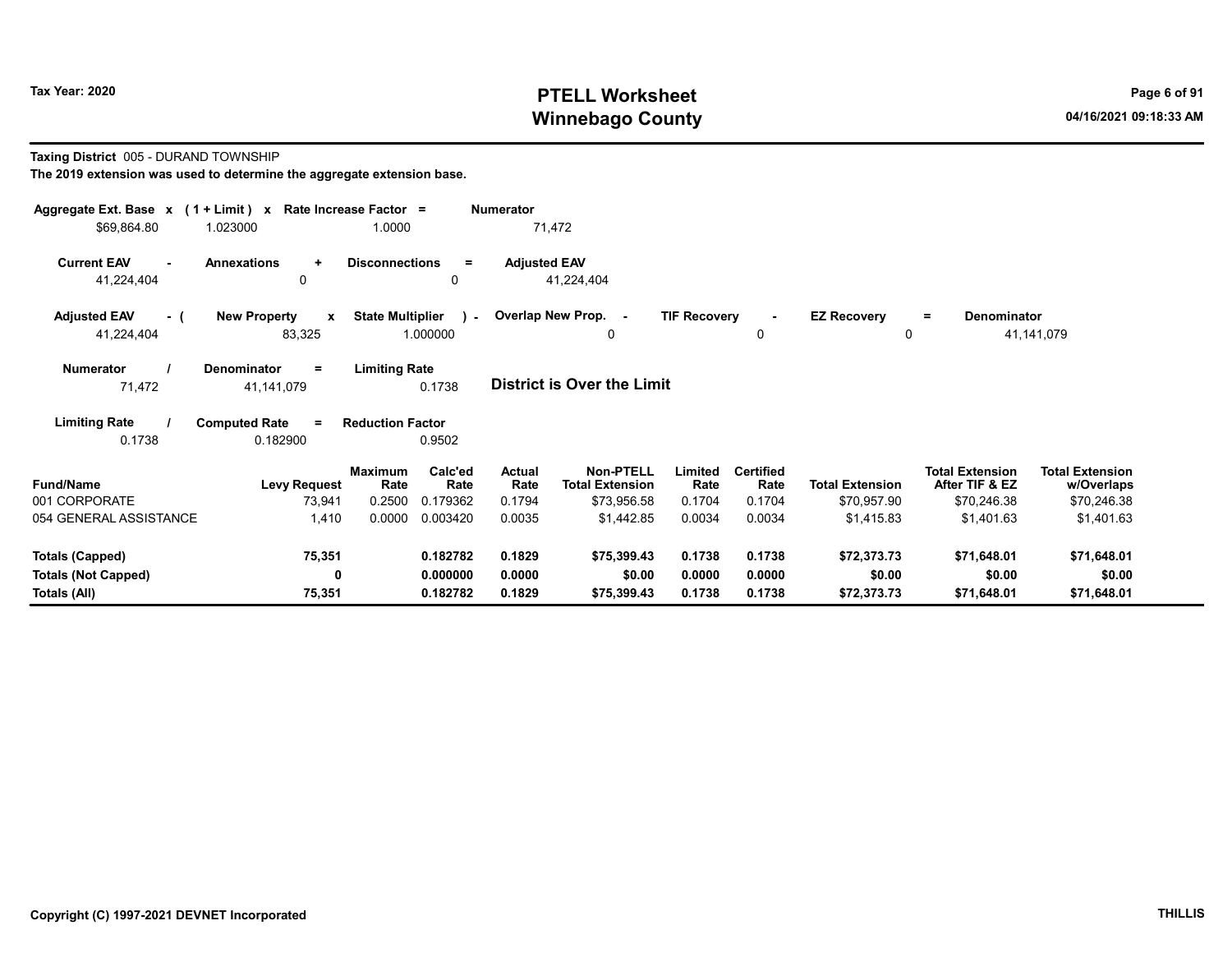#### Taxing District 006 - HARLEM TOWNSHIP

| Aggregate Ext. Base $x$ (1 + Limit) $x$ Rate Increase Factor =<br>\$663,386.34<br>1.023000 |                                                  | 1.0000                  |                           | Numerator<br>678,644 |                                            |                     |                          |                             |                                          |                                      |
|--------------------------------------------------------------------------------------------|--------------------------------------------------|-------------------------|---------------------------|----------------------|--------------------------------------------|---------------------|--------------------------|-----------------------------|------------------------------------------|--------------------------------------|
| <b>Current EAV</b><br>$\sim$<br>650,947,229                                                | <b>Annexations</b><br>$\ddot{}$<br>0             | <b>Disconnections</b>   | $\equiv$<br>0             | <b>Adjusted EAV</b>  | 650,947,229                                |                     |                          |                             |                                          |                                      |
| <b>Adjusted EAV</b><br>- (<br>650,947,229                                                  | <b>New Property</b><br>$\mathbf{x}$<br>7,117,522 | <b>State Multiplier</b> | $\mathcal{L}$<br>1.000000 |                      | Overlap New Prop. -<br>0                   | <b>TIF Recovery</b> | 0                        | <b>EZ Recovery</b><br>0     | Denominator<br>Ξ.                        | 643,829,707                          |
| <b>Numerator</b><br>678,644                                                                | Denominator<br>$\equiv$<br>643,829,707           | <b>Limiting Rate</b>    | 0.1055                    |                      | <b>District is Over the Limit</b>          |                     |                          |                             |                                          |                                      |
| <b>Limiting Rate</b><br>0.1055                                                             | <b>Computed Rate</b><br>$\equiv$<br>0.113300     | <b>Reduction Factor</b> | 0.9312                    |                      |                                            |                     |                          |                             |                                          |                                      |
| <b>Fund/Name</b>                                                                           | <b>Levy Request</b>                              | <b>Maximum</b><br>Rate  | Calc'ed<br>Rate           | Actual<br>Rate       | <b>Non-PTELL</b><br><b>Total Extension</b> | Limited<br>Rate     | <b>Certified</b><br>Rate | <b>Total Extension</b>      | <b>Total Extension</b><br>After TIF & EZ | <b>Total Extension</b><br>w/Overlaps |
| 001 CORPORATE<br>042 PARK/PARK MAINTENANCE                                                 | 588,735<br>73,591                                | 0.2500<br>0.0200        | 0.090443<br>0.011305      | 0.0905<br>0.0114     | \$589,107.24<br>\$74,207.98                | 0.0841<br>0.0107    | 0.0841<br>0.0107         | \$593,010.55<br>\$75,448.43 | \$547,446.62<br>\$69,651.35              | \$547,446.62<br>\$69,651.35          |
| 054 GENERAL ASSISTANCE                                                                     | 73,591                                           | 0.0000                  | 0.011305                  | 0.0114               | \$74.207.98                                | 0.0107              | 0.0107                   | \$75.448.43                 | \$69.651.35                              | \$69,651.35                          |
| <b>Totals (Capped)</b>                                                                     | 735,917                                          |                         | 0.113053                  | 0.1133               | \$737,523.20                               | 0.1055              | 0.1055                   | \$743,907.41                | \$686,749.32                             | \$686,749.32                         |
| <b>Totals (Not Capped)</b><br>Totals (All)                                                 | 0<br>735,917                                     |                         | 0.000000<br>0.113053      | 0.0000<br>0.1133     | \$0.00<br>\$737,523.20                     | 0.0000<br>0.1055    | 0.0000<br>0.1055         | \$0.00<br>\$743,907.41      | \$0.00<br>\$686,749.32                   | \$0.00<br>\$686,749.32               |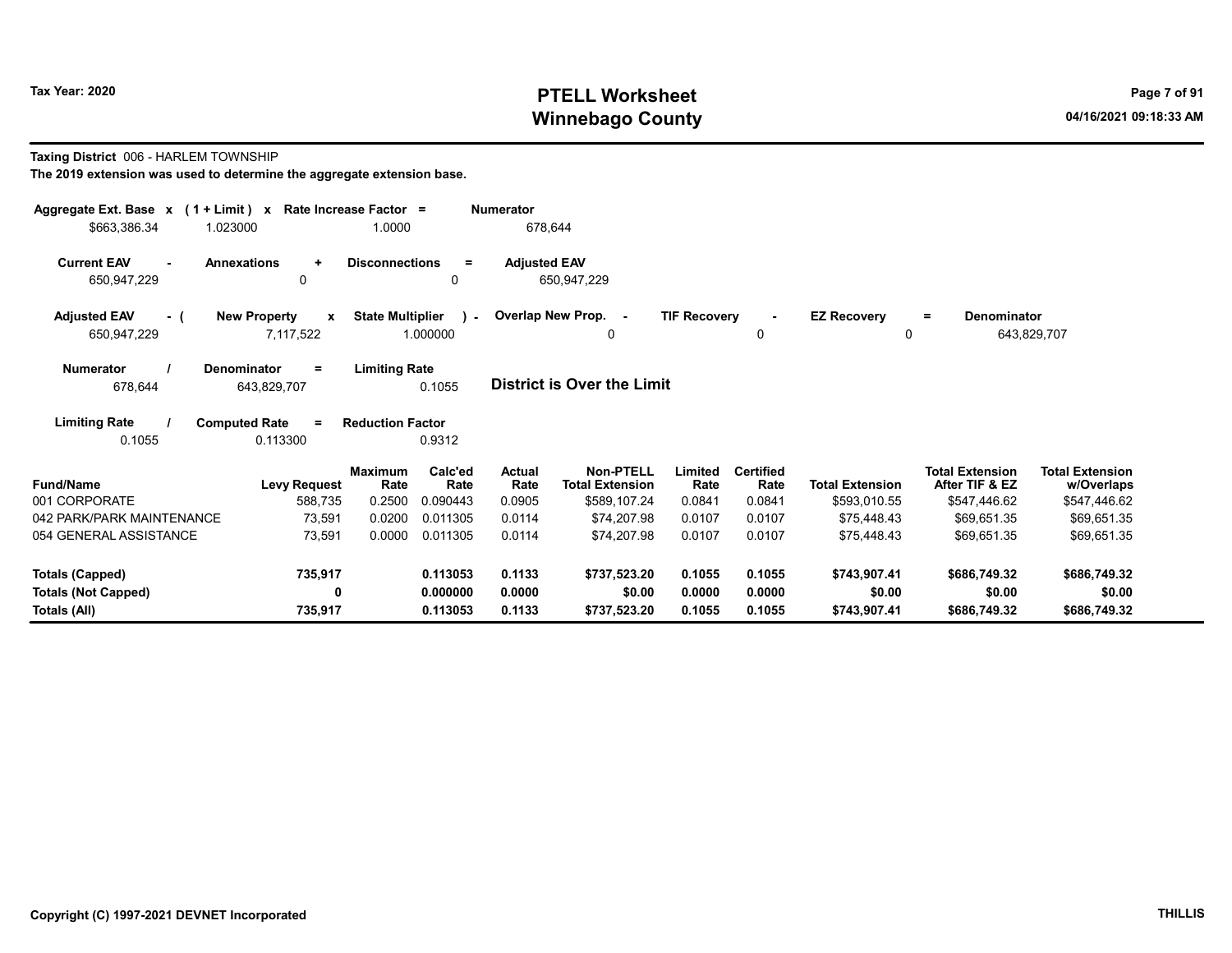#### Taxing District 007 - HARRISON TOWNSHIP

| Aggregate Ext. Base $x$ (1 + Limit) x Rate Increase Factor =<br>\$18,826.75 | 1.023000                                       | 1.0000                                                   | <b>Numerator</b><br>19,260        |                                                                                        |                                    |                                       |                                                         |                                                     |
|-----------------------------------------------------------------------------|------------------------------------------------|----------------------------------------------------------|-----------------------------------|----------------------------------------------------------------------------------------|------------------------------------|---------------------------------------|---------------------------------------------------------|-----------------------------------------------------|
| <b>Current EAV</b><br>16,229,863                                            | Annexations<br>÷<br>0                          | <b>Disconnections</b><br>$=$<br>0                        | <b>Adjusted EAV</b><br>16,229,863 |                                                                                        |                                    |                                       |                                                         |                                                     |
| <b>Adjusted EAV</b><br>- (<br>16,229,863                                    | <b>New Property</b><br>$\mathbf{x}$<br>234,979 | <b>State Multiplier</b><br>$\mathbf{r}$<br>1.000000      | Overlap New Prop. -               | <b>TIF Recovery</b><br>0                                                               | 0                                  | <b>EZ Recovery</b><br>0               | Denominator<br>$\equiv$                                 | 15,994,884                                          |
| Numerator<br>19,260                                                         | <b>Denominator</b><br>Ξ<br>15,994,884          | <b>Limiting Rate</b><br>0.1205                           | <b>District is Over the Limit</b> |                                                                                        |                                    |                                       |                                                         |                                                     |
| <b>Limiting Rate</b><br>0.1205                                              | <b>Computed Rate</b><br>$=$<br>0.121800        | <b>Reduction Factor</b><br>0.9893                        |                                   |                                                                                        |                                    |                                       |                                                         |                                                     |
| <b>Fund/Name</b><br>001 CORPORATE                                           | <b>Levy Request</b><br>19,768                  | Calc'ed<br>Maximum<br>Rate<br>Rate<br>0.4300<br>0.121800 | Actual<br>Rate<br>0.1218          | <b>Non-PTELL</b><br>Limited<br><b>Total Extension</b><br>Rate<br>\$19,767.97<br>0.1205 | <b>Certified</b><br>Rate<br>0.1205 | <b>Total Extension</b><br>\$19,556.98 | <b>Total Extension</b><br>After TIF & EZ<br>\$19,556.98 | <b>Total Extension</b><br>w/Overlaps<br>\$19,556.98 |
| <b>Totals (Capped)</b><br><b>Totals (Not Capped)</b><br>Totals (All)        | 19,768<br>0<br>19,768                          | 0.121800<br>0.000000<br>0.121800                         | 0.1218<br>0.0000<br>0.1218        | \$19,767.97<br>0.1205<br>\$0.00<br>0.0000<br>\$19,767.97<br>0.1205                     | 0.1205<br>0.0000<br>0.1205         | \$19,556.98<br>\$0.00<br>\$19,556.98  | \$19,556.98<br>\$0.00<br>\$19,556.98                    | \$19,556.98<br>\$0.00<br>\$19,556.98                |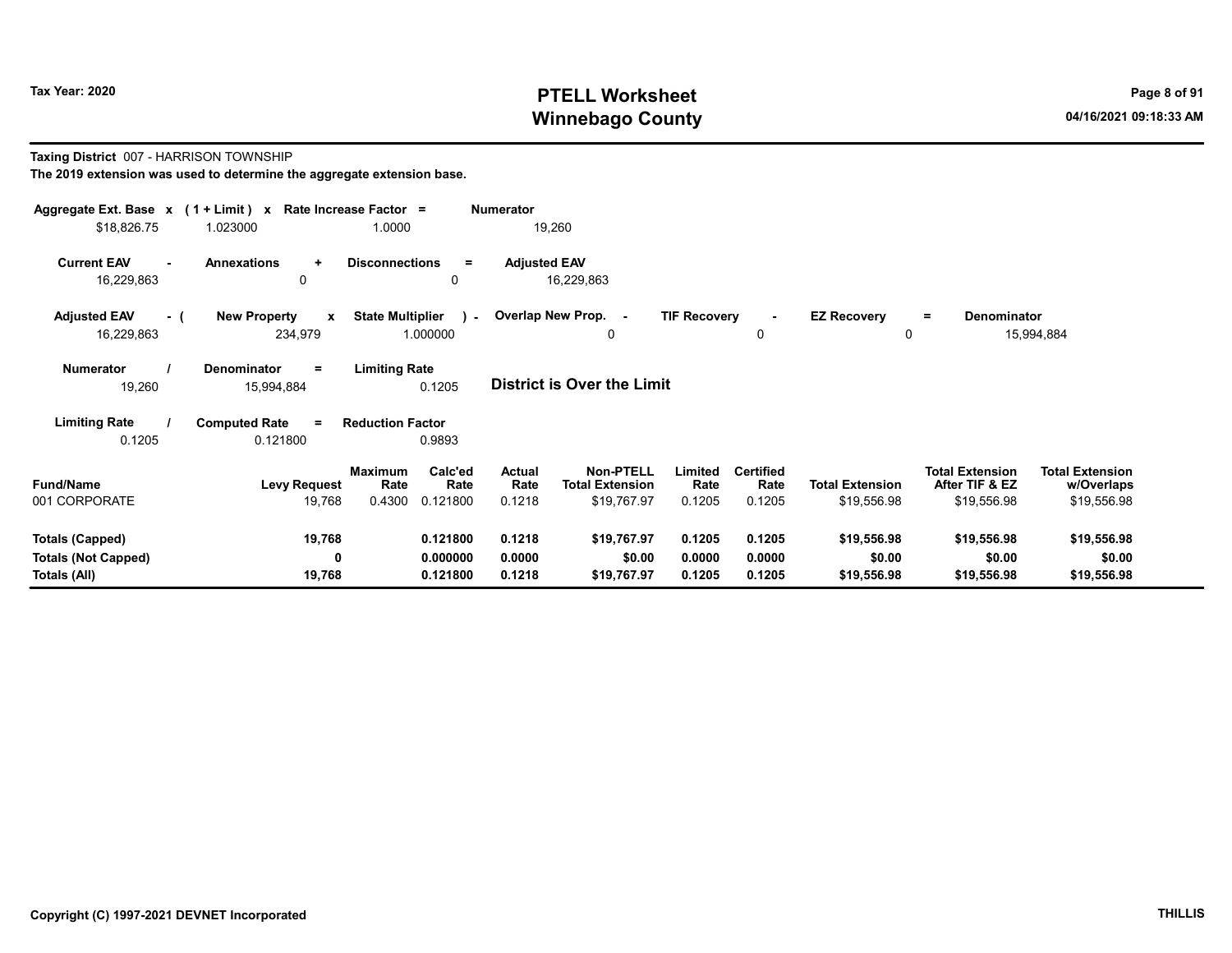Taxing District 008 - LAONA TOWNSHIP

| Aggregate Ext. Base $x$ (1 + Limit) x Rate Increase Factor =<br>\$42,491.32 | 1.023000                            | 1.0000                  |                 | <b>Numerator</b><br>43,469 |                                            |                     |                          |                        |                                          |                           |
|-----------------------------------------------------------------------------|-------------------------------------|-------------------------|-----------------|----------------------------|--------------------------------------------|---------------------|--------------------------|------------------------|------------------------------------------|---------------------------|
|                                                                             |                                     |                         |                 |                            |                                            |                     |                          |                        |                                          |                           |
| <b>Current EAV</b>                                                          | <b>Annexations</b><br>$\ddot{}$     | <b>Disconnections</b>   | $\equiv$        | <b>Adjusted EAV</b>        |                                            |                     |                          |                        |                                          |                           |
| 36,845,693                                                                  | 0                                   |                         | 0               |                            | 36,845,693                                 |                     |                          |                        |                                          |                           |
| <b>Adjusted EAV</b><br>- (                                                  | <b>New Property</b><br>$\mathbf{x}$ | <b>State Multiplier</b> | $\lambda$ .     |                            | Overlap New Prop. -                        | <b>TIF Recovery</b> |                          | <b>EZ Recovery</b>     | Denominator<br>Ξ.                        |                           |
| 36,845,693                                                                  | 13,820                              |                         | 1.000000        |                            | 0                                          |                     | 0                        | 0                      |                                          | 36,831,873                |
| <b>Numerator</b>                                                            | Denominator<br>$\equiv$             | <b>Limiting Rate</b>    |                 |                            |                                            |                     |                          |                        |                                          |                           |
| 43,469                                                                      | 36,831,873                          |                         | 0.1181          |                            | <b>District is Over the Limit</b>          |                     |                          |                        |                                          |                           |
| <b>Limiting Rate</b>                                                        | <b>Computed Rate</b><br>$\equiv$    | <b>Reduction Factor</b> |                 |                            |                                            |                     |                          |                        |                                          |                           |
| 0.1181                                                                      | 0.120600                            |                         | 0.9793          |                            |                                            |                     |                          |                        |                                          |                           |
| <b>Fund/Name</b>                                                            |                                     | <b>Maximum</b><br>Rate  | Calc'ed<br>Rate | <b>Actual</b><br>Rate      | <b>Non-PTELL</b><br><b>Total Extension</b> | Limited<br>Rate     | <b>Certified</b><br>Rate | <b>Total Extension</b> | <b>Total Extension</b><br>After TIF & EZ | <b>Total Extension</b>    |
| 001 CORPORATE                                                               | <b>Levy Request</b><br>44,400       | 0.2500                  | 0.120503        | 0.1206                     | \$44,435.91                                | 0.1181              | 0.1181                   | \$43,514.76            | \$43,514.76                              | w/Overlaps<br>\$43,514.76 |
| 027 AUDIT                                                                   | 0                                   | 0.0050                  | 0.000000        | 0.0000                     | \$0.00                                     | 0.0000              | 0.0000                   | \$0.00                 | \$0.00                                   | \$0.00                    |
| 035 TORT JUDGMENTS, LIABILIT                                                | $\Omega$                            | 0.0000                  | 0.000000        | 0.0000                     | \$0.00                                     | 0.0000              | 0.0000                   | \$0.00                 | \$0.00                                   | \$0.00                    |
| 047 SOCIAL SECURITY                                                         | 0                                   | 0.0000                  | 0.000000        | 0.0000                     | \$0.00                                     | 0.0000              | 0.0000                   | \$0.00                 | \$0.00                                   | \$0.00                    |
| <b>Totals (Capped)</b>                                                      | 44,400                              |                         | 0.120503        | 0.1206                     | \$44,435.91                                | 0.1181              | 0.1181                   | \$43,514.76            | \$43,514.76                              | \$43,514.76               |
| <b>Totals (Not Capped)</b>                                                  | 0                                   |                         | 0.000000        | 0.0000                     | \$0.00                                     | 0.0000              | 0.0000                   | \$0.00                 | \$0.00                                   | \$0.00                    |
| Totals (All)                                                                | 44,400                              |                         | 0.120503        | 0.1206                     | \$44,435.91                                | 0.1181              | 0.1181                   | \$43,514.76            | \$43,514.76                              | \$43,514.76               |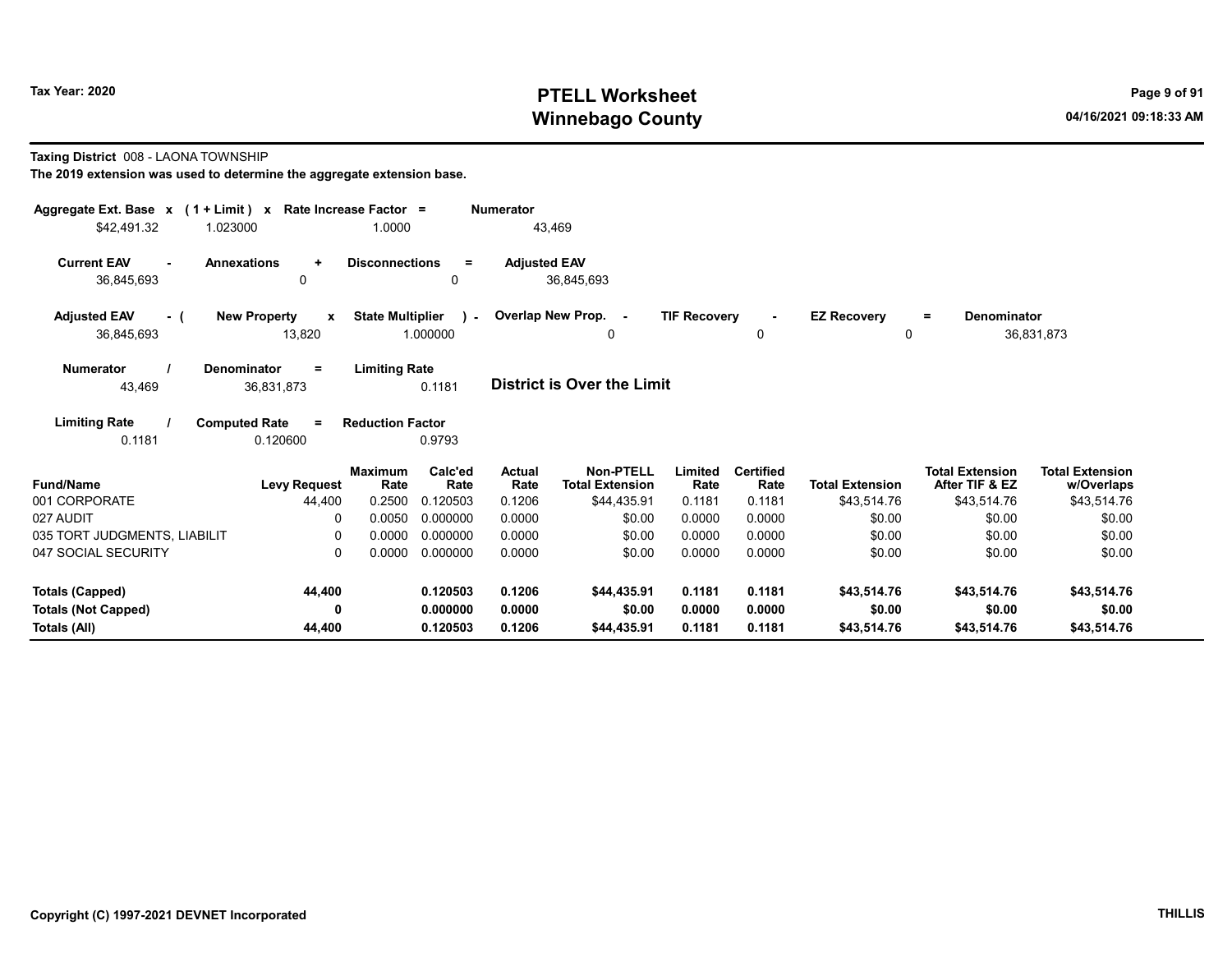#### Taxing District 009 - OWEN TOWNSHIP

| Aggregate Ext. Base x (1 + Limit) x      |                                                 | Rate Increase Factor =  |                       | <b>Numerator</b>    |                                            |                     |                          |                            |                                          |                                      |
|------------------------------------------|-------------------------------------------------|-------------------------|-----------------------|---------------------|--------------------------------------------|---------------------|--------------------------|----------------------------|------------------------------------------|--------------------------------------|
| \$124,421.70                             | 1.023000                                        | 1.0000                  |                       | 127,283             |                                            |                     |                          |                            |                                          |                                      |
| <b>Current EAV</b><br>92,617,546         | <b>Annexations</b><br>$\ddot{}$<br>$\mathbf{0}$ | <b>Disconnections</b>   | $\equiv$<br>0         | <b>Adjusted EAV</b> | 92,617,546                                 |                     |                          |                            |                                          |                                      |
| <b>Adjusted EAV</b><br>- (<br>92,617,546 | <b>New Property</b><br>$\mathbf x$<br>166,875   | <b>State Multiplier</b> | $\lambda$<br>1.000000 |                     | Overlap New Prop. -<br>0                   | <b>TIF Recovery</b> | 0                        | <b>EZ Recovery</b>         | <b>Denominator</b><br>$=$<br>0           | 92,450,671                           |
| <b>Numerator</b><br>127,283              | <b>Denominator</b><br>$\equiv$<br>92,450,671    | <b>Limiting Rate</b>    | 0.1377                |                     | <b>District is Over the Limit</b>          |                     |                          |                            |                                          |                                      |
| <b>Limiting Rate</b><br>0.1377           | <b>Computed Rate</b><br>$=$<br>0.137800         | <b>Reduction Factor</b> | 0.9993                |                     |                                            |                     |                          |                            |                                          |                                      |
| <b>Fund/Name</b>                         | <b>Levy Request</b>                             | <b>Maximum</b><br>Rate  | Calc'ed<br>Rate       | Actual<br>Rate      | <b>Non-PTELL</b><br><b>Total Extension</b> | Limited<br>Rate     | <b>Certified</b><br>Rate | <b>Total Extension</b>     | <b>Total Extension</b><br>After TIF & EZ | <b>Total Extension</b><br>w/Overlaps |
| 001 CORPORATE<br>047 SOCIAL SECURITY     | 116,500<br>7,000                                | 0.2500<br>0.0000        | 0.125786<br>0.007558  | 0.1258<br>0.0076    | \$116,512.87<br>\$7,038.93                 | 0.1257<br>0.0076    | 0.1257<br>0.0076         | \$116,420.26<br>\$7,038.93 | \$116,420.26<br>\$7,038.93               | \$116,420.26<br>\$7,038.93           |
| 054 GENERAL ASSISTANCE                   | 4,000                                           | 0.0000                  | 0.004319              | 0.0044              | \$4,075.17                                 | 0.0044              | 0.0044                   | \$4,075.17                 | \$4,075.17                               | \$4,075.17                           |
| <b>Totals (Capped)</b>                   | 127,500                                         |                         | 0.137663              | 0.1378              | \$127,626.97                               | 0.1377              | 0.1377                   | \$127,534.36               | \$127,534.36                             | \$127,534.36                         |
| <b>Totals (Not Capped)</b>               | 0                                               |                         | 0.000000              | 0.0000              | \$0.00                                     | 0.0000              | 0.0000                   | \$0.00                     | \$0.00                                   | \$0.00                               |
| Totals (All)                             | 127,500                                         |                         | 0.137663              | 0.1378              | \$127,626.97                               | 0.1377              | 0.1377                   | \$127,534.36               | \$127,534.36                             | \$127,534.36                         |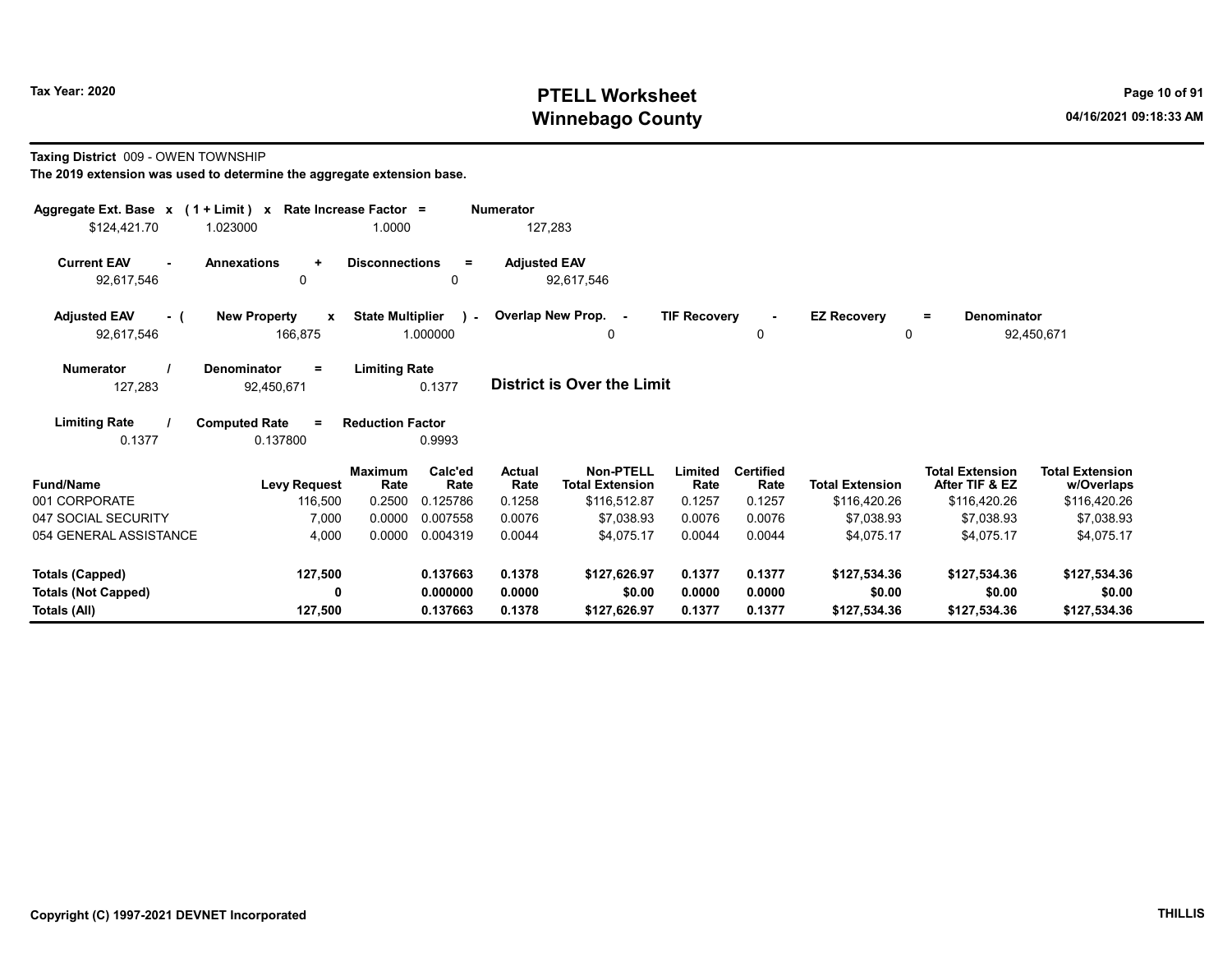#### Taxing District 010 - PECATONICA TOWNSHIP

| Aggregate Ext. Base $x$ (1 + Limit) $x$    |                                                | Rate Increase Factor =           |                             | <b>Numerator</b>         |                                                            |                           |                                    |                                        |                                                          |                                                      |  |
|--------------------------------------------|------------------------------------------------|----------------------------------|-----------------------------|--------------------------|------------------------------------------------------------|---------------------------|------------------------------------|----------------------------------------|----------------------------------------------------------|------------------------------------------------------|--|
| \$131,311.24<br>1.023000                   |                                                | 1.0000                           |                             | 134,331                  |                                                            |                           |                                    |                                        |                                                          |                                                      |  |
| <b>Current EAV</b><br>$\sim$<br>76,861,312 | <b>Annexations</b><br>$\ddot{}$<br>$\Omega$    | <b>Disconnections</b>            | $\equiv$<br>0               | <b>Adjusted EAV</b>      | 76,861,312                                                 |                           |                                    |                                        |                                                          |                                                      |  |
| <b>Adjusted EAV</b><br>- (<br>76,861,312   | <b>New Property</b><br>$\mathbf{x}$<br>166,663 | <b>State Multiplier</b>          | $\sim$<br>1.000000          |                          | Overlap New Prop. -<br>0                                   | <b>TIF Recovery</b>       | $\blacksquare$<br>0                | <b>EZ Recovery</b><br>0                | Denominator<br>Ξ.                                        | 76,694,649                                           |  |
| <b>Numerator</b><br>134,331                | <b>Denominator</b><br>$\equiv$<br>76.694.649   | <b>Limiting Rate</b>             | 0.1752                      |                          | <b>District is Over the Limit</b>                          |                           |                                    |                                        |                                                          |                                                      |  |
| <b>Limiting Rate</b><br>0.1752             | <b>Computed Rate</b><br>$\equiv$<br>0.179600   | <b>Reduction Factor</b>          | 0.9755                      |                          |                                                            |                           |                                    |                                        |                                                          |                                                      |  |
| <b>Fund/Name</b><br>001 CORPORATE          | <b>Levy Request</b><br>126,270                 | <b>Maximum</b><br>Rate<br>0.2500 | Calc'ed<br>Rate<br>0.164283 | Actual<br>Rate<br>0.1643 | <b>Non-PTELL</b><br><b>Total Extension</b><br>\$126,283.14 | Limited<br>Rate<br>0.1602 | <b>Certified</b><br>Rate<br>0.1602 | <b>Total Extension</b><br>\$123,131.82 | <b>Total Extension</b><br>After TIF & EZ<br>\$123,131.82 | <b>Total Extension</b><br>w/Overlaps<br>\$123,131.82 |  |
| 005 I. M. R. F.                            | $\Omega$                                       | 0.0000                           | 0.000000                    | 0.0000                   | \$0.00                                                     | 0.0000                    | 0.0000                             | \$0.00                                 | \$0.00                                                   | \$0.00                                               |  |
| 027 AUDIT                                  | 100                                            | 0.0050                           | 0.000130                    | 0.0002                   | \$153.72                                                   | 0.0002                    | 0.0002                             | \$153.72                               | \$153.72                                                 | \$153.72                                             |  |
| 035 TORT JUDGMENTS, LIABILIT               | 6,500                                          | 0.0000                           | 0.008457                    | 0.0085                   | \$6,533.21                                                 | 0.0083                    | 0.0083                             | \$6,379.49                             | \$6,379.49                                               | \$6,379.49                                           |  |
| 054 GENERAL ASSISTANCE                     | 5.000                                          | 0.0000                           | 0.006505                    | 0.0066                   | \$5.072.85                                                 | 0.0065                    | 0.0065                             | \$4.995.99                             | \$4.995.99                                               | \$4.995.99                                           |  |
| <b>Totals (Capped)</b>                     | 137,870                                        |                                  | 0.179375                    | 0.1796                   | \$138,042.92                                               | 0.1752                    | 0.1752                             | \$134,661.02                           | \$134,661.02                                             | \$134,661.02                                         |  |
| <b>Totals (Not Capped)</b>                 | $\mathbf{0}$                                   |                                  | 0.000000                    | 0.0000                   | \$0.00                                                     | 0.0000                    | 0.0000                             | \$0.00                                 | \$0.00                                                   | \$0.00                                               |  |
| Totals (All)                               | 137,870                                        |                                  | 0.179375                    | 0.1796                   | \$138,042.92                                               | 0.1752                    | 0.1752                             | \$134,661.02                           | \$134,661.02                                             | \$134,661.02                                         |  |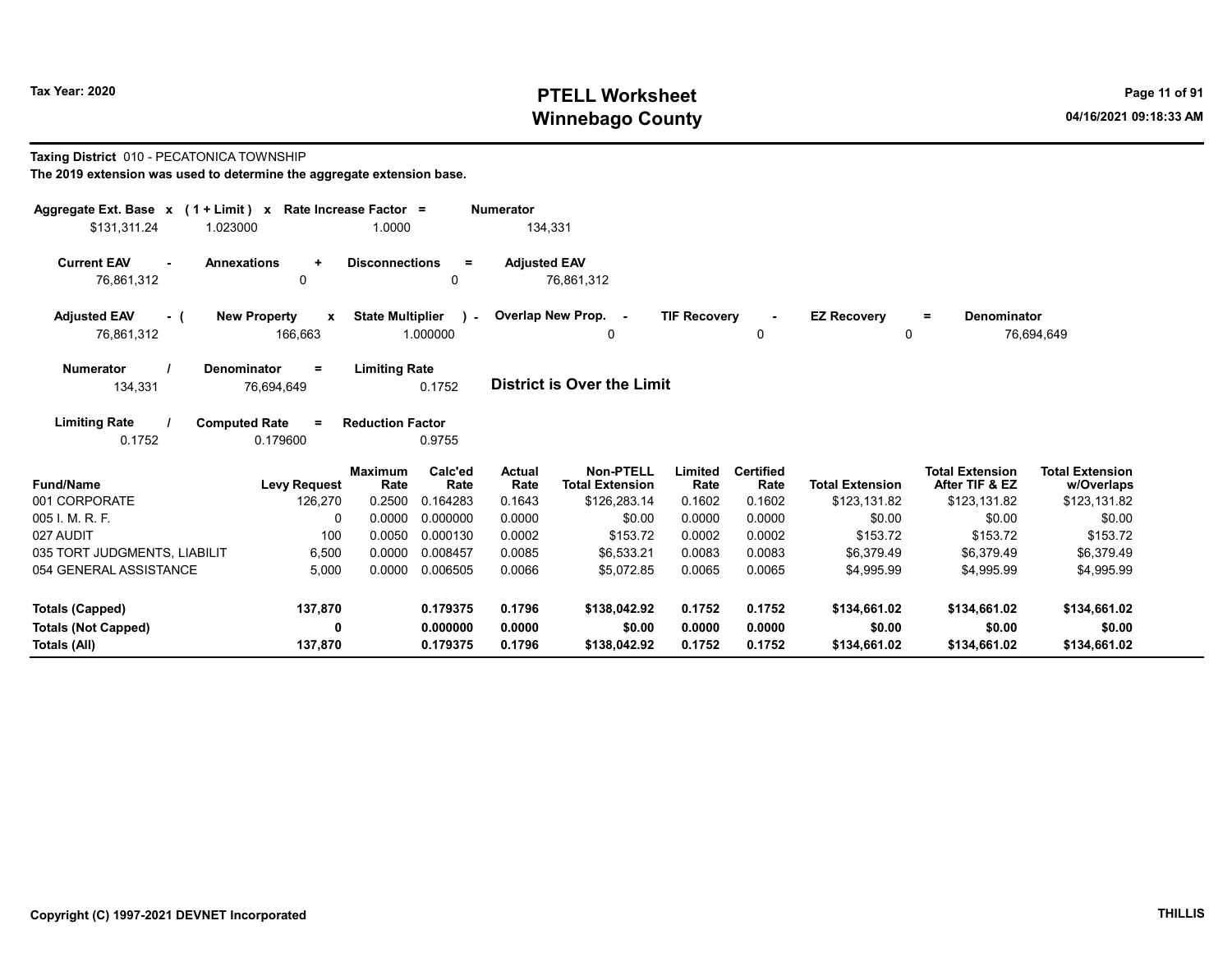#### Taxing District 011 - ROCKFORD TOWNSHIP

| Aggregate Ext. Base $x$ (1 + Limit) $x$ |          |                                                 | Rate Increase Factor =                            | <b>Numerator</b>                     |                     |   |                    |          |                                     |
|-----------------------------------------|----------|-------------------------------------------------|---------------------------------------------------|--------------------------------------|---------------------|---|--------------------|----------|-------------------------------------|
| \$2,570,129.97                          |          | 1.023000                                        | 1.0000                                            | 2,629,243                            |                     |   |                    |          |                                     |
| <b>Current EAV</b><br>2,085,798,070     |          | <b>Annexations</b><br>$\ddot{\phantom{1}}$<br>0 | <b>Disconnections</b><br>$\equiv$<br>0            | <b>Adjusted EAV</b><br>2,085,798,070 |                     |   |                    |          |                                     |
| <b>Adjusted EAV</b><br>2.085.798.070    | $\sim$ 1 | <b>New Property</b><br>x<br>9.898.330           | <b>State Multiplier</b><br>$\sim$ $-$<br>1.000000 | <b>Overlap New Prop.</b><br>0        | <b>TIF Recovery</b> | 0 | <b>EZ Recovery</b> | $=$<br>0 | <b>Denominator</b><br>2,075,899,740 |
| <b>Numerator</b>                        |          | <b>Denominator</b><br>Ξ.                        | <b>Limiting Rate</b>                              |                                      |                     |   |                    |          |                                     |

| 2,075,899,740<br>2.629.243 | 0.1267 | <b>District is Within the Limit</b> |
|----------------------------|--------|-------------------------------------|

| <b>Fund/Name</b>       | <b>Levy Request</b> | <b>Maximum</b><br>Rate | Calc'ed<br>Rate | Actual<br>Rate | Non-PTELL<br><b>Total Extension</b> | .imited<br>Rate | Certified<br>Rate | <b>Total Extension</b> | <b>Total Extension</b><br>After TIF & EZ | <b>Total Extension</b><br>w/Overlaps |
|------------------------|---------------------|------------------------|-----------------|----------------|-------------------------------------|-----------------|-------------------|------------------------|------------------------------------------|--------------------------------------|
| 001 CORPORATE          | 2,440,873           | 0.2500                 | 0.117024        | 0.1171         | \$2,442,469.54                      | 0.1171          | 0.1171            | \$2.497.893.21         | \$2,442,469.54                           | \$2,442,469.54                       |
| 054 GENERAL ASSISTANCE | 128.467             | 0.0000                 | 0.006159        | 0.0062         | \$129.319.48                        | 0.0062          | 0.0062            | \$132,253.95           | \$129.319.48                             | \$129,319.48                         |
|                        |                     |                        |                 |                |                                     |                 |                   |                        |                                          |                                      |
| Totals (Capped)        | 2,569,340           |                        | 0.123183        | 0.1233         | \$2.571.789.02                      | 0.1233          | 0.1233            | \$2.630.147.16         | \$2,571,789.02                           | \$2,571,789.02                       |
| Totals (Not Capped)    | 0                   |                        | 0.000000        | 0.0000         | \$0.00                              | 0.0000          | 0.0000            | \$0.00                 | \$0.00                                   | \$0.00                               |
| Totals (All)           | 2.569.340           |                        | 0.123183        | 0.1233         | \$2.571.789.02                      | 0.1233          | 0.1233            | \$2,630,147.16         | \$2,571,789.02                           | \$2,571,789.02                       |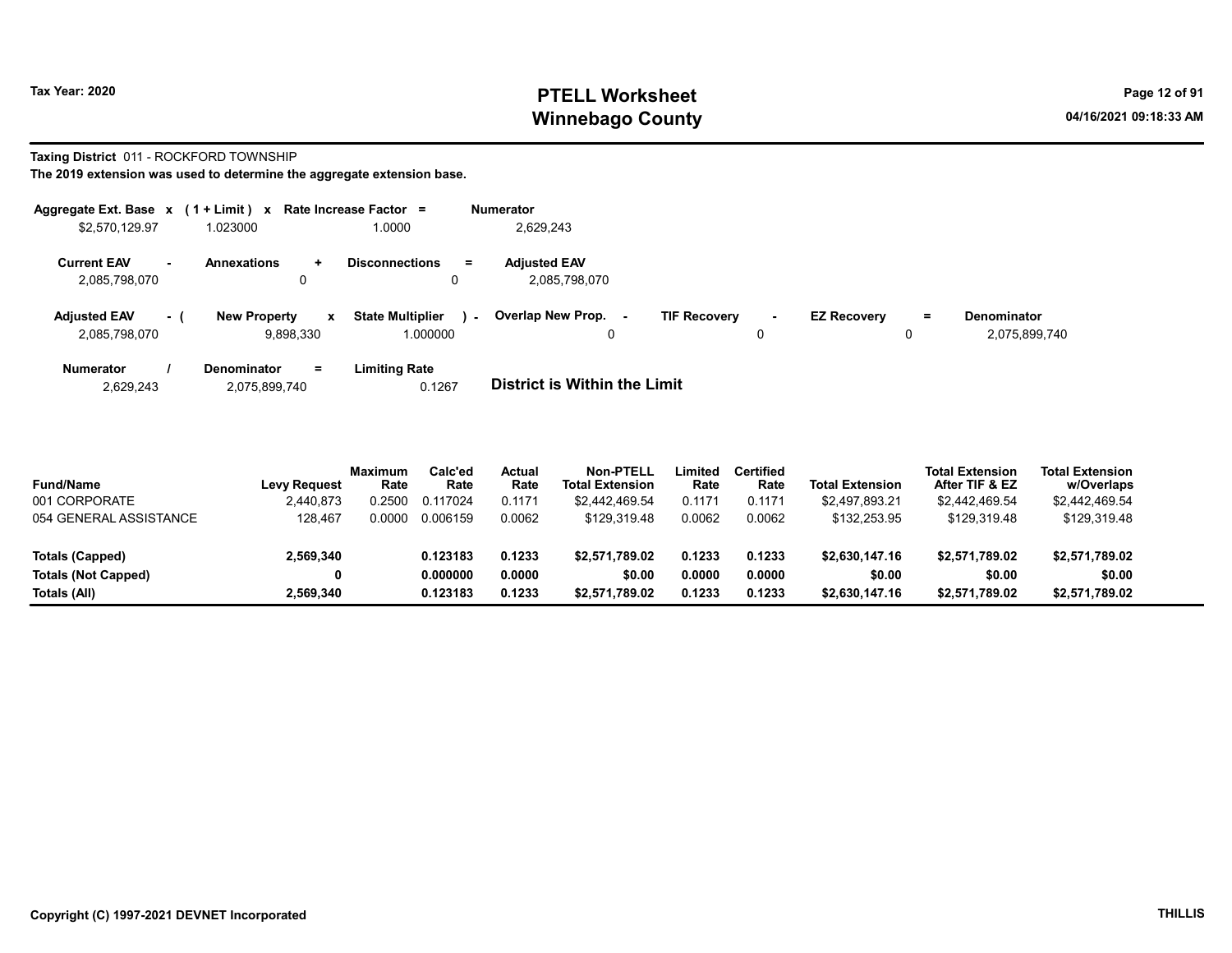#### Taxing District 012 - ROCKTON TOWNSHIP

| Aggregate Ext. Base $x$ (1 + Limit) x Rate Increase Factor = |                                                  |                                                     | <b>Numerator</b>    |                                            |                     |                          |                         |                                          |                                      |
|--------------------------------------------------------------|--------------------------------------------------|-----------------------------------------------------|---------------------|--------------------------------------------|---------------------|--------------------------|-------------------------|------------------------------------------|--------------------------------------|
| \$518,799.84<br>1.023000                                     |                                                  | 1.0000                                              | 530,732             |                                            |                     |                          |                         |                                          |                                      |
| <b>Current EAV</b><br><b>Annexations</b><br>284,642,641      | $\ddot{}$<br>$\Omega$                            | <b>Disconnections</b><br>Ξ<br>0                     | <b>Adjusted EAV</b> | 284.642.641                                |                     |                          |                         |                                          |                                      |
| <b>Adjusted EAV</b><br>- (<br>284,642,641                    | <b>New Property</b><br>$\mathbf{x}$<br>1,010,661 | <b>State Multiplier</b><br>$\mathbf{r}$<br>1.000000 |                     | Overlap New Prop. -<br>$\Omega$            | <b>TIF Recovery</b> | $\sim$<br>0              | <b>EZ Recovery</b><br>0 | <b>Denominator</b><br>Ξ                  | 283,631,980                          |
| <b>Numerator</b><br>Denominator<br>530,732                   | Ξ<br>283,631,980                                 | <b>Limiting Rate</b><br>0.1872                      |                     | District is Over the Limit                 |                     |                          |                         |                                          |                                      |
| <b>Limiting Rate</b><br><b>Computed Rate</b><br>0.1872       | $\equiv$<br>0.195700                             | <b>Reduction Factor</b><br>0.9566                   |                     |                                            |                     |                          |                         |                                          |                                      |
| <b>Fund/Name</b>                                             | <b>Maximum</b><br><b>Levy Request</b>            | Calc'ed<br>Rate<br>Rate                             | Actual<br>Rate      | <b>Non-PTELL</b><br><b>Total Extension</b> | Limited<br>Rate     | <b>Certified</b><br>Rate | <b>Total Extension</b>  | <b>Total Extension</b><br>After TIF & EZ | <b>Total Extension</b><br>w/Overlaps |
| 001 CORPORATE                                                | 345,871                                          | 0.121511<br>0.2500                                  | 0.1216              | \$346,125.45                               | 0.1131              | 0.1131                   | \$328,821.26            | \$321,930.83                             | \$321,930.83                         |
| 005 I. M. R. F.                                              | 35,000                                           | 0.0000<br>0.012296                                  | 0.0123              | \$35,011.04                                | 0.0123              | 0.0123                   | \$35,760.40             | \$35,011.04                              | \$35,011.04                          |
| 017 CEMETERY                                                 | 55,000                                           | 0.2000<br>0.019323                                  | 0.0194              | \$55,220.67                                | 0.0194              | 0.0194                   | \$56,402.59             | \$55,220.67                              | \$55,220.67                          |
| 035 TORT JUDGMENTS, LIABILIT                                 | 15,000                                           | 0.0000<br>0.005270                                  | 0.0053              | \$15,086.06                                | 0.0053              | 0.0053                   | \$15,408.95             | \$15,086.06                              | \$15,086.06                          |
| 042 PARK/PARK MAINTENANCE                                    | 10,000                                           | 0.0200<br>0.003513                                  | 0.0036              | \$10,247.14                                | 0.0036              | 0.0036                   | \$10,466.46             | \$10,247.14                              | \$10,247.14                          |
| 047 SOCIAL SECURITY                                          | 40,000                                           | 0.0000<br>0.014053                                  | 0.0141              | \$40,134.61                                | 0.0141              | 0.0141                   | \$40,993.63             | \$40,134.61                              | \$40,134.61                          |
| 054 GENERAL ASSISTANCE                                       | 55,000                                           | 0.0000<br>0.019323                                  | 0.0194              | \$55,220.67                                | 0.0194              | 0.0194                   | \$56,402.59             | \$55,220.67                              | \$55,220.67                          |
| Totals (Capped)                                              | 555,871                                          | 0.195289                                            | 0.1957              | \$557,045.64                               | 0.1872              | 0.1872                   | \$544,255.88            | \$532,851.02                             | \$532,851.02                         |
| <b>Totals (Not Capped)</b><br>Totals (All)                   | 0<br>555,871                                     | 0.000000<br>0.195289                                | 0.0000<br>0.1957    | \$0.00<br>\$557,045.64                     | 0.0000<br>0.1872    | 0.0000<br>0.1872         | \$0.00<br>\$544,255.88  | \$0.00<br>\$532,851.02                   | \$0.00<br>\$532,851.02               |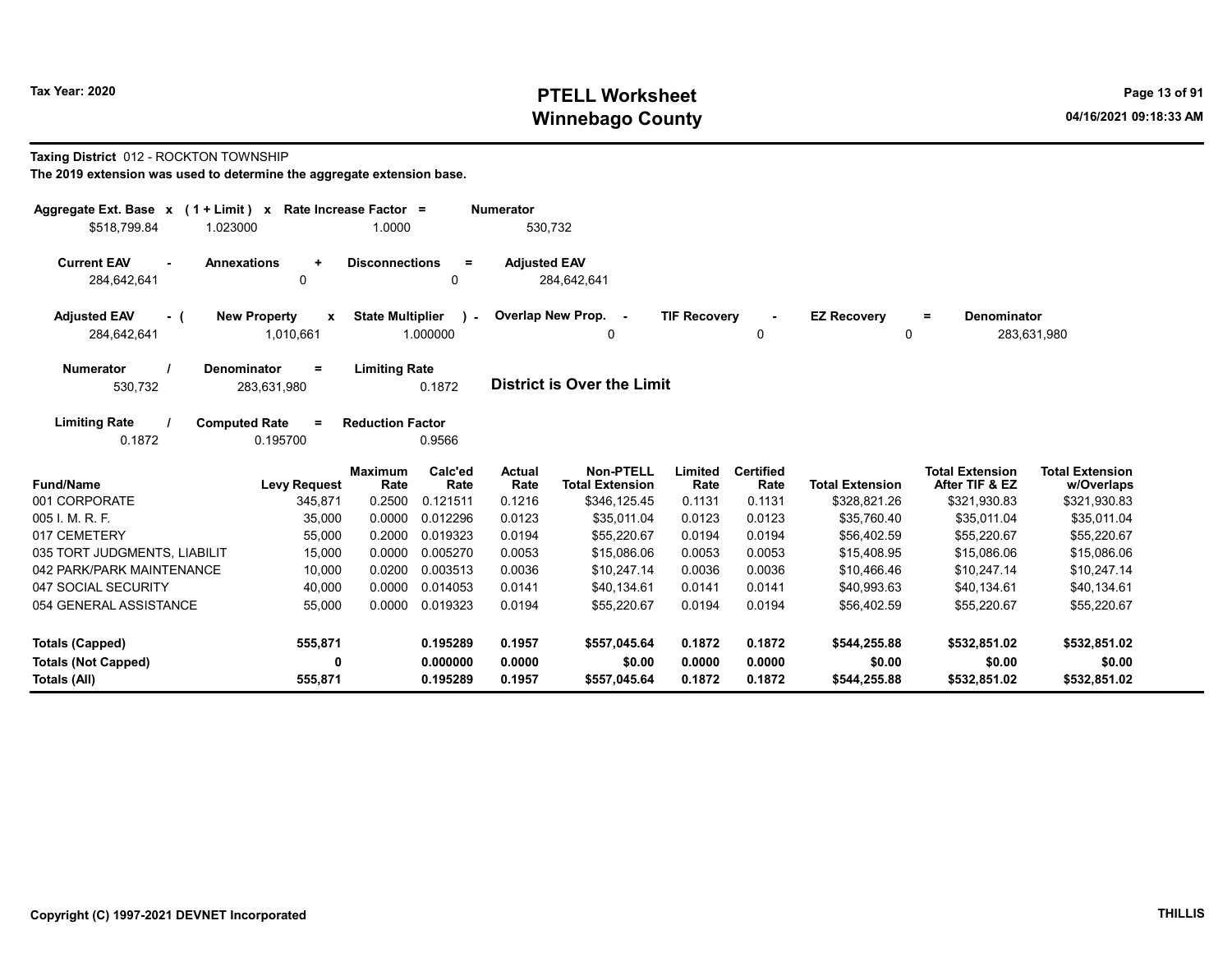#### Taxing District 013 - ROSCOE TOWNSHIP

| Aggregate Ext. Base $x$ (1 + Limit) $x$ |     |                                     | Rate Increase Factor =            | <b>Numerator</b>                                                                                                   |
|-----------------------------------------|-----|-------------------------------------|-----------------------------------|--------------------------------------------------------------------------------------------------------------------|
| \$683,345.08                            |     | 1.023000                            | 1.0000                            | 699.062                                                                                                            |
| <b>Current EAV</b>                      |     | <b>Annexations</b><br>÷.            | <b>Disconnections</b><br>$=$      | <b>Adjusted EAV</b>                                                                                                |
| 500,611,628                             |     | 0                                   | 0                                 | 500.611.628                                                                                                        |
| <b>Adjusted EAV</b>                     | - 1 | <b>New Property</b><br>$\mathbf{x}$ | <b>State Multiplier</b><br>$\sim$ | Overlap New Prop.<br><b>TIF Recovery</b><br><b>EZ Recovery</b><br><b>Denominator</b><br>Ξ.<br>$\blacksquare$<br>۰. |
| 500,611,628                             |     | 2.009.107                           | 1.000000                          | 498.602.521<br>0<br>0<br>0                                                                                         |
| <b>Numerator</b>                        |     | $=$<br><b>Denominator</b>           | <b>Limiting Rate</b>              |                                                                                                                    |
| 699.062                                 |     | 498.602.521                         | 0.1402                            | <b>District is Within the Limit</b>                                                                                |

| <b>Fund/Name</b>           | <b>Levy Request</b> | <b>Maximum</b><br>Rate | Calc'ed<br>Rate | Actual<br>Rate | <b>Non-PTELL</b><br><b>Total Extension</b> | Limited<br>Rate | <b>Certified</b><br>Rate | <b>Total Extension</b> | <b>Total Extension</b><br>After TIF & EZ | <b>Total Extension</b><br>w/Overlaps |  |
|----------------------------|---------------------|------------------------|-----------------|----------------|--------------------------------------------|-----------------|--------------------------|------------------------|------------------------------------------|--------------------------------------|--|
| 001 CORPORATE              | 653.707             | 0.2500                 | 0.130582        | 0.1306         | \$653.798.79                               | 0.1306          | 0.1306                   | \$654,590.57           | \$653,798.79                             | \$653,798.79                         |  |
| 017 CEMETERY               | 37.000              | 0.2000                 | 0.007391        | 0.0074         | \$37.045.26                                | 0.0074          | 0.0074                   | \$37.090.12            | \$37.045.26                              | \$37,045.26                          |  |
| 054 GENERAL ASSISTANCE     | 7.000               | 0.0000                 | 0.001398        | 0.0014         | \$7,008.56                                 | 0.0014          | 0.0014                   | \$7.017.05             | \$7,008.56                               | \$7,008.56                           |  |
| Totals (Capped)            | 697,707             |                        | 0.139371        | 0.1394         | \$697.852.61                               | 0.1394          | 0.1394                   | \$698.697.74           | \$697.852.61                             | \$697,852.61                         |  |
| <b>Totals (Not Capped)</b> |                     |                        | 0.000000        | 0.0000         | \$0.00                                     | 0.0000          | 0.0000                   | \$0.00                 | \$0.00                                   | \$0.00                               |  |
| Totals (All)               | 697.707             |                        | 0.139371        | 0.1394         | \$697,852.61                               | 0.1394          | 0.1394                   | \$698,697.74           | \$697,852.61                             | \$697,852.61                         |  |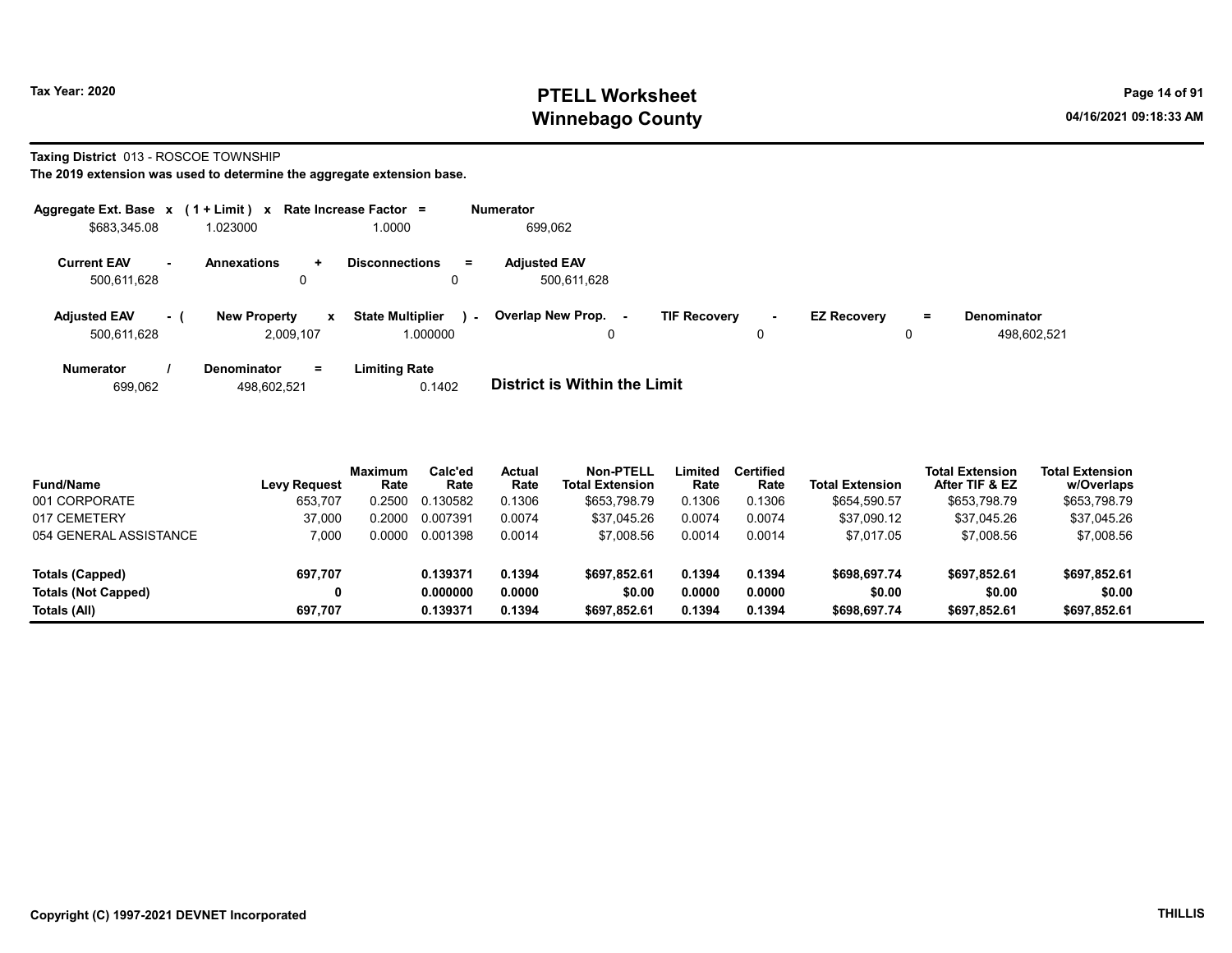#### Taxing District 014 - SEWARD TOWNSHIP

| Aggregate Ext. Base $x$ (1 + Limit) $x$ Rate Increase Factor = |           |                               |             |                                     |        | <b>Numerator</b>                                |                     |        |                    |               |                                  |
|----------------------------------------------------------------|-----------|-------------------------------|-------------|-------------------------------------|--------|-------------------------------------------------|---------------------|--------|--------------------|---------------|----------------------------------|
| \$110,992.12                                                   |           | 1.023000                      |             | 1.0000                              |        | 113,545                                         |                     |        |                    |               |                                  |
| <b>Current EAV</b><br>28,145,987                               | <b>м.</b> | <b>Annexations</b><br>0       | ÷.          | <b>Disconnections</b><br>Ξ.         |        | <b>Adjusted EAV</b><br>28,145,987               |                     |        |                    |               |                                  |
| <b>Adjusted EAV</b><br>28,145,987                              | $-1$      | <b>New Property</b><br>74.549 | $\mathbf x$ | <b>State Multiplier</b><br>1.000000 | $\sim$ | <b>Overlap New Prop.</b><br>$\blacksquare$<br>0 | <b>TIF Recovery</b> | $\sim$ | <b>EZ Recovery</b> | $\equiv$<br>0 | <b>Denominator</b><br>28,071,438 |
| <b>Numerator</b>                                               |           | <b>Denominator</b>            | $=$         | <b>Limiting Rate</b>                |        |                                                 |                     |        |                    |               |                                  |

| <b>District is Within the Limit</b><br>0.4045<br>28,071,438<br>113.545 |  |
|------------------------------------------------------------------------|--|

| <b>Fund/Name</b>             | <b>Levy Request</b> | <b>Maximum</b><br>Rate | Calc'ed<br>Rate | <b>Actual</b><br>Rate | Non-PTELL<br><b>Total Extension</b> | ∟imited<br>Rate | <b>Certified</b><br>Rate | <b>Total Extension</b> | <b>Total Extension</b><br>After TIF & EZ | <b>Total Extension</b><br>w/Overlaps |
|------------------------------|---------------------|------------------------|-----------------|-----------------------|-------------------------------------|-----------------|--------------------------|------------------------|------------------------------------------|--------------------------------------|
| 001 CORPORATE                | 89.385              | 0.3100                 | 0.317576        | 0.3100                | \$87.252.56                         | 0.3100          | 0.3100                   | \$87.252.56            | \$87,252.56                              | \$87,252.56                          |
| 027 AUDIT                    | 1.605               | 0.0050                 | 0.005702        | 0.0050                | \$1.407.30                          | 0.0050          | 0.0050                   | \$1.407.30             | \$1.407.30                               | \$1.407.30                           |
| 035 TORT JUDGMENTS, LIABILIT | 11.785              | 0.0000                 | 0.041871        | 0.0419                | \$11.793.17                         | 0.0419          | 0.0419                   | \$11.793.17            | \$11.793.17                              | \$11.793.17                          |
| 047 SOCIAL SECURITY          | 2.660               | 0.0000                 | 0.009451        | 0.0095                | \$2.673.87                          | 0.0095          | 0.0095                   | \$2.673.87             | \$2.673.87                               | \$2,673.87                           |
| 054 GENERAL ASSISTANCE       | 8,065               | 0.0000                 | 0.028654        | 0.0287                | \$8,077.90                          | 0.0287          | 0.0287                   | \$8,077.90             | \$8,077.90                               | \$8,077.90                           |
| Totals (Capped)              | 113.500             |                        | 0.403254        | 0.3951                | \$111.204.80                        | 0.3951          | 0.3951                   | \$111,204.79           | \$111.204.80                             | \$111,204.80                         |
| <b>Totals (Not Capped)</b>   | 0                   |                        | 0.000000        | 0.0000                | \$0.00                              | 0.0000          | 0.0000                   | \$0.00                 | \$0.00                                   | \$0.00                               |
| Totals (All)                 | 113.500             |                        | 0.403254        | 0.3951                | \$111.204.80                        | 0.3951          | 0.3951                   | \$111.204.79           | \$111.204.80                             | \$111,204.80                         |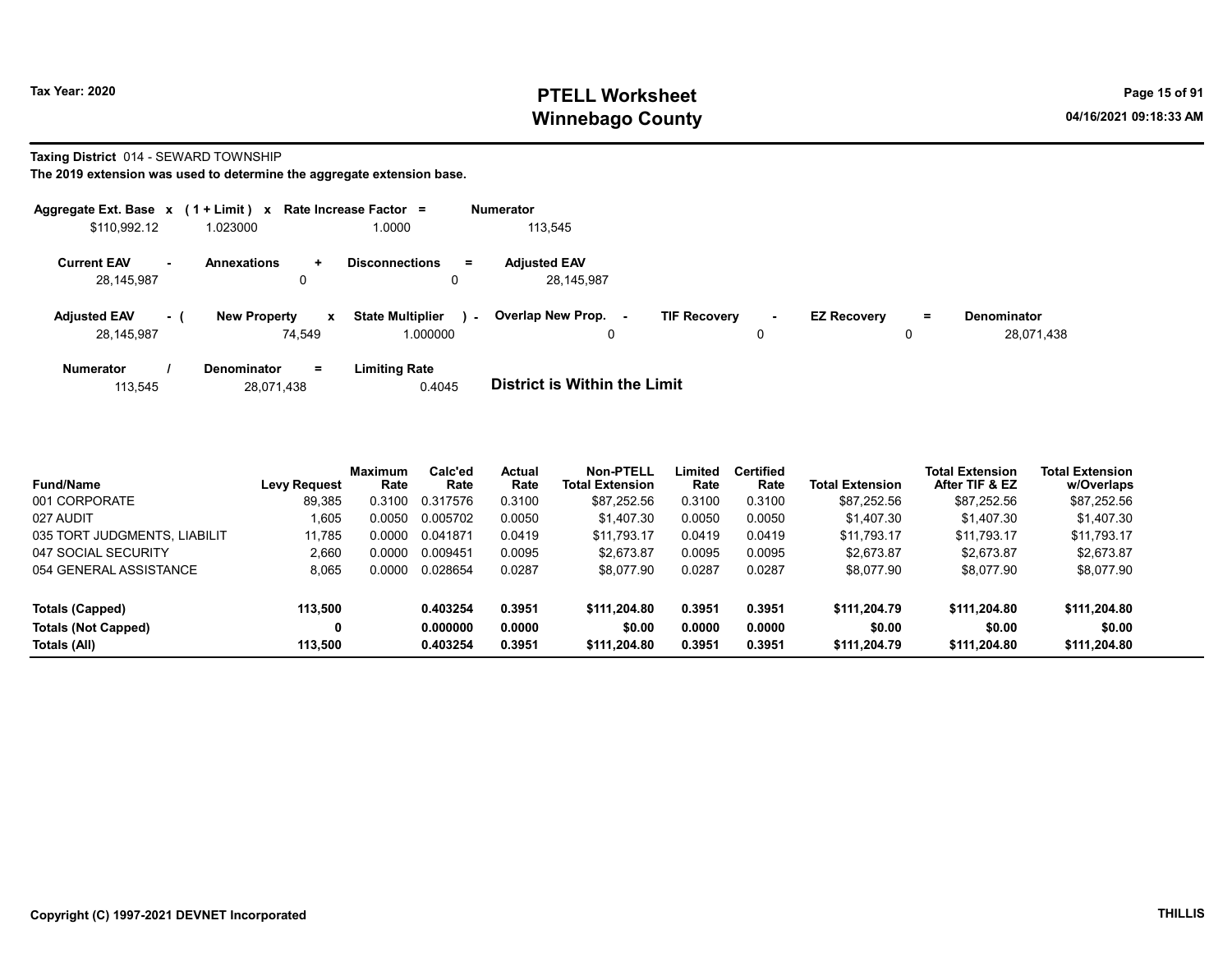#### Taxing District 015 - SHIRLAND TOWNSHIP

The 2017 extension was used to determine the aggregate extension base.

|                                   |      | Aggregate Ext. Base $x$ (1 + Limit) $x$ Rate Increase Factor = |                                     | <b>Numerator</b>                              |                     |             |                    |         |                                  |
|-----------------------------------|------|----------------------------------------------------------------|-------------------------------------|-----------------------------------------------|---------------------|-------------|--------------------|---------|----------------------------------|
| \$48,567.90                       |      | 1.023000                                                       | 1.0000                              | 49,685                                        |                     |             |                    |         |                                  |
| <b>Current EAV</b><br>24,938,922  | . .  | <b>Annexations</b><br>÷<br>0                                   | <b>Disconnections</b>               | <b>Adjusted EAV</b><br>$\equiv$<br>24,938,922 |                     |             |                    |         |                                  |
| <b>Adjusted EAV</b><br>24,938,922 | $-1$ | <b>New Property</b><br>$\mathbf{x}$<br>64,601                  | <b>State Multiplier</b><br>1.000000 | Overlap New Prop.<br>$\sim$<br>0              | <b>TIF Recovery</b> | $\sim$<br>0 | <b>EZ Recovery</b> | Ξ.<br>0 | <b>Denominator</b><br>24.874.321 |
| <b>Numerator</b>                  |      | <b>Denominator</b><br>Ξ.                                       | <b>Limiting Rate</b>                |                                               |                     |             |                    |         |                                  |

49,685 24,874,321 0.1998 District is Within the Limit

| <b>Fund/Name</b><br>001 CORPORATE | <b>Levy Request</b><br>46.875 | <b>Maximum</b><br>Rate<br>0.3500 | Calc'ed<br>Rate<br>0.187959 | Actual<br>Rate<br>0.1880 | Non-PTELL<br><b>Total Extension</b><br>\$46,885.17 | Limited<br>Rate<br>0.1880 | <b>Certified</b><br>Rate<br>0.1880 | <b>Total Extension</b><br>\$46.885.17 | <b>Total Extension</b><br>After TIF & EZ<br>\$46.885.17 | <b>Total Extension</b><br>w/Overlaps<br>\$46,885.17 |
|-----------------------------------|-------------------------------|----------------------------------|-----------------------------|--------------------------|----------------------------------------------------|---------------------------|------------------------------------|---------------------------------------|---------------------------------------------------------|-----------------------------------------------------|
| 034 GENERAL ASSISTANCE            |                               | ን 0000                           | 0.000000                    | 0.0000                   | \$0.00                                             | 0.0000                    | 0.0000                             | \$0.00                                | \$0.00                                                  | \$0.00                                              |
| Totals (Capped)                   | 46.875                        |                                  | 0.187959                    | 0.1880                   | \$46,885.17                                        | 0.1880                    | 0.1880                             | \$46,885.17                           | \$46,885.17                                             | \$46,885.17                                         |
| <b>Totals (Not Capped)</b>        |                               |                                  | 0.000000                    | 0.0000                   | \$0.00                                             | 0.0000                    | 0.0000                             | \$0.00                                | \$0.00                                                  | \$0.00                                              |
| Totals (All)                      | 46.875                        |                                  | 0.187959                    | 0.1880                   | \$46.885.17                                        | 0.1880                    | 0.1880                             | \$46,885.17                           | \$46,885.17                                             | \$46,885.17                                         |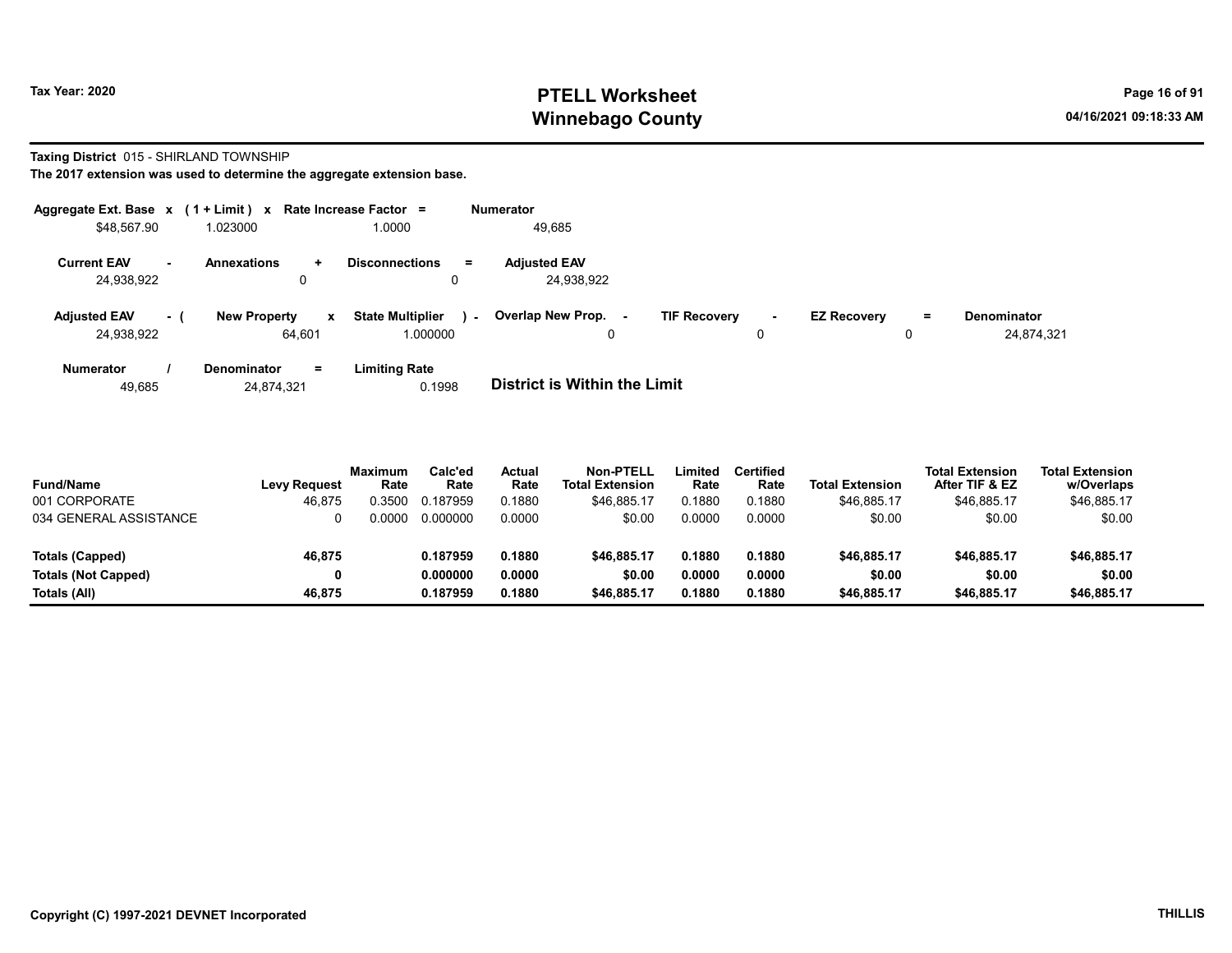#### Taxing District 016 - WINNEBAGO TOWNSHIP The 2019 extension was used to determine the aggregate extension base.

| Aggregate Ext. Base $x$ (1 + Limit) $x$<br>\$164,560.67 | 1.023000                                                                                        | Rate Increase Factor =<br>1.0000                    | Numerator<br>168,346               |                                     |                     |                          |                         |                                          |                                      |  |  |
|---------------------------------------------------------|-------------------------------------------------------------------------------------------------|-----------------------------------------------------|------------------------------------|-------------------------------------|---------------------|--------------------------|-------------------------|------------------------------------------|--------------------------------------|--|--|
| <b>Current EAV</b><br>105,769,370                       | <b>Annexations</b><br>$\ddot{}$<br>0                                                            | <b>Disconnections</b><br>$=$<br>0                   | <b>Adjusted EAV</b><br>105,769,370 |                                     |                     |                          |                         |                                          |                                      |  |  |
| <b>Adjusted EAV</b><br>- (<br>105,769,370               | <b>New Property</b><br>X<br>180,725                                                             | <b>State Multiplier</b><br>$\mathbf{r}$<br>1.000000 | Overlap New Prop. -                | 0                                   | <b>TIF Recovery</b> | 0                        | <b>EZ Recovery</b><br>0 | Denominator<br>Ξ.                        | 105,588,645                          |  |  |
| <b>Numerator</b><br>168,346                             | <b>Limiting Rate</b><br>Denominator<br>Ξ<br>District is Over the Limit<br>0.1595<br>105,588,645 |                                                     |                                    |                                     |                     |                          |                         |                                          |                                      |  |  |
| <b>Limiting Rate</b>                                    | <b>Computed Rate</b><br>$\equiv$                                                                | <b>Reduction Factor</b>                             |                                    |                                     |                     |                          |                         |                                          |                                      |  |  |
| 0.1595                                                  | 0.162600                                                                                        | 0.9809                                              |                                    |                                     |                     |                          |                         |                                          |                                      |  |  |
| <b>Fund/Name</b>                                        | <b>Levy Request</b>                                                                             | Calc'ed<br><b>Maximum</b><br>Rate<br>Rate           | Actual<br>Rate                     | Non-PTELL<br><b>Total Extension</b> | Limited<br>Rate     | <b>Certified</b><br>Rate | <b>Total Extension</b>  | <b>Total Extension</b><br>After TIF & EZ | <b>Total Extension</b><br>w/Overlaps |  |  |
| 001 CORPORATE                                           | 171,965                                                                                         | 0.2500<br>0.162585                                  | 0.1626                             | \$171,981.00                        | 0.1595              | 0.1595                   | \$168,702.15            | \$168,702.15                             | \$168,702.15                         |  |  |
| <b>Totals (Capped)</b>                                  | 171,965                                                                                         | 0.162585                                            | 0.1626                             | \$171,981.00                        | 0.1595              | 0.1595                   | \$168,702.15            | \$168,702.15                             | \$168,702.15                         |  |  |
| <b>Totals (Not Capped)</b><br>Totals (All)              | 0<br>171,965                                                                                    | 0.000000<br>0.162585                                | 0.0000<br>0.1626                   | \$0.00<br>\$171,981.00              | 0.0000<br>0.1595    | 0.0000<br>0.1595         | \$0.00<br>\$168,702.15  | \$0.00<br>\$168,702.15                   | \$0.00<br>\$168,702.15               |  |  |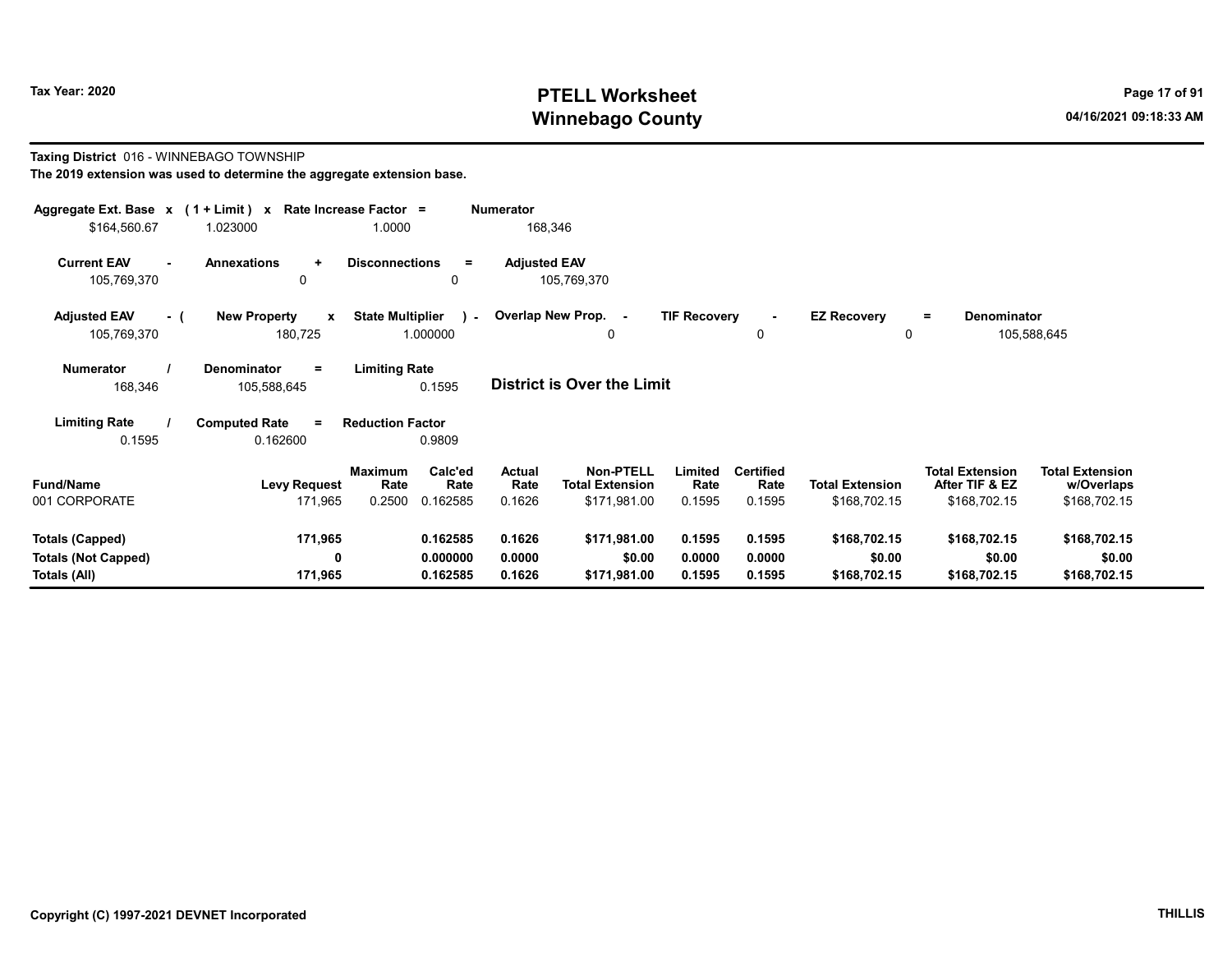#### Taxing District 017 - CHERRY VALLEY VILLAGE

The 2019 extension was used to determine the aggregate extension base.

| Aggregate Ext. Base $x$ (1 + Limit) $x$ |     |                                     | Rate Increase Factor =            | <b>Numerator</b>                                                                                                |
|-----------------------------------------|-----|-------------------------------------|-----------------------------------|-----------------------------------------------------------------------------------------------------------------|
| \$0.00                                  |     | 1.023000                            | 1.0000                            |                                                                                                                 |
| <b>Current EAV</b><br>н.                |     | <b>Annexations</b><br>÷.            | <b>Disconnections</b><br>$\equiv$ | <b>Adjusted EAV</b>                                                                                             |
| 92,011,057                              |     | 0                                   | 0                                 | 92,011,057                                                                                                      |
| <b>Adjusted EAV</b>                     | - ( | <b>New Property</b><br>$\mathbf{x}$ | <b>State Multiplier</b><br>$\sim$ | Overlap New Prop.<br><b>TIF Recovery</b><br><b>EZ Recovery</b><br><b>Denominator</b><br>$=$<br>$\sim$<br>$\sim$ |
| 92,011,057                              |     | 103.557                             | 1.000000                          | 154.667<br>91,752,833<br>0                                                                                      |
| <b>Numerator</b>                        |     | $=$<br><b>Denominator</b>           | <b>Limiting Rate</b>              |                                                                                                                 |
|                                         |     | 91.752.833                          | 0.0000                            | <b>District is Within the Limit</b>                                                                             |

| <b>Fund/Name</b>           | <b>Levy Request</b> | <b>Maximum</b><br>Rate | Calc'ed<br>Rate | Actual<br>Rate | Non-PTELL<br><b>Total Extension</b> | Limited<br>Rate | Certified<br>Rate | <b>Total Extension</b> | <b>Total Extension</b><br>After TIF & EZ | <b>Total Extension</b><br>w/Overlaps |
|----------------------------|---------------------|------------------------|-----------------|----------------|-------------------------------------|-----------------|-------------------|------------------------|------------------------------------------|--------------------------------------|
| 001 CORPORATE              |                     | 0.2500                 | 0.000000        | 0.0000         | \$0.00                              | 0.0000          | 0.0000            | \$0.00                 | \$0.00                                   | \$0.00                               |
| 003 BONDS & INTEREST       |                     | 0.0000                 | 0.000000        | 0.0000         | \$0.00                              | 0.0000          | 0.0000            | \$0.00                 | \$0.00                                   | \$0.00                               |
| 207 ROAD & BRIDGE TRANSFER |                     | 0.0000                 | 0.000000        | 0.0000         | \$0.00                              | 0.0000          | 0.0000            | \$0.00                 | \$0.00                                   | \$0.00                               |

Totals (Capped) 0 0.000000 0.0000 \$0.00 0.0000 0.0000 \$0.00 \$0.00 \$0.00 Totals (Not Capped) 0 0.000000 0.0000 \$0.00 0.0000 0.0000 \$0.00 \$0.00 \$0.00 Totals (All) 0 0.000000 0.0000 \$0.00 0.0000 0.0000 \$0.00 \$0.00 \$0.00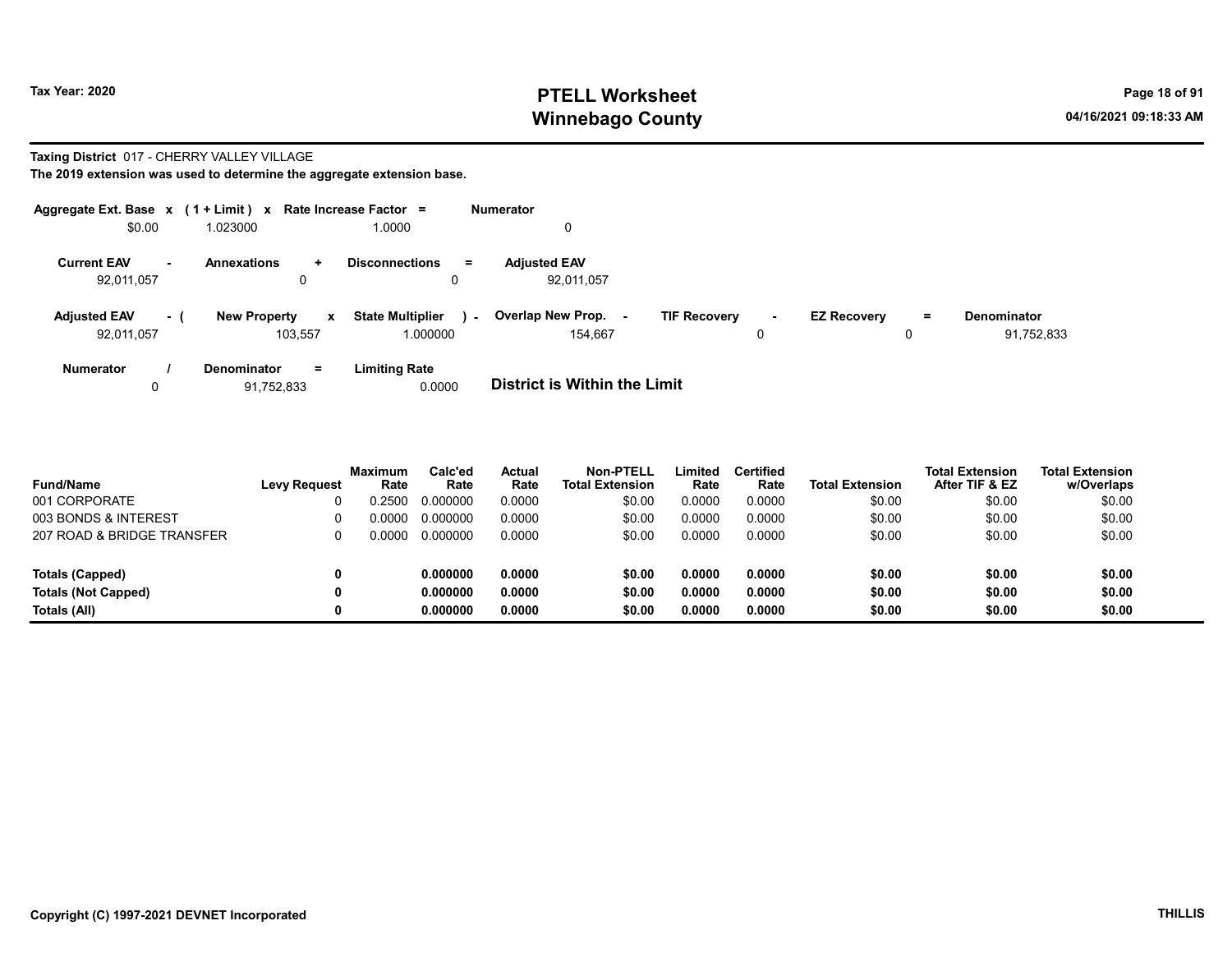Taxing District 018 - DURAND VILLAGE

|                                   |          | Aggregate Ext. Base $x$ (1 + Limit) $x$ Rate Increase Factor = |             |                                     |        | <b>Numerator</b>                  |                     |        |                    |     |                                  |
|-----------------------------------|----------|----------------------------------------------------------------|-------------|-------------------------------------|--------|-----------------------------------|---------------------|--------|--------------------|-----|----------------------------------|
| \$53,708.06                       |          | 1.023000                                                       |             | 1.0000                              |        | 54,943                            |                     |        |                    |     |                                  |
| <b>Current EAV</b><br>17,746,338  | $\sim$   | <b>Annexations</b><br>÷.<br>0                                  |             | <b>Disconnections</b><br>0          | Ξ.     | <b>Adjusted EAV</b><br>17.746.338 |                     |        |                    |     |                                  |
| <b>Adjusted EAV</b><br>17.746.338 | $\sim$ 1 | <b>New Property</b><br>72.987                                  | $\mathbf x$ | <b>State Multiplier</b><br>1.000000 | $\sim$ | Overlap New Prop.<br>۰.<br>0      | <b>TIF Recovery</b> | $\sim$ | <b>EZ Recovery</b> | $=$ | <b>Denominator</b><br>17.673.351 |
| <b>Numerator</b>                  |          | <b>Denominator</b><br>$=$                                      |             | <b>Limiting Rate</b>                |        |                                   |                     |        |                    |     |                                  |

| <b>District is Within the Limit</b> |
|-------------------------------------|

| <b>Fund/Name</b>           | Levy Request | <b>Maximum</b><br>Rate | Calc'ed<br>Rate | <b>Actual</b><br>Rate | <b>Non-PTELL</b><br><b>Total Extension</b> | Limited<br>Rate | <b>Certified</b><br>Rate | <b>Total Extension</b> | <b>Total Extension</b><br>After TIF & EZ | <b>Total Extension</b><br>w/Overlaps |  |
|----------------------------|--------------|------------------------|-----------------|-----------------------|--------------------------------------------|-----------------|--------------------------|------------------------|------------------------------------------|--------------------------------------|--|
| 001 CORPORATE              | 44,000       | 0.4375                 | 0.247939        | 0.2480                | \$44,010.92                                | 0.2480          | 0.2480                   | \$45,046.46            | \$44,010.92                              | \$44,010.92                          |  |
| 003 BONDS & INT 2014       |              | 0.0000                 | 0.000000        | 0.0000                | \$0.00                                     | 0.0000          | 0.0000                   | \$0.00                 | \$0.00                                   | \$0.00                               |  |
| 014 POLICE PROTECTION      | 9.300        | 0.6000                 | 0.052405        | 0.0525                | \$9.316.83                                 | 0.0525          | 0.0525                   | \$9.536.04             | \$9.316.83                               | \$9,316.83                           |  |
| 207 ROAD AND BRIDGE TRANSF |              | 0.0000                 | 0.000000        | 0.0000                | \$0.00                                     | 0.0000          | 0.0000                   | \$0.00                 | \$0.00                                   | \$0.00                               |  |
| Totals (Capped)            | 53,300       |                        | 0.300344        | 0.3005                | \$53,327.75                                | 0.3005          | 0.3005                   | \$54,582.50            | \$53,327.75                              | \$53,327.75                          |  |
| <b>Totals (Not Capped)</b> |              |                        | 0.000000        | 0.0000                | \$0.00                                     | 0.0000          | 0.0000                   | \$0.00                 | \$0.00                                   | \$0.00                               |  |
| Totals (All)               | 53.300       |                        | 0.300344        | 0.3005                | \$53,327.75                                | 0.3005          | 0.3005                   | \$54,582.50            | \$53.327.75                              | \$53,327.75                          |  |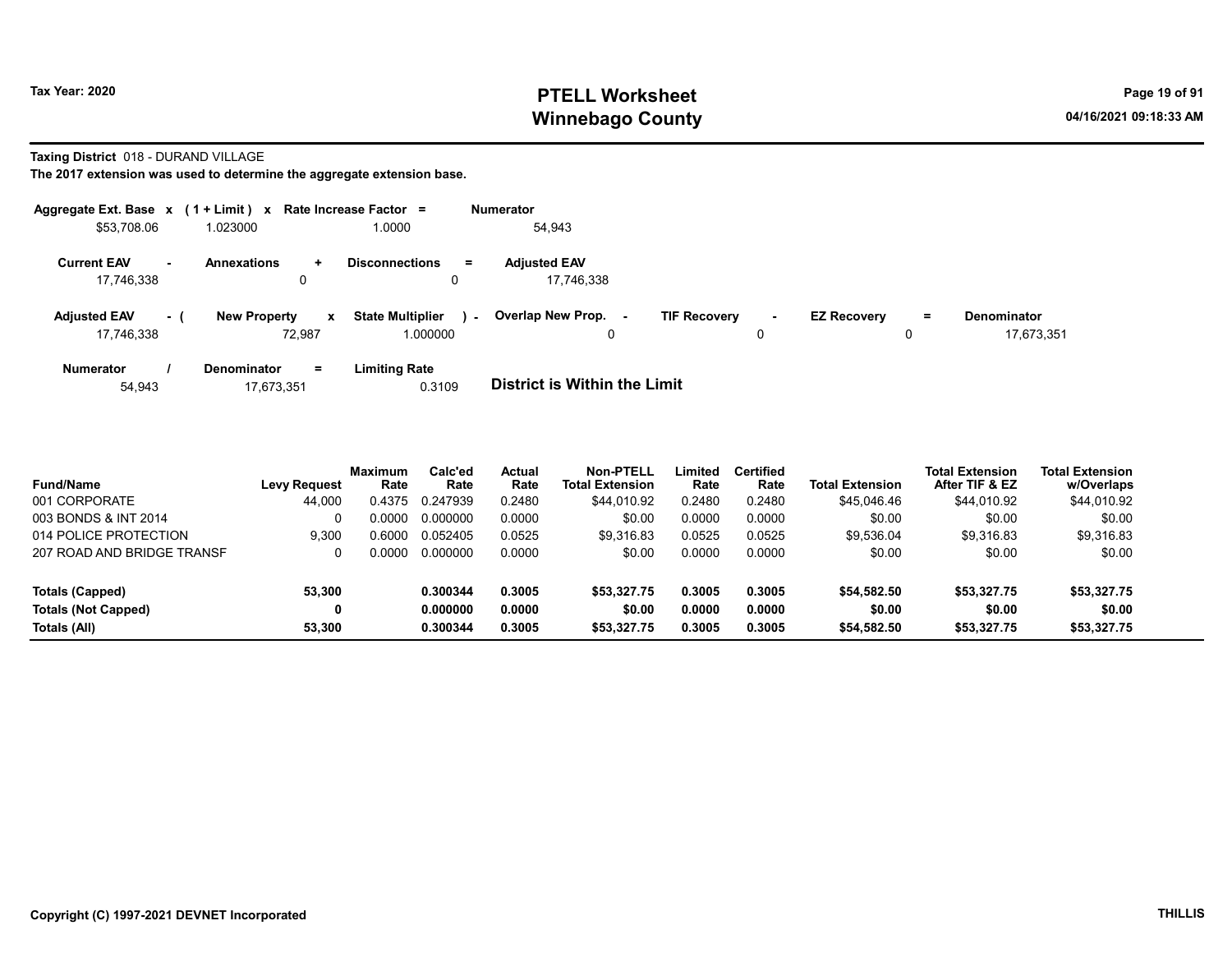Taxing District 019 - LOVES PARK CITY

| Aggregate Ext. Base $x$ (1 + Limit) $x$ Rate Increase Factor = |                |                     |              |                             |        | <b>Numerator</b>                    |                     |        |                    |    |             |
|----------------------------------------------------------------|----------------|---------------------|--------------|-----------------------------|--------|-------------------------------------|---------------------|--------|--------------------|----|-------------|
| \$0.00                                                         |                | 1.023000            |              | 1.0000                      |        | 0                                   |                     |        |                    |    |             |
| <b>Current EAV</b>                                             | $\blacksquare$ | <b>Annexations</b>  | ÷            | <b>Disconnections</b><br>Ξ. |        | <b>Adjusted EAV</b>                 |                     |        |                    |    |             |
| 427,174,265                                                    |                | 0                   |              | 0                           |        | 427, 174, 265                       |                     |        |                    |    |             |
| <b>Adjusted EAV</b>                                            | - (            | <b>New Property</b> | $\mathbf{x}$ | <b>State Multiplier</b>     | $\sim$ | Overlap New Prop.                   | <b>TIF Recovery</b> | $\sim$ | <b>EZ Recovery</b> | Ξ. | Denominator |
| 427,174,265                                                    |                | 5,801,001           |              | 1.000000                    |        | 864.291                             |                     | 0      |                    | 0  | 420,508,973 |
| Numerator                                                      |                | Denominator         | $=$          | <b>Limiting Rate</b>        |        |                                     |                     |        |                    |    |             |
| 0                                                              |                | 420.508.973         |              | 0.0000                      |        | <b>District is Within the Limit</b> |                     |        |                    |    |             |

| <b>Fund/Name</b>           | <b>Levy Request</b> | <b>Maximum</b><br>Rate | Calc'ed<br>Rate | Actual<br>Rate | Non-PTELL<br><b>Total Extension</b> | Limited<br>Rate | <b>Certified</b><br>Rate | <b>Total Extension</b> | <b>Total Extension</b><br>After TIF & EZ | <b>Total Extension</b><br>w/Overlaps |
|----------------------------|---------------------|------------------------|-----------------|----------------|-------------------------------------|-----------------|--------------------------|------------------------|------------------------------------------|--------------------------------------|
| 001 CORPORATE              |                     | 0.2500                 | 0.000000        | 0.0000         | \$0.00                              | 0.0000          | 0.0000                   | \$0.00                 | \$0.00                                   | \$0.00                               |
| 003 BONDS & INT 2012       | 0                   | 0.0000                 | 0.000000        | 0.0000         | \$0.00                              | 0.0000          | 0.0000                   | \$0.00                 | \$0.00                                   | \$0.00                               |
| 003A BONDS & INT 2017      | 0                   | 0.0000                 | 0.000000        | 0.0000         | \$0.00                              | 0.0000          | 0.0000                   | \$0.00                 | \$0.00                                   | \$0.00                               |
| 207 ROAD AND BRIDGE TRANSF | 0                   | 0.0000                 | 0.000000        | 0.0000         | \$0.00                              | 0.0000          | 0.0000                   | \$0.00                 | \$0.00                                   | \$0.00                               |
| Totals (Capped)            | 0                   |                        | 0.000000        | 0.0000         | \$0.00                              | 0.0000          | 0.0000                   | \$0.00                 | \$0.00                                   | \$0.00                               |
| <b>Totals (Not Capped)</b> | 0                   |                        | 0.000000        | 0.0000         | \$0.00                              | 0.0000          | 0.0000                   | \$0.00                 | \$0.00                                   | \$0.00                               |
| Totals (All)               | 0                   |                        | 0.000000        | 0.0000         | \$0.00                              | 0.0000          | 0.0000                   | \$0.00                 | \$0.00                                   | \$0.00                               |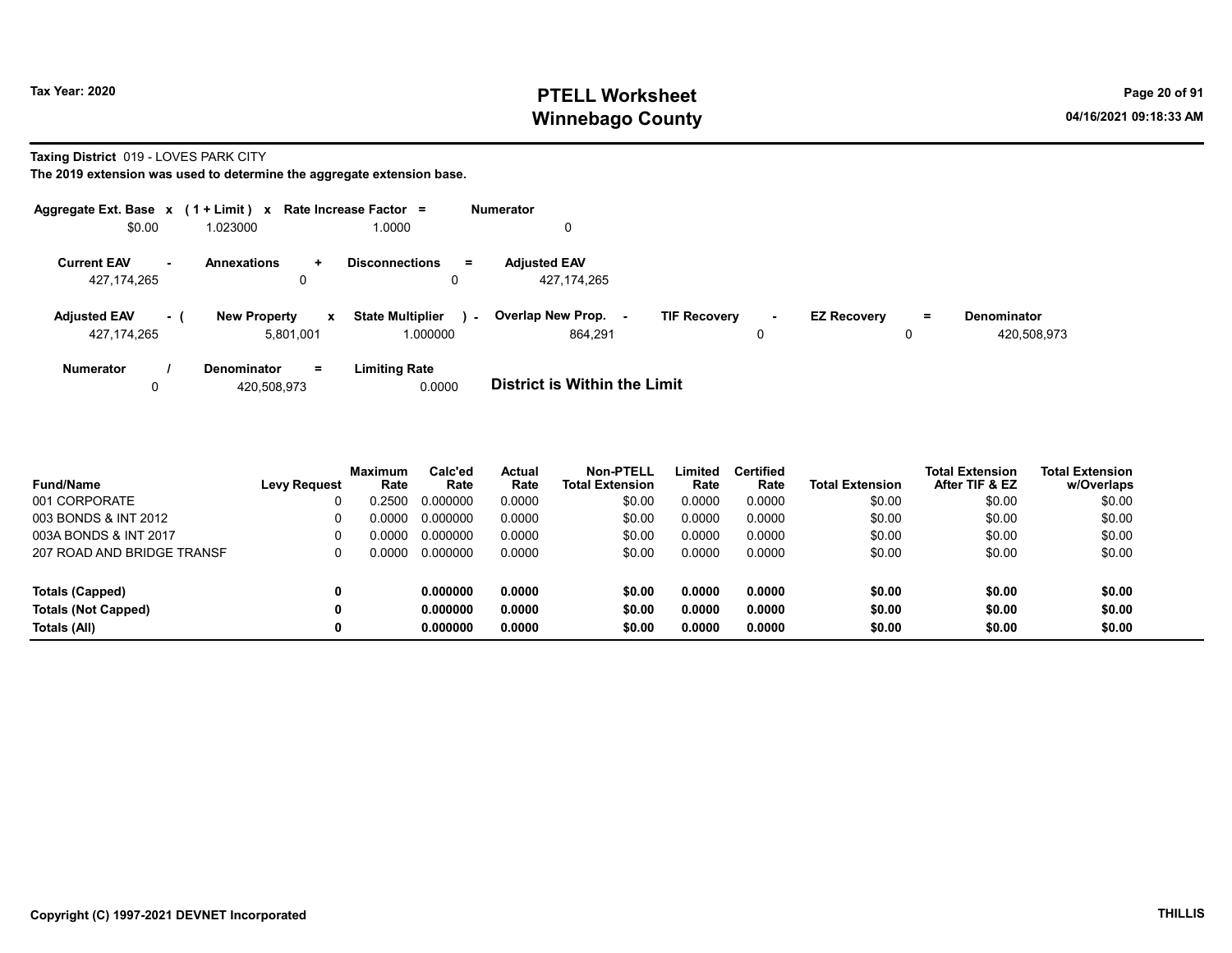Denominator

359,288,619

#### Taxing District 020 - MACHESNEY PARK VILLAGE

| The 2019 extension was used to determine the aggregate extension base. |                            |                           |                                     |                          |                                    |                     |             |                    |          |
|------------------------------------------------------------------------|----------------------------|---------------------------|-------------------------------------|--------------------------|------------------------------------|---------------------|-------------|--------------------|----------|
| Aggregate Ext. Base $x$ (1 + Limit) $x$                                |                            |                           | <b>Rate Increase Factor</b><br>÷    |                          | <b>Numerator</b>                   |                     |             |                    |          |
| \$0.00                                                                 | 1.023000                   |                           | 1.0000                              |                          | 0                                  |                     |             |                    |          |
| <b>Current EAV</b><br>$\blacksquare$<br>362,878,499                    | <b>Annexations</b>         | ÷.<br>0                   | <b>Disconnections</b>               | =                        | <b>Adjusted EAV</b><br>362.878.499 |                     |             |                    |          |
| <b>Adjusted EAV</b><br>362,878,499                                     | <b>New Property</b><br>- 1 | $\mathbf{x}$<br>3.589.880 | <b>State Multiplier</b><br>1.000000 | $\overline{\phantom{a}}$ | Overlap New Prop.                  | <b>TIF Recovery</b> | $\sim$<br>0 | <b>EZ Recovery</b> | $=$<br>0 |

| <b>Numerator</b> | Denominator<br>$=$ | <b>Limiting Rate</b> |                                     |
|------------------|--------------------|----------------------|-------------------------------------|
|                  | 359.288.619        | 0.0000               | <b>District is Within the Limit</b> |

| <b>Fund/Name</b>           | <b>Levy Request</b> | <b>Maximum</b><br>Rate | Calc'ed<br>Rate | Actual<br>Rate | <b>Non-PTELL</b><br><b>Total Extension</b> | Limited<br>Rate | <b>Certified</b><br>Rate | <b>Total Extension</b> | <b>Total Extension</b><br>After TIF & EZ | <b>Total Extension</b><br>w/Overlaps |
|----------------------------|---------------------|------------------------|-----------------|----------------|--------------------------------------------|-----------------|--------------------------|------------------------|------------------------------------------|--------------------------------------|
| 001 CORPORATE              |                     | ).2500                 | 0.000000        | 0.0000         | \$0.00                                     | 0.0000          | 0.0000                   | \$0.00                 | \$0.00                                   | \$0.00                               |
| 207 ROAD AND BRIDGE TRANSF |                     | 0.0000                 | 0.000000        | 0.0000         | \$0.00                                     | 0.0000          | 0.0000                   | \$0.00                 | \$0.00                                   | \$0.00                               |
| Totals (Capped)            |                     |                        | 0.000000        | 0.0000         | \$0.00                                     | 0.0000          | 0.0000                   | \$0.00                 | \$0.00                                   | \$0.00                               |
| <b>Totals (Not Capped)</b> |                     |                        | 0.000000        | 0.0000         | \$0.00                                     | 0.0000          | 0.0000                   | \$0.00                 | \$0.00                                   | \$0.00                               |
| Totals (All)               |                     |                        | 0.000000        | 0.0000         | \$0.00                                     | 0.0000          | 0.0000                   | \$0.00                 | \$0.00                                   | \$0.00                               |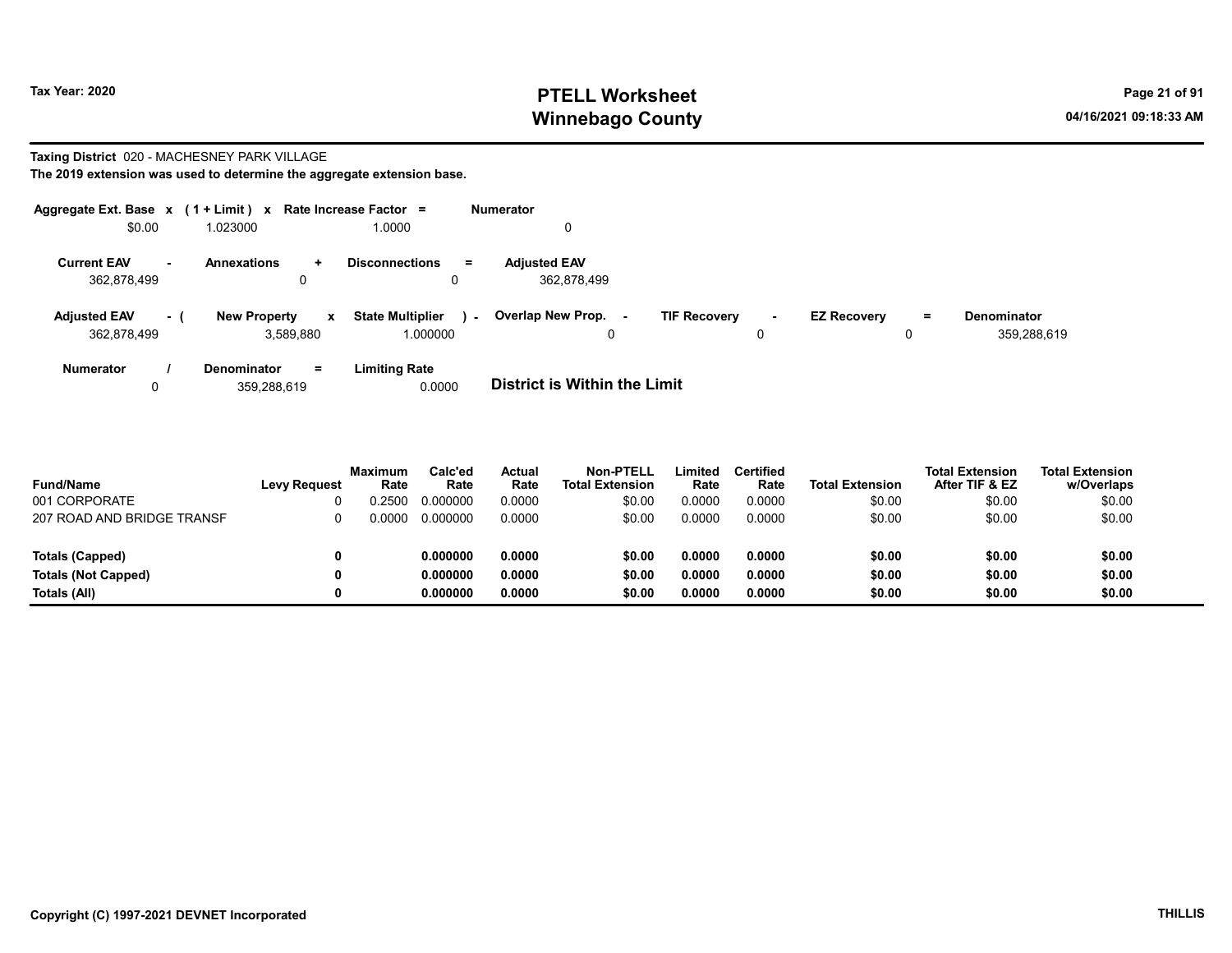#### Taxing District 021 - NEW MILFORD VILLAGE

| Aggregate Ext. Base $x$ (1 + Limit) $x$ |                                     | Rate Increase Factor =                | <b>Numerator</b>                           |                              |     |                    |
|-----------------------------------------|-------------------------------------|---------------------------------------|--------------------------------------------|------------------------------|-----|--------------------|
| \$0.00                                  | 1.023000                            | 1.0000                                |                                            |                              |     |                    |
| <b>Current EAV</b><br>$\sim$            | <b>Annexations</b><br>÷             | <b>Disconnections</b><br>$\equiv$     | <b>Adiusted EAV</b>                        |                              |     |                    |
| 9,892,828                               | 71.398                              | 0                                     | 9.821.430                                  |                              |     |                    |
| <b>Adjusted EAV</b><br>- 1              | <b>New Property</b><br>$\mathbf{x}$ | <b>State Multiplier</b><br>$\sim$ $-$ | Overlap New Prop. -<br><b>TIF Recovery</b> | <b>EZ Recovery</b><br>$\sim$ | $=$ | <b>Denominator</b> |
| 9,821,430                               | 12.801                              | 1.000000                              | 0                                          | 0                            |     | 9.808.629          |
| <b>Numerator</b>                        | $=$<br>Denominator                  | <b>Limiting Rate</b>                  |                                            |                              |     |                    |
| 0                                       | 9,808,629                           | 0.0000                                | <b>District is Within the Limit</b>        |                              |     |                    |

| <b>Fund/Name</b>           | <b>Levy Request</b> | Maximum<br>Rate | Calc'ed<br>Rate | Actual<br>Rate | Non-PTELL<br><b>Total Extension</b> | Limited<br>Rate | Certified<br>Rate | <b>Total Extension</b> | <b>Total Extension</b><br>After TIF & EZ | <b>Total Extension</b><br>w/Overlaps |
|----------------------------|---------------------|-----------------|-----------------|----------------|-------------------------------------|-----------------|-------------------|------------------------|------------------------------------------|--------------------------------------|
| 001 CORPORATE              |                     | ገ 2500          | 0.000000        | 0.0000         | \$0.00                              | 0.0000          | 0.0000            | \$0.00                 | \$0.00                                   | \$0.00                               |
| 207 ROAD AND BRIDGE TRANSF |                     | 0.0000          | 0.000000        | 0.0000         | \$0.00                              | 0.0000          | 0.0000            | \$0.00                 | \$0.00                                   | \$0.00                               |
|                            |                     |                 |                 |                |                                     |                 |                   |                        |                                          |                                      |
| <b>Totals (Capped)</b>     |                     |                 | 0.000000        | 0.0000         | \$0.00                              | 0.0000          | 0.0000            | \$0.00                 | \$0.00                                   | \$0.00                               |
| <b>Totals (Not Capped)</b> |                     |                 | 0.000000        | 0.0000         | \$0.00                              | 0.0000          | 0.0000            | \$0.00                 | \$0.00                                   | \$0.00                               |
| Totals (All)               |                     |                 | 0.000000        | 0.0000         | \$0.00                              | 0.0000          | 0.0000            | \$0.00                 | \$0.00                                   | \$0.00                               |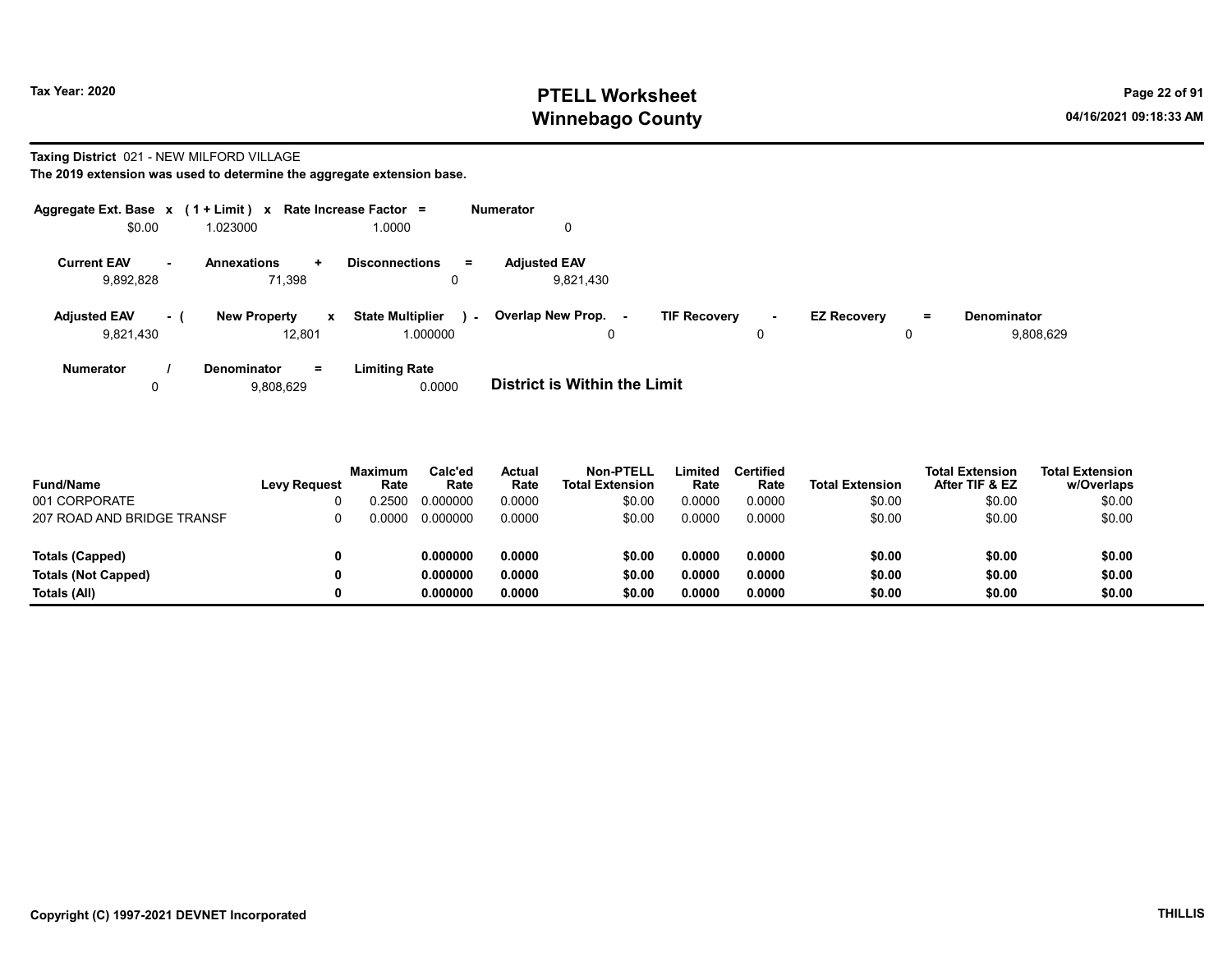#### Taxing District 022 - PECATONICA VILLAGE

| Aggregate Ext. Base $x$ (1 + Limit) x Rate Increase Factor = |                                 |                         |                 | <b>Numerator</b>      |                                            |                     |                          |                        |                                          |                                      |
|--------------------------------------------------------------|---------------------------------|-------------------------|-----------------|-----------------------|--------------------------------------------|---------------------|--------------------------|------------------------|------------------------------------------|--------------------------------------|
| \$211,714.87<br>1.023000                                     |                                 | 1.0000                  |                 | 216,584               |                                            |                     |                          |                        |                                          |                                      |
| <b>Current EAV</b><br>$\sim$                                 | <b>Annexations</b><br>$\ddot{}$ | <b>Disconnections</b>   | $\equiv$        | <b>Adjusted EAV</b>   |                                            |                     |                          |                        |                                          |                                      |
| 29,352,108                                                   | 258,119                         |                         | 0               |                       | 29,093,989                                 |                     |                          |                        |                                          |                                      |
| <b>Adjusted EAV</b><br>- (                                   | <b>New Property</b><br>X        | <b>State Multiplier</b> | $\lambda$ -     |                       | Overlap New Prop. -                        | <b>TIF Recovery</b> |                          | <b>EZ Recovery</b>     | <b>Denominator</b><br>$=$                |                                      |
| 29,093,989                                                   |                                 | 1.000000                |                 | 0                     |                                            | 0                   | 0                        |                        | 29,057,644                               |                                      |
| <b>Numerator</b>                                             | Denominator<br>Ξ.               | <b>Limiting Rate</b>    |                 |                       |                                            |                     |                          |                        |                                          |                                      |
| 216,584                                                      | 29,057,644                      |                         | 0.7750          |                       | <b>District is Over the Limit</b>          |                     |                          |                        |                                          |                                      |
| <b>Limiting Rate</b>                                         | <b>Computed Rate</b><br>$=$     | <b>Reduction Factor</b> |                 |                       |                                            |                     |                          |                        |                                          |                                      |
| 0.7750                                                       | 0.833400                        |                         | 0.9299          |                       |                                            |                     |                          |                        |                                          |                                      |
| <b>Fund/Name</b>                                             | <b>Levy Request</b>             | <b>Maximum</b><br>Rate  | Calc'ed<br>Rate | <b>Actual</b><br>Rate | <b>Non-PTELL</b><br><b>Total Extension</b> | Limited<br>Rate     | <b>Certified</b><br>Rate | <b>Total Extension</b> | <b>Total Extension</b><br>After TIF & EZ | <b>Total Extension</b><br>w/Overlaps |
| 001 CORPORATE                                                | 128,469                         | 0.4375                  | 0.437682        | 0.4375                | \$128,415.47                               | 0.4375              | 0.4375                   | \$128,415.47           | \$128,415.47                             | \$128,415.47                         |
| 003 BONDS & INT 2021A                                        | 0                               | 0.0000                  | 0.000000        | 0.0000                | \$0.00                                     | 0.0000              | 0.0000                   | \$0.00                 | \$0.00                                   | \$0.00                               |
| 003A BONDS & INT 2016                                        | 0                               | 0.0000                  | 0.000000        | 0.0000                | \$0.00                                     | 0.0000              | 0.0000                   | \$0.00                 | \$0.00                                   | \$0.00                               |
| 003B BONDS & INT 2021B                                       | $\mathbf{0}$                    | 0.0000                  | 0.000000        | 0.0000                | \$0.00                                     | 0.0000              | 0.0000                   | \$0.00                 | \$0.00                                   | \$0.00                               |
| 005 I. M. R. F.                                              | 14,625                          | 0.0000                  | 0.049826        | 0.0499                | \$14,646.70                                | 0.0499              | 0.0499                   | \$14,646.70            | \$14,646.70                              | \$14,646.70                          |
| 014 POLICE PROTECTION                                        | 29,250                          | 0.6000                  | 0.099652        | 0.0997                | \$29,264.05                                | 0.0937              | 0.0937                   | \$27,502.93            | \$27,502.93                              | \$27,502.93                          |
| 026 SEWAGE/TREATMENT & DIS                                   | 0                               | 0.0750                  | 0.000000        | 0.0000                | \$0.00                                     | 0.0000              | 0.0000                   | \$0.00                 | \$0.00                                   | \$0.00                               |
| 027 AUDIT                                                    | 4,680                           | 0.0000                  | 0.015944        | 0.0160                | \$4,696.34                                 | 0.0160              | 0.0160                   | \$4,696.34             | \$4,696.34                               | \$4,696.34                           |
| 040 STREET & BRIDGE                                          | 29,250                          | 0.1000                  | 0.099652        | 0.0997                | \$29,264.05                                | 0.0483              | 0.0483                   | \$14,177.07            | \$14,177.07                              | \$14,177.07                          |
| 047 SOCIAL SECURITY                                          | 26,618                          | 0.0000                  | 0.090685        | 0.0907                | \$26,622.36                                | 0.0907              | 0.0907                   | \$26,622.36            | \$26,622.36                              | \$26,622.36                          |
| 060 UNEMPLOYMENT INSURANC                                    | 585                             | 0.0000                  | 0.001993        | 0.0020                | \$587.04                                   | 0.0010              | 0.0010                   | \$293.52               | \$293.52                                 | \$293.52                             |
| 062 WORKERS COMPENSATION                                     | 11,115                          | 0.0000                  | 0.037868        | 0.0379                | \$11,124.45                                | 0.0379              | 0.0379                   | \$11,124.45            | \$11,124.45                              | \$11,124.45                          |
| 207 ROAD AND BRIDGE TRANSF                                   | $\mathbf{0}$                    | 0.0000                  | 0.000000        | 0.0000                | \$0.00                                     | 0.0000              | 0.0000                   | \$0.00                 | \$0.00                                   | \$0.00                               |
| <b>Totals (Capped)</b>                                       | 244,592                         |                         | 0.833302        | 0.8334                | \$244,620.46                               | 0.7750              | 0.7750                   | \$227,478.84           | \$227,478.84                             | \$227,478.84                         |
| <b>Totals (Not Capped)</b>                                   | 0                               |                         | 0.000000        | 0.0000                | \$0.00                                     | 0.0000              | 0.0000                   | \$0.00                 | \$0.00                                   | \$0.00                               |
| Totals (All)                                                 | 244,592                         |                         | 0.833302        | 0.8334                | \$244,620.46                               | 0.7750              | 0.7750                   | \$227,478.84           | \$227,478.84                             | \$227,478.84                         |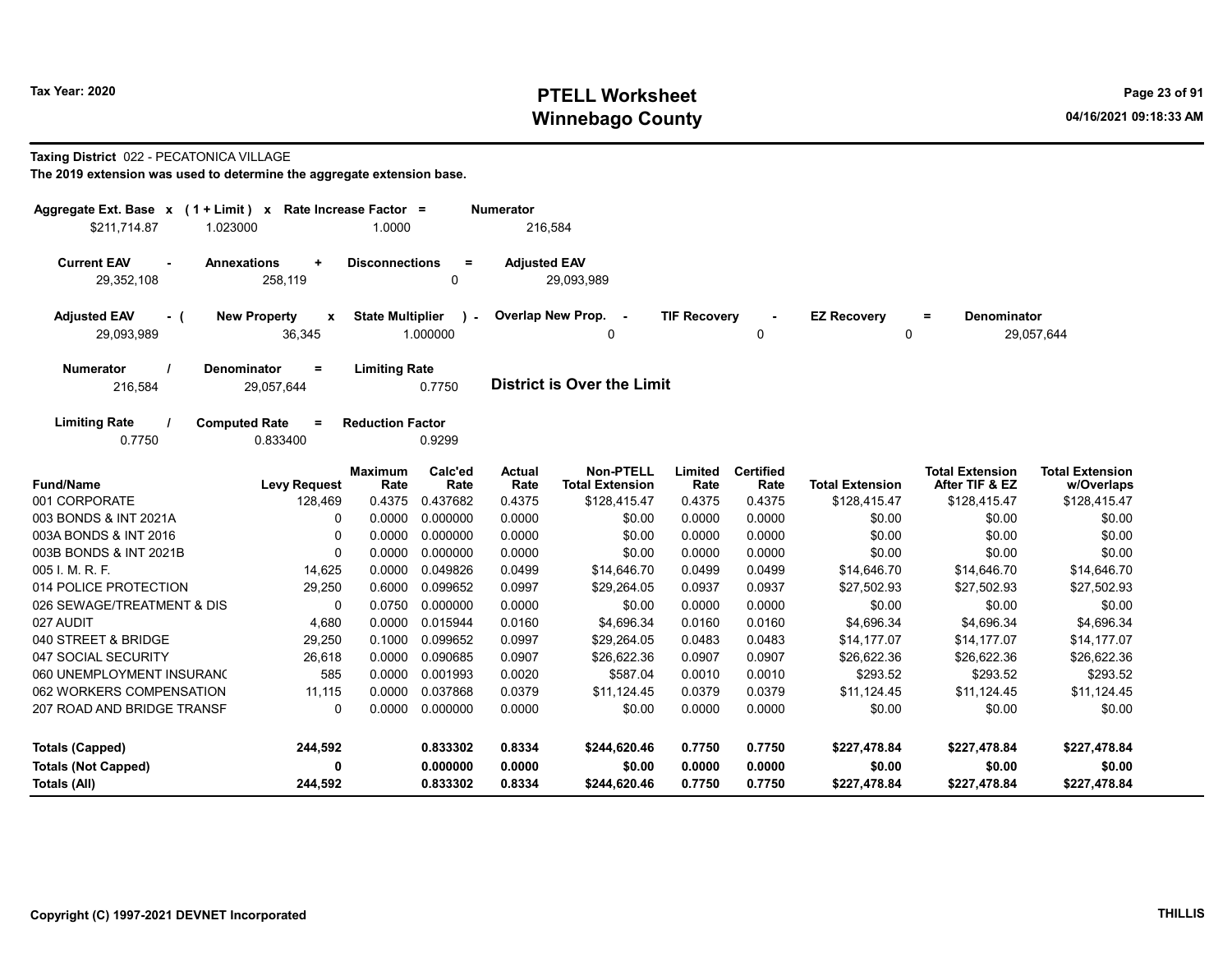Taxing District 023 - ROCKFORD CITY

| Aggregate Ext. Base x           | $(1 + Limit)$ x     |     | Rate Increase Factor =            | <b>Numerator</b>         |                     |        |                    |          |                    |
|---------------------------------|---------------------|-----|-----------------------------------|--------------------------|---------------------|--------|--------------------|----------|--------------------|
| \$45,916,675.89                 | 1.023000            |     | 1.0000                            | 46.972.759               |                     |        |                    |          |                    |
| <b>Current EAV</b>              | <b>Annexations</b>  | ÷   | <b>Disconnections</b><br>$\equiv$ | <b>Adjusted EAV</b>      |                     |        |                    |          |                    |
| 1,699,181,139                   | 137.066             |     | 0                                 | 1.699.044.073            |                     |        |                    |          |                    |
| <b>Adjusted EAV</b><br>$\sim$ 1 | <b>New Property</b> | x   | <b>State Multiplier</b><br>$\sim$ | <b>Overlap New Prop.</b> | <b>TIF Recovery</b> | $\sim$ | <b>EZ Recovery</b> | $\equiv$ | <b>Denominator</b> |
| 1,699,044,073                   | 7.426.348           |     | 1.000000                          | 0                        |                     | 0      | 425.333            |          | 1,691,192,392      |
| <b>Numerator</b>                | <b>Denominator</b>  | $=$ | Limiting Rate                     |                          |                     |        |                    |          |                    |

| <b>District is Within the Limit</b><br>2.7775<br>46,972,759<br>1,691,192,392 |  |
|------------------------------------------------------------------------------|--|

| <b>Fund/Name</b>             | <b>Levy Request</b> | <b>Maximum</b><br>Rate | Calc'ed<br>Rate | Actual<br>Rate | <b>Non-PTELL</b><br><b>Total Extension</b> | Limited<br>Rate | <b>Certified</b><br>Rate | <b>Total Extension</b> | <b>Total Extension</b><br>After TIF & EZ | <b>Total Extension</b><br>w/Overlaps |
|------------------------------|---------------------|------------------------|-----------------|----------------|--------------------------------------------|-----------------|--------------------------|------------------------|------------------------------------------|--------------------------------------|
| 001 CORPORATE                | 20,000              | 0.4375                 | 0.001177        | 0.0012         | \$20,388.73                                | 0.0012          | 0.0012                   | \$20,899.03            | \$20,388.73                              | \$20,390.17                          |
| 003 BONDS & INT 2015A        | 0                   | 0.0000                 | 0.000000        | 0.0000         | \$0.00                                     | 0.0000          | 0.0000                   | \$0.00                 | \$0.00                                   | \$0.00                               |
| 003A BONDS & INT 2009D       | 0                   | 0.0000                 | 0.000000        | 0.0000         | \$0.00                                     | 0.0000          | 0.0000                   | \$0.00                 | \$0.00                                   | \$0.00                               |
| 003B BONDS & INT 2014 A&C    | 0                   | 0.0000                 | 0.000000        | 0.0000         | \$0.00                                     | 0.0000          | 0.0000                   | \$0.00                 | \$0.00                                   | \$0.00                               |
| 003C BONDS & INT 2015        | 0                   | 0.0000                 | 0.000000        | 0.0000         | \$0.00                                     | 0.0000          | 0.0000                   | \$0.00                 | \$0.00                                   | \$0.00                               |
| 003D BONDS & INT 2018 A-B-C  | 0                   | 0.0000                 | 0.000000        | 0.0000         | \$0.00                                     | 0.0000          | 0.0000                   | \$0.00                 | \$0.00                                   | \$0.00                               |
| 003E BONDS & INT 2016 A&B    | $\Omega$            | 0.0000                 | 0.000000        | 0.0000         | \$0.00                                     | 0.0000          | 0.0000                   | \$0.00                 | \$0.00                                   | \$0.00                               |
| 003F BONDS & INT 2019 A&B    | 0                   | 0.0000                 | 0.000000        | 0.0000         | \$0.00                                     | 0.0000          | 0.0000                   | \$0.00                 | \$0.00                                   | \$0.00                               |
| 003G BONDS & INT 2020        | 0                   | 0.0000                 | 0.000000        | 0.0000         | \$0.00                                     | 0.0000          | 0.0000                   | \$0.00                 | \$0.00                                   | \$0.00                               |
| 003H BONDS & INT 2007A       | 0                   | 0.0000                 | 0.000000        | 0.0000         | \$0.00                                     | 0.0000          | 0.0000                   | \$0.00                 | \$0.00                                   | \$0.00                               |
| 003M BONDS & INT 2010        | $\Omega$            | 0.0000                 | 0.000000        | 0.0000         | \$0.00                                     | 0.0000          | 0.0000                   | \$0.00                 | \$0.00                                   | \$0.00                               |
| 003N BONDS & INT 2012C       | $\Omega$            | 0.0000                 | 0.000000        | 0.0000         | \$0.00                                     | 0.0000          | 0.0000                   | \$0.00                 | \$0.00                                   | \$0.00                               |
| 005 I. M. R. F.              | 3,032,591           | 0.0000                 | 0.178474        | 0.1785         | \$3,032,823.45                             | 0.1785          | 0.1785                   | \$3,108,730.43         | \$3,032,823.45                           | \$3,033,038.33                       |
| 012 FIRE PROTECTION          | 10.200.000          | 0.6000                 | 0.600289        | 0.6000         | \$10,194,364.53                            | 0.6000          | 0.6000                   | \$10,449,514.04        | \$10,194,364.53                          | \$10,195,086.83                      |
| 013 FIREFIGHTERS PENSION     | 9,535,844           | 0.0000                 | 0.561202        | 0.5613         | \$9,536,828.02                             | 0.5613          | 0.5613                   | \$9,775,520.39         | \$9,536,828.02                           | \$9,537,503.73                       |
| 013A FIRE PENSION 93-689     | 1,162,387           | 0.0000                 | 0.068409        | 0.0685         | \$1,163,856.62                             | 0.0685          | 0.0685                   | \$1,192,986.19         | \$1,163,856.62                           | \$1,163,939.08                       |
| 014 POLICE PROTECTION        | 10,200,000          | 0.6000                 | 0.600289        | 0.6000         | \$10,194,364.53                            | 0.6000          | 0.6000                   | \$10,449,514.04        | \$10,194,364.53                          | \$10,195,086.83                      |
| 015 POLICE PENSION           | 9,076,683           | 0.0000                 | 0.534180        | 0.5342         | \$9,076,382.55                             | 0.5342          | 0.5342                   | \$9,303,550.67         | \$9,076,382.55                           | \$9,077,025.64                       |
| 020 TB SANITARIUM            | 165,000             | 0.0750                 | 0.009711        | 0.0098         | \$166,507.95                               | 0.0098          | 0.0098                   | \$170,675.40           | \$166,507.95                             | \$166,519.75                         |
| 025 GARBAGE DISPOSAL         | 0                   | 0.2000                 | 0.000000        | 0.0000         | \$0.00                                     | 0.0000          | 0.0000                   | \$0.00                 | \$0.00                                   | \$0.00                               |
| 027 AUDIT                    | 82,000              | 0.0000                 | 0.004826        | 0.0049         | \$83,253.98                                | 0.0049          | 0.0049                   | \$85,337.70            | \$83,253.98                              | \$83,259.88                          |
| 035 TORT JUDGMENTS, LIABILIT | 1,000,000           | 0.0000                 | 0.058852        | 0.0589         | \$1,000,746.78                             | 0.0589          | 0.0589                   | \$1,025,793.96         | \$1,000,746.78                           | \$1,000,817.69                       |
| 040 STREET & BRIDGE          | 709,358             | 0.1000                 | 0.041747        | 0.0000         | \$0.00                                     | 0.0000          | 0.0000                   | \$0.00                 | \$0.00                                   | \$0.00                               |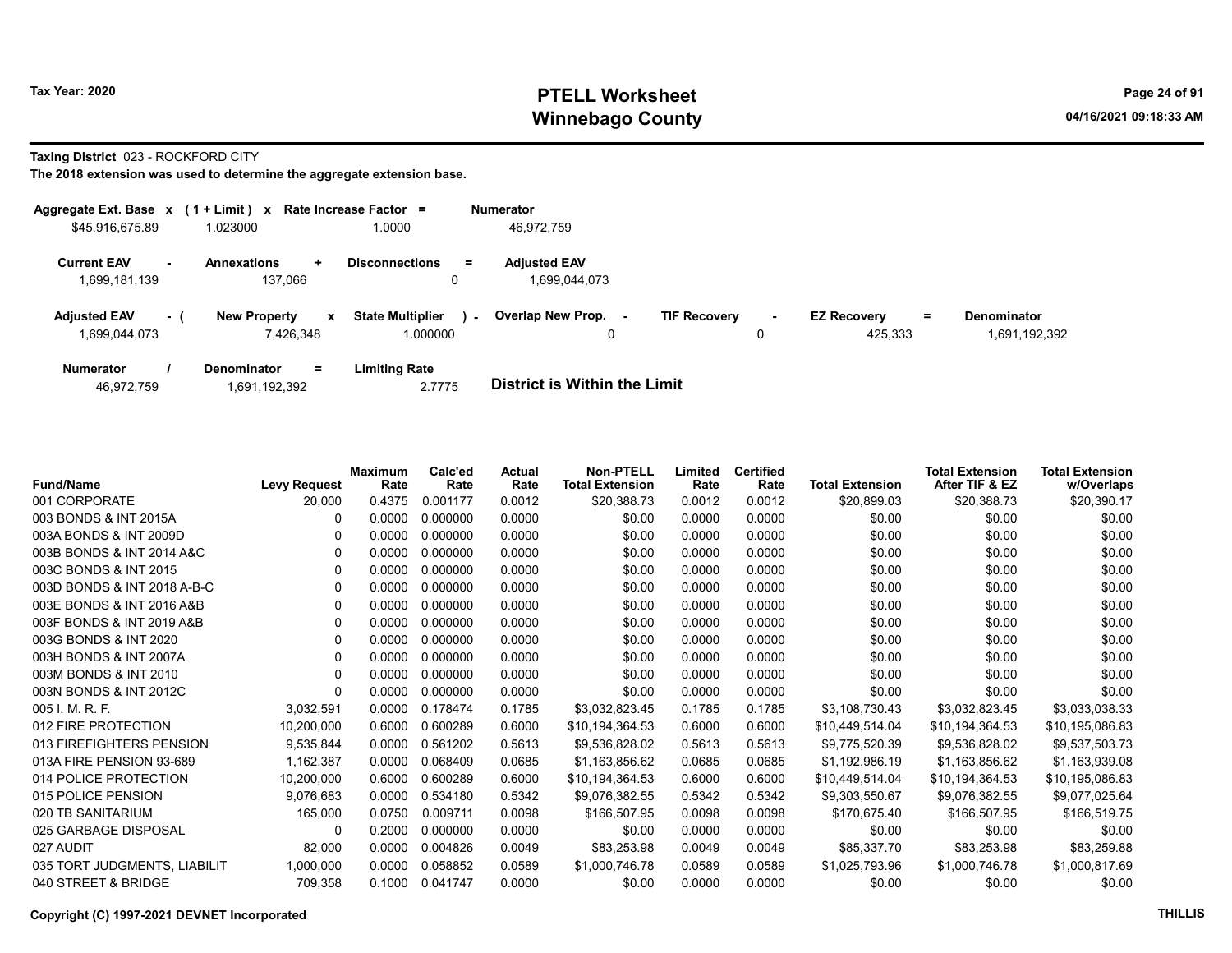|  | <b>Tax Year: 2020</b> |  |
|--|-----------------------|--|
|--|-----------------------|--|

| <b>Fund/Name</b>           | <b>Levy Request</b> | <b>Maximum</b><br>Rate | Calc'ed<br>Rate | Actual<br>Rate | Non-PTELL<br><b>Total Extension</b> | Limited<br>Rate | <b>Certified</b><br>Rate | <b>Total Extension</b> | <b>Total Extension</b><br>After TIF & EZ | <b>Total Extension</b><br>w/Overlaps |
|----------------------------|---------------------|------------------------|-----------------|----------------|-------------------------------------|-----------------|--------------------------|------------------------|------------------------------------------|--------------------------------------|
| 048 SCHOOL CROSSING GUARD  | 63,000              | 0.0200                 | 0.003708        | 0.0038         | \$64.564.31                         | 0.0038          | 0.0038                   | \$66,180.26            | \$64.564.31                              | \$64,568.88                          |
| 060 UNEMPLOYMENT INSURANC  | 41.092              | 0.0000                 | 0.002418        | 0.0025         | \$42,476.52                         | 0.0025          | 0.0025                   | \$43.539.64            | \$42.476.52                              | \$42.479.53                          |
| 062 WORKERS COMPENSATION   | 2,899,651           | 0.0000                 | 0.170650        | 0.1707         | \$2,900,296.71                      | 0.1707          | 0.1707                   | \$2,972,886.75         | \$2,900,296.71                           | \$2,900,502.20                       |
| 207 ROAD AND BRIDGE TRANSF |                     | ი იიიი                 | 0.000000        | 0.0000         | \$0.00                              | 0.0000          | 0.0000                   | \$0.00                 | \$0.00                                   | \$0.00                               |
| Totals (Capped)            | 47.025.219          |                        | 2.767523        | 2.7258         | \$46,312,998.06                     | 2.7258          | 2.7258                   | \$47.472.142.30        | \$46,312,998.06                          | \$46,316,279.46                      |
| <b>Totals (Not Capped)</b> | .162.387            |                        | 0.068409        | 0.0685         | \$1,163,856.62                      | 0.0685          | 0.0685                   | \$1,192,986.19         | \$1,163,856.62                           | \$1,163,939.08                       |
| Totals (All)               | 48,187,606          |                        | 2.835932        | 2.7943         | \$47,476,854.68                     | 2.7943          | 2.7943                   | \$48,665,128.49        | \$47,476,854.68                          | \$47,480,218.54                      |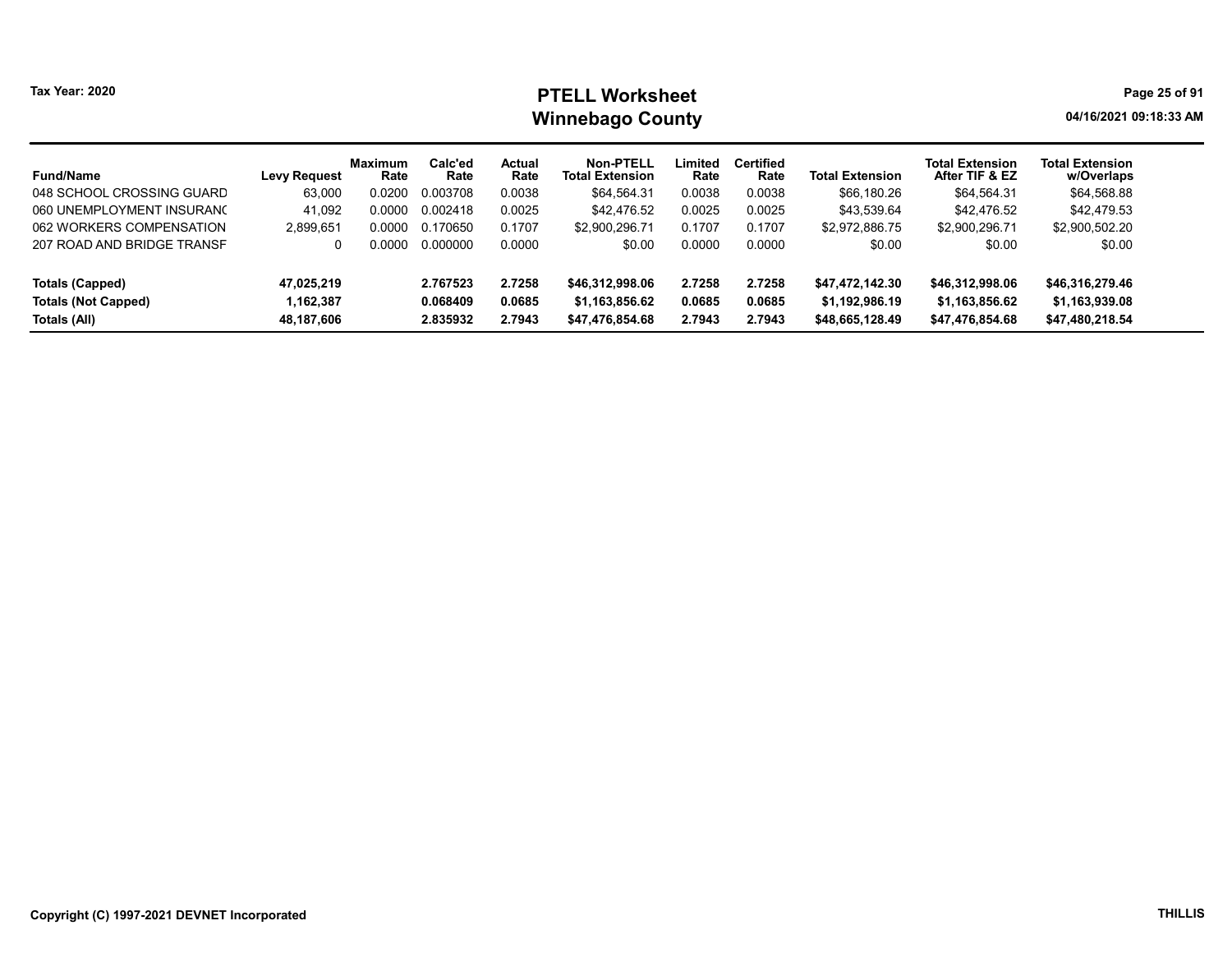#### Taxing District 024 - ROCKTON VILLAGE

|                                    |           | Aggregate Ext. Base $x$ (1 + Limit) x Rate Increase Factor = |                                                     |          | <b>Numerator</b>                   |                     |             |                    |         |                                   |
|------------------------------------|-----------|--------------------------------------------------------------|-----------------------------------------------------|----------|------------------------------------|---------------------|-------------|--------------------|---------|-----------------------------------|
| \$1,040,326.36                     |           | 1.023000                                                     | 1.0000                                              |          | 1,064,254                          |                     |             |                    |         |                                   |
| <b>Current EAV</b><br>169,394,992  | <b>м.</b> | <b>Annexations</b><br>$\ddot{}$<br>0                         | <b>Disconnections</b><br>u                          | $\equiv$ | <b>Adjusted EAV</b><br>169.394.992 |                     |             |                    |         |                                   |
| <b>Adjusted EAV</b><br>169,394,992 | - 1       | <b>New Property</b><br>916.531                               | <b>State Multiplier</b><br>$\mathbf{x}$<br>1.000000 | $\sim$   | Overlap New Prop.<br>$\sim$<br>0   | <b>TIF Recovery</b> | $\sim$<br>0 | <b>EZ Recovery</b> | Ξ.<br>0 | <b>Denominator</b><br>168.478.461 |
| <b>Numerator</b>                   |           | <b>Denominator</b><br>$=$                                    | <b>Limiting Rate</b>                                |          |                                    |                     |             |                    |         |                                   |

| 1,064,254 | 168,478,461 | 0.6317 | <b>District is Within the Limit</b> |
|-----------|-------------|--------|-------------------------------------|

| <b>Fund/Name</b>             | <b>Levy Request</b> | <b>Maximum</b><br>Rate | Calc'ed<br>Rate | Actual<br>Rate | <b>Non-PTELL</b><br><b>Total Extension</b> | Limited<br>Rate | Certified<br>Rate | <b>Total Extension</b> | <b>Total Extension</b><br>After TIF & EZ | Total Extension<br>w/Overlaps |
|------------------------------|---------------------|------------------------|-----------------|----------------|--------------------------------------------|-----------------|-------------------|------------------------|------------------------------------------|-------------------------------|
| 001 CORPORATE                | 208.661             | 0.4375                 | 0.123180        | 0.1232         | \$208,694.63                               | 0.1232          | 0.1232            | \$214.511.63           | \$208,694.63                             | \$208,694.63                  |
| 003 BONDS & INT 2012 ABC     | $\Omega$            | 0.0000                 | 0.000000        | 0.0000         | \$0.00                                     | 0.0000          | 0.0000            | \$0.00                 | \$0.00                                   | \$0.00                        |
| 005 I. M. R. F.              | 46,686              | 0.0000                 | 0.027560        | 0.0276         | \$46,753.02                                | 0.0276          | 0.0276            | \$48,056.18            | \$46,753.02                              | \$46,753.02                   |
| 014 POLICE PROTECTION        | 135,321             | 0.6000                 | 0.079885        | 0.0799         | \$135,346.60                               | 0.0799          | 0.0799            | \$139,119.15           | \$135,346.60                             | \$135,346.60                  |
| 015 POLICE PENSION           | 453,568             | 0.0000                 | 0.267758        | 0.2678         | \$453,639.79                               | 0.2678          | 0.2678            | \$466,284.20           | \$453,639.79                             | \$453,639.79                  |
| 025 GARBAGE DISPOSAL         | 11,333              | 0.2000                 | 0.006690        | 0.0067         | \$11,349.46                                | 0.0067          | 0.0067            | \$11,665.81            | \$11,349.46                              | \$11,349.46                   |
| 027 AUDIT                    | 13.870              | 0.0000                 | 0.008188        | 0.0082         | \$13,890.39                                | 0.0082          | 0.0082            | \$14,277.56            | \$13,890.39                              | \$13,890.39                   |
| 035 TORT JUDGMENTS, LIABILIT | 49,392              | 0.0000                 | 0.029158        | 0.0292         | \$49,463.34                                | 0.0292          | 0.0292            | \$50,842.04            | \$49,463.34                              | \$49,463.34                   |
| 040 STREET & BRIDGE          | $\Omega$            | 0.1000                 | 0.000000        | 0.0000         | \$0.00                                     | 0.0000          | 0.0000            | \$0.00                 | \$0.00                                   | \$0.00                        |
| 047 SOCIAL SECURITY          | 144,625             | 0.0000                 | 0.085377        | 0.0854         | \$144,663.32                               | 0.0854          | 0.0854            | \$148,695.56           | \$144,663.32                             | \$144,663.32                  |
| 048 SCHOOL CROSSING GUARD    | 3.214               | 0.0200                 | 0.001897        | 0.0019         | \$3,218.50                                 | 0.0019          | 0.0019            | \$3,308.22             | \$3,218.50                               | \$3,218.50                    |
| 057 LEASE/PURCHASE/RENTAL    | 0                   | 0.0000                 | 0.000000        | 0.0000         | \$0.00                                     | 0.0000          | 0.0000            | \$0.00                 | \$0.00                                   | \$0.00                        |
| 060 UNEMPLOYMENT INSURANO    | 2.030               | 0.0000                 | 0.001198        | 0.0012         | \$2.032.74                                 | 0.0012          | 0.0012            | \$2,089.40             | \$2,032.74                               | \$2,032.74                    |
| 207 ROAD AND BRIDGE TRANSF   | 0                   | 0.0000                 | 0.000000        | 0.0000         | \$0.00                                     | 0.0000          | 0.0000            | \$0.00                 | \$0.00                                   | \$0.00                        |
| Totals (Capped)              | 1,068,700           |                        | 0.630891        | 0.6311         | \$1,069,051.79                             | 0.6311          | 0.6311            | \$1,098,849.73         | \$1,069,051.79                           | \$1,069,051.79                |
| <b>Totals (Not Capped)</b>   | 0                   |                        | 0.000000        | 0.0000         | \$0.00                                     | 0.0000          | 0.0000            | \$0.00                 | \$0.00                                   | \$0.00                        |
| Totals (All)                 | 1,068,700           |                        | 0.630891        | 0.6311         | \$1,069,051.79                             | 0.6311          | 0.6311            | \$1,098,849.73         | \$1,069,051.79                           | \$1,069,051.79                |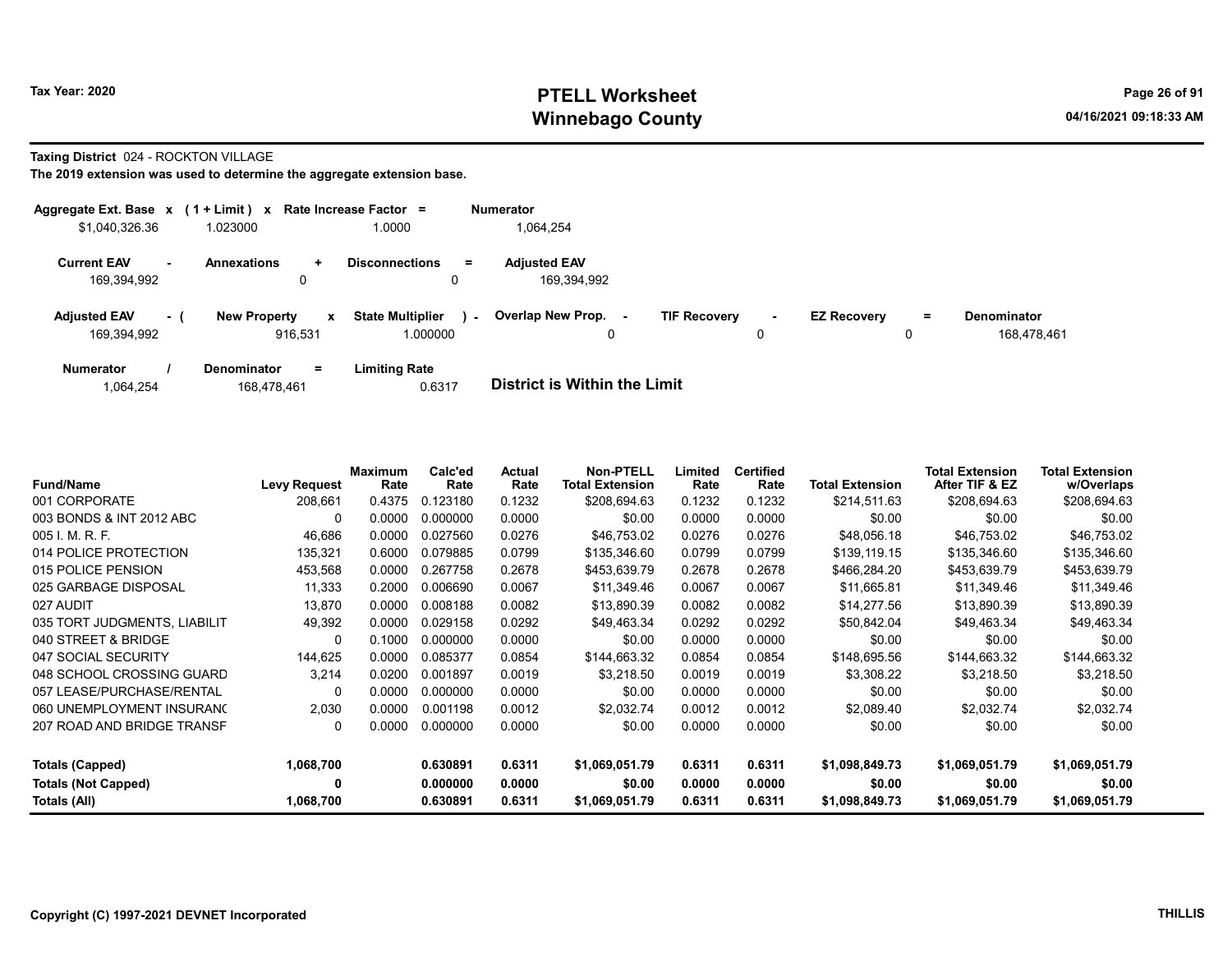Taxing District 025 - ROSCOE VILLAGE

| Aggregate Ext. Base x (1 + Limit) x Rate Increase Factor = |           |                                  |              |                                     |        | <b>Numerator</b>                   |                     |        |                    |          |                                   |
|------------------------------------------------------------|-----------|----------------------------------|--------------|-------------------------------------|--------|------------------------------------|---------------------|--------|--------------------|----------|-----------------------------------|
| \$1,454,002.37                                             |           | 1.023000                         |              | 1.0000                              |        | 1,487,444                          |                     |        |                    |          |                                   |
| <b>Current EAV</b><br>237,000,304                          | <b>м.</b> | <b>Annexations</b>               | ÷<br>0       | <b>Disconnections</b><br>0          | $=$    | <b>Adjusted EAV</b><br>237,000,304 |                     |        |                    |          |                                   |
| <b>Adjusted EAV</b><br>237,000,304                         | $-1$      | <b>New Property</b><br>1.187.337 | $\mathbf{x}$ | <b>State Multiplier</b><br>1.000000 | $\sim$ | <b>Overlap New Prop.</b><br>0      | <b>TIF Recovery</b> | $\sim$ | <b>EZ Recovery</b> | $=$<br>0 | <b>Denominator</b><br>235.812.967 |
| <b>Numerator</b>                                           |           | <b>Denominator</b>               | $=$          | <b>Limiting Rate</b>                |        | _ _ _ _ _ _ _ _ _ _ _ _ _ _ _ _    |                     |        |                    |          |                                   |

| 1,487,444 | 235,812,967 | 0.6308 | <b>District is Within the Limit</b> |
|-----------|-------------|--------|-------------------------------------|
|           |             |        |                                     |

| <b>Fund/Name</b>             | <b>Levy Request</b> | Maximum<br>Rate | Calc'ed<br>Rate | Actual<br>Rate | <b>Non-PTELL</b><br><b>Total Extension</b> | Limited<br>Rate | <b>Certified</b><br>Rate | <b>Total Extension</b> | <b>Total Extension</b><br>After TIF & EZ | <b>Total Extension</b><br>w/Overlaps |
|------------------------------|---------------------|-----------------|-----------------|----------------|--------------------------------------------|-----------------|--------------------------|------------------------|------------------------------------------|--------------------------------------|
| 001 CORPORATE                | 576.067             | 0.4375          | 0.243066        | 0.2431         | \$576.147.74                               | 0.2431          | 0.2431                   | \$576,483.94           | \$576.147.74                             | \$576,147.74                         |
| 003A BONDS & INT 2017        | $\Omega$            | 0.0000          | 0.000000        | 0.0000         | \$0.00                                     | 0.0000          | 0.0000                   | \$0.00                 | \$0.00                                   | \$0.00                               |
| 003B BONDS & INT 2018        | $\Omega$            | 0.0000          | 0.000000        | 0.0000         | \$0.00                                     | 0.0000          | 0.0000                   | \$0.00                 | \$0.00                                   | \$0.00                               |
| 014 POLICE PROTECTION        | 405.047             | 0.6000          | 0.170906        | 0.1710         | \$405.270.52                               | 0.1710          | 0.1710                   | \$405.507.01           | \$405.270.52                             | \$405.270.52                         |
| 015 POLICE PENSION           | 452,415             | 0.0000          | 0.190892        | 0.1909         | \$452.433.58                               | 0.1909          | 0.1909                   | \$452,697.59           | \$452,433.58                             | \$452,433.58                         |
| 035 TORT JUDGMENTS, LIABILIT | 50.000              | 0.0000          | 0.021097        | 0.0211         | \$50,007.06                                | 0.0211          | 0.0211                   | \$50.036.25            | \$50,007.06                              | \$50,007.06                          |
| 047 SOCIAL SECURITY          | 10.000              | 0.0000          | 0.004219        | 0.0043         | \$10.191.01                                | 0.0043          | 0.0043                   | \$10.196.96            | \$10.191.01                              | \$10.191.01                          |
| 207 ROAD AND BRIDGE TRANSF   | $\Omega$            | 0.0000          | 0.000000        | 0.0000         | \$0.00                                     | 0.0000          | 0.0000                   | \$0.00                 | \$0.00                                   | \$0.00                               |
| Totals (Capped)              | 1,493,529           |                 | 0.630180        | 0.6304         | \$1,494,049.91                             | 0.6304          | 0.6304                   | \$1,494,921.75         | \$1,494,049.91                           | \$1,494,049.91                       |
| <b>Totals (Not Capped)</b>   | 0                   |                 | 0.000000        | 0.0000         | \$0.00                                     | 0.0000          | 0.0000                   | \$0.00                 | \$0.00                                   | \$0.00                               |
| Totals (All)                 | 1,493,529           |                 | 0.630180        | 0.6304         | \$1,494,049.91                             | 0.6304          | 0.6304                   | \$1,494,921.75         | \$1.494.049.91                           | \$1.494.049.91                       |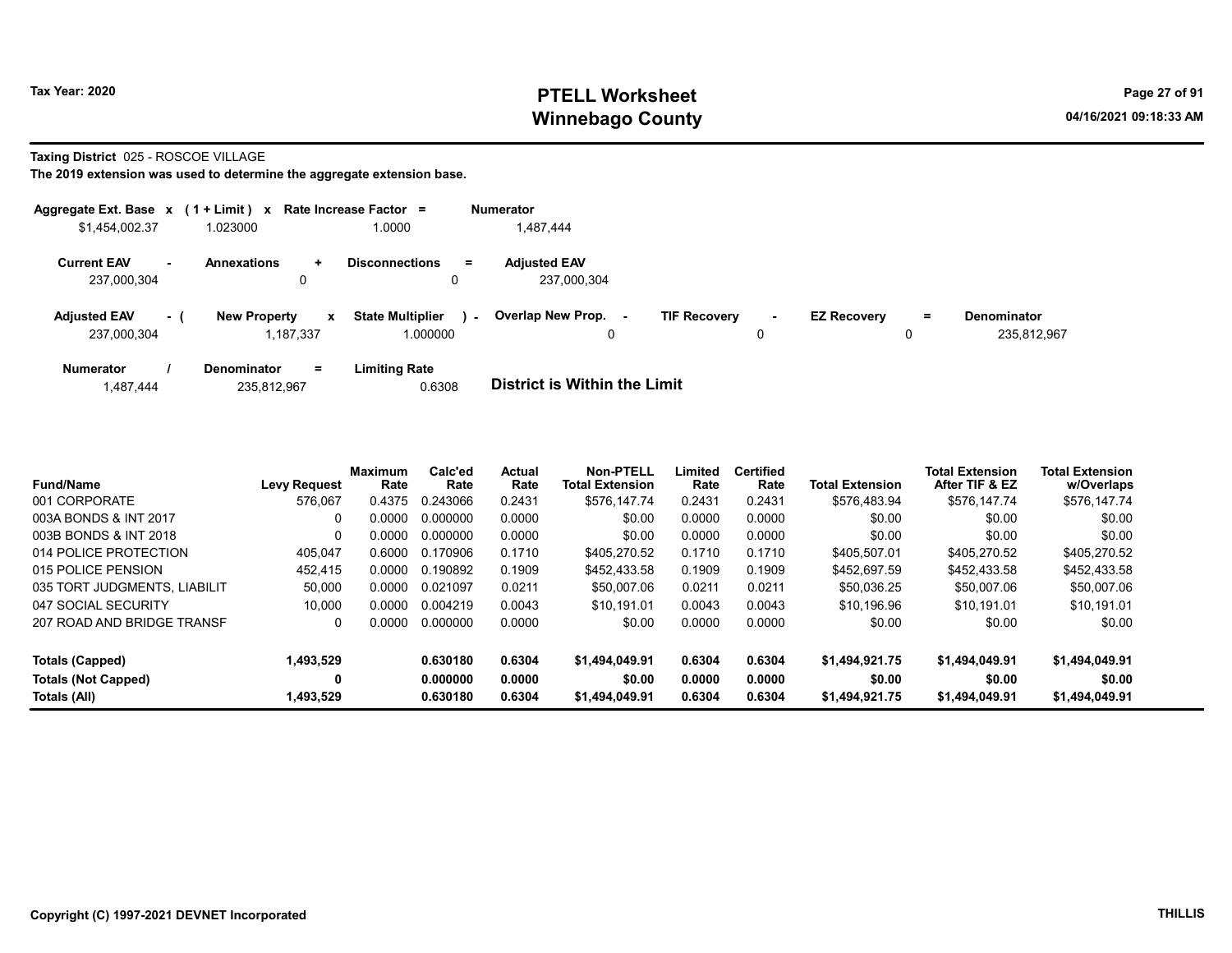#### Taxing District 026 - SOUTH BELOIT CITY

|                                    |           | Aggregate Ext. Base $x$ (1 + Limit) x Rate Increase Factor = |                                        | <b>Numerator</b>                                     |                                    |                         |     |                                   |
|------------------------------------|-----------|--------------------------------------------------------------|----------------------------------------|------------------------------------------------------|------------------------------------|-------------------------|-----|-----------------------------------|
| \$1,308,936.16                     |           | 1.023000                                                     | 1.0000                                 | 339,042                                              |                                    |                         |     |                                   |
| <b>Current EAV</b><br>127,584,837  | <b>м.</b> | <b>Annexations</b><br>÷.<br>0                                | <b>Disconnections</b><br>$\equiv$<br>0 | <b>Adjusted EAV</b><br>127,584,837                   |                                    |                         |     |                                   |
| <b>Adjusted EAV</b><br>127,584,837 | $-1$      | <b>New Property</b><br>$\mathbf{x}$<br>243.913               | <b>State Multiplier</b><br>1.000000    | <b>Overlap New Prop.</b><br>$\sim$<br>$\blacksquare$ | <b>TIF Recovery</b><br>$\sim$<br>0 | <b>EZ Recovery</b><br>0 | $=$ | <b>Denominator</b><br>127.340.924 |
| <b>Numerator</b>                   |           | $=$<br><b>Denominator</b>                                    | <b>Limiting Rate</b>                   |                                                      |                                    |                         |     |                                   |

| 1,339,042 | 127,340,924 | 1.0516 | <b>District is Within the Limit</b> |
|-----------|-------------|--------|-------------------------------------|

| <b>Fund/Name</b>             | <b>Levy Request</b> | <b>Maximum</b><br>Rate | Calc'ed<br>Rate | Actual<br>Rate | <b>Non-PTELL</b><br><b>Total Extension</b> | Limited<br>Rate | <b>Certified</b><br>Rate | <b>Total Extension</b> | <b>Total Extension</b><br>After TIF & EZ | <b>Total Extension</b><br>w/Overlaps |
|------------------------------|---------------------|------------------------|-----------------|----------------|--------------------------------------------|-----------------|--------------------------|------------------------|------------------------------------------|--------------------------------------|
| 001 CORPORATE                | 502,000             | 0.4375                 | 0.393464        | 0.3935         | \$502,046.33                               | 0.3935          | 0.3935                   | \$509,281.68           | \$502,046.33                             | \$502,046.33                         |
| 005 I. M. R. F.              | 0                   | 0.0000                 | 0.000000        | 0.0000         | \$0.00                                     | 0.0000          | 0.0000                   | \$0.00                 | \$0.00                                   | \$0.00                               |
| 012 FIRE PROTECTION          | 145,000             | 0.6000                 | 0.113650        | 0.1137         | \$145,063.96                               | 0.1137          | 0.1137                   | \$147,154.58           | \$145,063.96                             | \$145,063.96                         |
| 013 FIREFIGHTERS PENSION     | 89,000              | 0.0000                 | 0.069758        | 0.0698         | \$89,054.22                                | 0.0698          | 0.0698                   | \$90,337.64            | \$89,054.22                              | \$89,054.22                          |
| 014 POLICE PROTECTION        | 12,000              | 0.6000                 | 0.009406        | 0.0095         | \$12,120.56                                | 0.0095          | 0.0095                   | \$12,295.24            | \$12,120.56                              | \$12,120.56                          |
| 015 POLICE PENSION           | 352,000             | 0.0000                 | 0.275895        | 0.2759         | \$352,006.57                               | 0.2759          | 0.2759                   | \$357,079.58           | \$352,006.57                             | \$352,006.57                         |
| 025 GARBAGE DISPOSAL         | $\mathbf{0}$        | 0.2000                 | 0.000000        | 0.0000         | \$0.00                                     | 0.0000          | 0.0000                   | \$0.00                 | \$0.00                                   | \$0.00                               |
| 027 AUDIT                    | 0                   | 0.0000                 | 0.000000        | 0.0000         | \$0.00                                     | 0.0000          | 0.0000                   | \$0.00                 | \$0.00                                   | \$0.00                               |
| 035 TORT JUDGMENTS, LIABILIT | 170,000             | 0.0000                 | 0.133245        | 0.1333         | \$170.070.59                               | 0.1333          | 0.1333                   | \$172,521.59           | \$170,070.59                             | \$170,070.59                         |
| 040 STREET & BRIDGE          | 0                   | 0.1000                 | 0.000000        | 0.0000         | \$0.00                                     | 0.0000          | 0.0000                   | \$0.00                 | \$0.00                                   | \$0.00                               |
| 041 STREET LIGHTING          | 0                   | 0.0500                 | 0.000000        | 0.0000         | \$0.00                                     | 0.0000          | 0.0000                   | \$0.00                 | \$0.00                                   | \$0.00                               |
| 042 PARK/PARK MAINTENANCE    | 0                   | 0.1000                 | 0.000000        | 0.0000         | \$0.00                                     | 0.0000          | 0.0000                   | \$0.00                 | \$0.00                                   | \$0.00                               |
| 047 SOCIAL SECURITY          | 50,000              | 0.0000                 | 0.039190        | 0.0392         | \$50,013.26                                | 0.0392          | 0.0392                   | \$50,734.03            | \$50,013.26                              | \$50,013.26                          |
| 060 UNEMPLOYMENT INSURANO    | 0                   | 0.0000                 | 0.000000        | 0.0000         | \$0.00                                     | 0.0000          | 0.0000                   | \$0.00                 | \$0.00                                   | \$0.00                               |
| 207 ROAD AND BRIDGE TRANSF   | 0                   | 0.0000                 | 0.000000        | 0.0000         | \$0.00                                     | 0.0000          | 0.0000                   | \$0.00                 | \$0.00                                   | \$0.00                               |
| <b>Totals (Capped)</b>       | 1,320,000           |                        | 1.034608        | 1.0349         | \$1,320,375.49                             | 1.0349          | 1.0349                   | \$1,339,404.34         | \$1,320,375.49                           | \$1,320,375.49                       |
| <b>Totals (Not Capped)</b>   | 0                   |                        | 0.000000        | 0.0000         | \$0.00                                     | 0.0000          | 0.0000                   | \$0.00                 | \$0.00                                   | \$0.00                               |
| Totals (All)                 | 1,320,000           |                        | 1.034608        | 1.0349         | \$1,320,375.49                             | 1.0349          | 1.0349                   | \$1,339,404.34         | \$1,320,375.49                           | \$1,320,375.49                       |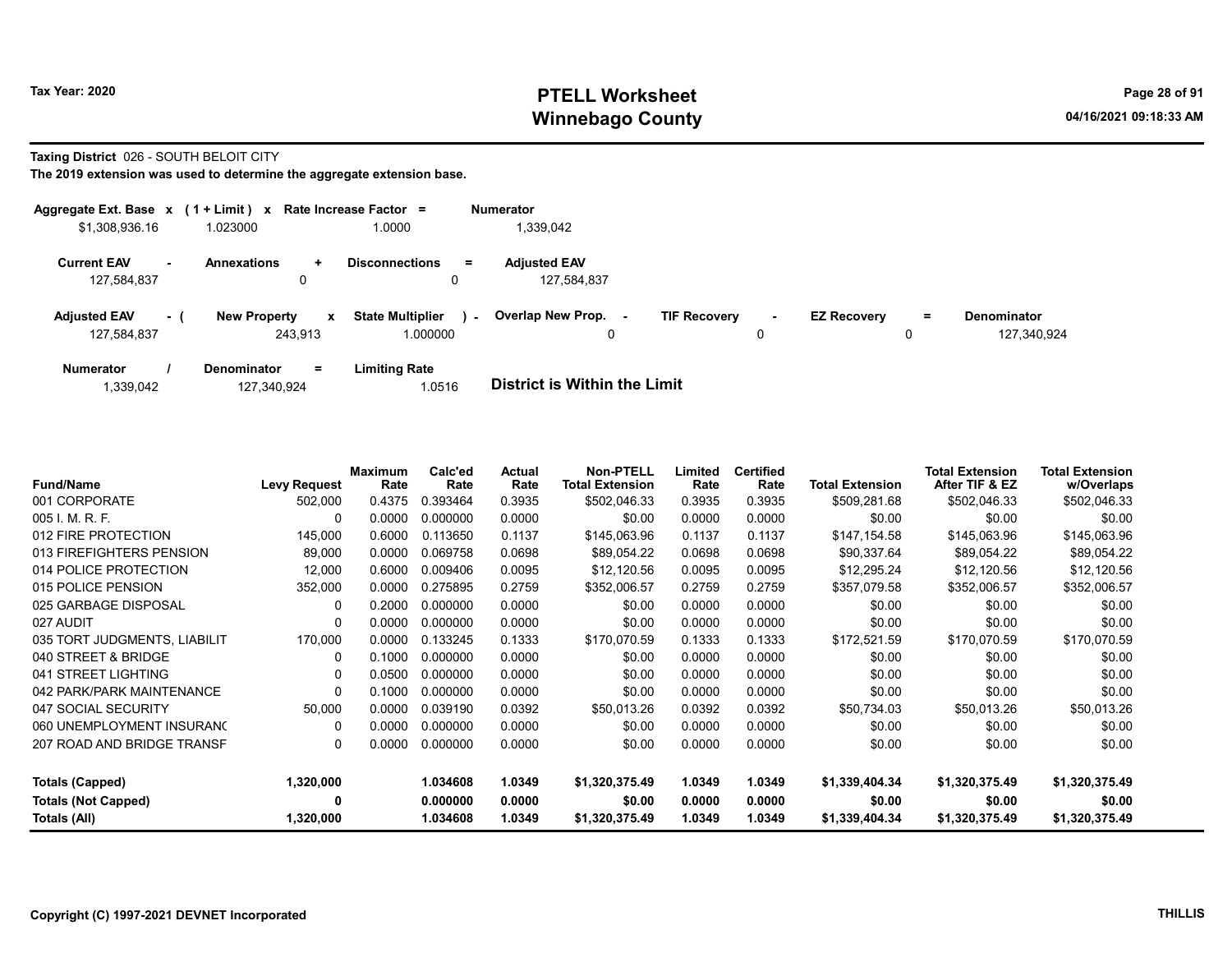#### Taxing District 027 - WINNEBAGO VILLAGE

| Aggregate Ext. Base $x$ (1 + Limit) x Rate Increase Factor =<br>\$441,254.16<br>1.023000 |                                                | 1.0000                  |                    | <b>Numerator</b><br>451,403 |                                            |                     |                          |                         |                                          |                                      |
|------------------------------------------------------------------------------------------|------------------------------------------------|-------------------------|--------------------|-----------------------------|--------------------------------------------|---------------------|--------------------------|-------------------------|------------------------------------------|--------------------------------------|
| <b>Current EAV</b><br>52,165,958                                                         | <b>Annexations</b><br>$\ddot{}$<br>0           | <b>Disconnections</b>   | $=$<br>0           | <b>Adjusted EAV</b>         | 52,165,958                                 |                     |                          |                         |                                          |                                      |
| <b>Adjusted EAV</b><br>- (<br>52,165,958                                                 | <b>New Property</b><br>$\mathbf{x}$<br>100,805 | <b>State Multiplier</b> | $\sim$<br>1.000000 |                             | Overlap New Prop. -<br>0                   | <b>TIF Recovery</b> | 0                        | <b>EZ Recovery</b><br>0 | <b>Denominator</b><br>$=$                | 52,065,153                           |
| <b>Numerator</b><br>451,403                                                              | <b>Denominator</b><br>$=$<br>52,065,153        | <b>Limiting Rate</b>    | 0.8670             |                             | <b>District is Over the Limit</b>          |                     |                          |                         |                                          |                                      |
| <b>Limiting Rate</b><br>0.8670                                                           | <b>Computed Rate</b><br>$\equiv$<br>0.888100   | <b>Reduction Factor</b> | 0.9762             |                             |                                            |                     |                          |                         |                                          |                                      |
| <b>Fund/Name</b>                                                                         | <b>Levy Request</b>                            | <b>Maximum</b><br>Rate  | Calc'ed<br>Rate    | <b>Actual</b><br>Rate       | <b>Non-PTELL</b><br><b>Total Extension</b> | Limited<br>Rate     | <b>Certified</b><br>Rate | <b>Total Extension</b>  | <b>Total Extension</b><br>After TIF & EZ | <b>Total Extension</b><br>w/Overlaps |
| 001 CORPORATE                                                                            | 210,125                                        | 0.4375                  | 0.402801           | 0.4029                      | \$210,176.64                               | 0.3932              | 0.3932                   | \$205,116.55            | \$205,116.55                             | \$205,116.55                         |
| 003 BONDS & INTEREST                                                                     | 0                                              | 0.0000                  | 0.000000           | 0.0000                      | \$0.00                                     | 0.0000              | 0.0000                   | \$0.00                  | \$0.00                                   | \$0.00                               |
| 005 I. M. R. F.                                                                          | 325                                            | 0.0000                  | 0.000623           | 0.0007                      | \$365.16                                   | 0.0007              | 0.0007                   | \$365.16                | \$365.16                                 | \$365.16                             |
| 014 POLICE PROTECTION                                                                    | 252,000                                        | 0.6000                  | 0.483074           | 0.4831                      | \$252,013.74                               | 0.4717              | 0.4717                   | \$246,066.82            | \$246,066.82                             | \$246,066.82                         |
| 027 AUDIT                                                                                | 325                                            | 0.0000                  | 0.000623           | 0.0007                      | \$365.16                                   | 0.0007              | 0.0007                   | \$365.16                | \$365.16                                 | \$365.16                             |
| 035 TORT JUDGMENTS, LIABILIT                                                             | 325                                            | 0.0000                  | 0.000623           | 0.0007                      | \$365.16                                   | 0.0007              | 0.0007                   | \$365.16                | \$365.16                                 | \$365.16                             |
| 073 CHLORINATION OF SEWAGE                                                               | 0                                              | 0.0200                  | 0.000000           | 0.0000                      | \$0.00                                     | 0.0000              | 0.0000                   | \$0.00                  | \$0.00                                   | \$0.00                               |
| 207 ROAD AND BRIDGE TRANSF                                                               | $\Omega$                                       | 0.0000                  | 0.000000           | 0.0000                      | \$0.00                                     | 0.0000              | 0.0000                   | \$0.00                  | \$0.00                                   | \$0.00                               |
| <b>Totals (Capped)</b>                                                                   | 463,100                                        |                         | 0.887744           | 0.8881                      | \$463,285.86                               | 0.8670              | 0.8670                   | \$452,278.86            | \$452,278.85                             | \$452,278.85                         |
| <b>Totals (Not Capped)</b>                                                               | 0                                              |                         | 0.000000           | 0.0000                      | \$0.00                                     | 0.0000              | 0.0000                   | \$0.00                  | \$0.00                                   | \$0.00                               |
| Totals (All)                                                                             | 463,100                                        |                         | 0.887744           | 0.8881                      | \$463,285.86                               | 0.8670              | 0.8670                   | \$452,278.86            | \$452,278.85                             | \$452,278.85                         |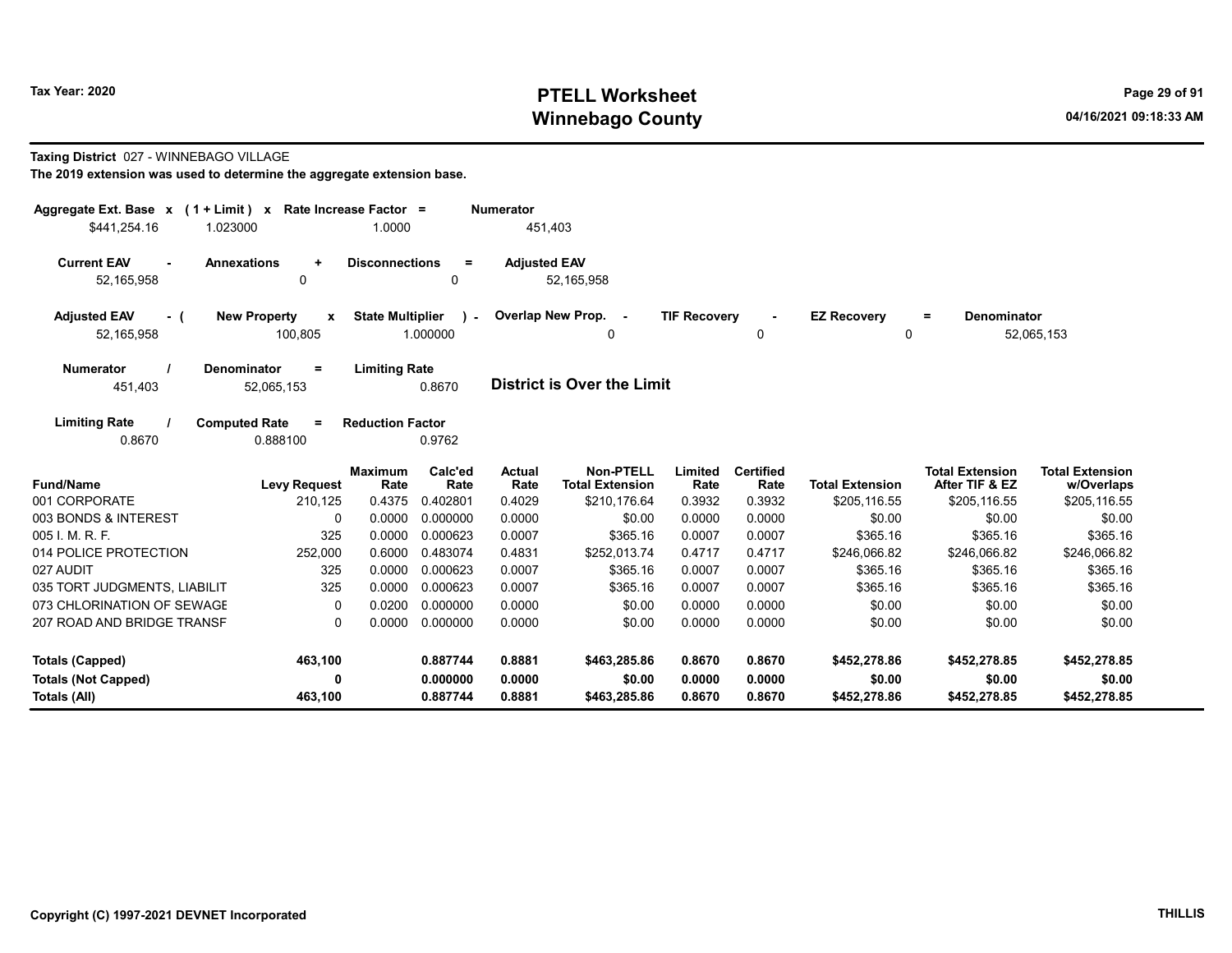Taxing District 030 - BLACKHAWK FIRE

| Aggregate Ext. Base $x$ (1 + Limit) x Rate Increase Factor =<br>\$210,744.53<br>1.023000 |                                    | 1.0000                  |                          | <b>Numerator</b><br>215,592 |                                     |                     |                          |                           |                                          |                                      |
|------------------------------------------------------------------------------------------|------------------------------------|-------------------------|--------------------------|-----------------------------|-------------------------------------|---------------------|--------------------------|---------------------------|------------------------------------------|--------------------------------------|
| <b>Current EAV</b><br><b>Annexations</b><br>46,220,018                                   | $\ddot{}$<br>0                     | <b>Disconnections</b>   | $\equiv$<br>113,623      | <b>Adjusted EAV</b>         | 46,333,641                          |                     |                          |                           |                                          |                                      |
| <b>Adjusted EAV</b><br>- (<br>46,333,641                                                 | <b>New Property</b><br>X<br>44,664 | <b>State Multiplier</b> | $\mathbf{r}$<br>1.000000 |                             | Overlap New Prop. -<br>0            | <b>TIF Recovery</b> | $\sim$<br>$\Omega$       | <b>EZ Recovery</b><br>0   | <b>Denominator</b><br>$=$                | 46,288,977                           |
| <b>Numerator</b><br>Denominator<br>215,592                                               | $\equiv$<br>46,288,977             | <b>Limiting Rate</b>    | 0.4658                   |                             | <b>District is Over the Limit</b>   |                     |                          |                           |                                          |                                      |
| <b>Limiting Rate</b><br><b>Computed Rate</b><br>0.4658                                   | $\equiv$<br>0.497900               | <b>Reduction Factor</b> | 0.9355                   |                             |                                     |                     |                          |                           |                                          |                                      |
| <b>Fund/Name</b>                                                                         | <b>Levy Request</b>                | <b>Maximum</b><br>Rate  | Calc'ed<br>Rate          | <b>Actual</b><br>Rate       | Non-PTELL<br><b>Total Extension</b> | Limited<br>Rate     | <b>Certified</b><br>Rate | <b>Total Extension</b>    | <b>Total Extension</b><br>After TIF & EZ | <b>Total Extension</b><br>w/Overlaps |
| 001 CORPORATE                                                                            | 221,281                            | 0.4000                  | 0.478756                 | 0.4000                      | \$184,880.07                        | 0.3740              | 0.3740                   | \$172,862.87              | \$172,862.87                             | \$172,862.87                         |
| 027 AUDIT                                                                                | 2,100                              | 0.0050                  | 0.004544                 | 0.0046                      | \$2.126.12                          | 0.0044              | 0.0044                   | \$2.033.68                | \$2,033.68                               | \$2,033.68                           |
| 035 TORT JUDGMENTS, LIABILIT<br>049 EMERGENCY & RESCUE EQ                                | 10,500                             | 0.0000<br>0.0500        | 0.022717<br>0.090870     | 0.0228                      | \$10,538.16                         | 0.0214              | 0.0214<br>0.0468         | \$9,891.08                | \$9,891.08                               | \$9,891.08                           |
| 062 WORKERS COMPENSATION                                                                 | 42,000<br>9,450                    | 0.0000                  | 0.020446                 | 0.0500<br>0.0205            | \$23,110.01<br>\$9,475.10           | 0.0468<br>0.0192    | 0.0192                   | \$21,630.97<br>\$8,874.24 | \$21,630.97<br>\$8,874.24                | \$21,630.97<br>\$8,874.24            |
| <b>Totals (Capped)</b>                                                                   | 285,331                            |                         | 0.617333                 | 0.4979                      | \$230,129.46                        | 0.4658              | 0.4658                   | \$215.292.84              | \$215,292.84                             | \$215,292.84                         |
| <b>Totals (Not Capped)</b><br>Totals (All)                                               | 0<br>285,331                       |                         | 0.000000<br>0.617333     | 0.0000<br>0.4979            | \$0.00<br>\$230,129.46              | 0.0000<br>0.4658    | 0.0000<br>0.4658         | \$0.00<br>\$215,292.84    | \$0.00<br>\$215,292.84                   | \$0.00<br>\$215,292.84               |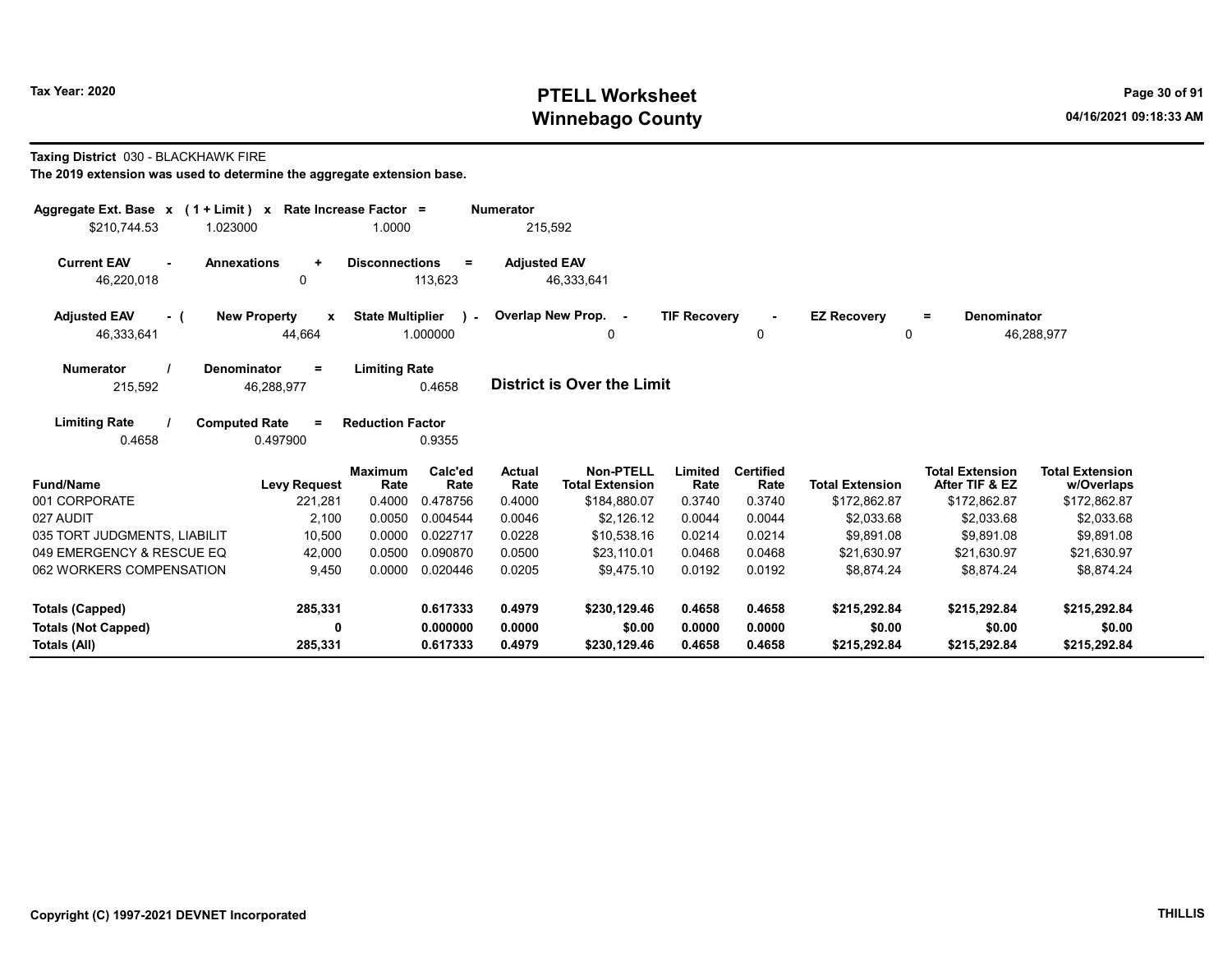#### Taxing District 031 - CHERRY VALLEY FIRE

| Aggregate Ext. Base $x$ (1 + Limit) $x$<br>Rate Increase Factor =<br><b>Numerator</b>                                                                  |                      |                         |                      |                       |                                            |                     |                          |                                |                                          |                                      |
|--------------------------------------------------------------------------------------------------------------------------------------------------------|----------------------|-------------------------|----------------------|-----------------------|--------------------------------------------|---------------------|--------------------------|--------------------------------|------------------------------------------|--------------------------------------|
| \$3,033,187.93<br>1.023000                                                                                                                             |                      | 1.0000                  |                      | 3,102,951             |                                            |                     |                          |                                |                                          |                                      |
| <b>Current EAV</b><br><b>Annexations</b><br>354,968,863                                                                                                | $\ddot{}$<br>0       | <b>Disconnections</b>   | Ξ.<br>0              | <b>Adjusted EAV</b>   | 354,968,863                                |                     |                          |                                |                                          |                                      |
| <b>New Property</b><br><b>State Multiplier</b><br><b>Adjusted EAV</b><br>- (<br>$\boldsymbol{x}$<br>$\mathbf{L}$<br>354,968,863<br>585,174<br>1.000000 |                      |                         |                      |                       | Overlap New Prop. -<br>154,667             | <b>TIF Recovery</b> | $\blacksquare$<br>0      | <b>EZ Recovery</b><br>0        | <b>Denominator</b><br>$=$                | 354,229,022                          |
| Denominator<br><b>Limiting Rate</b><br><b>Numerator</b><br>$=$<br><b>District is Over the Limit</b><br>0.8760<br>3,102,951<br>354,229,022              |                      |                         |                      |                       |                                            |                     |                          |                                |                                          |                                      |
| <b>Limiting Rate</b><br><b>Computed Rate</b><br>0.8760                                                                                                 | $\equiv$<br>0.918700 | <b>Reduction Factor</b> | 0.9535               |                       |                                            |                     |                          |                                |                                          |                                      |
| <b>Fund/Name</b>                                                                                                                                       | <b>Levy Request</b>  | <b>Maximum</b><br>Rate  | Calc'ed<br>Rate      | <b>Actual</b><br>Rate | <b>Non-PTELL</b><br><b>Total Extension</b> | Limited<br>Rate     | <b>Certified</b><br>Rate | <b>Total Extension</b>         | <b>Total Extension</b><br>After TIF & EZ | <b>Total Extension</b><br>w/Overlaps |
| 001 CORPORATE                                                                                                                                          | 1,301,762            | 0.4000                  | 0.366726             | 0.3668                | \$1,254,683.70                             | 0.3498              | 0.3498                   | \$1,236,377.76                 | \$1,196,533.15                           | \$1,241,681.08                       |
| 003 BONDS & INT 2020                                                                                                                                   | 252,425              | 0.0000                  | 0.071112             | 0.0712                | \$243.548.20                               | 0.0712              | 0.0712                   | \$251.658.37                   | \$243,548.20                             | \$252,737.83                         |
| 013 FIREFIGHTER'S PENSION                                                                                                                              | 281,238              | 0.0000                  | 0.079229             | 0.0793                | \$271,255.23                               | 0.0793              | 0.0793                   | \$280,288.04                   | \$271,255.23                             | \$281,490.31                         |
| 013A FIRE PENSION 93-689                                                                                                                               | 281,238              | 0.0000                  | 0.079229             | 0.0793                | \$271,255.23                               | 0.0793              | 0.0793                   | \$280,288.04                   | \$271,255.23                             | \$281,490.31                         |
| 027 AUDIT                                                                                                                                              | 15,000               | 0.0050                  | 0.004226             | 0.0043                | \$14,708.67                                | 0.0042              | 0.0042                   | \$14,845.02                    | \$14,366.61                              | \$14,908.69                          |
| 035 TORT JUDGMENTS, LIABILIT                                                                                                                           | 360,000              | 0.0000                  | 0.101417             | 0.1015                | \$347,193.01                               | 0.0932              | 0.0932                   | \$329,417.98                   | \$318,801.86                             | \$330,830.98                         |
| 064 AMBULANCE                                                                                                                                          | 1,301,762            | 0.4000                  | 0.366726             | 0.3668                | \$1,254,683.70                             | 0.3495              | 0.3495                   | \$1,235,317.41                 | \$1,195,506.96                           | \$1,240,616.18                       |
| <b>Totals (Capped)</b><br><b>Totals (Not Capped)</b>                                                                                                   | 3,259,762<br>533,663 |                         | 0.918324<br>0.150341 | 0.9187<br>0.1505      | \$3,142,524.31<br>\$514,803.43             | 0.8760<br>0.1505    | 0.8760<br>0.1505         | \$3,096,246.20<br>\$531,946.41 | \$2,996,463.81<br>\$514,803.43           | \$3,109,527.24<br>\$534,228.14       |
| Totals (All)                                                                                                                                           | 3,793,425            |                         | 1.068665             | 1.0692                | \$3,657,327.74                             | 1.0265              | 1.0265                   | \$3,628,192.61                 | \$3,511,267.24                           | \$3,643,755.38                       |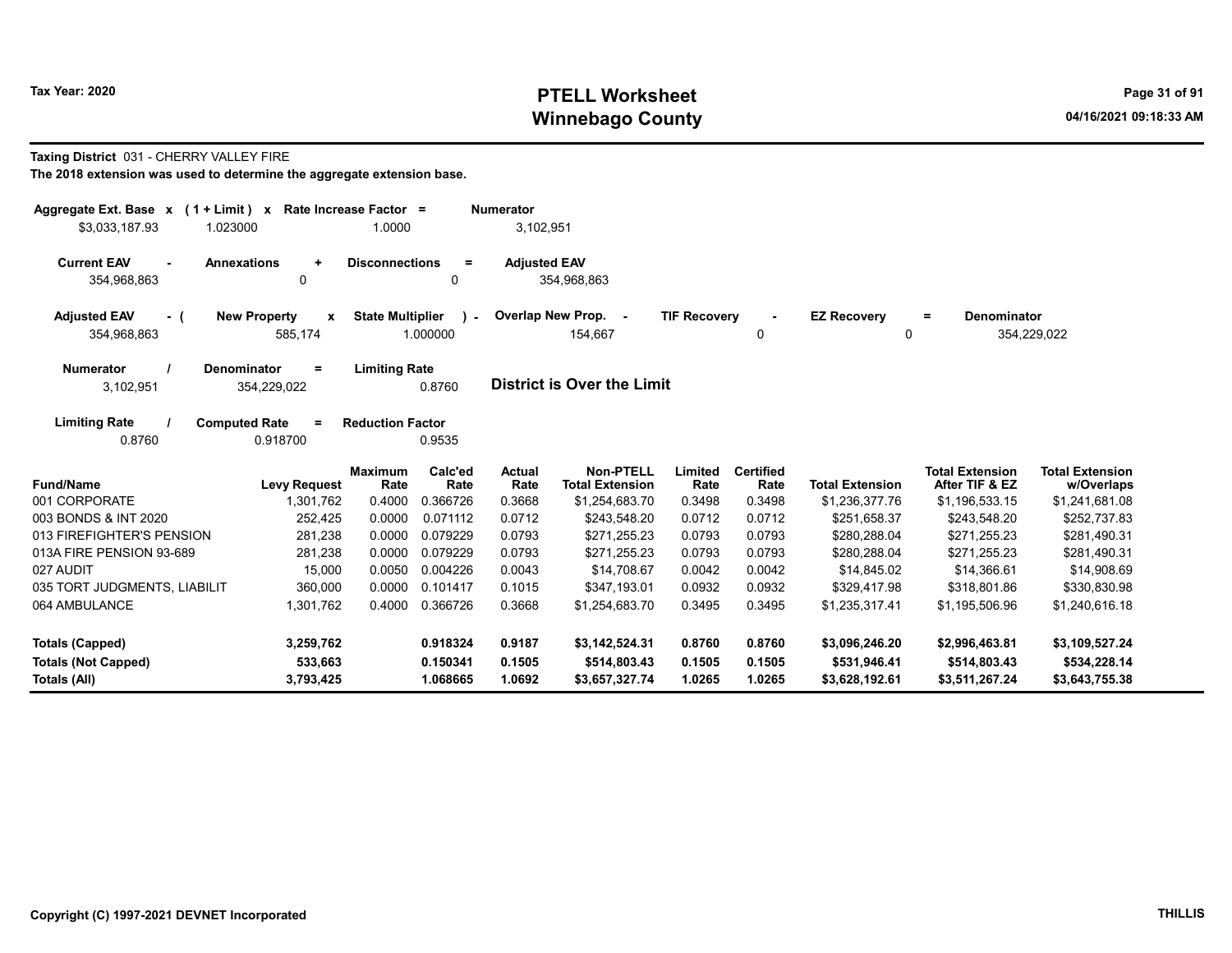Taxing District 033 - FIRE 1

The 2019 extension was used to determine the aggregate extension base.

| Aggregate Ext. Base x (1 + Limit) x |           |                                      | Rate Increase Factor =             | <b>Numerator</b>                             |                               |                                |                                   |
|-------------------------------------|-----------|--------------------------------------|------------------------------------|----------------------------------------------|-------------------------------|--------------------------------|-----------------------------------|
| \$802,293.70                        |           | 1.023000                             | 1.0000                             | 820.746                                      |                               |                                |                                   |
| <b>Current EAV</b><br>111,862,114   | <b>м.</b> | <b>Annexations</b><br>$\ddot{}$<br>0 | <b>Disconnections</b><br>$\equiv$  | <b>Adjusted EAV</b><br>111.862.114           |                               |                                |                                   |
| <b>Adjusted EAV</b><br>111.862.114  | - (       | <b>New Property</b><br>x<br>396.725  | <b>State Multiplier</b><br>.000000 | Overlap New Prop. -<br>$\sim$<br>$\mathbf 0$ | <b>TIF Recovery</b><br>$\sim$ | <b>EZ Recovery</b><br>$=$<br>0 | <b>Denominator</b><br>111,465,389 |
| <b>Numerator</b>                    |           | <b>Denominator</b><br>$=$            | <b>Limiting Rate</b>               |                                              |                               |                                |                                   |

820,746 111,465,389 0.7364 **District is Within the Limit** 

| <b>Fund/Name</b>           | <b>Levy Request</b> | Maximum<br>Rate | Calc'ed<br>Rate | Actual<br>Rate | Non-PTELL<br><b>Total Extension</b> | Limited<br>Rate | <b>Certified</b><br>Rate | <b>Total Extension</b> | <b>Total Extension</b><br>After TIF & EZ | <b>Total Extension</b><br>w/Overlaps |  |
|----------------------------|---------------------|-----------------|-----------------|----------------|-------------------------------------|-----------------|--------------------------|------------------------|------------------------------------------|--------------------------------------|--|
| 001 CORPORATE              | 390.119             | 0.4000          | 0.348750        | 0.3488         | \$390.175.05                        | 0.3488          | 0.3488                   | \$391.631.49           | \$390,175.05                             | \$390,175.05                         |  |
| 064 AMBULANCE              | 428.219             | 0.4000          | 0.382810        | 0.3829         | \$428,320.03                        | 0.3829          | 0.3829                   | \$429,918.86           | \$428,320.03                             | \$428,320.03                         |  |
| Totals (Capped)            | 818,338             |                 | 0.731560        | 0.7317         | \$818,495.08                        | 0.7317          | 0.7317                   | \$821,550.35           | \$818,495.08                             | \$818,495.08                         |  |
| <b>Totals (Not Capped)</b> |                     |                 | 0.000000        | 0.0000         | \$0.00                              | 0.0000          | 0.0000                   | \$0.00                 | \$0.00                                   | \$0.00                               |  |
| Totals (All)               | 818.338             |                 | 0.731560        | 0.7317         | \$818,495.08                        | 0.7317          | 0.7317                   | \$821,550.35           | \$818,495.08                             | \$818,495.08                         |  |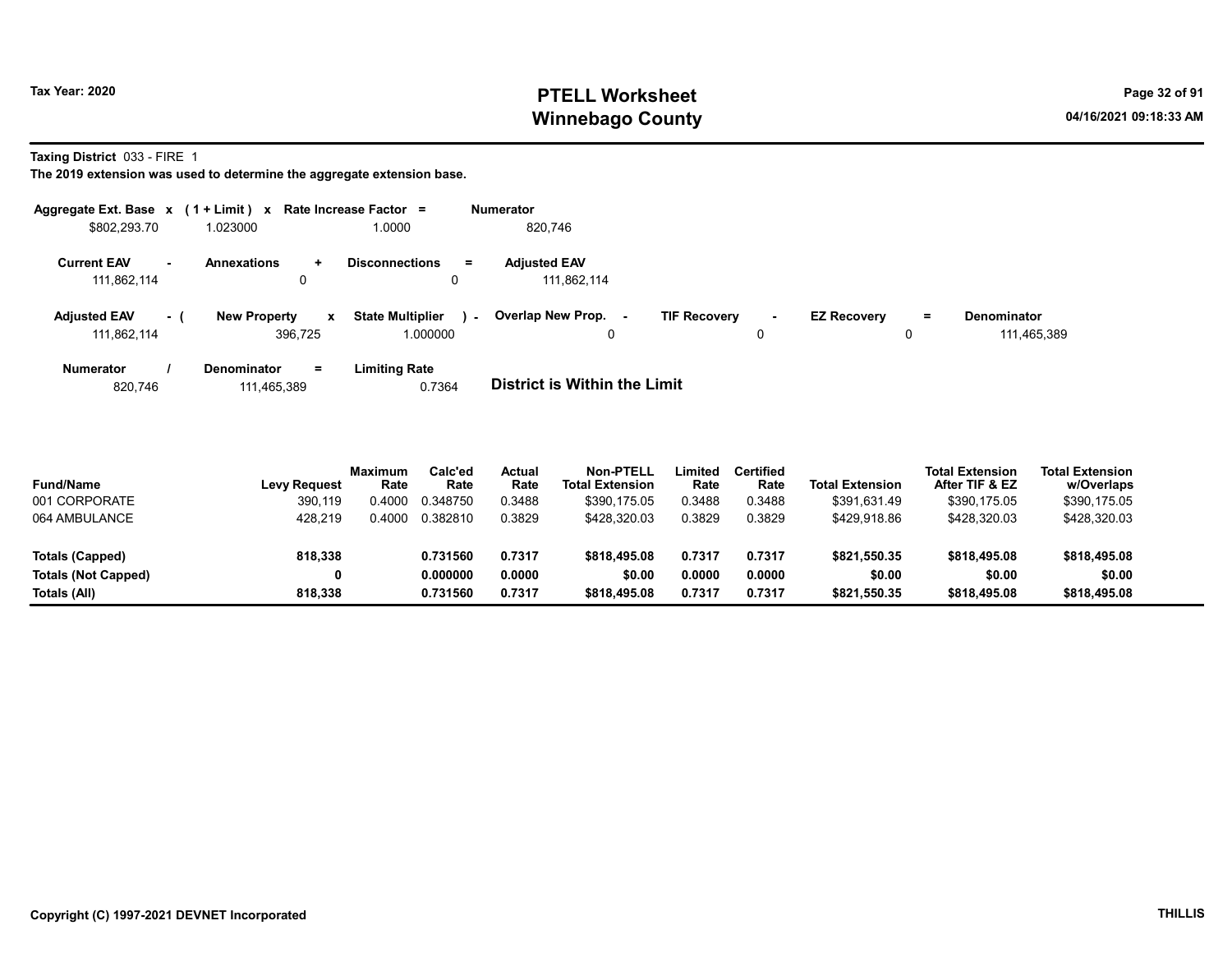#### Taxing District 035 - HARLEM-ROSCOE FIRE The 2019 extension was used to determine the aggregate extension base.

| Aggregate Ext. Base $x$ (1 + Limit) $x$<br>Rate Increase Factor =<br><b>Numerator</b><br>1.0000<br>5,423,978<br>\$5,302,030.95<br>1.023000 |                                              |                                     |                 |                     |                                            |                     |                          |                         |                                          |                                      |  |  |
|--------------------------------------------------------------------------------------------------------------------------------------------|----------------------------------------------|-------------------------------------|-----------------|---------------------|--------------------------------------------|---------------------|--------------------------|-------------------------|------------------------------------------|--------------------------------------|--|--|
| <b>Current EAV</b><br>754,391,137                                                                                                          | <b>Annexations</b><br>$\ddot{}$<br>0         | <b>Disconnections</b>               | $=$<br>0        | <b>Adjusted EAV</b> | 754,391,137                                |                     |                          |                         |                                          |                                      |  |  |
| <b>Adjusted EAV</b><br>- (<br>754,391,137                                                                                                  | <b>New Property</b><br>X<br>5,255,607        | <b>State Multiplier</b><br>1.000000 | $\lambda$       |                     | Overlap New Prop. -<br>0                   | <b>TIF Recovery</b> | $\sim$<br>0              | <b>EZ Recovery</b><br>0 | <b>Denominator</b><br>Ξ.                 | 749,135,530                          |  |  |
| <b>Numerator</b><br>5,423,978                                                                                                              | <b>Denominator</b><br>Ξ<br>749,135,530       | <b>Limiting Rate</b>                | 0.7241          |                     | <b>District is Over the Limit</b>          |                     |                          |                         |                                          |                                      |  |  |
| <b>Limiting Rate</b><br>0.7241                                                                                                             | <b>Computed Rate</b><br>$\equiv$<br>0.758400 | <b>Reduction Factor</b>             | 0.9548          |                     |                                            |                     |                          |                         |                                          |                                      |  |  |
| <b>Fund/Name</b>                                                                                                                           | <b>Levy Request</b>                          | <b>Maximum</b><br>Rate              | Calc'ed<br>Rate | Actual<br>Rate      | <b>Non-PTELL</b><br><b>Total Extension</b> | Limited<br>Rate     | <b>Certified</b><br>Rate | <b>Total Extension</b>  | <b>Total Extension</b><br>After TIF & EZ | <b>Total Extension</b><br>w/Overlaps |  |  |
| 001 CORPORATE                                                                                                                              | 2,886,371                                    | 0.4000                              | 0.382609        | 0.3827              | \$2,887,054.88                             | 0.3652              | 0.3652                   | \$2,837,923.45          | \$2,755,036.43                           | \$2,755,036.43                       |  |  |
| 035 TORT JUDGMENTS, LIABILIT                                                                                                               | 81,797                                       | 0.0000                              | 0.010843        | 0.0109              | \$82,228.63                                | 0.0105              | 0.0105                   | \$81,594.18             | \$79,211.07                              | \$79,211.07                          |  |  |
| 064 AMBULANCE                                                                                                                              | 2,751,948                                    | 0.4000                              | 0.364791        | 0.3648              | \$2,752,018.87                             | 0.3484              | 0.3484                   | \$2,707,372.75          | \$2,628,298.72                           | \$2,628,298.72                       |  |  |
| <b>Totals (Capped)</b>                                                                                                                     | 5,720,116                                    |                                     | 0.758243        | 0.7584              | \$5,721,302.38                             | 0.7241              | 0.7241                   | \$5,626,890.38          | \$5,462,546.22                           | \$5,462,546.22                       |  |  |
| <b>Totals (Not Capped)</b>                                                                                                                 | 0                                            |                                     | 0.000000        | 0.0000              | \$0.00                                     | 0.0000              | 0.0000                   | \$0.00                  | \$0.00                                   | \$0.00                               |  |  |
| Totals (All)                                                                                                                               | 5,720,116                                    |                                     | 0.758243        | 0.7584              | \$5,721,302.38                             | 0.7241              | 0.7241                   | \$5,626,890.38          | \$5,462,546.22                           | \$5,462,546.22                       |  |  |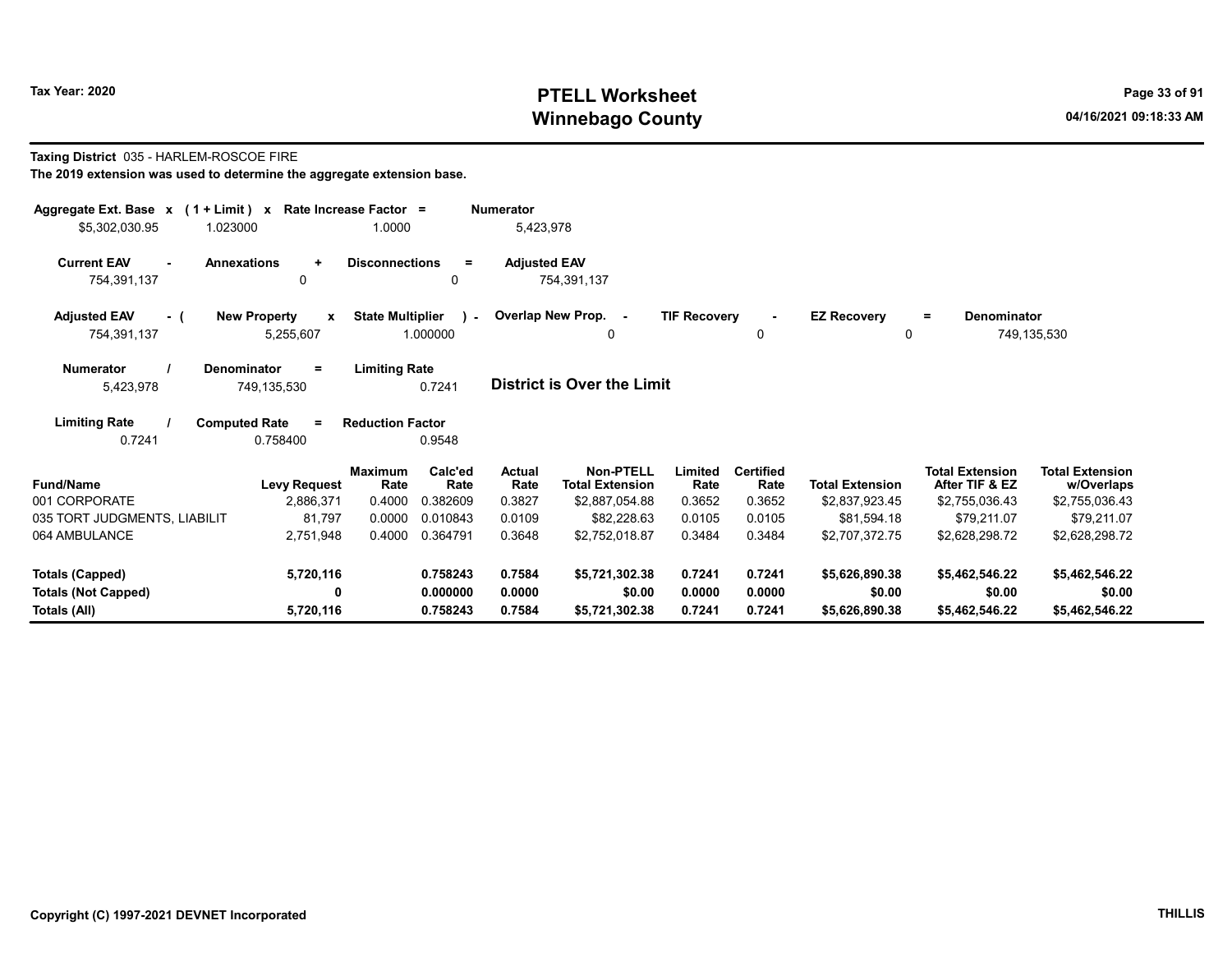Taxing District 037 - NORTH PARK FIRE

| Aggregate Ext. Base $x$ (1 + Limit) x Rate Increase Factor =<br>\$776,649.34<br>1.023000 |                                                | 1.0000                              | <b>Numerator</b>                         | 794,512                                    |                     |                          |                                    |                                          |                                      |
|------------------------------------------------------------------------------------------|------------------------------------------------|-------------------------------------|------------------------------------------|--------------------------------------------|---------------------|--------------------------|------------------------------------|------------------------------------------|--------------------------------------|
| <b>Current EAV</b><br>$\sim$<br>183,570,780                                              | <b>Annexations</b><br>$\ddot{}$<br>0           | <b>Disconnections</b><br>23,443     | <b>Adjusted EAV</b><br>$\equiv$          | 183,594,223                                |                     |                          |                                    |                                          |                                      |
| <b>Adjusted EAV</b><br>- (<br>183,594,223                                                | <b>New Property</b><br>$\mathbf{x}$<br>227,828 | <b>State Multiplier</b><br>1.000000 | $\mathbf{r}$                             | Overlap New Prop. -<br>0                   | <b>TIF Recovery</b> | 0                        | <b>EZ Recovery</b><br>$\mathbf{0}$ | <b>Denominator</b><br>$=$                | 183,366,395                          |
| <b>Numerator</b><br>794,512                                                              | Denominator<br>$=$<br>183,366,395              | <b>Limiting Rate</b><br>0.4333      |                                          | <b>District is Over the Limit</b>          |                     |                          |                                    |                                          |                                      |
| <b>Limiting Rate</b><br>0.4333                                                           | <b>Computed Rate</b><br>$\equiv$<br>0.455100   | <b>Reduction Factor</b><br>0.9521   |                                          |                                            |                     |                          |                                    |                                          |                                      |
| <b>Fund/Name</b>                                                                         | <b>Levy Request</b>                            | <b>Maximum</b><br>Rate              | Calc'ed<br><b>Actual</b><br>Rate<br>Rate | <b>Non-PTELL</b><br><b>Total Extension</b> | Limited<br>Rate     | <b>Certified</b><br>Rate | <b>Total Extension</b>             | <b>Total Extension</b><br>After TIF & EZ | <b>Total Extension</b><br>w/Overlaps |
| 001 CORPORATE                                                                            | 714,890                                        | 0.4000<br>0.389436                  | 0.3895                                   | \$715,008.19                               | 0.3708              | 0.3708                   | \$702,732.15                       | \$680,680.45                             | \$680,680.45                         |
| 027 AUDIT                                                                                | 8,995                                          | 0.0050<br>0.004900                  | 0.0049                                   | \$8,994.97                                 | 0.0047              | 0.0047                   | \$8.907.34                         | \$8,627.83                               | \$8,627.83                           |
| 035 TORT JUDGMENTS, LIABILIT                                                             | 111,335                                        | 0.0000<br>0.060650                  | 0.0607                                   | \$111,427.46                               | 0.0578              | 0.0578                   | \$109,541.31                       | \$106,103.91                             | \$106,103.91                         |
| <b>Totals (Capped)</b>                                                                   | 835,220                                        | 0.454986                            | 0.4551                                   | \$835,430.62                               | 0.4333              | 0.4333                   | \$821,180.81                       | \$795,412.19                             | \$795,412.19                         |
| <b>Totals (Not Capped)</b><br>Totals (All)                                               | 0<br>835,220                                   | 0.000000<br>0.454986                | 0.0000<br>0.4551                         | \$0.00<br>\$835,430.62                     | 0.0000<br>0.4333    | 0.0000<br>0.4333         | \$0.00<br>\$821,180.81             | \$0.00<br>\$795,412.19                   | \$0.00<br>\$795,412.19               |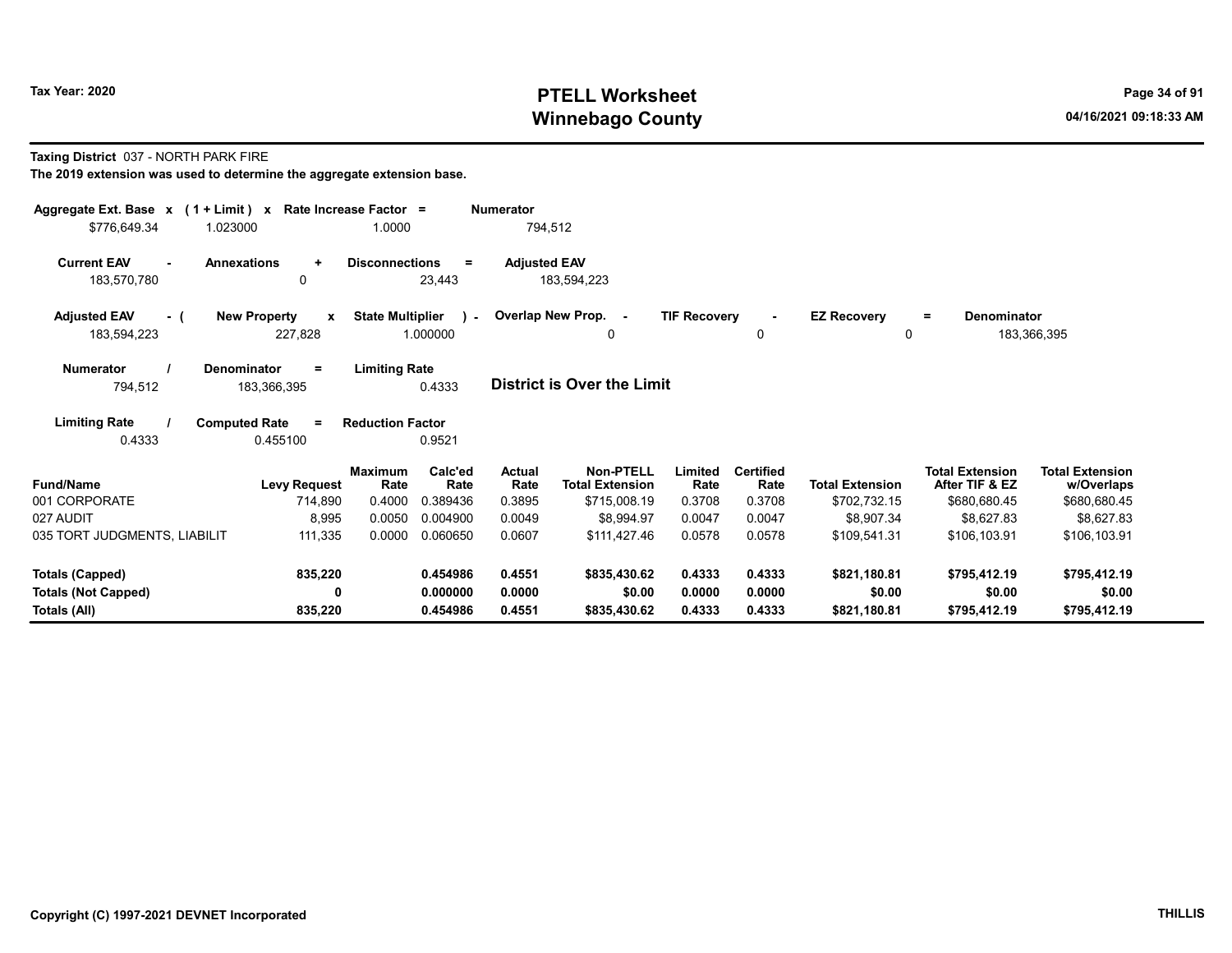#### Taxing District 038 - NORTHWEST FIRE

| Aggregate Ext. Base $x$ (1 + Limit) $x$<br>\$267.601.42<br>1.023000 | Rate Increase Factor =                         | 1.0000                                            | <b>Numerator</b><br>273,756 |                                            |                     |                          |                                |                                          |                                      |
|---------------------------------------------------------------------|------------------------------------------------|---------------------------------------------------|-----------------------------|--------------------------------------------|---------------------|--------------------------|--------------------------------|------------------------------------------|--------------------------------------|
| <b>Current EAV</b><br>$\blacksquare$<br>63,980,521                  | <b>Annexations</b><br>$\ddot{}$<br>0           | <b>Disconnections</b><br>$\equiv$<br>$\mathbf{0}$ | <b>Adjusted EAV</b>         | 63,980,521                                 |                     |                          |                                |                                          |                                      |
| <b>Adjusted EAV</b><br>- (<br>63,980,521                            | <b>New Property</b><br>$\mathbf{x}$<br>159,302 | <b>State Multiplier</b><br>$\lambda$<br>1.000000  | Overlap New Prop. -         | 0                                          | <b>TIF Recovery</b> | $\sim$<br>0              | <b>EZ Recovery</b><br>$\Omega$ | <b>Denominator</b><br>$=$                | 63,821,219                           |
| <b>Numerator</b><br>273,756                                         | Denominator<br>$\equiv$<br>63,821,219          | <b>Limiting Rate</b><br>0.4290                    |                             | District is Over the Limit                 |                     |                          |                                |                                          |                                      |
| <b>Limiting Rate</b><br>0.4290                                      | <b>Computed Rate</b><br>$\equiv$<br>0.459800   | <b>Reduction Factor</b><br>0.9330                 |                             |                                            |                     |                          |                                |                                          |                                      |
| <b>Fund/Name</b>                                                    | <b>Maximum</b><br><b>Levy Request</b>          | Calc'ed<br>Rate<br>Rate                           | Actual<br>Rate              | <b>Non-PTELL</b><br><b>Total Extension</b> | Limited<br>Rate     | <b>Certified</b><br>Rate | <b>Total Extension</b>         | <b>Total Extension</b><br>After TIF & EZ | <b>Total Extension</b><br>w/Overlaps |
| 001 CORPORATE                                                       | 400,000                                        | 0.4000<br>0.625190                                | 0.4000                      | \$255,922.08                               | 0.3731              | 0.3731                   | \$238,711.32                   | \$238,711.32                             | \$238,711.32                         |
| 003 BONDS & INT 2015                                                | 64,550                                         | 0.0000<br>0.100890                                | 0.1009                      | \$64.556.35                                | 0.1009              | 0.1009                   | \$64,556.35                    | \$64,556.35                              | \$64,556.35                          |
| 027 AUDIT                                                           | 5,000                                          | 0.0050<br>0.007815                                | 0.0050                      | \$3,199.03                                 | 0.0047              | 0.0047                   | \$3,007.08                     | \$3,007.08                               | \$3,007.08                           |
| 035 TORT JUDGMENTS, LIABILIT                                        | 35,000                                         | 0.0000<br>0.054704                                | 0.0548                      | \$35,061.33                                | 0.0512              | 0.0512                   | \$32,758.03                    | \$32,758.03                              | \$32,758.03                          |
| Totals (Capped)                                                     | 440,000                                        | 0.687709                                          | 0.4598                      | \$294,182.44                               | 0.4290              | 0.4290                   | \$274,476.44                   | \$274,476.43                             | \$274,476.43                         |
| <b>Totals (Not Capped)</b><br>Totals (All)                          | 64,550<br>504,550                              | 0.100890<br>0.788599                              | 0.1009<br>0.5607            | \$64,556.35<br>\$358,738.79                | 0.1009<br>0.5299    | 0.1009<br>0.5299         | \$64,556.35<br>\$339,032.78    | \$64,556.35<br>\$339,032.78              | \$64,556.35<br>\$339,032.78          |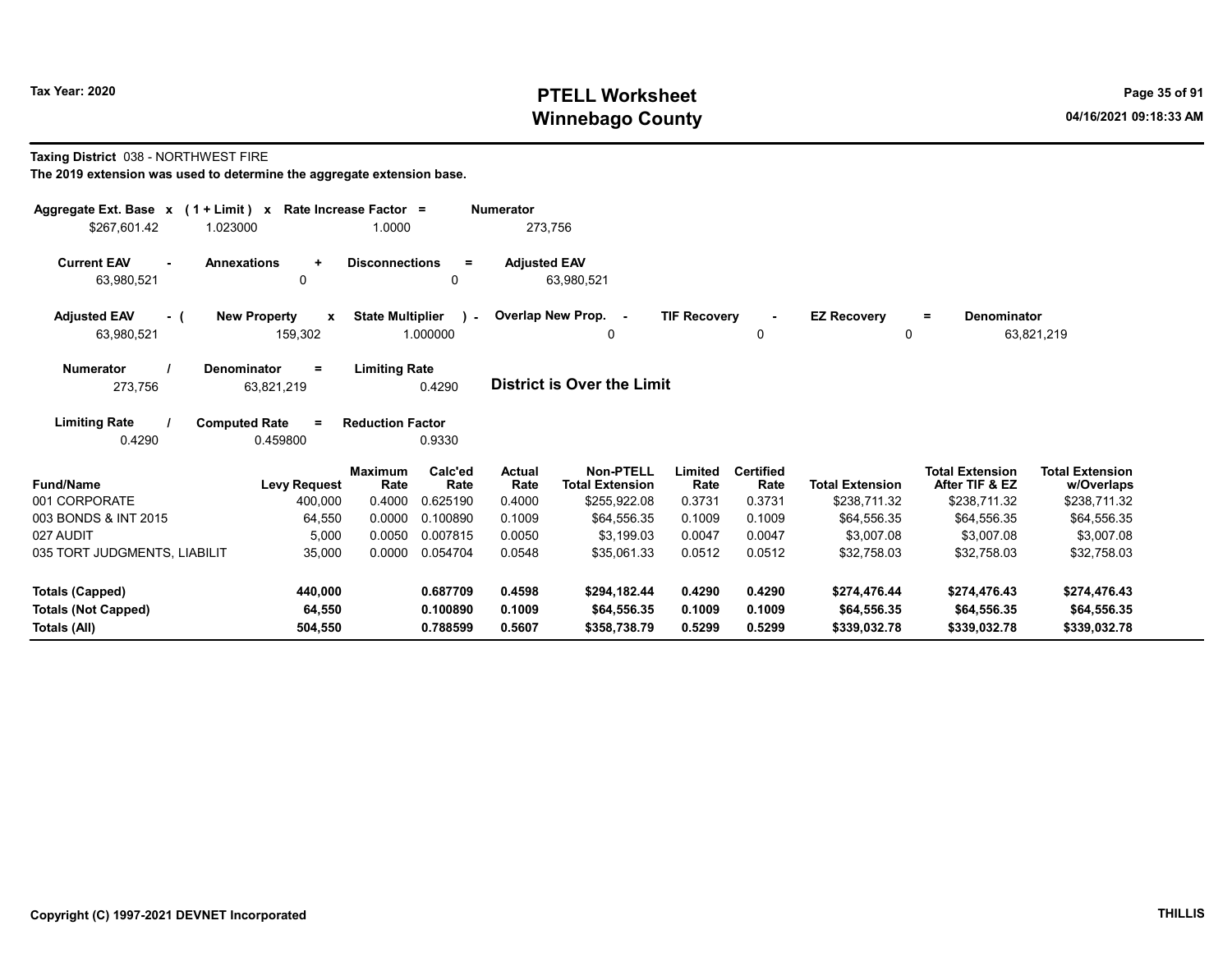#### Taxing District 039 - PECATONICA FIRE

|                                    |        | Aggregate Ext. Base $x$ (1 + Limit) $x$ Rate Increase Factor = |                                          |        | <b>Numerator</b>                   |                     |             |                    |    |                            |
|------------------------------------|--------|----------------------------------------------------------------|------------------------------------------|--------|------------------------------------|---------------------|-------------|--------------------|----|----------------------------|
| \$441,018.97                       |        | 1.023000                                                       | 1.0000                                   |        | 451,162                            |                     |             |                    |    |                            |
| <b>Current EAV</b><br>117,338,849  | $\sim$ | <b>Annexations</b><br>$\pm$<br>0                               | <b>Disconnections</b><br>0               | $=$    | <b>Adjusted EAV</b><br>117,338,849 |                     |             |                    |    |                            |
| <b>Adjusted EAV</b><br>117,338,849 | $-1$   | <b>New Property</b><br>462.382                                 | <b>State Multiplier</b><br>x<br>1.000000 | $\sim$ | Overlap New Prop.<br>75.559        | <b>TIF Recovery</b> | $\sim$<br>0 | <b>EZ Recovery</b> | Ξ. | Denominator<br>116.800.908 |
| <b>Numerator</b>                   |        | $=$<br><b>Denominator</b>                                      | <b>Limiting Rate</b>                     |        |                                    |                     |             |                    |    |                            |

| 116,800,908<br>451.162 | 0.3863 | <b>District is Within the Limit</b> |
|------------------------|--------|-------------------------------------|
|------------------------|--------|-------------------------------------|

| <b>Fund/Name</b>             | <b>Levy Request</b> | <b>Maximum</b><br>Rate | Calc'ed<br>Rate | <b>Actual</b><br>Rate | <b>Non-PTELL</b><br><b>Total Extension</b> | ∟imited<br>Rate | <b>Certified</b><br>Rate | <b>Total Extension</b> | <b>Total Extension</b><br>After TIF & EZ | <b>Total Extension</b><br>w/Overlaps |  |
|------------------------------|---------------------|------------------------|-----------------|-----------------------|--------------------------------------------|-----------------|--------------------------|------------------------|------------------------------------------|--------------------------------------|--|
| 001 CORPORATE                | 245,900             | 0.4000                 | 0.209564        | 0.2096                | \$217,879.72                               | 0.2096          | 0.2096                   | \$217,879.72           | \$217,879.72                             | \$245,942.23                         |  |
| 027 AUDIT                    | 5.100               | 0.0050                 | 0.004346        | 0.0044                | \$4,573.81                                 | 0.0044          | 0.0044                   | \$4.573.81             | \$4.573.81                               | \$5,162.91                           |  |
| 035 TORT JUDGMENTS, LIABILIT | 14.300              | 0.0000                 | 0.012187        | 0.0122                | \$12.681.93                                | 0.0122          | 0.0122                   | \$12.681.93            | \$12.681.93                              | \$14,315.34                          |  |
| 064 AMBULANCE                | 175.400             | 0.4000                 | 0.149482        | 0.1495                | \$155.405.62                               | 0.1495          | 0.1495                   | \$155,405.62           | \$155,405.62                             | \$175,421.58                         |  |
| Totals (Capped)              | 440.700             |                        | 0.375579        | 0.3757                | \$390,541.08                               | 0.3757          | 0.3757                   | \$390,541.08           | \$390,541.08                             | \$440,842.06                         |  |
| <b>Totals (Not Capped)</b>   | 0                   |                        | 0.000000        | 0.0000                | \$0.00                                     | 0.0000          | 0.0000                   | \$0.00                 | \$0.00                                   | \$0.00                               |  |
| Totals (All)                 | 440.700             |                        | 0.375579        | 0.3757                | \$390,541.08                               | 0.3757          | 0.3757                   | \$390,541.08           | \$390,541.08                             | \$440,842.06                         |  |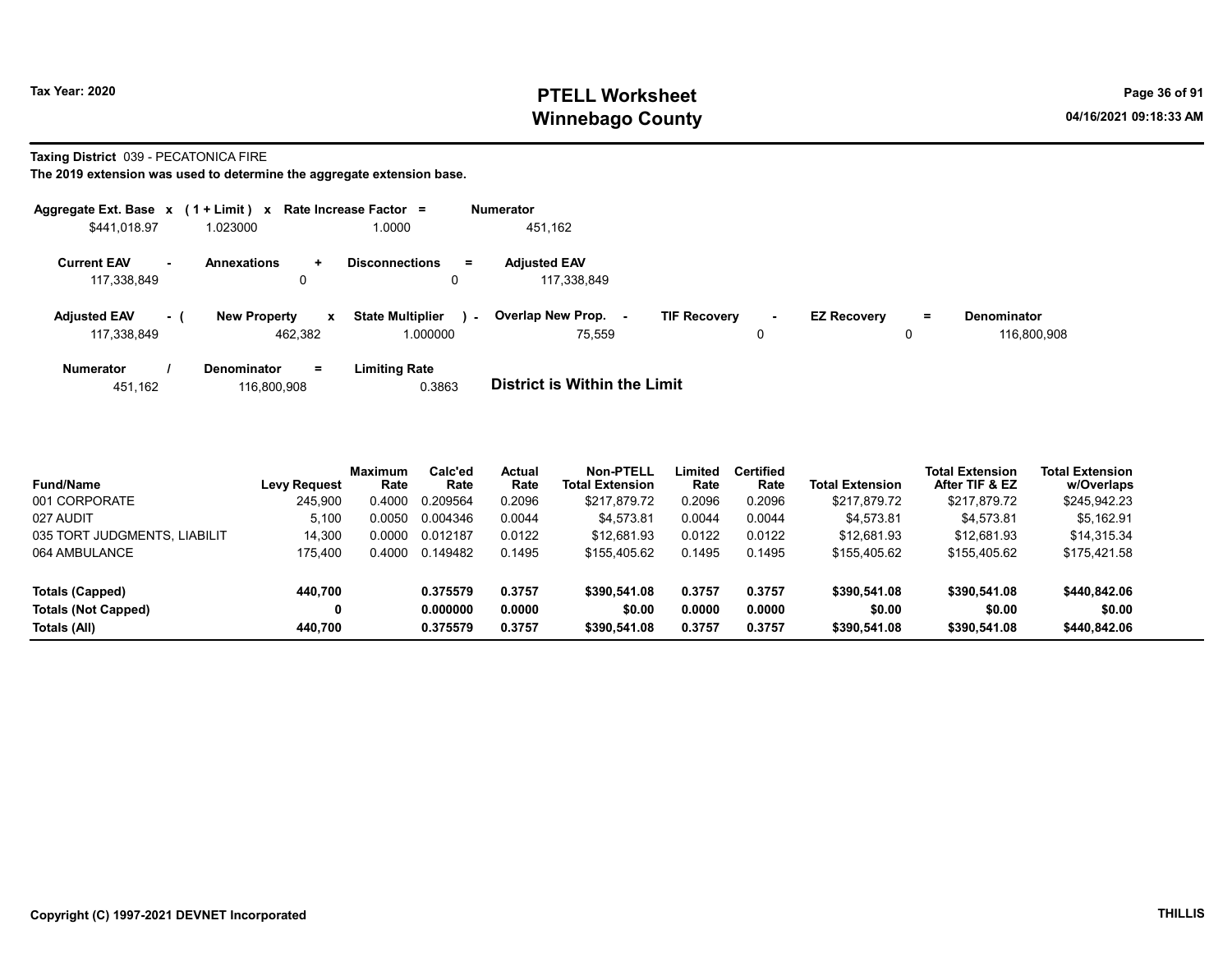Taxing District 040 - ROCK RIVER FIRE

The 2019 extension was used to determine the aggregate extension base.

| Aggregate Ext. Base $x$ (1 + Limit) $x$ |      |                         |     | Rate Increase Factor =                        | <b>Numerator</b>                          |                     |          |                    |          |                                 |
|-----------------------------------------|------|-------------------------|-----|-----------------------------------------------|-------------------------------------------|---------------------|----------|--------------------|----------|---------------------------------|
| \$2,444.41                              |      | 1.023000                |     | 1.0000                                        | 2,501                                     |                     |          |                    |          |                                 |
| <b>Current EAV</b><br>3,696,295         | н.   | <b>Annexations</b><br>0 | ÷.  | <b>Disconnections</b><br>$\equiv$<br>$\Omega$ | <b>Adjusted EAV</b><br>3,696,295          |                     |          |                    |          |                                 |
| <b>Adjusted EAV</b><br>3,696,295        | $-1$ | <b>New Property</b>     | x   | <b>State Multiplier</b><br>.000000            | <b>Overlap New Prop. -</b><br>$\sim$<br>0 | <b>TIF Recovery</b> | <b>м</b> | <b>EZ Recovery</b> | $=$<br>0 | <b>Denominator</b><br>3,696,295 |
| <b>Numerator</b>                        |      | <b>Denominator</b>      | $=$ | <b>Limiting Rate</b>                          |                                           |                     |          |                    |          |                                 |

2,501 3,696,295 0.0677 District is Within the Limit

| <b>Fund/Name</b><br>001 CORPORATE | <b>Levy Request</b><br>2,500 | <b>Maximum</b><br>Rate<br>0.4000 | Calc'ed<br>Rate<br>0.067635 | <b>Actual</b><br>Rate<br>0.0677 | <b>Non-PTELL</b><br><b>Total Extension</b><br>\$2.502.39 | .imited<br>Rate<br>0.0677 | Certified<br>Rate<br>0.0677 | <b>Total Extension</b><br>\$2,502.39 | <b>Total Extension</b><br>After TIF & EZ<br>\$2,502.39 | <b>Total Extension</b><br>w/Overlaps<br>\$2,502.39 |  |
|-----------------------------------|------------------------------|----------------------------------|-----------------------------|---------------------------------|----------------------------------------------------------|---------------------------|-----------------------------|--------------------------------------|--------------------------------------------------------|----------------------------------------------------|--|
| Totals (Capped)                   | 2,500                        |                                  | 0.067635                    | 0.0677                          | \$2.502.39                                               | 0.0677                    | 0.0677                      | \$2,502.39                           | \$2,502.39                                             | \$2,502.39                                         |  |
| Totals (Not Capped)               |                              |                                  | 0.000000                    | 0.0000                          | \$0.00                                                   | 0.0000                    | 0.0000                      | \$0.00                               | \$0.00                                                 | \$0.00                                             |  |
| Totals (All)                      | 2.500                        |                                  | 0.067635                    | 0.0677                          | \$2.502.39                                               | 0.0677                    | 0.0677                      | \$2.502.39                           | \$2,502.39                                             | \$2,502.39                                         |  |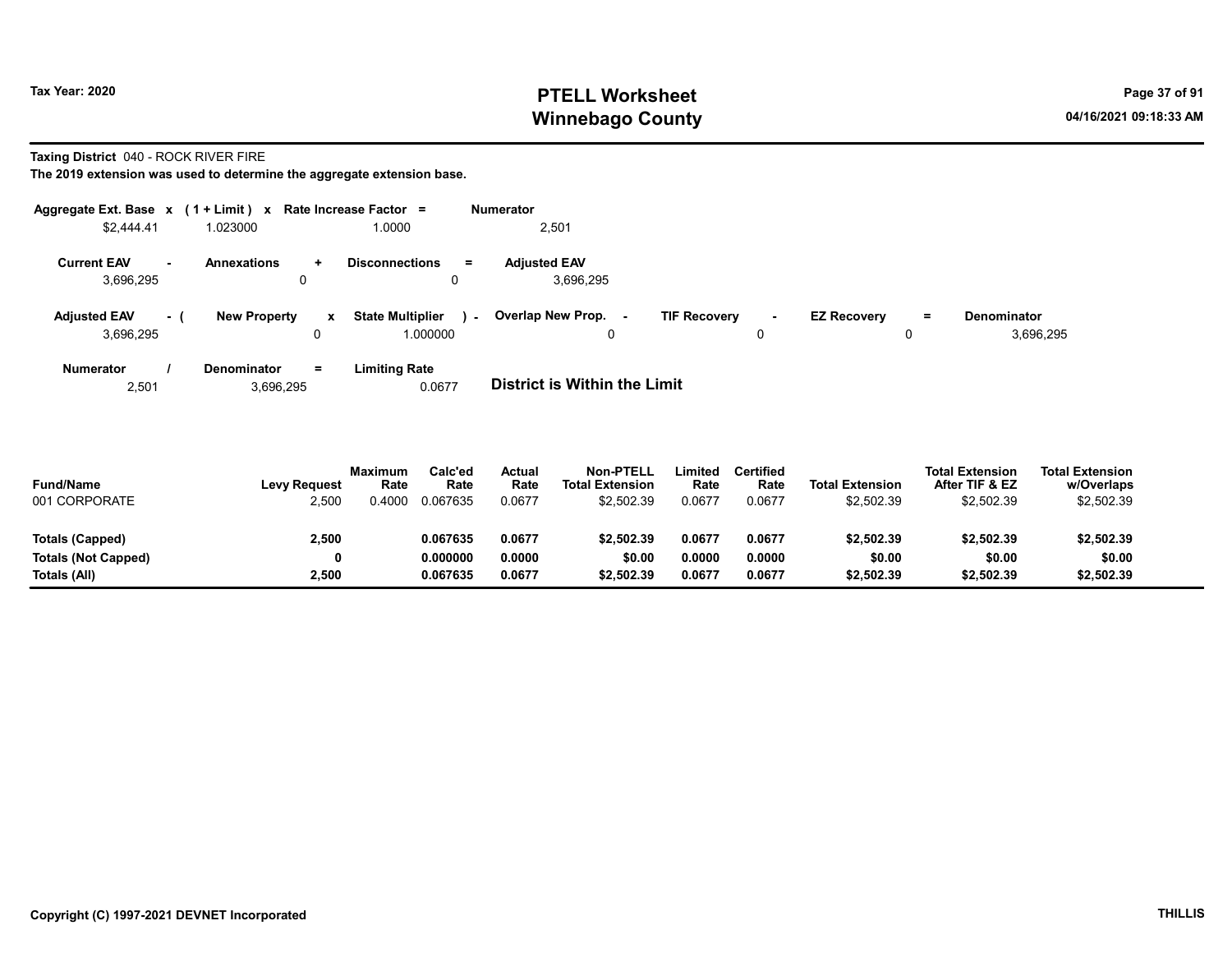Taxing District 041 - ROCKTON FIRE

| Aggregate Ext. Base $x$ (1 + Limit) $x$ |     |                                     | Rate Increase Factor =            | <b>Numerator</b>                                                                                            |
|-----------------------------------------|-----|-------------------------------------|-----------------------------------|-------------------------------------------------------------------------------------------------------------|
| \$1,681,454.11                          |     | 1.023000                            | 1.0000                            | 1,720,128                                                                                                   |
| <b>Current EAV</b>                      | ж.  | <b>Annexations</b><br>÷             | <b>Disconnections</b><br>$=$      | <b>Adjusted EAV</b>                                                                                         |
| 251,645,739                             |     | 0                                   | 0                                 | 251,645,739                                                                                                 |
| <b>Adjusted EAV</b>                     | - 1 | <b>New Property</b><br>$\mathbf{x}$ | <b>State Multiplier</b><br>$\sim$ | Overlap New Prop.<br><b>TIF Recovery</b><br><b>EZ Recovery</b><br><b>Denominator</b><br>$=$<br>$\sim$<br>۰. |
| 251,645,739                             |     | 973.657                             | 1.000000                          | 250.672.082<br>0<br>0                                                                                       |
| <b>Numerator</b>                        |     | $=$<br><b>Denominator</b>           | <b>Limiting Rate</b>              |                                                                                                             |
| 1,720,128                               |     | 250.672.082                         | 0.6863                            | <b>District is Within the Limit</b>                                                                         |

| Fund/Name                    | Levy Request | <b>Maximum</b><br>Rate | Calc'ed<br>Rate | Actual<br>Rate | <b>Non-PTELL</b><br><b>Total Extension</b> | Limited<br>Rate | <b>Certified</b><br>Rate | <b>Total Extension</b> | <b>Total Extension</b><br>After TIF & EZ | <b>Total Extension</b><br>w/Overlaps |
|------------------------------|--------------|------------------------|-----------------|----------------|--------------------------------------------|-----------------|--------------------------|------------------------|------------------------------------------|--------------------------------------|
| 001 CORPORATE                | 964,368      | 0.4000                 | 0.383225        | 0.3833         | \$964,558.12                               | 0.3833          | 0.3833                   | \$982,655.96           | \$964,558.12                             | \$964,558.12                         |
| 027 AUDIT                    | 5.500        | 0.0050                 | 0.002186        | 0.0022         | \$5.536.21                                 | 0.0022          | 0.0022                   | \$5,640.08             | \$5.536.21                               | \$5,536.21                           |
| 035 TORT JUDGMENTS, LIABILIT | 46.256       | 0.0000                 | 0.018381        | 0.0184         | \$46,302.82                                | 0.0184          | 0.0184                   | \$47.171.59            | \$46,302.82                              | \$46,302.82                          |
| 064 AMBULANCE                | 666.081      | 0.4000                 | 0.264690        | 0.2647         | \$666.106.27                               | 0.2647          | 0.2647                   | \$678,604.31           | \$666,106.27                             | \$666,106.27                         |
| Totals (Capped)              | 1,682,205    |                        | 0.668482        | 0.6686         | \$1,682,503.42                             | 0.6686          | 0.6686                   | \$1,714,071.94         | \$1,682,503.42                           | \$1,682,503.42                       |
| Totals (Not Capped)          | 0            |                        | 0.000000        | 0.0000         | \$0.00                                     | 0.0000          | 0.0000                   | \$0.00                 | \$0.00                                   | \$0.00                               |
| Totals (All)                 | 1.682.205    |                        | 0.668482        | 0.6686         | \$1,682,503.42                             | 0.6686          | 0.6686                   | \$1,714,071.94         | \$1,682,503.42                           | \$1,682,503.42                       |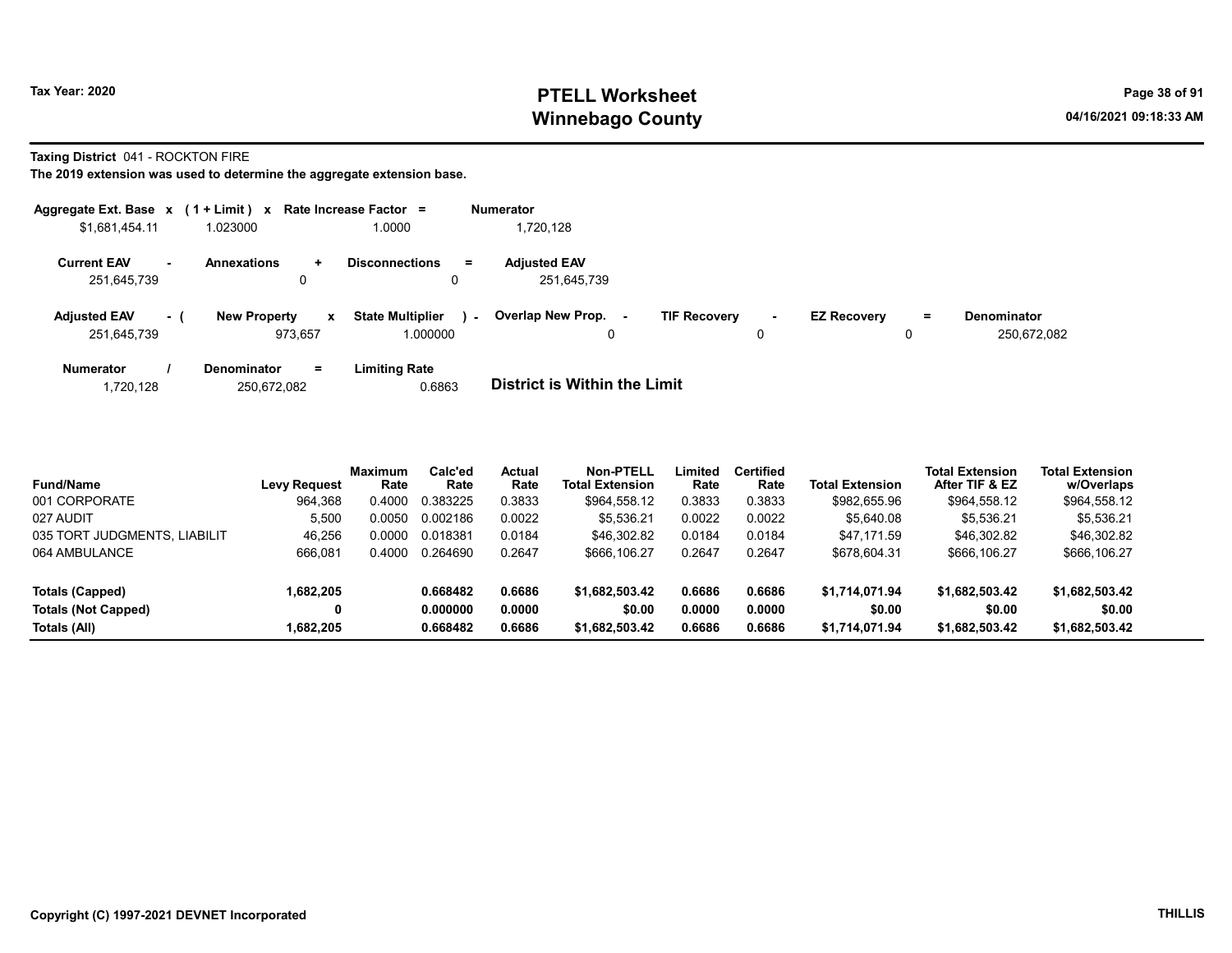## Taxing District 043 - WEST SUBURBAN FIRE

| Aggregate Ext. Base $x$ (1 + Limit) $x$  | Rate Increase Factor =                          |                                                     | <b>Numerator</b>    |                                            |                     |                          |                           |                                          |                                      |
|------------------------------------------|-------------------------------------------------|-----------------------------------------------------|---------------------|--------------------------------------------|---------------------|--------------------------|---------------------------|------------------------------------------|--------------------------------------|
| \$129,915.00<br>1.023000                 |                                                 | 1.0000                                              | 132,903             |                                            |                     |                          |                           |                                          |                                      |
| <b>Current EAV</b><br>25,323,744         | <b>Annexations</b><br>$\ddot{}$<br>$\mathbf{0}$ | <b>Disconnections</b><br>$=$<br>0                   | <b>Adjusted EAV</b> | 25,323,744                                 |                     |                          |                           |                                          |                                      |
| <b>Adjusted EAV</b><br>- (<br>25,323,744 | <b>New Property</b><br>$\mathbf{x}$<br>5,650    | <b>State Multiplier</b><br>$\mathbf{1}$<br>1.000000 | Overlap New Prop. - | 0                                          | <b>TIF Recovery</b> | 0                        | <b>EZ Recovery</b>        | Denominator<br>Ξ.<br>0                   | 25,318,094                           |
| <b>Numerator</b><br>132,903              | Denominator<br>Ξ<br>25,318,094                  | <b>Limiting Rate</b><br>0.5250                      |                     | <b>District is Over the Limit</b>          |                     |                          |                           |                                          |                                      |
| <b>Limiting Rate</b><br>0.5250           | <b>Computed Rate</b><br>$\equiv$<br>0.537200    | <b>Reduction Factor</b><br>0.9773                   |                     |                                            |                     |                          |                           |                                          |                                      |
| <b>Fund/Name</b>                         | <b>Levy Request</b>                             | Calc'ed<br>Maximum<br>Rate<br>Rate                  | Actual<br>Rate      | <b>Non-PTELL</b><br><b>Total Extension</b> | Limited<br>Rate     | <b>Certified</b><br>Rate | <b>Total Extension</b>    | <b>Total Extension</b><br>After TIF & EZ | <b>Total Extension</b><br>w/Overlaps |
| 001 CORPORATE<br>027 AUDIT               | 98,000<br>1,200                                 | 0.386989<br>0.4000<br>0.0050<br>0.004739            | 0.3870<br>0.0048    | \$98,002.89<br>\$1.215.54                  | 0.3782<br>0.0047    | 0.3782<br>0.0047         | \$95,774.40<br>\$1,190.22 | \$95,774.40<br>\$1.190.22                | \$95,774.40<br>\$1.190.22            |
| 035 TORT JUDGMENTS, LIABILIT             | 36,800                                          | 0.0000<br>0.145318                                  | 0.1454              | \$36,820.72                                | 0.1421              | 0.1421                   | \$35,985.04               | \$35,985.04                              | \$35,985.04                          |
| <b>Totals (Capped)</b>                   | 136,000                                         | 0.537046                                            | 0.5372              | \$136,039.15                               | 0.5250              | 0.5250                   | \$132,949.66              | \$132,949.66                             | \$132,949.66                         |
| <b>Totals (Not Capped)</b>               | 0                                               | 0.000000                                            | 0.0000              | \$0.00                                     | 0.0000              | 0.0000                   | \$0.00                    | \$0.00                                   | \$0.00                               |
| Totals (All)                             | 136,000                                         | 0.537046                                            | 0.5372              | \$136,039.15                               | 0.5250              | 0.5250                   | \$132,949.66              | \$132,949.66                             | \$132,949.66                         |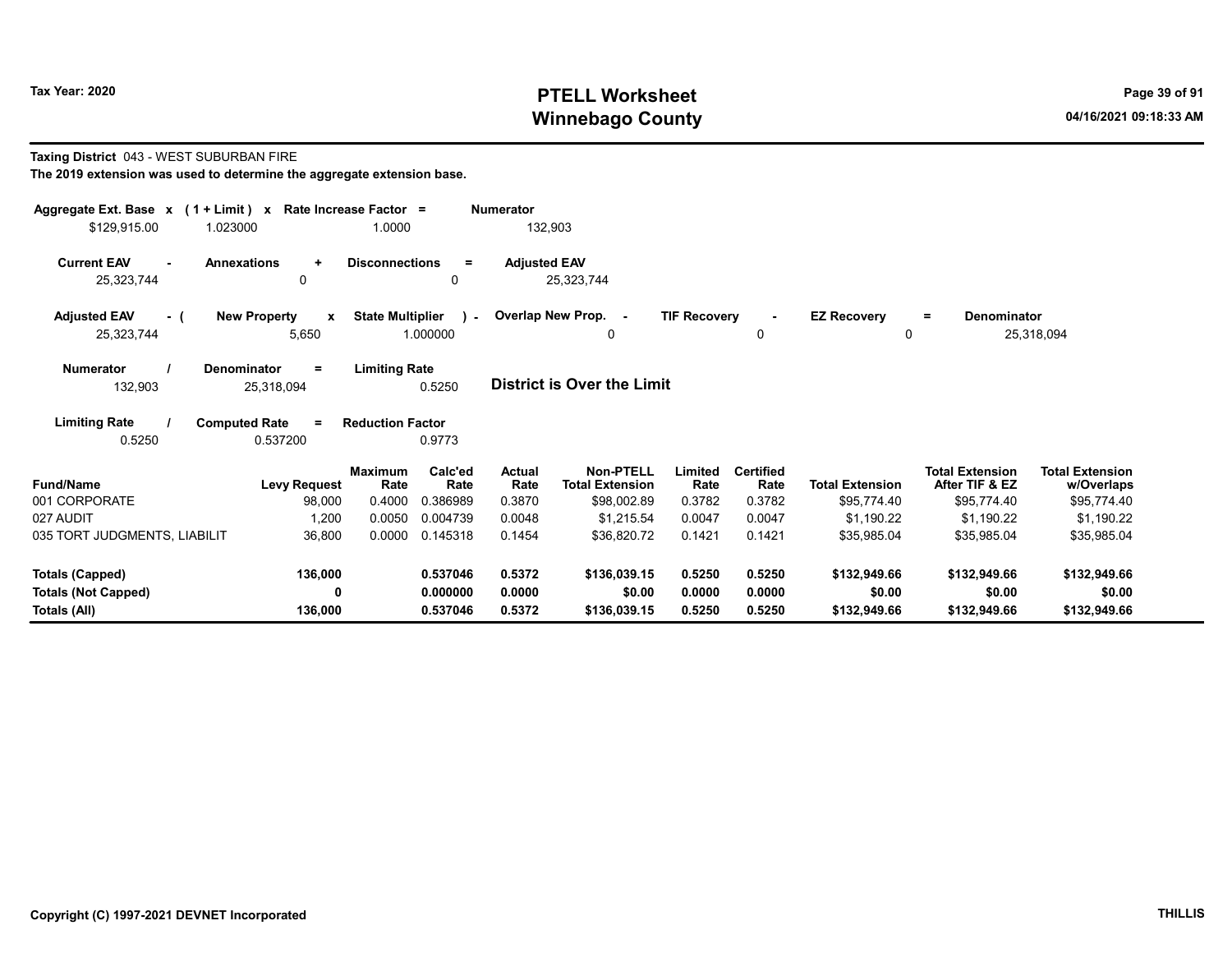Taxing District 044 - W B S FIRE

|                                    |     | Aggregate Ext. Base $x$ (1 + Limit) x Rate Increase Factor = |                                     |        | <b>Numerator</b>                   |                     |             |                    |         |                                   |
|------------------------------------|-----|--------------------------------------------------------------|-------------------------------------|--------|------------------------------------|---------------------|-------------|--------------------|---------|-----------------------------------|
| \$834,317.22                       |     | 1.023000                                                     | 1.0000                              |        | 853,507                            |                     |             |                    |         |                                   |
| <b>Current EAV</b><br>133.756.963  |     | <b>Annexations</b><br>$\ddot{}$<br>0                         | <b>Disconnections</b><br>0          | $=$    | <b>Adjusted EAV</b><br>133.756.963 |                     |             |                    |         |                                   |
| <b>Adjusted EAV</b><br>133,756,963 | - ( | <b>New Property</b><br>$\mathbf{x}$<br>223,889               | <b>State Multiplier</b><br>1.000000 | $\sim$ | Overlap New Prop.<br>$\sim$<br>0   | <b>TIF Recovery</b> | $\sim$<br>0 | <b>EZ Recovery</b> | Ξ.<br>0 | <b>Denominator</b><br>133,533,074 |
| <b>Numerator</b>                   |     | $=$<br><b>Denominator</b>                                    | <b>Limiting Rate</b>                |        |                                    |                     |             |                    |         |                                   |

| 853.507 | 133,533,074 | 0.8383 | <b>District is Within the Limit</b> |
|---------|-------------|--------|-------------------------------------|

| <b>Fund/Name</b>           | <b>Levy Request</b> | <b>Maximum</b><br>Rate | Calc'ed<br>Rate | <b>Actual</b><br>Rate | <b>Non-PTELL</b><br><b>Total Extension</b> | Limited<br>Rate | <b>Certified</b><br>Rate | <b>Total Extension</b> | <b>Total Extension</b><br>After TIF & EZ | <b>Total Extension</b><br>w/Overlaps |
|----------------------------|---------------------|------------------------|-----------------|-----------------------|--------------------------------------------|-----------------|--------------------------|------------------------|------------------------------------------|--------------------------------------|
| 001 CORPORATE              | 522.700             | 0.4000                 | 0.390783        | 0.3908                | \$522.722.21                               | 0.3908          | 0.3908                   | \$522,722.21           | \$522,722.21                             | \$522,722.21                         |
| 003 BONDS & INT 2020A      | 46,199              | 0.0000                 | 0.034540        | 0.0346                | \$46,279.91                                | 0.0346          | 0.0346                   | \$46,279.91            | \$46,279.91                              | \$46,279.91                          |
| 003A BONDS & INT 2020B     | 67.214              | 0.0000                 | 0.050251        | 0.0503                | \$67.279.75                                | 0.0503          | 0.0503                   | \$67.279.75            | \$67.279.75                              | \$67,279.75                          |
| 013 FIREFIGHTERS PENSION   | 32,670              | 0.0000                 | 0.024425        | 0.0245                | \$32,770.46                                | 0.0245          | 0.0245                   | \$32.770.46            | \$32.770.46                              | \$32,770.46                          |
| 013A FIRE PENSION 93-689   | 3,685               | 0.0000                 | 0.002755        | 0.0028                | \$3.745.19                                 | 0.0028          | 0.0028                   | \$3.745.19             | \$3.745.19                               | \$3.745.19                           |
| 027 AUDIT                  | 10.000              | 0.0500                 | 0.007476        | 0.0075                | \$10.031.77                                | 0.0075          | 0.0075                   | \$10.031.77            | \$10.031.77                              | \$10.031.77                          |
| 047 SOCIAL SECURITY        | 25.000              | 0.0000                 | 0.018691        | 0.0187                | \$25.012.55                                | 0.0187          | 0.0187                   | \$25.012.55            | \$25.012.55                              | \$25.012.55                          |
| 064 AMBULANCE              | 522,700             | 0.4000                 | 0.390783        | 0.3908                | \$522,722.21                               | 0.3908          | 0.3908                   | \$522,722.21           | \$522.722.21                             | \$522.722.21                         |
| Totals (Capped)            | 1.113.070           |                        | 0.832158        | 0.8323                | \$1,113,259.20                             | 0.8323          | 0.8323                   | \$1.113.259.20         | \$1,113,259.20                           | \$1,113,259.20                       |
| <b>Totals (Not Capped)</b> | 117.098             |                        | 0.087546        | 0.0877                | \$117.304.85                               | 0.0877          | 0.0877                   | \$117.304.86           | \$117.304.85                             | \$117.304.85                         |
| Totals (All)               | 1,230,168           |                        | 0.919704        | 0.9200                | \$1.230.564.05                             | 0.9200          | 0.9200                   | \$1.230,564.06         | \$1,230,564.05                           | \$1,230,564.05                       |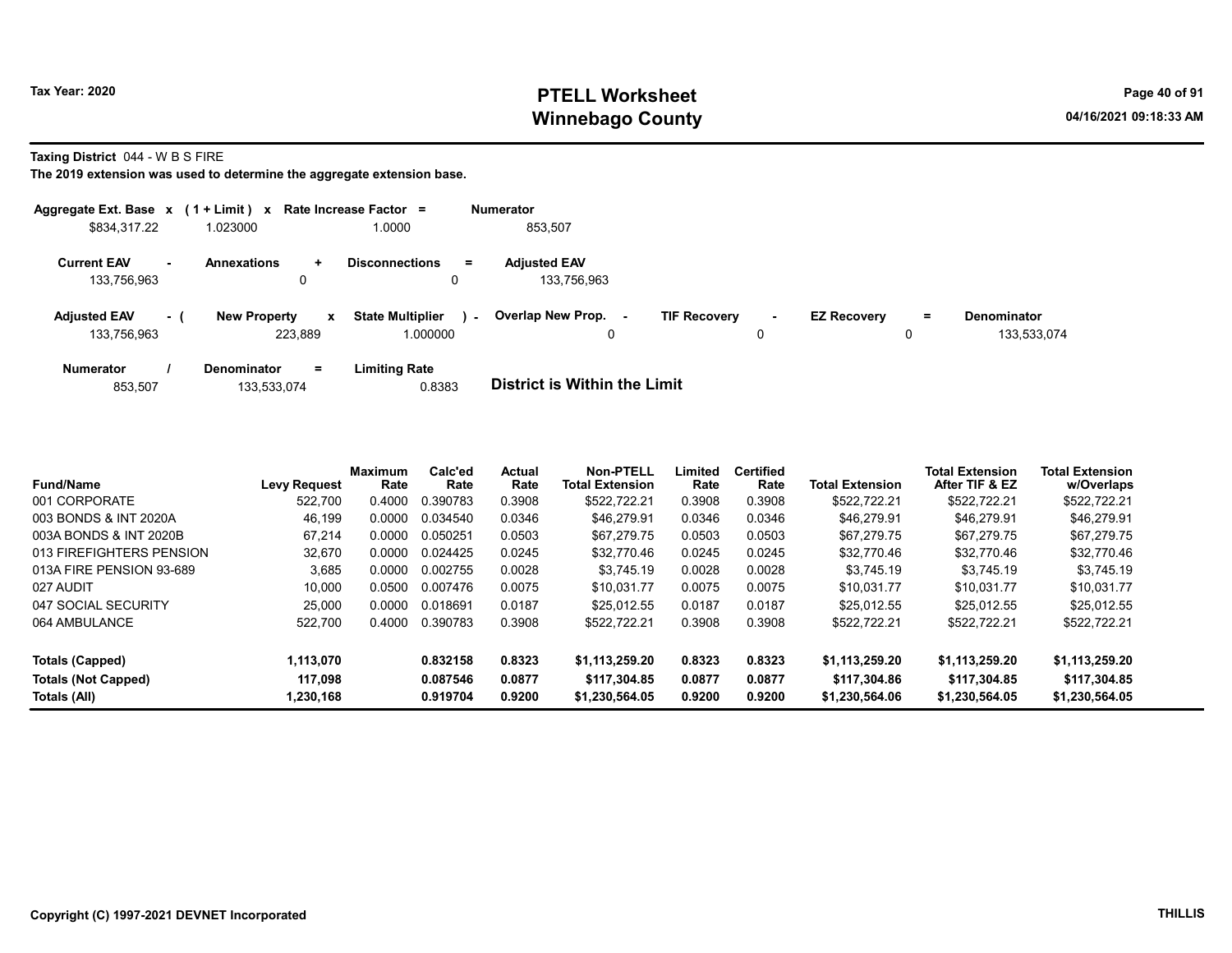# Taxing District 046 - ROCKFORD PARK DISTRICT

| Aggregate Ext. Base $x$ (1 + Limit) $x$ |      |                                       |   | Rate Increase Factor =                 |        | <b>Numerator</b>                     |                     |             |                    |          |                                     |
|-----------------------------------------|------|---------------------------------------|---|----------------------------------------|--------|--------------------------------------|---------------------|-------------|--------------------|----------|-------------------------------------|
| \$17,525,850.88                         |      | 1.023000                              |   | 1.0000                                 |        | 17.928.945                           |                     |             |                    |          |                                     |
| <b>Current EAV</b><br>2,480,473,123     | . .  | <b>Annexations</b><br>÷.<br>8,111,710 |   | <b>Disconnections</b><br>$\equiv$<br>0 |        | <b>Adjusted EAV</b><br>2,472,361,413 |                     |             |                    |          |                                     |
| <b>Adjusted EAV</b><br>2,472,361,413    | $-1$ | <b>New Property</b><br>13.520.364     | x | <b>State Multiplier</b><br>000000.     | $\sim$ | <b>Overlap New Prop.</b><br>620.489  | <b>TIF Recovery</b> | $\sim$<br>0 | <b>EZ Recovery</b> | $=$<br>0 | <b>Denominator</b><br>2.458.220.560 |
| <b>Numerator</b>                        |      | <b>Denominator</b><br>Ξ.              |   | <b>Limiting Rate</b>                   |        | _                                    |                     |             |                    |          |                                     |

| 17.928.945 | 2,458,220,560 | 0.7294 | <b>District is Within the Limit</b> |
|------------|---------------|--------|-------------------------------------|

| <b>Fund/Name</b>             | <b>Levy Request</b> | Maximum<br>Rate | Calc'ed<br>Rate | Actual<br>Rate | <b>Non-PTELL</b><br><b>Total Extension</b> | Limited<br>Rate | <b>Certified</b><br>Rate | <b>Total Extension</b> | <b>Total Extension</b><br>After TIF & EZ | <b>Total Extension</b><br>w/Overlaps |
|------------------------------|---------------------|-----------------|-----------------|----------------|--------------------------------------------|-----------------|--------------------------|------------------------|------------------------------------------|--------------------------------------|
| 001 CORPORATE                | 6,726,900           | 0.3500          | 0.271194        | 0.2712         | \$6,621,294.51                             | 0.2712          | 0.2712                   | \$6,818,834.92         | \$6,621,294.51                           | \$6,727,043.11                       |
| 003 BONDS & INT 2015         | 0                   | 0.0000          | 0.000000        | 0.0000         | \$0.00                                     | 0.0000          | 0.0000                   | \$0.00                 | \$0.00                                   | \$0.00                               |
| 003A BONDS & INT 2009 - 2014 | 0                   | 0.0000          | 0.000000        | 0.0000         | \$0.00                                     | 0.0000          | 0.0000                   | \$0.00                 | \$0.00                                   | \$0.00                               |
| 003B BONDS & INT 2020 A&B    | 5,999,494           | 0.0000          | 0.241869        | 0.2419         | \$5,905,940.79                             | 0.2419          | 0.2419                   | \$6,082,139.26         | \$5,905,940.79                           | \$6,000,264.48                       |
| 003C BONDS & INT 2016        | 0                   | 0.0000          | 0.000000        | 0.0000         | \$0.00                                     | 0.0000          | 0.0000                   | \$0.00                 | \$0.00                                   | \$0.00                               |
| 003D BONDS & INT 2019B       | 0                   | 0.0000          | 0.000000        | 0.0000         | \$0.00                                     | 0.0000          | 0.0000                   | \$0.00                 | \$0.00                                   | \$0.00                               |
| 003E BONDS & INT 2019C       | $\Omega$            | 0.0000          | 0.000000        | 0.0000         | \$0.00                                     | 0.0000          | 0.0000                   | \$0.00                 | \$0.00                                   | \$0.00                               |
| 003F BONDS & INT 2018A       | $\Omega$            | 0.0000          | 0.000000        | 0.0000         | \$0.00                                     | 0.0000          | 0.0000                   | \$0.00                 | \$0.00                                   | \$0.00                               |
| 003I BONDS & INT 2019A       | $\Omega$            | 0.0000          | 0.000000        | 0.0000         | \$0.00                                     | 0.0000          | 0.0000                   | \$0.00                 | \$0.00                                   | \$0.00                               |
| 005 I. M. R. F.              | 702,000             | 0.0000          | 0.028301        | 0.0284         | \$693,380.40                               | 0.0284          | 0.0284                   | \$714,066.78           | \$693,380.40                             | \$704,454.37                         |
| 014 POLICE PROTECTION        | 618,800             | 0.0250          | 0.024947        | 0.0250         | \$610,370.07                               | 0.0250          | 0.0250                   | \$628,579.92           | \$610,370.07                             | \$620,118.28                         |
| 027 AUDIT                    | 54,500              | 0.0050          | 0.002197        | 0.0022         | \$53,712.57                                | 0.0022          | 0.0022                   | \$55,315.03            | \$53,712.57                              | \$54,570.41                          |
| 035 TORT JUDGMENTS, LIABILIT | 720,000             | 0.0000          | 0.029027        | 0.0291         | \$710,470.76                               | 0.0291          | 0.0291                   | \$731,667.02           | \$710,470.76                             | \$721,817.68                         |
| 047 SOCIAL SECURITY          | 853,000             | 0.0000          | 0.034389        | 0.0344         | \$839,869.21                               | 0.0344          | 0.0344                   | \$864,925.96           | \$839,869.21                             | \$853,282.75                         |
| 107 HISTORICAL MUSEUM        | 1,732,800           | 0.0700          | 0.069858        | 0.0699         | \$1,706,594.71                             | 0.0699          | 0.0699                   | \$1,757,509.44         | \$1,706,594.71                           | \$1,733,850.71                       |
| <b>122 RECREATION</b>        | 6,608,600           | 0.3700          | 0.266425        | 0.2665         | \$6,506,544.93                             | 0.2665          | 0.2665                   | \$6,700,661.90         | \$6,506,544.93                           | \$6,610,460.87                       |
| 126 REC PROGRAMS/HANDICAP    | 881,200             | 0.0400          | 0.035526        | 0.0356         | \$869,166.98                               | 0.0356          | 0.0356                   | \$895,097.80           | \$869,166.98                             | \$883,048.43                         |
| <b>Totals (Capped)</b>       | 18,016,600          |                 | 0.726338        | 0.7267         | \$17,742,237.16                            | 0.7267          | 0.7267                   | \$18,271,560.98        | \$17,742,237.16                          | \$18,025,598.18                      |
| <b>Totals (Not Capped)</b>   | 6,880,694           |                 | 0.277395        | 0.2775         | \$6,775,107.77                             | 0.2775          | 0.2775                   | \$6,977,237.06         | \$6,775,107.77                           | \$6,883,312.91                       |
| Totals (All)                 | 24,897,294          |                 | 1.003733        | 1.0042         | \$24,517,344.93                            | 1.0042          | 1.0042                   | \$25,248,798.05        | \$24,517,344.93                          | \$24,908,911.09                      |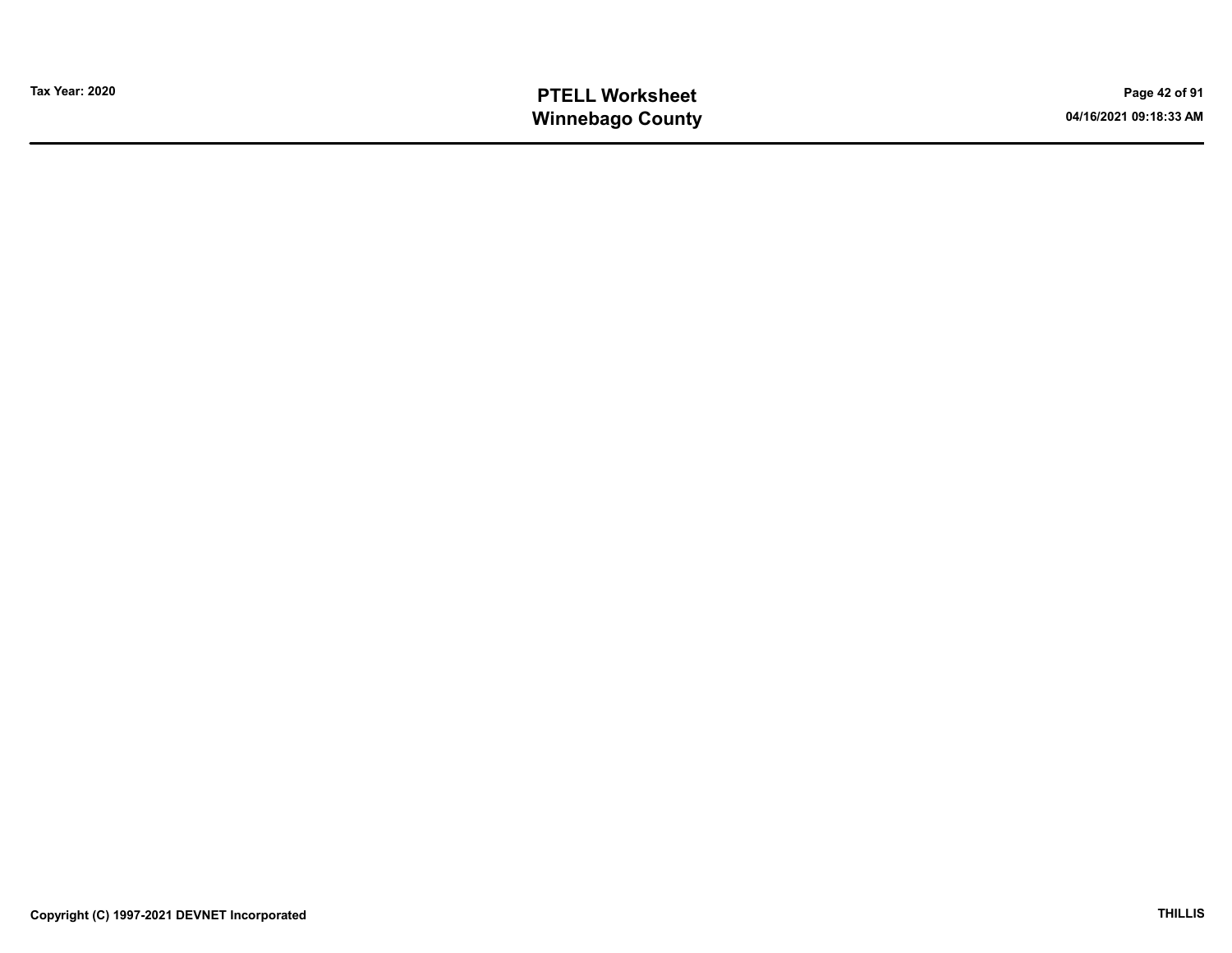Taxing District 047 - SUMNER PARK

| Aggregate Ext. Base $x$ (1 + Limit) x Rate Increase Factor = |                                                |                         |                 | <b>Numerator</b>    |                                            |                     |                          |                                   |                                          |                                      |
|--------------------------------------------------------------|------------------------------------------------|-------------------------|-----------------|---------------------|--------------------------------------------|---------------------|--------------------------|-----------------------------------|------------------------------------------|--------------------------------------|
| \$115,241.87                                                 | 1.023000                                       | 1.0000                  |                 | 117,892             |                                            |                     |                          |                                   |                                          |                                      |
| <b>Current EAV</b><br>$\blacksquare$<br>85,523,899           | <b>Annexations</b><br>$\ddot{}$<br>0           | <b>Disconnections</b>   | Ξ.<br>0         | <b>Adjusted EAV</b> | 85,523,899                                 |                     |                          |                                   |                                          |                                      |
| <b>Adjusted EAV</b><br>- (<br>85,523,899                     | <b>New Property</b><br>$\mathbf{x}$<br>180,602 | <b>State Multiplier</b> | 1.000000        |                     | Coverlap New Prop. -<br>0                  | <b>TIF Recovery</b> | $\blacksquare$<br>0      | <b>EZ Recovery</b><br>$\mathbf 0$ | Denominator<br>$\equiv$                  | 85,343,297                           |
| <b>Numerator</b><br>117,892                                  | <b>Denominator</b><br>$\equiv$<br>85,343,297   | <b>Limiting Rate</b>    | 0.1382          |                     | <b>District is Over the Limit</b>          |                     |                          |                                   |                                          |                                      |
| <b>Limiting Rate</b><br>0.1382                               | <b>Computed Rate</b><br>$\equiv$<br>0.141600   | <b>Reduction Factor</b> | 0.9760          |                     |                                            |                     |                          |                                   |                                          |                                      |
| <b>Fund/Name</b>                                             | <b>Levy Request</b>                            | Maximum<br>Rate         | Calc'ed<br>Rate | Actual<br>Rate      | <b>Non-PTELL</b><br><b>Total Extension</b> | Limited<br>Rate     | <b>Certified</b><br>Rate | <b>Total Extension</b>            | <b>Total Extension</b><br>After TIF & EZ | <b>Total Extension</b><br>w/Overlaps |
| 001 CORPORATE                                                | 97,957                                         | 0.3500                  | 0.114538        | 0.1146              | \$98,010.39                                | 0.1118              | 0.1118                   | \$95,615.72                       | \$95,615.72                              | \$95,615.72                          |
| 122 RECREATION                                               | 23,046                                         | 0.3700                  | 0.026947        | 0.0270              | \$23,091.45                                | 0.0264              | 0.0264                   | \$22,578.31                       | \$22,578.31                              | \$22,578.31                          |
| Totals (Capped)                                              | 121,003                                        |                         | 0.141485        | 0.1416              | \$121,101.84                               | 0.1382              | 0.1382                   | \$118,194.03                      | \$118,194.03                             | \$118,194.03                         |
| <b>Totals (Not Capped)</b>                                   | 0                                              |                         | 0.000000        | 0.0000              | \$0.00                                     | 0.0000              | 0.0000                   | \$0.00                            | \$0.00                                   | \$0.00                               |
| Totals (All)                                                 | 121,003                                        |                         | 0.141485        | 0.1416              | \$121,101.84                               | 0.1382              | 0.1382                   | \$118,194.03                      | \$118,194.03                             | \$118,194.03                         |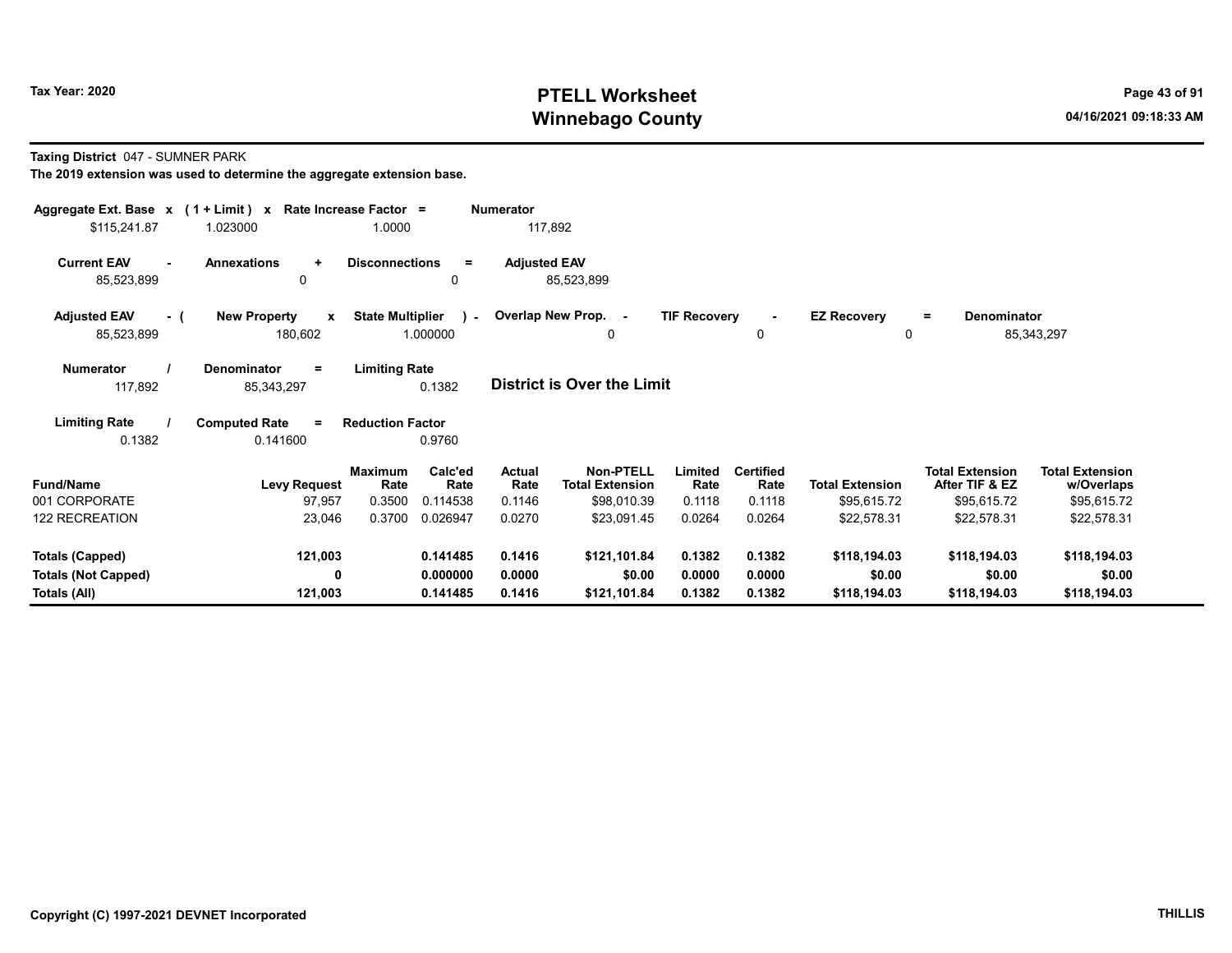Taxing District 048 - WINNEBAGO PARK DISTRICT

## Tax Year: 2020 PTELL Worksheet Press, 2020 Page 44 of 91 Winnebago County and the county of the county of the county of the county of the county of the county of the county of the county of the county of the county of the county of the county of the county of the county of the c

w/Overlaps

#### The 2019 extension was used to determine the aggregate extension base. Aggregate Ext. Base x ( 1 + Limit ) x Rate Increase Factor = Numerator \$127,857.92 1.023000 1.0000 130,799 Current EAV - Annexations + Disconnections = Adjusted EAV 105,769,370 0 0 105,769,370 Adjusted EAV - ( New Property x State Multiplier 105,769,370 180,725 1.000000 Numerator / Denominator = Limiting Rate District is Over the Limit Limiting Rate / Computed Rate = 130,799 105,588,645 0.1239 0.1239 0.127100 Reduction Factor 0.9748 Fund/Name **Example 2 Levy Request** Rate Rate Rate Total Extension Rate Limited Total Extension After TIF & EZ Total Extension **Total Extension** Maximum Calc'ed Actual **Rate** Calc'ed Rate Non-PTELL Limited Certified Total Extension 001 CORPORATE 112,916 0.3500 0.106757 0.1068 \$112,961.69 0.1040 0.1040 \$110,000.14 \$110,000.14 \$110,000.14 027 AUDIT 2,500 0.0050 0.002364 0.0024 \$2,538.46 0.0024 \$2,538.46 \$ \$2,538.46 \$2,538.46 035 TORT JUDGMENTS, LIABILIT 68.400 0.0000 0.007942 0.0080 \$8.461.55 0.0078 0.0078 \$8.250.01 \$8.250.01 \$8.250.01 047 SOCIAL SECURITY **10,435 0.0000 0.009866 0.0099** \$10,471.17 0.0097 0.0097 \$10,259.63 \$10,259.63 \$10,259.63 Totals (Capped) 134,251 0.126929 0.1271 \$134,432.87 0.1239 0.1239 \$131,048.25 \$131,048.24 \$131,048.24  $\Omega$ Overlap New Prop. - TIF Recovery - EZ Recovery 0 0 = Denominator 105,588,645  $\lambda$  -

Totals (Not Capped) 0 0.000000 0.0000 \$0.00 0.0000 0.0000 \$0.00 \$0.00 \$0.00 Totals (All) 134,251 0.126929 0.1271 \$134,432.87 0.1239 0.1239 \$131,048.25 \$131,048.24 \$131,048.24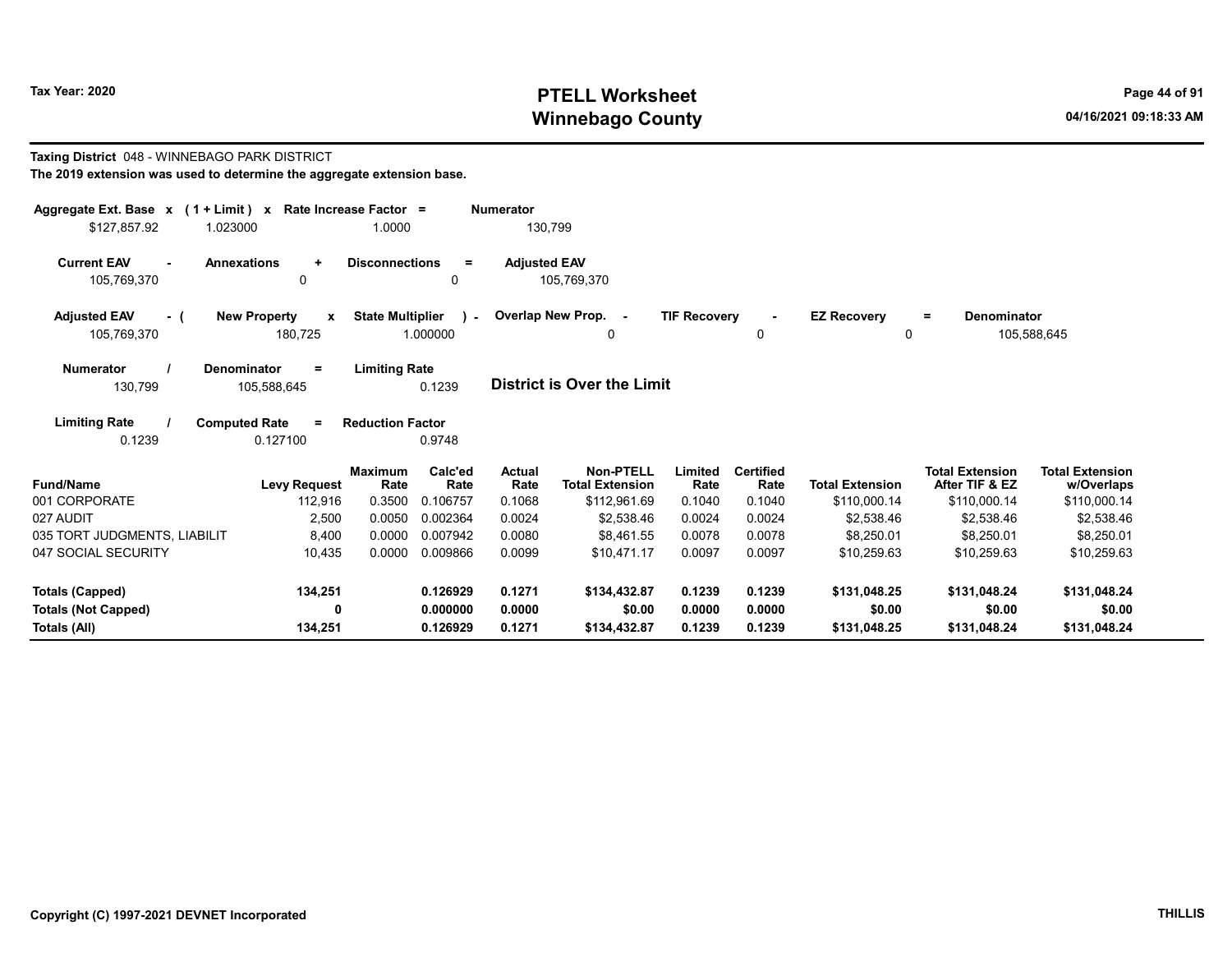#### Taxing District 049 - SEWARD PARK DISTRICT The 2019 extension was used to determine the aggregate extension base.

| Aggregate Ext. Base $x$ (1 + Limit) $x$<br>\$27,545.17               | 1.023000                                                   | Rate Increase Factor =<br>1.0000                                | <b>Numerator</b><br>28,179        |                                                           |                            |                                    |                                       |                                                         |                                                     |
|----------------------------------------------------------------------|------------------------------------------------------------|-----------------------------------------------------------------|-----------------------------------|-----------------------------------------------------------|----------------------------|------------------------------------|---------------------------------------|---------------------------------------------------------|-----------------------------------------------------|
| <b>Current EAV</b><br>19,483,400                                     | <b>Annexations</b><br>$\ddot{\phantom{1}}$<br>$\mathbf{0}$ | <b>Disconnections</b><br>$=$<br>0                               | <b>Adjusted EAV</b><br>19,483,400 |                                                           |                            |                                    |                                       |                                                         |                                                     |
| <b>Adjusted EAV</b><br>- (<br>19,483,400                             | <b>New Property</b><br>$\mathbf{x}$<br>60,610              | <b>State Multiplier</b><br>1.000000                             | - Overlap New Prop. -             | 0                                                         | <b>TIF Recovery</b>        | $\sim$<br>0                        | <b>EZ Recovery</b>                    | Denominator<br>Ξ.                                       | 19,422,790                                          |
| <b>Numerator</b><br>28,179                                           | Denominator<br>$\equiv$<br>19,422,790                      | <b>Limiting Rate</b><br>0.1451                                  | District is Over the Limit        |                                                           |                            |                                    |                                       |                                                         |                                                     |
| <b>Limiting Rate</b><br>0.1451                                       | <b>Computed Rate</b><br>$\equiv$<br>0.145200               | <b>Reduction Factor</b><br>0.9993                               |                                   |                                                           |                            |                                    |                                       |                                                         |                                                     |
| <b>Fund/Name</b><br>001 CORPORATE                                    | <b>Levy Request</b><br>28,275                              | Calc'ed<br><b>Maximum</b><br>Rate<br>Rate<br>0.3500<br>0.145124 | Actual<br>Rate<br>0.1452          | <b>Non-PTELL</b><br><b>Total Extension</b><br>\$28,289.90 | Limited<br>Rate<br>0.1451  | <b>Certified</b><br>Rate<br>0.1451 | <b>Total Extension</b><br>\$28,270.41 | <b>Total Extension</b><br>After TIF & EZ<br>\$28,270.41 | <b>Total Extension</b><br>w/Overlaps<br>\$28,270.41 |
| <b>Totals (Capped)</b><br><b>Totals (Not Capped)</b><br>Totals (All) | 28,275<br>$\mathbf{0}$<br>28,275                           | 0.145124<br>0.000000<br>0.145124                                | 0.1452<br>0.0000<br>0.1452        | \$28,289.90<br>\$0.00<br>\$28,289.90                      | 0.1451<br>0.0000<br>0.1451 | 0.1451<br>0.0000<br>0.1451         | \$28,270.41<br>\$0.00<br>\$28,270.41  | \$28,270.41<br>\$0.00<br>\$28,270.41                    | \$28,270.41<br>\$0.00<br>\$28,270.41                |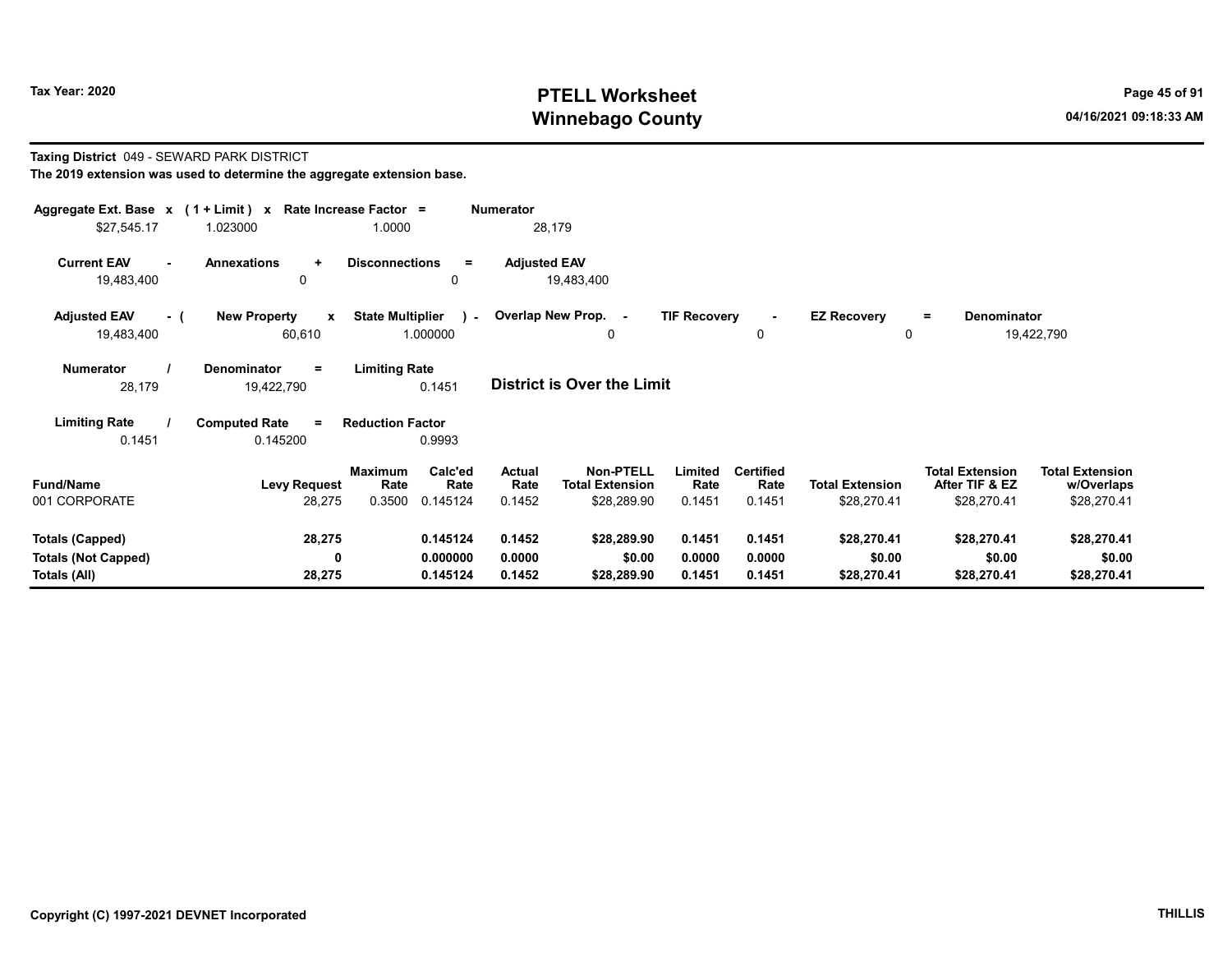### Taxing District 050 - DURAND SANITARY

The 2019 extension was used to determine the aggregate extension base.

| Aggregate Ext. Base x (1 + Limit) x |                |                          | Rate Increase Factor =            | <b>Numerator</b>            |                               |                    |          |             |
|-------------------------------------|----------------|--------------------------|-----------------------------------|-----------------------------|-------------------------------|--------------------|----------|-------------|
| \$6,466.67                          |                | 1.023000                 | 1.0000                            | 6,615                       |                               |                    |          |             |
| <b>Current EAV</b>                  | $\blacksquare$ | <b>Annexations</b><br>÷  | <b>Disconnections</b><br>Ξ        | <b>Adjusted EAV</b>         |                               |                    |          |             |
| 16,018,110                          |                | 0                        |                                   | 16,018,110                  |                               |                    |          |             |
| <b>Adjusted EAV</b>                 | - 1            | <b>New Property</b><br>x | <b>State Multiplier</b><br>$\sim$ | Overlap New Prop.<br>$\sim$ | <b>TIF Recovery</b><br>$\sim$ | <b>EZ Recoverv</b> | $=$      | Denominator |
| 16,018,110                          |                | 69.761                   | 1.000000                          | 0                           | 0                             |                    | $\Omega$ | 15,948,349  |
| <b>Numerator</b>                    |                | Denominator<br>Ξ.        | <b>Limiting Rate</b>              |                             |                               |                    |          |             |

6,615 15,948,349 0.0415 District is Within the Limit

| <b>Fund/Name</b><br>001 CORPORATE | <b>Levy Request</b><br>6.453 | <b>Maximum</b><br>Rate<br>0.2500 | Calc'ed<br>Rate<br>0.040286 | Actual<br>Rate<br>0.0403 | Non-PTELL<br><b>Total Extension</b><br>\$6.455.30 | .imited<br>Rate<br>0.0403 | Certified<br>Rate<br>0.0403 | <b>Total Extension</b><br>\$6,623.57 | <b>Total Extension</b><br>After TIF & EZ<br>\$6.455.30 | <b>Total Extension</b><br>w/Overlaps<br>\$6,455.30 |  |
|-----------------------------------|------------------------------|----------------------------------|-----------------------------|--------------------------|---------------------------------------------------|---------------------------|-----------------------------|--------------------------------------|--------------------------------------------------------|----------------------------------------------------|--|
| Totals (Capped)                   | 6,453                        |                                  | 0.040286                    | 0.0403                   | \$6.455.30                                        | 1.0403                    | 0.0403                      | \$6.623.57                           | \$6,455.30                                             | \$6,455.30                                         |  |
| <b>Totals (Not Capped)</b>        | 0                            |                                  | 0.000000                    | 0.0000                   | \$0.00                                            | 0.0000                    | 0.0000                      | \$0.00                               | \$0.00                                                 | \$0.00                                             |  |
| Totals (All)                      | 6,453                        |                                  | 0.040286                    | 0.0403                   | \$6,455.30                                        | 0.0403.                   | 0.0403                      | \$6,623.57                           | \$6,455.30                                             | \$6,455.30                                         |  |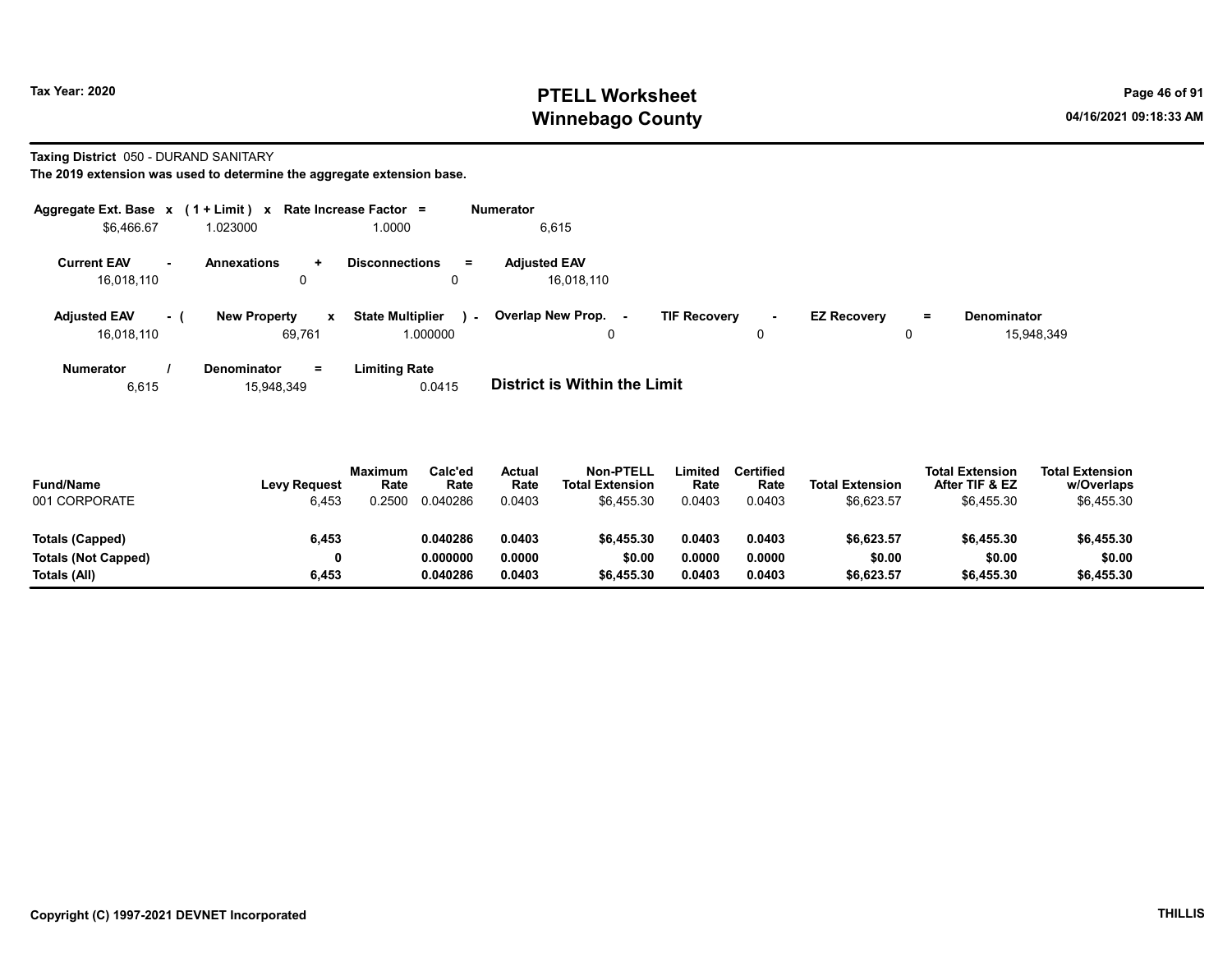### Taxing District 051 - ROCK RIVER WATER REC

| Aggregate Ext. Base $x$ (1 + Limit) x Rate Increase Factor = |        |                                   |                |                                     |        | <b>Numerator</b>                     |                     |             |                    |        |                                     |
|--------------------------------------------------------------|--------|-----------------------------------|----------------|-------------------------------------|--------|--------------------------------------|---------------------|-------------|--------------------|--------|-------------------------------------|
| \$5,117,693.27                                               |        | 1.023000                          |                | 1.0000                              |        | 5,235,400                            |                     |             |                    |        |                                     |
| <b>Current EAV</b><br>2,916,871,444                          | $\sim$ | <b>Annexations</b>                | $\ddot{}$<br>0 | <b>Disconnections</b><br>0          | $=$    | <b>Adjusted EAV</b><br>2,916,871,444 |                     |             |                    |        |                                     |
| <b>Adjusted EAV</b><br>2,916,871,444                         | $-1$   | <b>New Property</b><br>17.559.634 | $\mathbf{x}$   | <b>State Multiplier</b><br>1.000000 | $\sim$ | <b>Overlap New Prop.</b><br>0        | <b>TIF Recovery</b> | $\sim$<br>0 | <b>EZ Recovery</b> | =<br>0 | <b>Denominator</b><br>2,899,311,810 |
| <b>Numerator</b>                                             |        | Denominator                       | $=$            | <b>Limiting Rate</b>                |        |                                      |                     |             |                    |        |                                     |

| 2,899,311,810<br>5,235,400 | 0.1806 | <b>District is Within the Limit</b> |
|----------------------------|--------|-------------------------------------|

| <b>Fund/Name</b>           | <b>Levy Request</b> | <b>Maximum</b><br>Rate | Calc'ed<br>Rate | Actual<br>Rate | <b>Non-PTELL</b><br><b>Total Extension</b> | Limited<br>Rate | <b>Certified</b><br>Rate | <b>Total Extension</b> | <b>Total Extension</b><br>After TIF & EZ | <b>Total Extension</b><br>w/Overlaps |
|----------------------------|---------------------|------------------------|-----------------|----------------|--------------------------------------------|-----------------|--------------------------|------------------------|------------------------------------------|--------------------------------------|
| 001 CORPORATE              | 3,990,898           | 0.1660                 | 0.136821        | 0.1369         | \$3,993,197.01                             | 0.1369          | 0.1369                   | \$4,118,529.04         | \$3,993,197.01                           | \$3,993,197.01                       |
| 003 BONDS & INT 2019       |                     | 0.0000                 | 0.000000        | 0.0000         | \$0.00                                     | 0.0000          | 0.0000                   | \$0.00                 | \$0.00                                   | \$0.00                               |
| 003D BONDS & INT 2013      |                     | .0000                  | 0.000000        | 0.0000         | \$0.00                                     | 0.0000          | 0.0000                   | \$0.00                 | \$0.00                                   | \$0.00                               |
| 003E BONDS & INT 2014      | 0                   | ი იიიი                 | 0.000000        | 0.0000         | \$0.00                                     | 0.0000          | 0.0000                   | \$0.00                 | \$0.00                                   | \$0.00                               |
| 003F BONDS & INT 2017      |                     | 0.0000                 | 0.000000        | 0.0000         | \$0.00                                     | 0.0000          | 0.0000                   | \$0.00                 | \$0.00                                   | \$0.00                               |
| 003G BONDS & INT 2018      | 0                   | 0.0000                 | 0.000000        | 0.0000         | \$0.00                                     | 0.0000          | 0.0000                   | \$0.00                 | \$0.00                                   | \$0.00                               |
| 045 PUBLIC BENEFIT         | 370.323             | 0.0500                 | 0.012696        | 0.0127         | \$370,442.67                               | 0.0127          | 0.0127                   | \$382.069.53           | \$370.442.67                             | \$370.442.67                         |
| 073 CHLORINATION OF SEWAGE | 871,178             | 0.0500                 | 0.029867        | 0.0299         | \$872.144.56                               | 0.0299          | 0.0299                   | \$899,518.03           | \$872.144.56                             | \$872.144.56                         |
| Totals (Capped)            | 5.232.399           |                        | 0.179384        | 0.1795         | \$5,235,784.24                             | 0.1795          | 0.1795                   | \$5,400,116.60         | \$5.235.784.24                           | \$5,235,784.24                       |
| <b>Totals (Not Capped)</b> | 0                   |                        | 0.000000        | 0.0000         | \$0.00                                     | 0.0000          | 0.0000                   | \$0.00                 | \$0.00                                   | \$0.00                               |
| Totals (All)               | 5,232,399           |                        | 0.179384        | 0.1795         | \$5.235.784.24                             | 0.1795          | 0.1795                   | \$5,400,116.60         | \$5.235.784.24                           | \$5,235,784.24                       |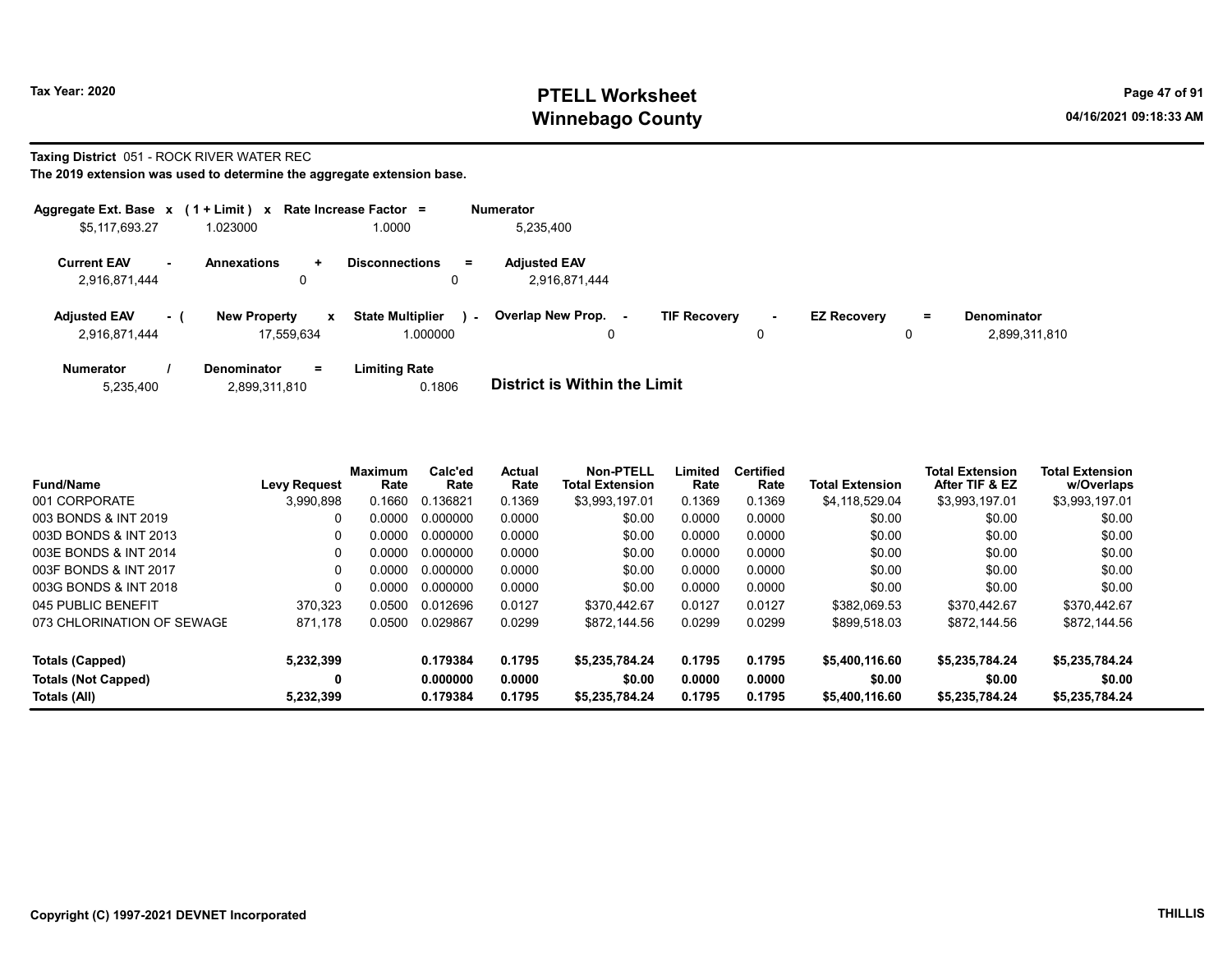Taxing District 053 - SEWARD SANITARY

The 2019 extension was used to determine the aggregate extension base.

| Aggregate Ext. Base $x$ (1 + Limit) $x$ |     |                                      | Rate Increase Factor =                                        | Numerator                        |                                |                                     |                                 |
|-----------------------------------------|-----|--------------------------------------|---------------------------------------------------------------|----------------------------------|--------------------------------|-------------------------------------|---------------------------------|
| \$3,902.94                              |     | 1.023000                             | 1.0000                                                        | 3,993                            |                                |                                     |                                 |
| <b>Current EAV</b><br>4,707,398         |     | <b>Annexations</b><br>$\ddot{}$<br>u | <b>Disconnections</b><br>$\equiv$<br>0                        | <b>Adjusted EAV</b><br>4,707,398 |                                |                                     |                                 |
| <b>Adjusted EAV</b><br>4,707,398        | - ( | <b>New Property</b><br>6,818         | <b>State Multiplier</b><br>$\mathbf{x}$<br>$\sim$<br>1.000000 | Overlap New Prop. -<br>0         | <b>TIF Recovery</b><br>۰.<br>0 | <b>EZ Recovery</b><br>$\equiv$<br>0 | <b>Denominator</b><br>4,700,580 |
| <b>Numerator</b>                        |     | <b>Denominator</b><br>$=$            | Limiting Rate                                                 |                                  |                                |                                     |                                 |

3,993 4,700,580 0.0850 District is Within the Limit

| <b>Fund/Name</b><br>001 CORPORATE | <b>Levy Request</b><br>3,900 | <b>Maximum</b><br>Rate<br>.2500 | Calc'ed<br>Rate<br>0.082848 | Actual<br>Rate<br>0.0829 | <b>Non-PTELL</b><br><b>Total Extension</b><br>\$3,902.43 | ∟imited<br>Rate<br>0.0829 | <b>Certified</b><br>Rate<br>0.0829 | <b>Total Extension</b><br>\$3,902.43 | <b>Total Extension</b><br>After TIF & EZ<br>\$3,902.43 | <b>Total Extension</b><br>w/Overlaps<br>\$3,902.43 |  |
|-----------------------------------|------------------------------|---------------------------------|-----------------------------|--------------------------|----------------------------------------------------------|---------------------------|------------------------------------|--------------------------------------|--------------------------------------------------------|----------------------------------------------------|--|
| Totals (Capped)                   | 3,900                        |                                 | 0.082848                    | 0.0829                   | \$3,902.43                                               | 0.0829                    | 0.0829                             | \$3,902.43                           | \$3,902.43                                             | \$3,902.43                                         |  |
| <b>Totals (Not Capped)</b>        | 0                            |                                 | 0.000000                    | 0.0000                   | \$0.00                                                   | 0.0000                    | 0.0000                             | \$0.00                               | \$0.00                                                 | \$0.00                                             |  |
| Totals (All)                      | 3,900                        |                                 | 0.082848                    | 0.0829                   | \$3,902.43                                               | 0.0829                    | 0.0829                             | \$3,902.43                           | \$3,902.43                                             | \$3,902.43                                         |  |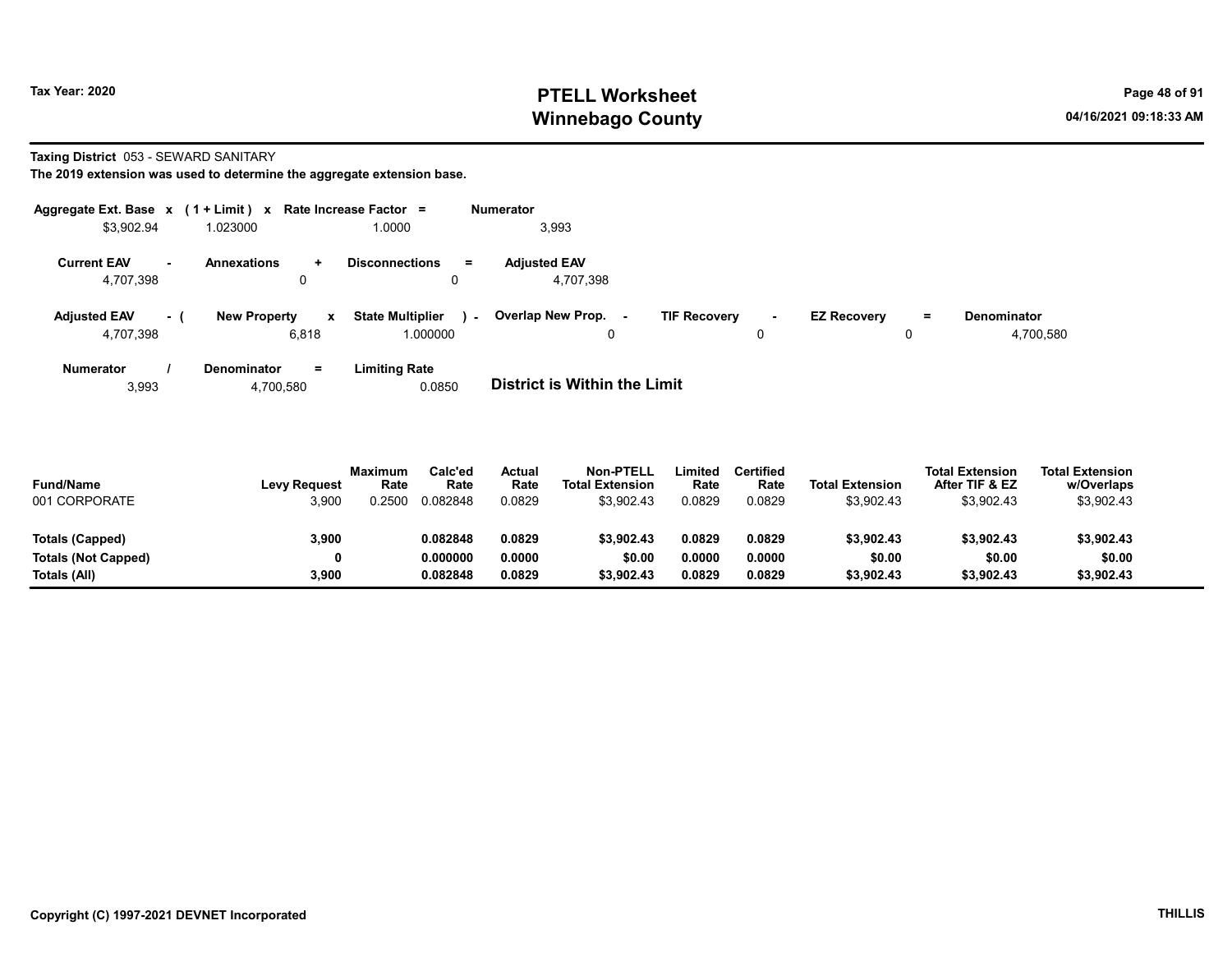### Taxing District 054 - CHERRY VALLEY LIBRARY

|                                    |         | Aggregate Ext. Base $x$ (1 + Limit) x Rate Increase Factor = |                                                     |        | <b>Numerator</b>                    |                     |        |                    |         |                                   |
|------------------------------------|---------|--------------------------------------------------------------|-----------------------------------------------------|--------|-------------------------------------|---------------------|--------|--------------------|---------|-----------------------------------|
| \$1,046,952.47                     |         | 1.023000                                                     | 1.0000                                              |        | 1,071,032                           |                     |        |                    |         |                                   |
| <b>Current EAV</b><br>294,015,863  | . н. н. | <b>Annexations</b><br>$\pm$<br>0                             | <b>Disconnections</b>                               | Ξ.     | <b>Adjusted EAV</b><br>294.015.863  |                     |        |                    |         |                                   |
| <b>Adjusted EAV</b><br>294.015.863 | $-1$    | <b>New Property</b><br>542.218                               | <b>State Multiplier</b><br>$\mathbf{x}$<br>1.000000 | $\sim$ | <b>Overlap New Prop.</b><br>154.667 | <b>TIF Recovery</b> | $\sim$ | <b>EZ Recovery</b> | Ξ.<br>u | <b>Denominator</b><br>293.318.978 |
| <b>Numerator</b>                   |         | $=$<br>Denominator                                           | <b>Limiting Rate</b>                                |        |                                     |                     |        |                    |         |                                   |

| 1,071,032 | 293,318,978 | 0.3652 | <b>District is Within the Limit</b> |
|-----------|-------------|--------|-------------------------------------|

| <b>Fund/Name</b>             | <b>Levy Request</b> | <b>Maximum</b><br>Rate | Calc'ed<br>Rate | <b>Actual</b><br>Rate | <b>Non-PTELL</b><br><b>Total Extension</b> | Limited<br>Rate | <b>Certified</b><br>Rate | <b>Total Extension</b> | <b>Total Extension</b><br>After TIF & EZ | <b>Total Extension</b><br>w/Overlaps |
|------------------------------|---------------------|------------------------|-----------------|-----------------------|--------------------------------------------|-----------------|--------------------------|------------------------|------------------------------------------|--------------------------------------|
| 001 CORPORATE                | 855.567             | 0.6000                 | 0.290994        | 0.2910                | \$817.071.04                               | 0.2910          | 0.2910                   | \$850.678.44           | \$817.071.04                             | \$855,586.16                         |
| 004 BUILDINGS, EQUIP & MAINT | 55,664              | 0.0200                 | 0.018932        | 0.0190                | \$53.348.28                                | 0.0200          | 0.0200                   | \$58.465.87            | \$56.156.09                              | \$58,803.17                          |
| 005 I. M. R. F.              | 97,591              | 0.0000                 | 0.033192        | 0.0332                | \$93.219.10                                | 0.0332          | 0.0332                   | \$97,053.35            | \$93,219.10                              | \$97,613.27                          |
| 027 AUDIT                    | 7.698               | 0.0050                 | 0.002618        | 0.0027                | \$7.581.07                                 | 0.0027          | 0.0027                   | \$7,892.89             | \$7.581.07                               | \$7,938.43                           |
| 031 WORKING CASH             |                     | 0.0500                 | 0.000000        | 0.0000                | \$0.00                                     | 0.0000          | 0.0000                   | \$0.00                 | \$0.00                                   | \$0.00                               |
| 035 TORT JUDGMENTS, LIABILIT | 264                 | 0.0000                 | 0.000090        | 0.0001                | \$280.78                                   | 0.0001          | 0.0001                   | \$292.33               | \$280.78                                 | \$294.02                             |
| 047 SOCIAL SECURITY          | 39,656              | 0.0000                 | 0.013488        | 0.0135                | \$37.905.36                                | 0.0135          | 0.0135                   | \$39.464.46            | \$37.905.36                              | \$39,692.14                          |
| 062 WORKERS COMPENSATION     | 3,177               | 0.0000                 | 0.001081        | 0.0011                | \$3,088.58                                 | 0.0011          | 0.0011                   | \$3,215.62             | \$3.088.58                               | \$3,234.17                           |
| Totals (Capped)              | 1,059,617           |                        | 0.360395        | 0.3606                | \$1.012.494.21                             | 0.3616          | 0.3616                   | \$1.057.062.97         | \$1.015.302.02                           | \$1,063,161.36                       |
| <b>Totals (Not Capped)</b>   | 0                   |                        | 0.000000        | 0.0000                | \$0.00                                     | 0.0000          | 0.0000                   | \$0.00                 | \$0.00                                   | \$0.00                               |
| Totals (All)                 | 1,059,617           |                        | 0.360395        | 0.3606                | \$1.012.494.21                             | 0.3616          | 0.3616                   | \$1.057.062.97         | \$1.015.302.02                           | \$1,063,161.36                       |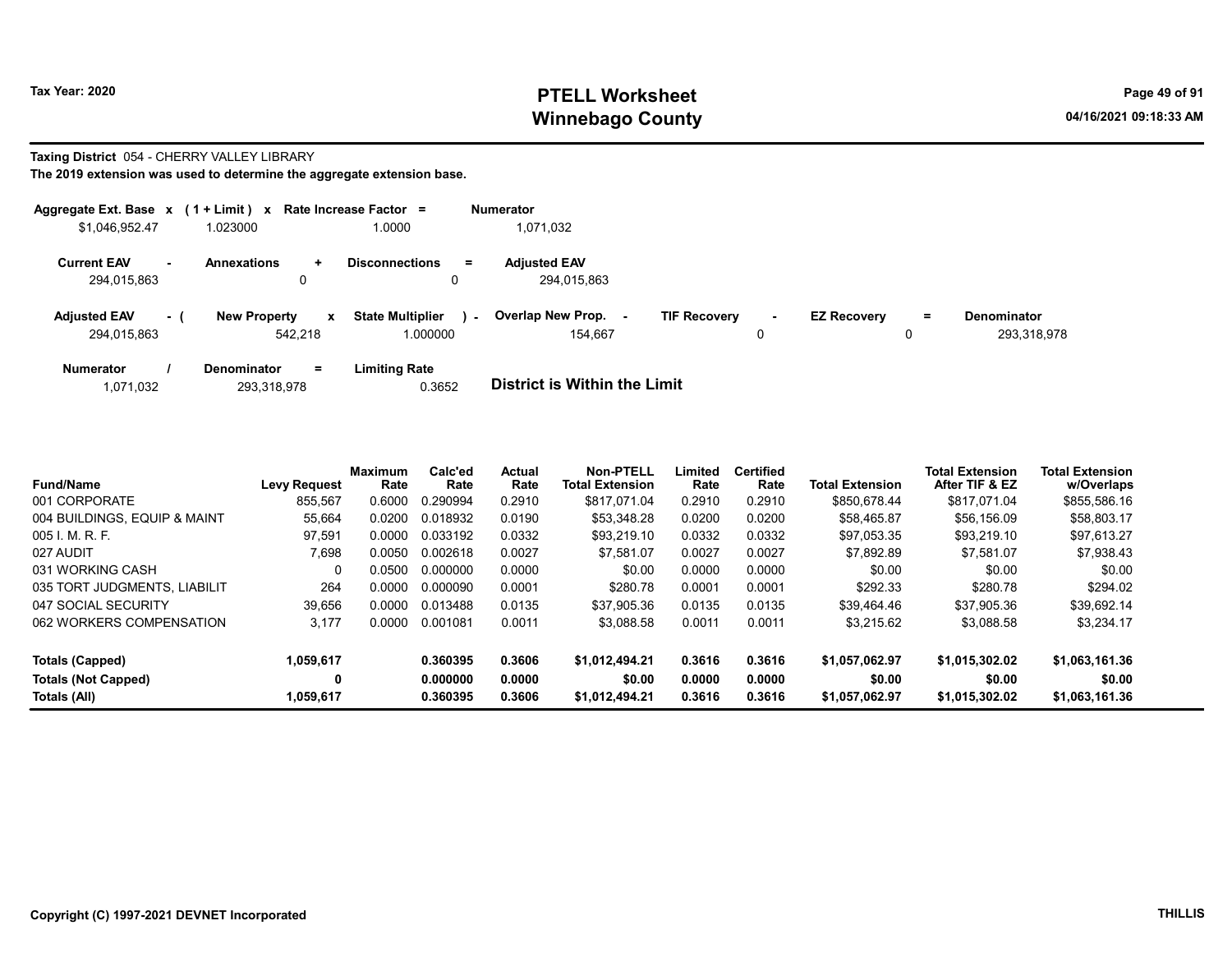#### Taxing District 055 - NORTH SUBURBAN LIBRARY The 2019 extension was used to determine the aggregate extension base.

| Numerator<br>Aggregate Ext. Base $x$ (1 + Limit) x Rate Increase Factor =<br>3,829,816<br>\$3,743,710.64<br>1.0000<br>1.023000 |                                                   |                         |                         |                       |                                            |                     |                          |                         |                                          |                                      |  |  |
|--------------------------------------------------------------------------------------------------------------------------------|---------------------------------------------------|-------------------------|-------------------------|-----------------------|--------------------------------------------|---------------------|--------------------------|-------------------------|------------------------------------------|--------------------------------------|--|--|
| <b>Current EAV</b><br><b>Annexations</b><br>1,358,861,972                                                                      | $\ddot{}$<br>0                                    | <b>Disconnections</b>   | $\equiv$<br>0           | <b>Adjusted EAV</b>   | 1,358,861,972                              |                     |                          |                         |                                          |                                      |  |  |
| <b>Adjusted EAV</b><br>- (<br>1,358,861,972                                                                                    | <b>New Property</b><br>$\mathbf{x}$<br>11,261,125 | <b>State Multiplier</b> | $\lambda$ -<br>1.000000 |                       | Overlap New Prop. -<br>868,488             | <b>TIF Recovery</b> | 0                        | <b>EZ Recovery</b><br>0 | Denominator<br>$=$<br>1,346,732,359      |                                      |  |  |
| <b>Numerator</b><br>Denominator<br>3,829,816                                                                                   | $\equiv$<br>1,346,732,359                         | <b>Limiting Rate</b>    | 0.2844                  |                       | <b>District is Over the Limit</b>          |                     |                          |                         |                                          |                                      |  |  |
| <b>Limiting Rate</b><br><b>Computed Rate</b><br>0.2844                                                                         | $\equiv$<br>0.286500                              | <b>Reduction Factor</b> | 0.9927                  |                       |                                            |                     |                          |                         |                                          |                                      |  |  |
| <b>Fund/Name</b>                                                                                                               | <b>Levy Request</b>                               | <b>Maximum</b><br>Rate  | Calc'ed<br>Rate         | <b>Actual</b><br>Rate | <b>Non-PTELL</b><br><b>Total Extension</b> | Limited<br>Rate     | <b>Certified</b><br>Rate | <b>Total Extension</b>  | <b>Total Extension</b><br>After TIF & EZ | <b>Total Extension</b><br>w/Overlaps |  |  |
| 001 CORPORATE                                                                                                                  | 3,337,300                                         | 0.6000                  | 0.245595                | 0.2456                | \$3,214,925.32                             | 0.2431              | 0.2431                   | \$3,326,745.29          | \$3,182,200.10                           | \$3,303,393.45                       |  |  |
| 004 BUILDINGS, EQUIP & MAINT                                                                                                   | 265,000                                           | 0.0200                  | 0.019502                | 0.0196                | \$256,565.70                               | 0.0200              | 0.0200                   | \$273,693.57            | \$261,801.74                             | \$271,772.39                         |  |  |
| 005 I. M. R. F.                                                                                                                | 136,600                                           | 0.0000                  | 0.010053                | 0.0101                | \$132,209.88                               | 0.0101              | 0.0101                   | \$138,215.25            | \$132,209.88                             | \$137,245.06                         |  |  |
| 027 AUDIT                                                                                                                      | 10.700                                            | 0.0050                  | 0.000787                | 0.0008                | \$10.472.07                                | 0.0008              | 0.0008                   | \$10.947.74             | \$10.472.07                              | \$10,870.90                          |  |  |
| 035 TORT JUDGMENTS, LIABILIT                                                                                                   | 17,400                                            | 0.0000                  | 0.001281                | 0.0013                | \$17.017.11                                | 0.0013              | 0.0013                   | \$17,790.08             | \$17,017.11                              | \$17,665.21                          |  |  |
| 047 SOCIAL SECURITY                                                                                                            | 94,200                                            | 0.0000                  | 0.006932                | 0.0070                | \$91.630.61                                | 0.0070              | 0.0070                   | \$95.792.75             | \$91.630.61                              | \$95,120.34                          |  |  |
| <b>209 RISK MANAGEMENT</b>                                                                                                     | 27,900                                            | 0.0000                  | 0.002053                | 0.0021                | \$27,489.18                                | 0.0021              | 0.0021                   | \$28,737.82             | \$27,489.18                              | \$28,536.10                          |  |  |
| <b>Totals (Capped)</b>                                                                                                         | 3,889,100                                         |                         | 0.286203                | 0.2865                | \$3,750,309.87                             | 0.2844              | 0.2844                   | \$3,891,922.50          | \$3,722,820.69                           | \$3,864,603.45                       |  |  |
| <b>Totals (Not Capped)</b>                                                                                                     | 0                                                 |                         | 0.000000                | 0.0000                | \$0.00                                     | 0.0000              | 0.0000                   | \$0.00                  | \$0.00                                   | \$0.00                               |  |  |
| Totals (All)                                                                                                                   | 3,889,100                                         |                         | 0.286203                | 0.2865                | \$3,750,309.87                             | 0.2844              | 0.2844                   | \$3,891,922.50          | \$3,722,820.69                           | \$3,864,603.45                       |  |  |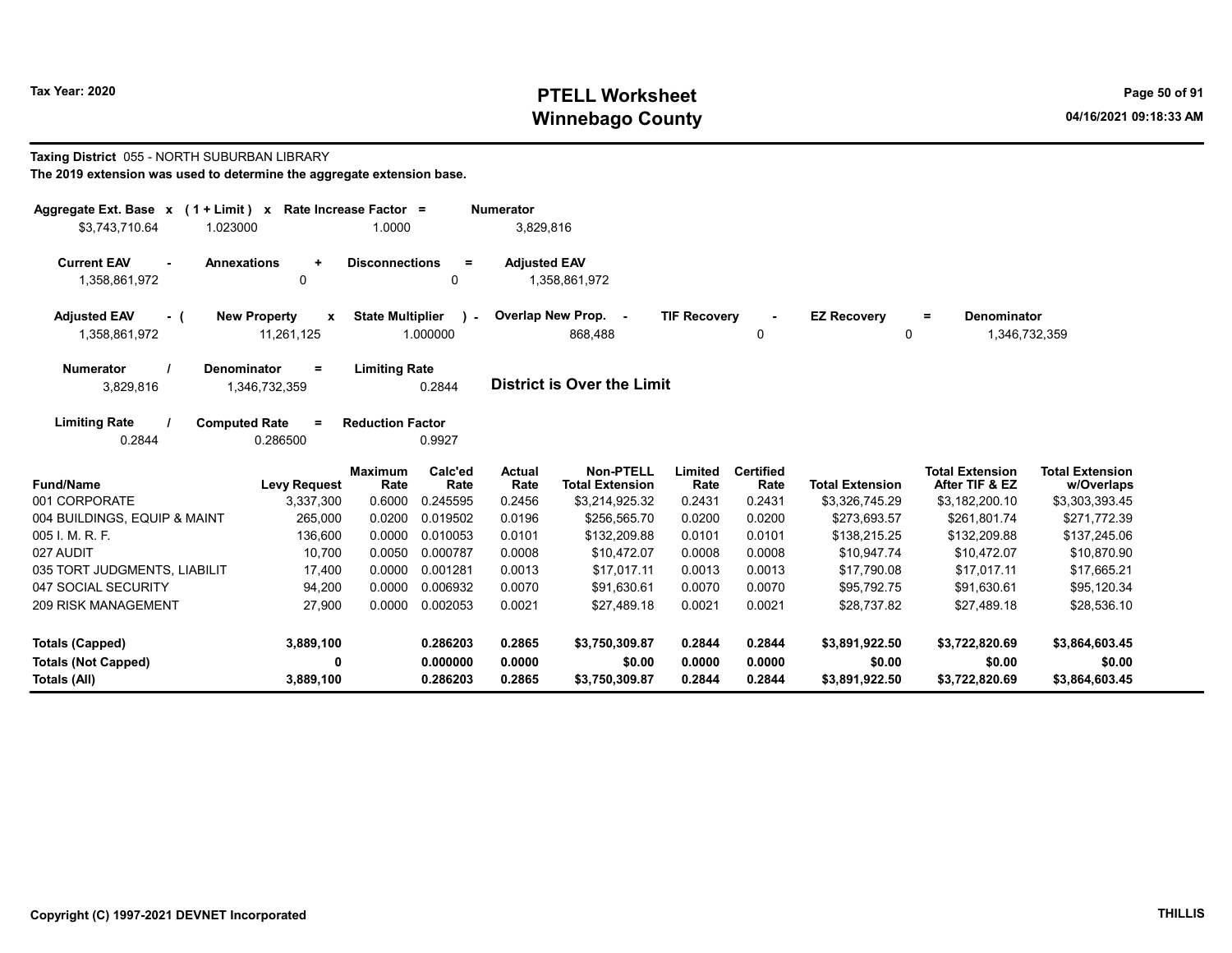### Taxing District 056 - PECATONICA LIBRARY

| Aggregate Ext. Base $x$ (1 + Limit) x Rate Increase Factor =<br>1.023000<br>\$204.157.32 |                                                | 1.0000                  |                       | <b>Numerator</b><br>208.853 |                                            |                     |                          |                         |                                          |                                      |
|------------------------------------------------------------------------------------------|------------------------------------------------|-------------------------|-----------------------|-----------------------------|--------------------------------------------|---------------------|--------------------------|-------------------------|------------------------------------------|--------------------------------------|
| <b>Current EAV</b><br><b>Annexations</b><br>$\sim$<br>113,075,537                        | $\ddot{}$<br>0                                 | <b>Disconnections</b>   | $\equiv$<br>0         | <b>Adjusted EAV</b>         | 113,075,537                                |                     |                          |                         |                                          |                                      |
| <b>Adjusted EAV</b><br>- (<br>113,075,537                                                | <b>New Property</b><br>$\mathbf{x}$<br>466,964 | <b>State Multiplier</b> | $\lambda$<br>1.000000 |                             | Overlap New Prop. -<br>75,559              | <b>TIF Recovery</b> | $\blacksquare$<br>0      | <b>EZ Recovery</b><br>0 | <b>Denominator</b><br>$=$                | 112,533,014                          |
| <b>Denominator</b><br><b>Numerator</b><br>208,853                                        | $\equiv$<br>112,533,014                        | <b>Limiting Rate</b>    | 0.1856                |                             | <b>District is Over the Limit</b>          |                     |                          |                         |                                          |                                      |
| <b>Limiting Rate</b><br><b>Computed Rate</b><br>0.1856                                   | $=$<br>0.189600                                | <b>Reduction Factor</b> | 0.9789                |                             |                                            |                     |                          |                         |                                          |                                      |
| <b>Fund/Name</b>                                                                         | <b>Levy Request</b>                            | <b>Maximum</b><br>Rate  | Calc'ed<br>Rate       | <b>Actual</b><br>Rate       | <b>Non-PTELL</b><br><b>Total Extension</b> | Limited<br>Rate     | <b>Certified</b><br>Rate | <b>Total Extension</b>  | <b>Total Extension</b><br>After TIF & EZ | <b>Total Extension</b><br>w/Overlaps |
| 001 CORPORATE                                                                            | 171.800                                        | 0.6000                  | 0.151934              | 0.1520                      | \$149,979.25                               | 0.1486              | 0.1486                   | \$146,624.45            | \$146,624.45                             | \$168,030.25                         |
| 004 BUILDINGS, EQUIP & MAINT                                                             | 12,000                                         | 0.0200                  | 0.010612              | 0.0107                      | \$10,557.75                                | 0.0105              | 0.0105                   | \$10,360.41             | \$10,360.41                              | \$11,872.93                          |
| 027 AUDIT                                                                                | 4,500                                          | 0.0050                  | 0.003980              | 0.0040                      | \$3,946.82                                 | 0.0040              | 0.0040                   | \$3,946.82              | \$3,946.82                               | \$4,523.02                           |
| 035 TORT JUDGMENTS, LIABILIT                                                             | 16,300                                         | 0.0000                  | 0.014415              | 0.0145                      | \$14.307.23                                | 0.0142              | 0.0142                   | \$14.011.22             | \$14.011.22                              | \$16,056.73                          |
| 047 SOCIAL SECURITY                                                                      | 9,400                                          | 0.0000                  | 0.008313              | 0.0084                      | \$8,288.33                                 | 0.0083              | 0.0083                   | \$8,189.66              | \$8,189.66                               | \$9,385.27                           |
| Totals (Capped)                                                                          | 214,000                                        |                         | 0.189254              | 0.1896                      | \$187,079.38                               | 0.1856              | 0.1856                   | \$183,132.55            | \$183,132.56                             | \$209,868.20                         |
| <b>Totals (Not Capped)</b>                                                               | $\mathbf{0}$                                   |                         | 0.000000              | 0.0000                      | \$0.00                                     | 0.0000              | 0.0000                   | \$0.00                  | \$0.00                                   | \$0.00                               |
| Totals (All)                                                                             | 214,000                                        |                         | 0.189254              | 0.1896                      | \$187,079.38                               | 0.1856              | 0.1856                   | \$183,132.55            | \$183,132.56                             | \$209,868.20                         |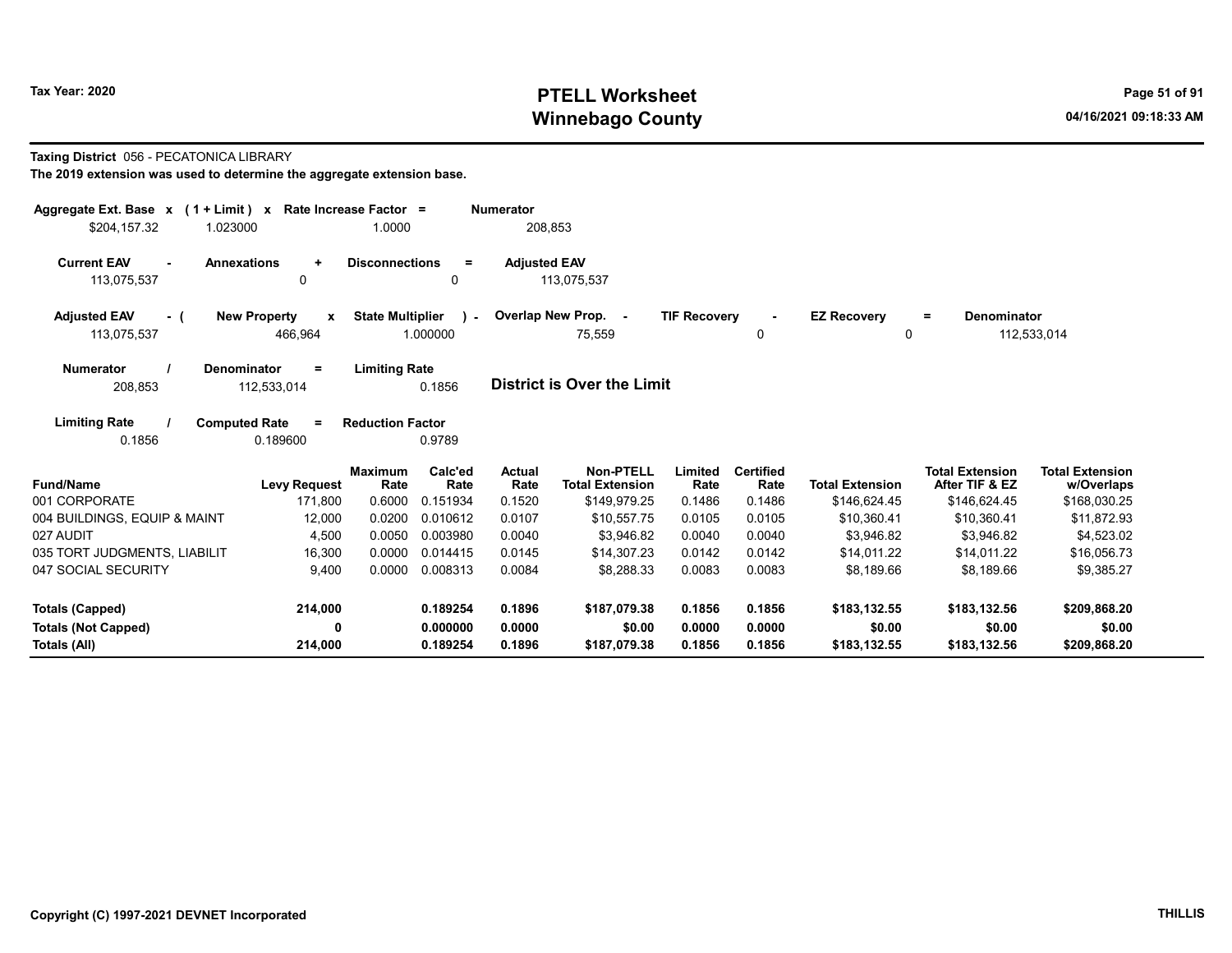### Taxing District 057 - TALCOTT FREE LIBRARY

| Aggregate Ext. Base $x$ (1 + Limit) $x$<br>\$600,994.58<br>1.023000 | Rate Increase Factor =                         | 1.0000                                        | <b>Numerator</b><br>614,817 |                                     |                     |                          |                         |                                                 |                                      |
|---------------------------------------------------------------------|------------------------------------------------|-----------------------------------------------|-----------------------------|-------------------------------------|---------------------|--------------------------|-------------------------|-------------------------------------------------|--------------------------------------|
| <b>Current EAV</b><br><b>Annexations</b><br>218,089,791             | $\ddot{}$<br>$\mathbf 0$                       | <b>Disconnections</b><br>$\equiv$<br>0        | <b>Adjusted EAV</b>         | 218,089,791                         |                     |                          |                         |                                                 |                                      |
| <b>Adjusted EAV</b><br>- (<br>218,089,791                           | <b>New Property</b><br>$\mathbf{x}$<br>966,084 | <b>State Multiplier</b><br>$\sim$<br>1.000000 |                             | Overlap New Prop. -<br>0            | <b>TIF Recovery</b> | 0                        | <b>EZ Recovery</b><br>0 | <b>Denominator</b><br>$\equiv$<br>217, 123, 707 |                                      |
| <b>Numerator</b><br><b>Denominator</b><br>614,817                   | $\equiv$<br>217, 123, 707                      | <b>Limiting Rate</b><br>0.2832                |                             | District is Over the Limit          |                     |                          |                         |                                                 |                                      |
| <b>Limiting Rate</b><br><b>Computed Rate</b><br>0.2832              | $=$<br>0.294800                                | <b>Reduction Factor</b><br>0.9607             |                             |                                     |                     |                          |                         |                                                 |                                      |
| <b>Fund/Name</b>                                                    | <b>Maximum</b><br><b>Levy Request</b>          | Calc'ed<br>Rate<br>Rate                       | <b>Actual</b><br>Rate       | Non-PTELL<br><b>Total Extension</b> | Limited<br>Rate     | <b>Certified</b><br>Rate | <b>Total Extension</b>  | <b>Total Extension</b><br>After TIF & EZ        | <b>Total Extension</b><br>w/Overlaps |
| 001 CORPORATE                                                       | 541,500                                        | 0.248292<br>0.6000                            | 0.2483                      | \$541,516.95                        | 0.2367              | 0.2367                   | \$527,394.53            | \$516,218.54                                    | \$516,218.54                         |
| 004 BUILDINGS, EQUIP & MAINT                                        | 45,000                                         | 0.0200<br>0.020634                            | 0.0200                      | \$43,617.96                         | 0.0200              | 0.0200                   | \$44,562.28             | \$43,617.96                                     | \$43,617.96                          |
| 005 I. M. R. F.                                                     | 17,000                                         | 0.0000<br>0.007795                            | 0.0078                      | \$17,011.00                         | 0.0078              | 0.0078                   | \$17,379.29             | \$17,011.00                                     | \$17,011.00                          |
| 027 AUDIT                                                           | 8,500                                          | 0.0050<br>0.003898                            | 0.0039                      | \$8,505.50                          | 0.0039              | 0.0039                   | \$8,689.64              | \$8,505.50                                      | \$8,505.50                           |
| 035 TORT JUDGMENTS, LIABILIT                                        | 14,000                                         | 0.006419<br>0.0000                            | 0.0065                      | \$14,175.84                         | 0.0065              | 0.0065                   | \$14,482.74             | \$14,175.84                                     | \$14,175.84                          |
| 047 SOCIAL SECURITY                                                 | 18,000                                         | 0.0000<br>0.008254                            | 0.0083                      | \$18,101.45                         | 0.0083              | 0.0083                   | \$18,493.34             | \$18,101.45                                     | \$18,101.45                          |
| <b>Totals (Capped)</b>                                              | 644,000                                        | 0.295292                                      | 0.2948                      | \$642,928.70                        | 0.2832              | 0.2832                   | \$631,001.82            | \$617,630.29                                    | \$617,630.29                         |
| <b>Totals (Not Capped)</b>                                          | 0                                              | 0.000000                                      | 0.0000                      | \$0.00                              | 0.0000              | 0.0000                   | \$0.00                  | \$0.00                                          | \$0.00                               |
| Totals (All)                                                        | 644,000                                        | 0.295292                                      | 0.2948                      | \$642,928.70                        | 0.2832              | 0.2832                   | \$631,001.82            | \$617,630.29                                    | \$617,630.29                         |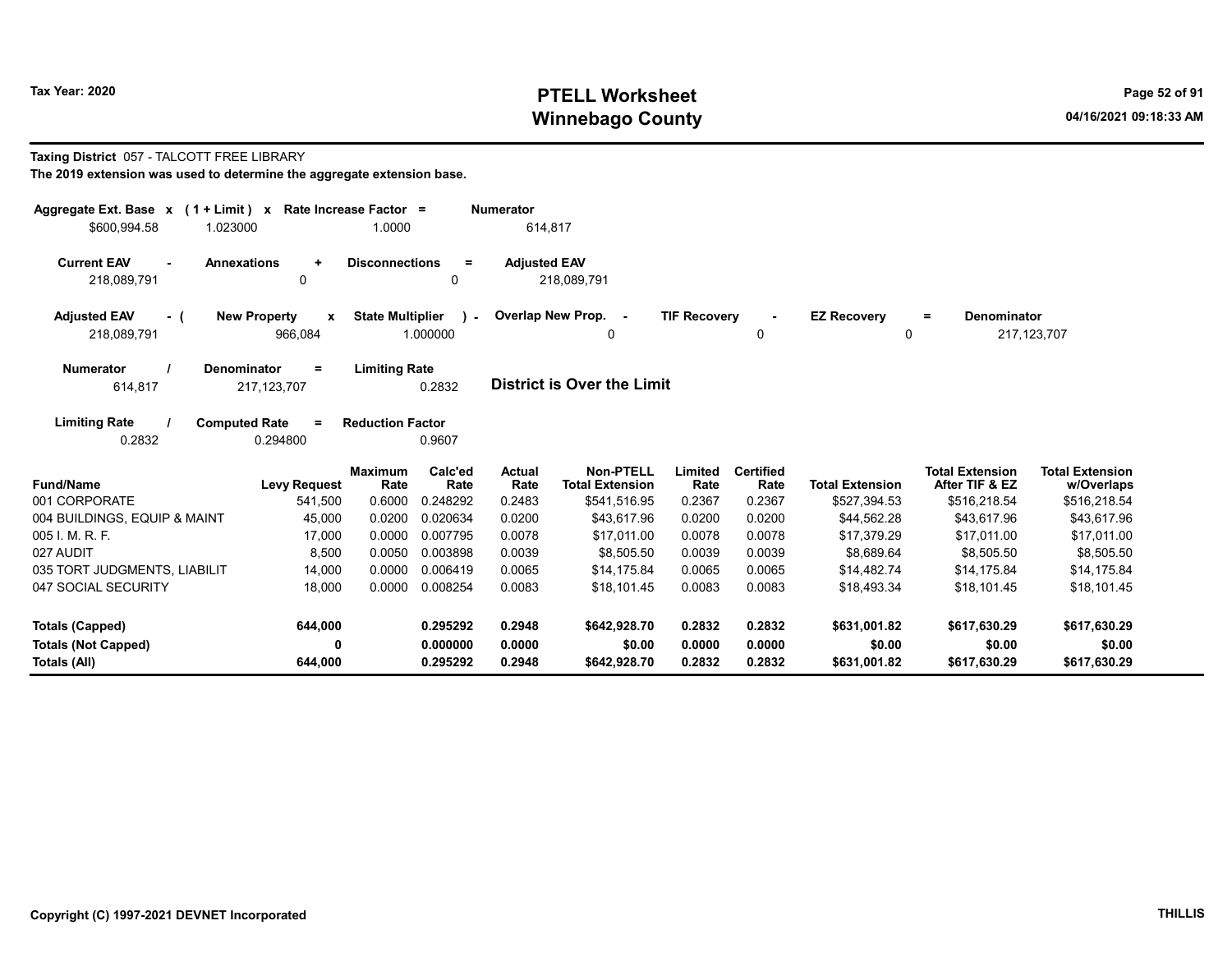### Taxing District 058 - WINNEBAGO LIBRARY

| Aggregate Ext. Base $x$ (1 + Limit) x Rate Increase Factor = |                                              |                                                     | <b>Numerator</b>    |                                            |                     |                          |                         |                                          |                                      |
|--------------------------------------------------------------|----------------------------------------------|-----------------------------------------------------|---------------------|--------------------------------------------|---------------------|--------------------------|-------------------------|------------------------------------------|--------------------------------------|
| \$319,485.93<br>1.023000                                     |                                              | 1.0000                                              | 326,834             |                                            |                     |                          |                         |                                          |                                      |
| <b>Current EAV</b><br>162,259,880                            | <b>Annexations</b><br>$\ddotmark$<br>0       | <b>Disconnections</b><br>$\equiv$<br>0              | <b>Adjusted EAV</b> | 162,259,880                                |                     |                          |                         |                                          |                                      |
| <b>Adjusted EAV</b><br>- (<br>162,259,880                    | <b>New Property</b><br>X<br>265,976          | <b>State Multiplier</b><br>$\mathbf{r}$<br>1.000000 |                     | Overlap New Prop. -                        | <b>TIF Recovery</b> | 0                        | <b>EZ Recovery</b><br>0 | Denominator<br>Ξ.                        | 161,993,904                          |
| <b>Numerator</b><br>326,834                                  | <b>Denominator</b><br>$=$<br>161,993,904     | <b>Limiting Rate</b><br>0.2018                      |                     | <b>District is Over the Limit</b>          |                     |                          |                         |                                          |                                      |
| <b>Limiting Rate</b><br>0.2018                               | <b>Computed Rate</b><br>$\equiv$<br>0.203800 | <b>Reduction Factor</b><br>0.9902                   |                     |                                            |                     |                          |                         |                                          |                                      |
| <b>Fund/Name</b>                                             | Maximum<br><b>Levy Request</b>               | Calc'ed<br>Rate<br>Rate                             | Actual<br>Rate      | <b>Non-PTELL</b><br><b>Total Extension</b> | Limited<br>Rate     | <b>Certified</b><br>Rate | <b>Total Extension</b>  | <b>Total Extension</b><br>After TIF & EZ | <b>Total Extension</b><br>w/Overlaps |
| 001 CORPORATE                                                | 261,707                                      | 0.6000<br>0.161289                                  | 0.1613              | \$261,725.19                               | 0.1592              | 0.1592                   | \$258,317.73            | \$258,317.73                             | \$258,317.73                         |
| 004 BUILDINGS, EQUIP & MAINT                                 | 32,256                                       | 0.0200<br>0.019879                                  | 0.0199              | \$32,289.72                                | 0.0200              | 0.0200                   | \$32,451.98             | \$32,451.98                              | \$32,451.98                          |
| 005 I. M. R. F.                                              | 10,322                                       | 0.0000<br>0.006361                                  | 0.0064              | \$10,384.63                                | 0.0064              | 0.0064                   | \$10,384.63             | \$10,384.63                              | \$10,384.63                          |
| 027 AUDIT                                                    | 2,580                                        | 0.0050<br>0.001590                                  | 0.0016              | \$2,596.16                                 | 0.0016              | 0.0016                   | \$2,596.16              | \$2,596.16                               | \$2,596.16                           |
| 035 TORT JUDGMENTS, LIABILIT                                 | 11,773                                       | 0.0000<br>0.007256                                  | 0.0073              | \$11.844.97                                | 0.0073              | 0.0073                   | \$11,844.97             | \$11,844.97                              | \$11,844.97                          |
| 047 SOCIAL SECURITY                                          | 11,773                                       | 0.0000<br>0.007256                                  | 0.0073              | \$11,844.97                                | 0.0073              | 0.0073                   | \$11,844.97             | \$11,844.97                              | \$11,844.97                          |
| Totals (Capped)                                              | 330,411                                      | 0.203631                                            | 0.2038              | \$330,685.64                               | 0.2018              | 0.2018                   | \$327,440.44            | \$327,440.44                             | \$327,440.44                         |
| <b>Totals (Not Capped)</b>                                   | 0                                            | 0.000000                                            | 0.0000              | \$0.00                                     | 0.0000              | 0.0000                   | \$0.00                  | \$0.00                                   | \$0.00                               |
| Totals (All)                                                 | 330,411                                      | 0.203631                                            | 0.2038              | \$330,685.64                               | 0.2018              | 0.2018                   | \$327,440.44            | \$327,440.44                             | \$327,440.44                         |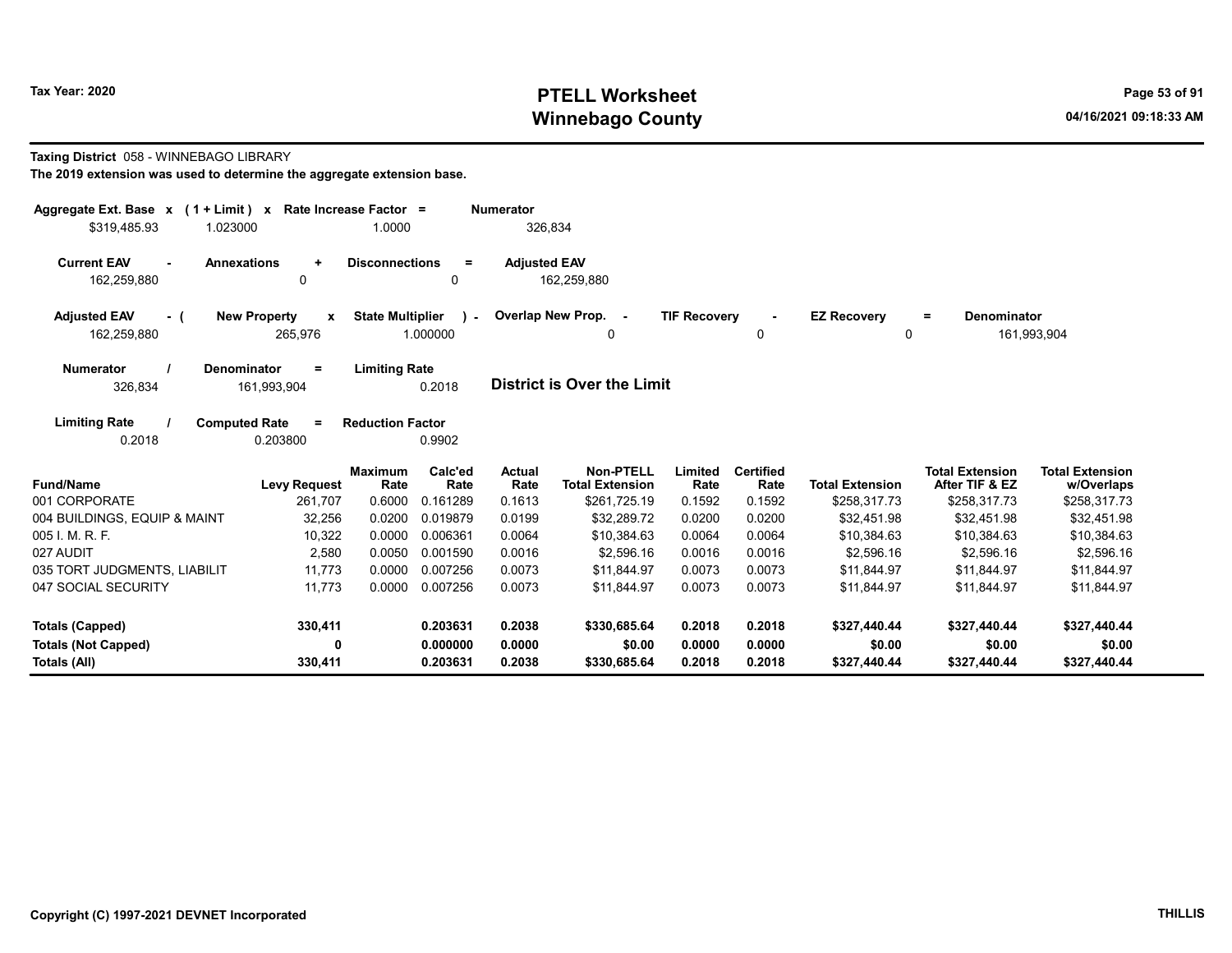### Taxing District 059 - ROCKFORD CITY LIBRARY

| Aggregate Ext. Base x                       | $(1 + Limit) x$                                  | Rate Increase Factor =                        | <b>Numerator</b>                                                                                                                            |
|---------------------------------------------|--------------------------------------------------|-----------------------------------------------|---------------------------------------------------------------------------------------------------------------------------------------------|
| \$7,382,784.18                              | 1.023000                                         | 1.0000                                        | 7,552,588                                                                                                                                   |
| <b>Current EAV</b><br>1,699,723,826         | <b>Annexations</b><br>$\pm$<br>137.066           | <b>Disconnections</b><br>$=$<br>0             | <b>Adjusted EAV</b><br>1.699.586.760                                                                                                        |
| <b>Adjusted EAV</b><br>- (<br>1,699,586,760 | <b>New Property</b><br>$\mathbf{x}$<br>7.426.348 | <b>State Multiplier</b><br>$\sim$<br>1.000000 | Overlap New Prop.<br><b>TIF Recovery</b><br><b>EZ Recoverv</b><br><b>Denominator</b><br>Ξ.<br>$\sim$<br>. —<br>1,692,160,412<br>0<br>0<br>0 |
| <b>Numerator</b><br>7,552,588               | <b>Denominator</b><br>=<br>1.692.160.412         | <b>Limiting Rate</b><br>0.4464                | <b>District is Within the Limit</b>                                                                                                         |

| <b>Fund/Name</b>             | <b>Levy Request</b> | Maximum<br>Rate | Calc'ed<br>Rate | Actual<br>Rate | <b>Non-PTELL</b><br><b>Total Extension</b> | Limited<br>Rate | Certified<br>Rate | <b>Total Extension</b> | <b>Total Extension</b><br>After TIF & EZ | <b>Total Extension</b><br>w/Overlaps |
|------------------------------|---------------------|-----------------|-----------------|----------------|--------------------------------------------|-----------------|-------------------|------------------------|------------------------------------------|--------------------------------------|
| 001 CORPORATE                | 7.096.000           |                 | 0.6000 0.417480 | 0.4175         | \$7.095.844.37                             | 0.4175          | 0.4175            | \$7.271.120.19         | \$7.095.844.37                           | \$7,096,346.97                       |
| 004 BUILDINGS. EQUIP & MAINT | 284.000             | 0.0200          | 0.016709        | 0.0168         | \$285.533.38                               | 0.0168          | 0.0168            | \$292.586.39           | \$285.533.38                             | \$285,553.60                         |

| $00 + 001$                 | $-0.000$ | <b>0.0200</b><br>,,,,,,,,,, | 0.0100 | <b>PLUU, UUU.UU</b> | 0.0100 | 0.0100 | $V = V - V - V - V$ | <b>VLOU, UUU.OU</b> | <b>VLUU, UUU. UU</b> |  |
|----------------------------|----------|-----------------------------|--------|---------------------|--------|--------|---------------------|---------------------|----------------------|--|
| Totals (Capped)            | ,380,000 | 0.434189                    | 0.4343 | \$7.381.377.75      | 0.4343 | 0.4343 | \$7.563.706.58      | \$7.381.377.75      | \$7,381,900.57       |  |
| <b>Totals (Not Capped)</b> |          | 0.000000                    | 0.0000 | \$0.00              | 0.0000 | 0.0000 | \$0.00              | \$0.00              | \$0.00               |  |
| Totals (All)               | ,380,000 | 0.434189                    | 0.4343 | \$7,381,377.75      | 0.4343 | 0.4343 | \$7,563,706.58      | \$7,381,377.75      | \$7,381,900.57       |  |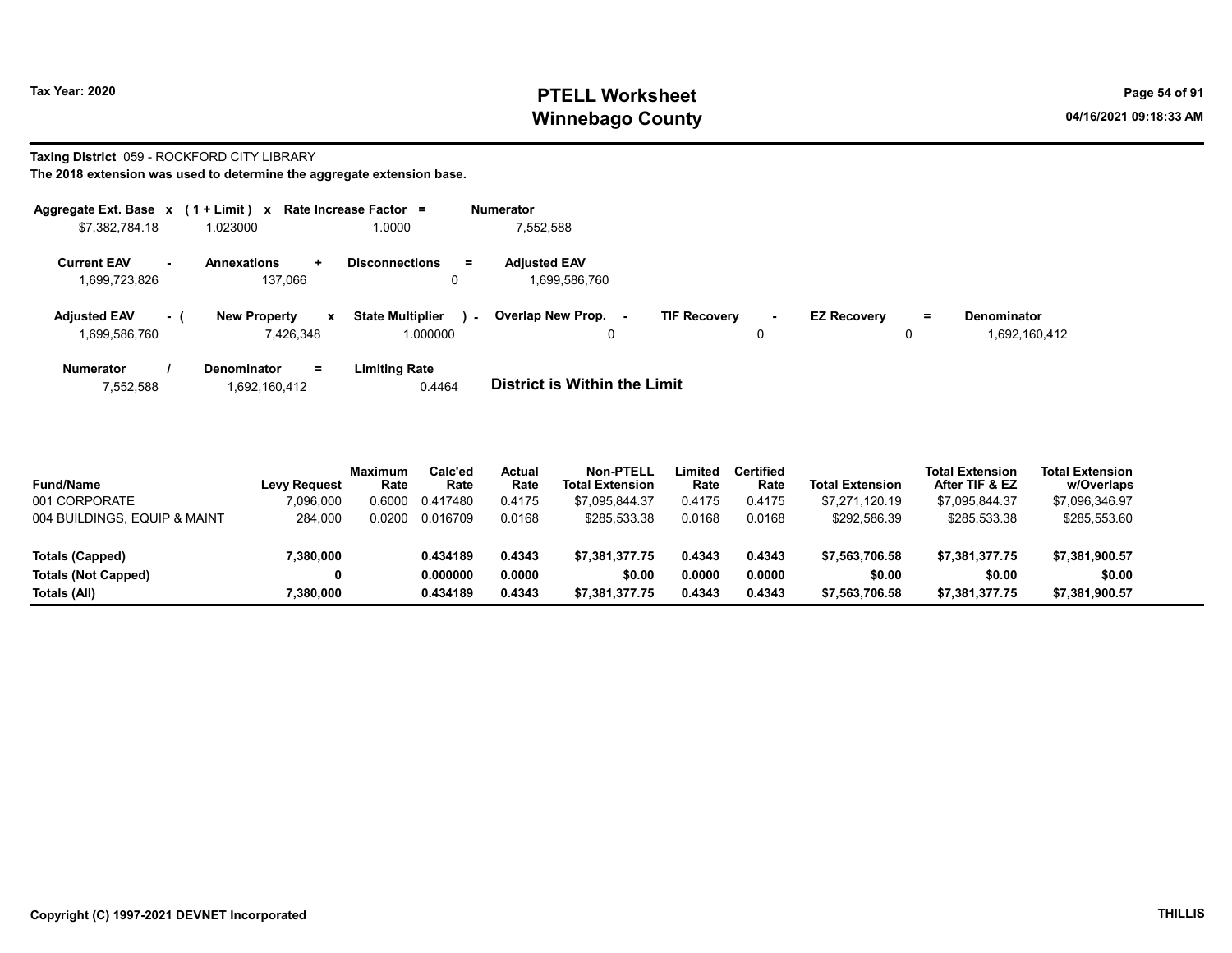### Taxing District 060 - GREATER RKFD AIRPORT

| Aggregate Ext. Base $x$ (1 + Limit) $x$<br>\$2,995,153.14<br>1.023000       | Rate Increase Factor =                                | 1.0000                  |                       | <b>Numerator</b><br>3,064,042 |                                     |                     |                          |                         |                                                 |                                      |
|-----------------------------------------------------------------------------|-------------------------------------------------------|-------------------------|-----------------------|-------------------------------|-------------------------------------|---------------------|--------------------------|-------------------------|-------------------------------------------------|--------------------------------------|
| <b>Current EAV</b><br><b>Annexations</b><br>$\blacksquare$<br>3,122,476,525 | $\ddot{}$<br>0                                        | <b>Disconnections</b>   | $=$<br>0              | <b>Adjusted EAV</b>           | 3,122,476,525                       |                     |                          |                         |                                                 |                                      |
| <b>Adjusted EAV</b><br>- (<br>3,122,476,525                                 | <b>New Property</b><br>$\boldsymbol{x}$<br>17,670,502 | <b>State Multiplier</b> | $\lambda$<br>1.000000 |                               | Overlap New Prop. -<br>0            | <b>TIF Recovery</b> | 0                        | <b>EZ Recovery</b><br>0 | <b>Denominator</b><br>$\equiv$<br>3,104,806,023 |                                      |
| <b>Denominator</b><br><b>Numerator</b><br>3,064,042                         | $=$<br>3,104,806,023                                  | <b>Limiting Rate</b>    | 0.0987                |                               | <b>District is Over the Limit</b>   |                     |                          |                         |                                                 |                                      |
| <b>Limiting Rate</b><br><b>Computed Rate</b><br>0.0987                      | $=$<br>0.103800                                       | <b>Reduction Factor</b> | 0.9509                |                               |                                     |                     |                          |                         |                                                 |                                      |
| <b>Fund/Name</b>                                                            | <b>Levy Request</b>                                   | <b>Maximum</b><br>Rate  | Calc'ed<br>Rate       | <b>Actual</b><br>Rate         | Non-PTELL<br><b>Total Extension</b> | Limited<br>Rate     | <b>Certified</b><br>Rate | <b>Total Extension</b>  | <b>Total Extension</b><br>After TIF & EZ        | <b>Total Extension</b><br>w/Overlaps |
| 001 CORPORATE                                                               | 2,346,114                                             | 0.0750                  | 0.075136              | 0.0750                        | \$2,341,857.39                      | 0.0710              | 0.0710                   | \$2,296,915.30          | \$2,216,958.33                                  | \$2,216,958.33                       |
| 003 BONDS & INT 2008                                                        | 0                                                     | 0.0000                  | 0.000000              | 0.0000                        | \$0.00                              | 0.0000              | 0.0000                   | \$0.00                  | \$0.00                                          | \$0.00                               |
| 003A BONDS & INT 2015 A-B-C                                                 | 0                                                     | 0.0000                  | 0.000000              | 0.0000                        | \$0.00                              | 0.0000              | 0.0000                   | \$0.00                  | \$0.00                                          | \$0.00                               |
| 003B BONDS & INT 2017A                                                      | $\Omega$                                              | 0.0000                  | 0.000000              | 0.0000                        | \$0.00                              | 0.0000              | 0.0000                   | \$0.00                  | \$0.00                                          | \$0.00                               |
| 003C BONDS & INT 2018                                                       | 0                                                     | 0.0000                  | 0.000000              | 0.0000                        | \$0.00                              | 0.0000              | 0.0000                   | \$0.00                  | \$0.00                                          | \$0.00                               |
| 005 I. M. R. F.                                                             | 281,757                                               | 0.0000                  | 0.009024              | 0.0091                        | \$284,145.36                        | 0.0087              | 0.0087                   | \$281,453.00            | \$271,655.46                                    | \$271,655.46                         |
| 027 AUDIT                                                                   | 36,810                                                | 0.0050                  | 0.001179              | 0.0012                        | \$37,469.72                         | 0.0012              | 0.0012                   | \$38,821.10             | \$37,469.72                                     | \$37,469.72                          |
| 035 TORT JUDGMENTS, LIABILIT                                                | 249,882                                               | 0.0000                  | 0.008003              | 0.0081                        | \$252,920.60                        | 0.0078              | 0.0078                   | \$252,337.17            | \$243,553.17                                    | \$243,553.17                         |
| 047 SOCIAL SECURITY                                                         | 226,313                                               | 0.0000                  | 0.007248              | 0.0073                        | \$227,940.79                        | 0.0070              | 0.0070                   | \$226,456.44            | \$218,573.36                                    | \$218,573.36                         |
| 060 UNEMPLOYMENT INSURANO                                                   | 9,298                                                 | 0.0000                  | 0.000298              | 0.0003                        | \$9,367.43                          | 0.0003              | 0.0003                   | \$9,705.28              | \$9,367.43                                      | \$9,367.43                           |
| 062 WORKERS COMPENSATION                                                    | 86,847                                                | 0.0000                  | 0.002781              | 0.0028                        | \$87,429.34                         | 0.0027              | 0.0027                   | \$87,347.48             | \$84,306.87                                     | \$84,306.87                          |
| <b>Totals (Capped)</b>                                                      | 3,237,021                                             |                         | 0.103669              | 0.1038                        | \$3,241,130.63                      | 0.0987              | 0.0987                   | \$3,193,035.78          | \$3,081,884.34                                  | \$3,081,884.34                       |
| <b>Totals (Not Capped)</b>                                                  | 0                                                     |                         | 0.000000              | 0.0000                        | \$0.00                              | 0.0000              | 0.0000                   | \$0.00                  | \$0.00                                          | \$0.00                               |
| Totals (All)                                                                | 3,237,021                                             |                         | 0.103669              | 0.1038                        | \$3,241,130.63                      | 0.0987              | 0.0987                   | \$3,193,035.78          | \$3,081,884.34                                  | \$3,081,884.34                       |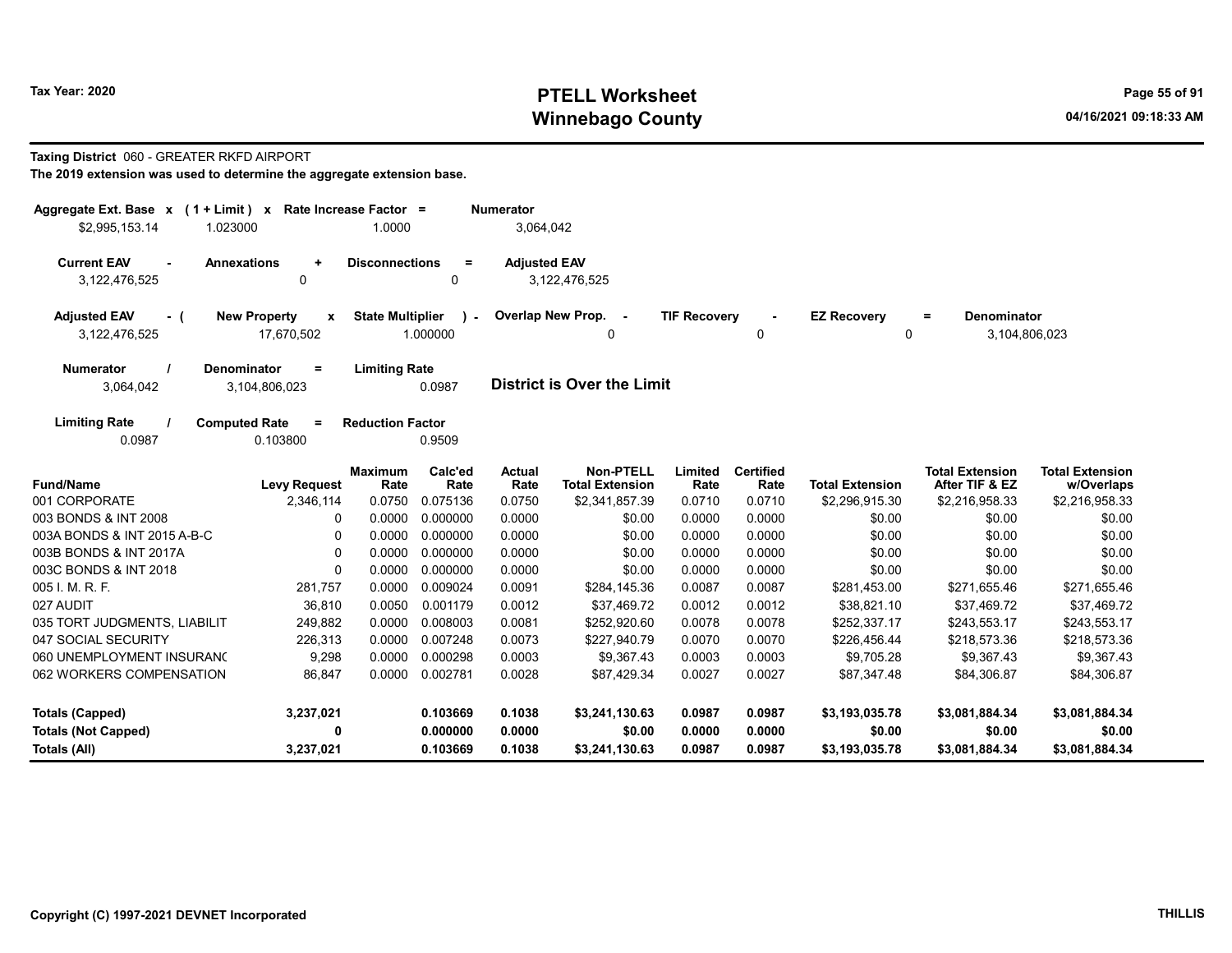#### Taxing District 061 - SOUTH BELOIT CITY LIBRARY The 2019 extension was used to determine the aggregate extension base.

| Aggregate Ext. Base x                          |      | $(1 + Limit) x$     |              | Rate Increase Factor =            | <b>Numerator</b>    |                     |        |                    |     |                    |
|------------------------------------------------|------|---------------------|--------------|-----------------------------------|---------------------|---------------------|--------|--------------------|-----|--------------------|
| \$245,036.69                                   |      | 1.023000            |              | 1.0000                            | 250,673             |                     |        |                    |     |                    |
| <b>Current EAV</b><br>$\overline{\phantom{0}}$ |      | <b>Annexations</b>  | ÷.           | <b>Disconnections</b><br>$\equiv$ | <b>Adiusted EAV</b> |                     |        |                    |     |                    |
| 127,584,837                                    |      | 0                   |              | 0                                 | 127,584,837         |                     |        |                    |     |                    |
| <b>Adjusted EAV</b>                            | $-1$ | <b>New Property</b> | $\mathbf{x}$ | <b>State Multiplier</b><br>$\sim$ | Overlap New Prop. - | <b>TIF Recovery</b> | $\sim$ | <b>EZ Recovery</b> | $=$ | <b>Denominator</b> |
| 127,584,837                                    |      | 243.913             |              | 1.000000                          | 0                   |                     | 0      |                    | 0   | 127,340,924        |
| <b>Numerator</b>                               |      | <b>Denominator</b>  | =            | Limitina Rate                     |                     |                     |        |                    |     |                    |

| 250.673 | 127,340,924 | 0.1969 | <b>District is Within the Limit</b> |
|---------|-------------|--------|-------------------------------------|

| <b>Fund/Name</b><br>001 CORPORATE | <b>Levy Request</b><br>251,000 | <b>Maximum</b><br>Rate<br>0.6000 | Calc'ed<br>Rate<br>0.196732 | Actual<br>Rate<br>0.1968 | <b>Non-PTELL</b><br><b>Total Extension</b><br>\$251.086.96 | .imited<br>Rate<br>0.1968 | <b>Certified</b><br>Rate<br>0.1968 | <b>Total Extension</b><br>\$254.705.55 | <b>Total Extension</b><br>After TIF & EZ<br>\$251,086.96 | <b>Total Extension</b><br>w/Overlaps<br>\$251,086.96 |  |
|-----------------------------------|--------------------------------|----------------------------------|-----------------------------|--------------------------|------------------------------------------------------------|---------------------------|------------------------------------|----------------------------------------|----------------------------------------------------------|------------------------------------------------------|--|
| Totals (Capped)                   | 251,000                        |                                  | 0.196732                    | 0.1968                   | \$251.086.96                                               | 0.1968                    | 0.1968                             | \$254,705.55                           | \$251.086.96                                             | \$251,086.96                                         |  |
| Totals (Not Capped)               | 0                              |                                  | 0.000000                    | 0.0000                   | \$0.00                                                     | 0.0000                    | 0.0000                             | \$0.00                                 | \$0.00                                                   | \$0.00                                               |  |
| Totals (All)                      | 251,000                        |                                  | 0.196732                    | 0.1968                   | \$251.086.96                                               | 0.1968                    | 0.1968                             | \$254,705.55                           | \$251,086.96                                             | \$251,086.96                                         |  |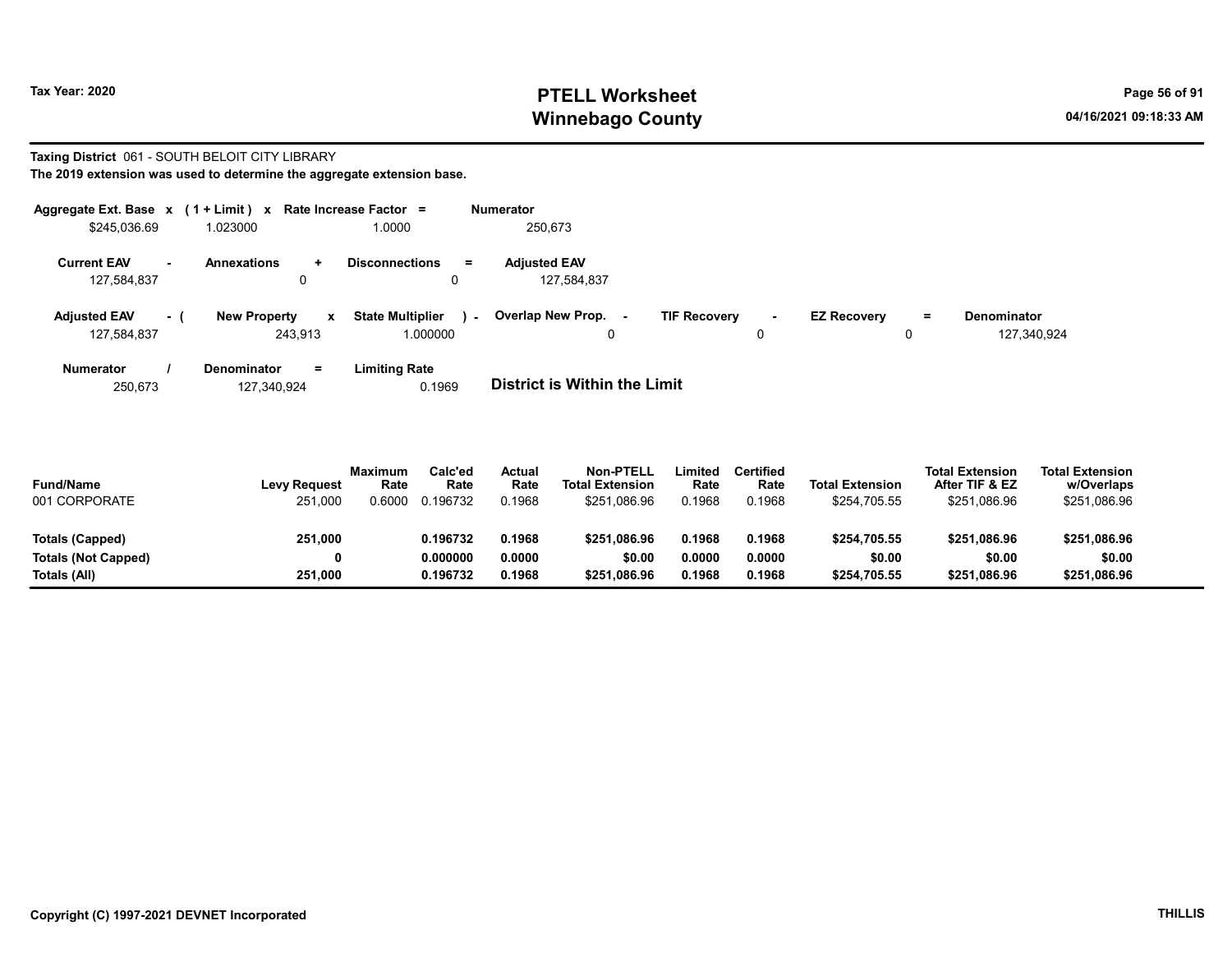# Taxing District 062 - RKFD - WINN DRAINAGE

| Aggregate Ext. Base $x$ (1 + Limit) x Rate Increase Factor = |                                            |                                                          | <b>Numerator</b>         |                                                          |                           |                                    |                                      |                                                        |                                                    |  |
|--------------------------------------------------------------|--------------------------------------------|----------------------------------------------------------|--------------------------|----------------------------------------------------------|---------------------------|------------------------------------|--------------------------------------|--------------------------------------------------------|----------------------------------------------------|--|
| \$4,311.34                                                   | 1.023000                                   | 1.0000                                                   |                          | 4,411                                                    |                           |                                    |                                      |                                                        |                                                    |  |
| <b>Current EAV</b><br>$\sim$<br>11,258,022                   | <b>Annexations</b><br>$\ddot{}$<br>0       | <b>Disconnections</b><br>$\equiv$<br>0                   | <b>Adjusted EAV</b>      | 11,258,022                                               |                           |                                    |                                      |                                                        |                                                    |  |
| <b>Adjusted EAV</b><br>- (<br>11,258,022                     | <b>New Property</b><br>$\mathbf{x}$<br>226 | <b>State Multiplier</b><br>1.000000                      |                          | - Overlap New Prop. -<br>0                               | <b>TIF Recovery</b>       | 0                                  | <b>EZ Recovery</b><br>0              | <b>Denominator</b><br>$=$                              | 11,257,796                                         |  |
| <b>Numerator</b><br>4,411                                    | <b>Denominator</b><br>$=$<br>11,257,796    | <b>Limiting Rate</b><br>0.0392                           |                          | District is Over the Limit                               |                           |                                    |                                      |                                                        |                                                    |  |
| <b>Limiting Rate</b>                                         | <b>Computed Rate</b><br>$=$                | <b>Reduction Factor</b>                                  |                          |                                                          |                           |                                    |                                      |                                                        |                                                    |  |
| 0.0392                                                       | 0.044500                                   | 0.8809                                                   |                          |                                                          |                           |                                    |                                      |                                                        |                                                    |  |
| <b>Fund/Name</b><br>001 CORPORATE                            | <b>Levy Request</b><br>5,000               | Calc'ed<br>Maximum<br>Rate<br>Rate<br>0.1250<br>0.044413 | Actual<br>Rate<br>0.0445 | <b>Non-PTELL</b><br><b>Total Extension</b><br>\$5,009.82 | Limited<br>Rate<br>0.0392 | <b>Certified</b><br>Rate<br>0.0392 | <b>Total Extension</b><br>\$4,413.14 | <b>Total Extension</b><br>After TIF & EZ<br>\$4,413.14 | <b>Total Extension</b><br>w/Overlaps<br>\$4,413.14 |  |
| <b>Totals (Capped)</b>                                       | 5,000                                      | 0.044413                                                 | 0.0445                   | \$5,009.82                                               | 0.0392                    | 0.0392                             | \$4,413.14                           | \$4,413.14                                             | \$4,413.14                                         |  |
| <b>Totals (Not Capped)</b>                                   | 0                                          | 0.000000                                                 | 0.0000                   | \$0.00                                                   | 0.0000                    | 0.0000                             | \$0.00                               | \$0.00                                                 | \$0.00                                             |  |
| Totals (All)                                                 | 5,000                                      | 0.044413                                                 | 0.0445                   | \$5,009.82                                               | 0.0392                    | 0.0392                             | \$4,413.14                           | \$4,413.14                                             | \$4,413.14                                         |  |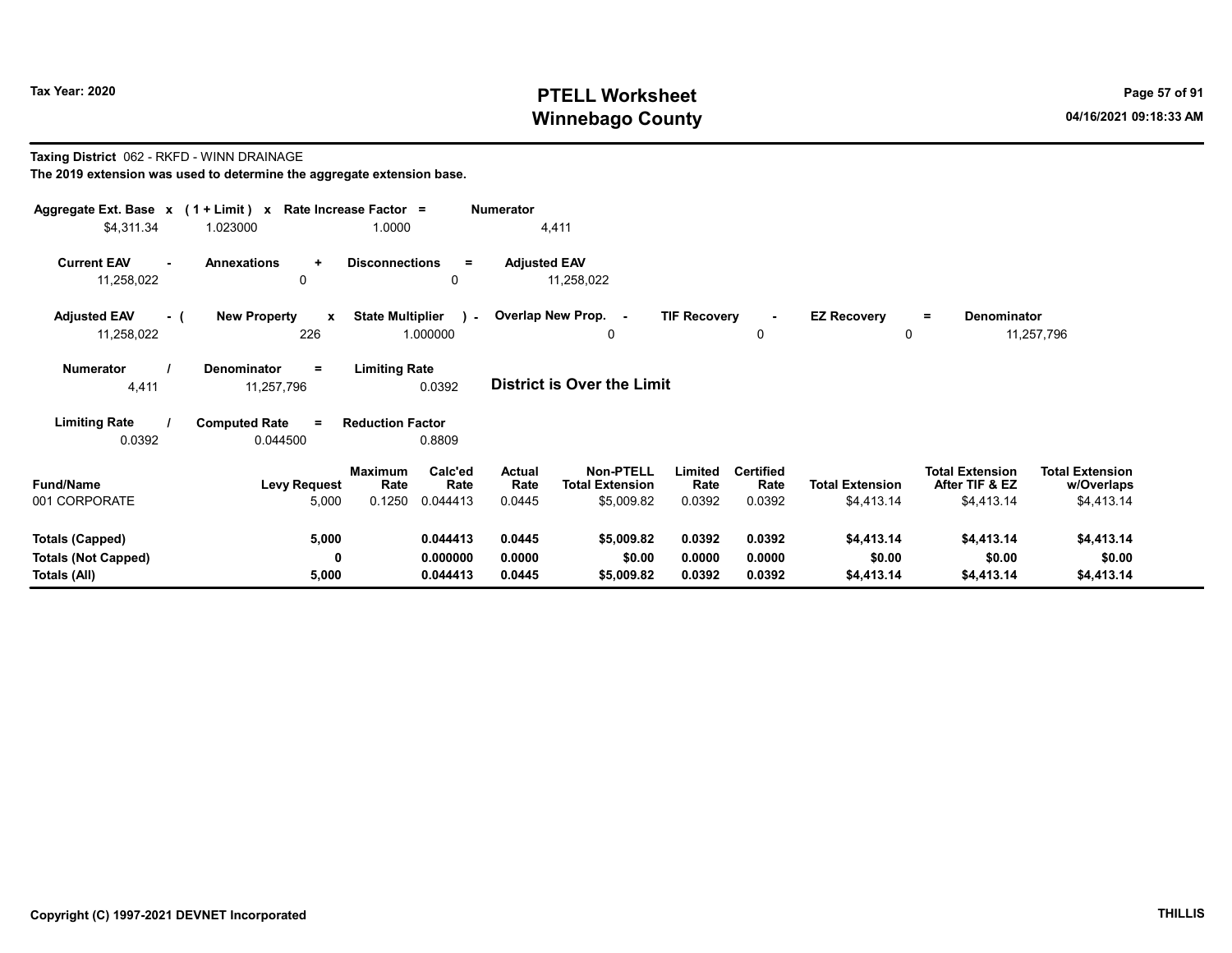#### Taxing District 064 - LINCOLN-ACRES STREET LIGHT The 2019 extension was used to determine the aggregate extension base.

| Aggregate Ext. Base x (1 + Limit) x |     |                                              | Rate Increase Factor =                            | Numerator                          |                               |                                |                               |
|-------------------------------------|-----|----------------------------------------------|---------------------------------------------------|------------------------------------|-------------------------------|--------------------------------|-------------------------------|
| \$0.00                              |     | 1.023000                                     | 1.0000                                            | 0                                  |                               |                                |                               |
| <b>Current EAV</b><br>639,997       | ж.  | <b>Annexations</b><br>$\ddot{}$<br>0         | <b>Disconnections</b><br>$=$                      | <b>Adiusted EAV</b><br>639,997     |                               |                                |                               |
| <b>Adjusted EAV</b><br>639,997      | - ( | <b>New Property</b><br>$\mathbf{x}$<br>2,059 | <b>State Multiplier</b><br>$\sim$ $-$<br>1.000000 | Overlap New Prop. -<br>$\mathbf 0$ | <b>TIF Recovery</b><br>$\sim$ | <b>EZ Recovery</b><br>$=$<br>0 | <b>Denominator</b><br>637,938 |
| Numerator                           |     | Denominator<br>$=$                           | <b>Limiting Rate</b>                              |                                    |                               |                                |                               |

0 637,938 **0.0000** District is Within the Limit

| <b>Fund/Name</b><br>001 CORPORATE | <b>Levy Request</b> | Maximum<br>Rate<br>2 0000 | Calc'ed<br>Rate<br>0.000000 | Actual<br>Rate<br>0.0000 | <b>Non-PTELL</b><br><b>Total Extension</b><br>\$0.00 | Limited<br>Rate<br>0.0000 | Certified<br>Rate<br>0.0000 | <b>Total Extension</b><br>\$0.00 | <b>Total Extension</b><br>After TIF & EZ<br>\$0.00 | <b>Total Extension</b><br>w/Overlaps<br>\$0.00 |
|-----------------------------------|---------------------|---------------------------|-----------------------------|--------------------------|------------------------------------------------------|---------------------------|-----------------------------|----------------------------------|----------------------------------------------------|------------------------------------------------|
| Totals (Capped)                   |                     |                           | 0.000000                    | 0.0000                   | \$0.00                                               | 0.0000                    | 0.0000                      | \$0.00                           | \$0.00                                             | \$0.00                                         |
| Totals (Not Capped)               |                     |                           | 0.000000                    | 0.0000                   | \$0.00                                               | 0.0000                    | 0.0000                      | \$0.00                           | \$0.00                                             | \$0.00                                         |
| Totals (All)                      |                     |                           | 0.000000                    | 0.0000                   | \$0.00                                               | 0.0000                    | 0.0000                      | \$0.00                           | \$0.00                                             | \$0.00                                         |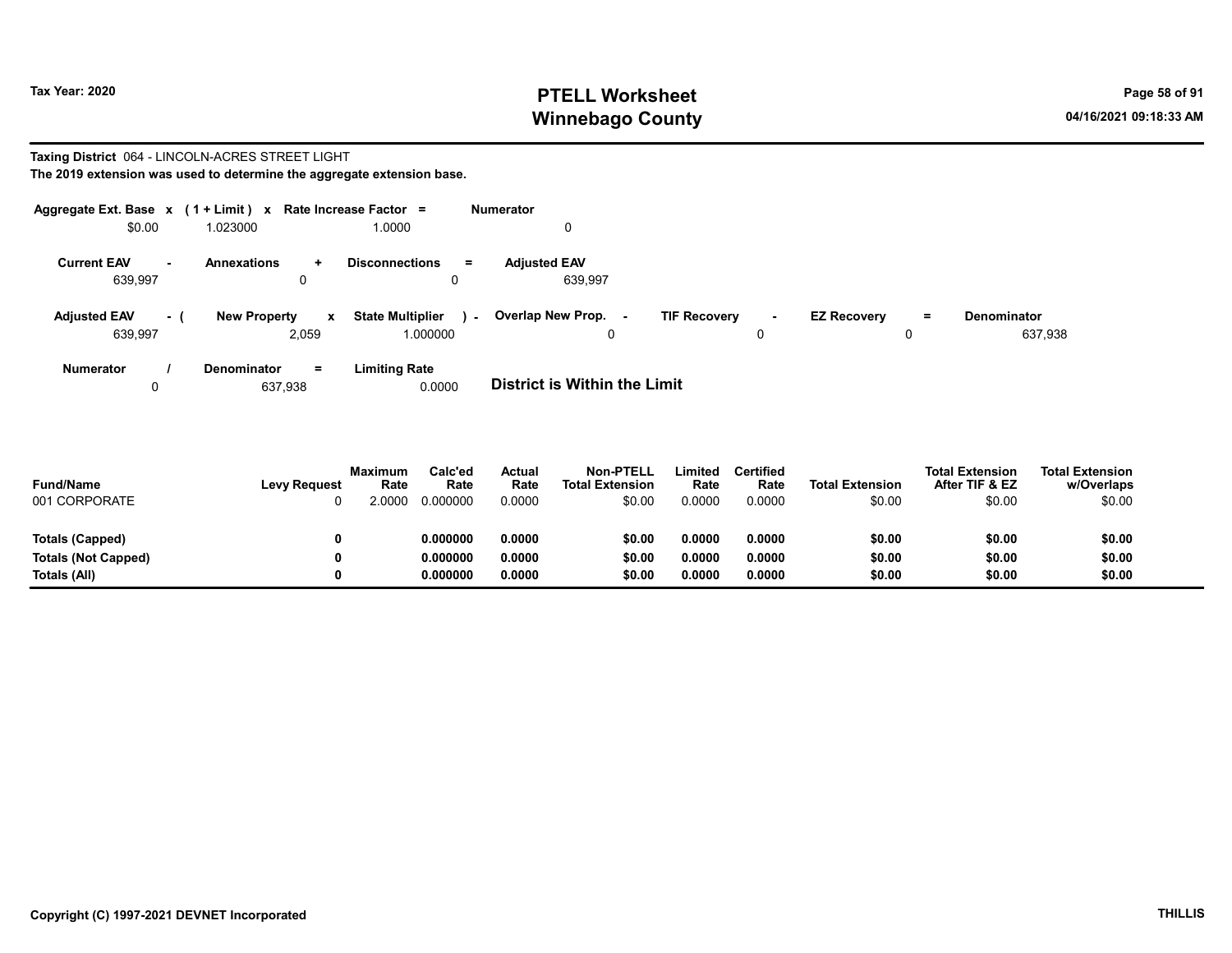#### Taxing District 065 - WASHINGTON PARK STREET LIGHT The 2017 extension was used to determine the aggregate extension base.

| Aggregate Ext. Base x (1 + Limit) x |     |                         |              | Rate Increase Factor =                |        | Numerator                        |                     |             |                    |          |                                 |
|-------------------------------------|-----|-------------------------|--------------|---------------------------------------|--------|----------------------------------|---------------------|-------------|--------------------|----------|---------------------------------|
| \$12,342.25                         |     | 1.023000                |              | 1.0000                                |        | 12,626                           |                     |             |                    |          |                                 |
| <b>Current EAV</b><br>1,536,398     |     | <b>Annexations</b><br>0 | $\pm$        | <b>Disconnections</b><br>$\mathbf{0}$ | $=$    | <b>Adiusted EAV</b><br>1,536,398 |                     |             |                    |          |                                 |
| <b>Adjusted EAV</b><br>1,536,398    | - 1 | <b>New Property</b>     | $\mathbf{x}$ | <b>State Multiplier</b><br>000000.    | $\sim$ | Overlap New Prop. -<br>0         | <b>TIF Recovery</b> | $\sim$<br>0 | <b>EZ Recovery</b> | $=$<br>0 | <b>Denominator</b><br>1,536,398 |
| <b>Numerator</b>                    |     | <b>Denominator</b>      | Ξ.           | <b>Limiting Rate</b>                  |        |                                  |                     |             |                    |          |                                 |

| 12.626 | 1,536,398 | 0.8218 | <b>District is Within the Limit</b> |
|--------|-----------|--------|-------------------------------------|

| <b>Fund/Name</b><br>001 CORPORATE | <b>Levy Request</b><br>12,341 | <b>Maximum</b><br>Rate<br>2.0000 | Calc'ed<br>Rate<br>0.803242 | <b>Actual</b><br>Rate<br>0.8033 | <b>Non-PTELL</b><br><b>Total Extension</b><br>\$12.341.89 | Limited<br>Rate<br>0.8033 | <b>Certified</b><br>Rate<br>0.8033 | <b>Total Extension</b><br>\$12.341.89 | <b>Total Extension</b><br>After TIF & EZ<br>\$12,341.89 | <b>Total Extension</b><br>w/Overlaps<br>\$12,341.89 |  |
|-----------------------------------|-------------------------------|----------------------------------|-----------------------------|---------------------------------|-----------------------------------------------------------|---------------------------|------------------------------------|---------------------------------------|---------------------------------------------------------|-----------------------------------------------------|--|
| Totals (Capped)                   | 12,341                        |                                  | 0.803242                    | 0.8033                          | \$12.341.89                                               | 0.8033                    | 0.8033                             | \$12,341.89                           | \$12,341.89                                             | \$12,341.89                                         |  |
| Totals (Not Capped)               | 0                             |                                  | 0.000000                    | 0.0000                          | \$0.00                                                    | 0.0000                    | 0.0000                             | \$0.00                                | \$0.00                                                  | \$0.00                                              |  |
| Totals (All)                      | 12.341                        |                                  | 0.803242                    | 0.8033                          | \$12.341.89                                               | 0.8033                    | 0.8033                             | \$12,341.89                           | \$12,341.89                                             | \$12,341.89                                         |  |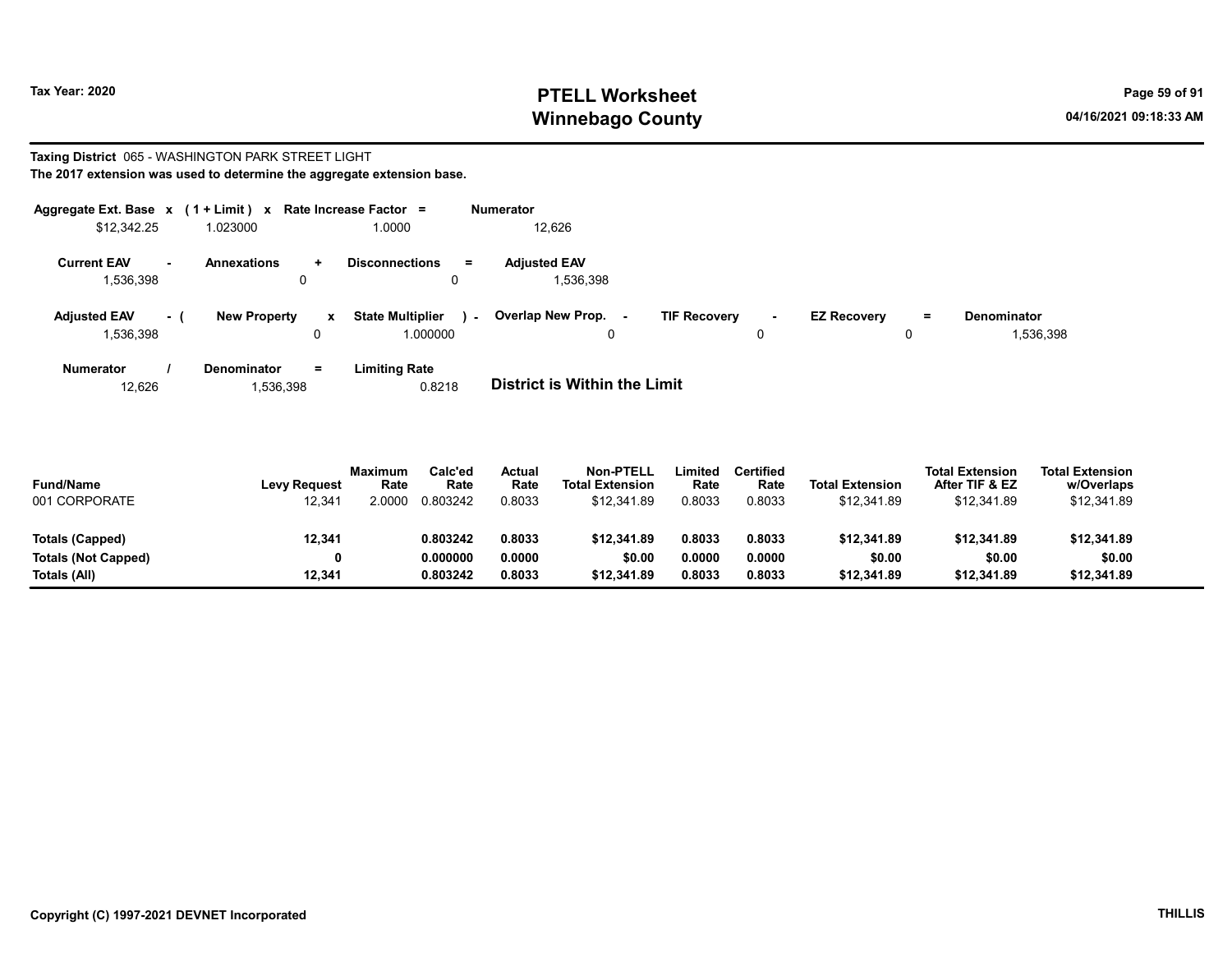### Taxing District 070 - HARLEM SCHOOL DIST 122

| Aggregate Ext. Base x (1 + Limit) x Rate Increase Factor =<br>\$44,460,656.96<br>1.023000 |                                                        | 1.0000                  |                    | <b>Numerator</b><br>45,483,252 |                                             |                     |                          |                        |                                          |                                      |
|-------------------------------------------------------------------------------------------|--------------------------------------------------------|-------------------------|--------------------|--------------------------------|---------------------------------------------|---------------------|--------------------------|------------------------|------------------------------------------|--------------------------------------|
|                                                                                           |                                                        |                         |                    |                                |                                             |                     |                          |                        |                                          |                                      |
| <b>Current EAV</b><br>$\blacksquare$<br>677,019,388                                       | <b>Annexations</b><br>$\ddot{}$<br>$\mathbf 0$         | <b>Disconnections</b>   | $\equiv$<br>40,259 | <b>Adjusted EAV</b>            | 677,059,647                                 |                     |                          |                        |                                          |                                      |
| <b>Adjusted EAV</b><br>- (<br>677,059,647                                                 | <b>New Property</b><br>$\pmb{\mathsf{x}}$<br>3,797,836 | <b>State Multiplier</b> | 1.000000           |                                | Overlap New Prop.<br>$\sim$<br>$\mathbf{0}$ | <b>TIF Recovery</b> | ×,<br>0                  | <b>EZ Recovery</b>     | <b>Denominator</b><br>$\equiv$<br>0      | 673,261,811                          |
| <b>Numerator</b><br>45,483,252                                                            | <b>Denominator</b><br>$\equiv$<br>673,261,811          | <b>Limiting Rate</b>    | 6.7557             |                                | <b>District is Over the Limit</b>           |                     |                          |                        |                                          |                                      |
| <b>Limiting Rate</b><br>6.7557                                                            | <b>Computed Rate</b><br>$=$<br>6.885100                | <b>Reduction Factor</b> | 0.9812             |                                |                                             |                     |                          |                        |                                          |                                      |
| <b>Fund/Name</b>                                                                          | <b>Levy Request</b>                                    | Maximum<br>Rate         | Calc'ed<br>Rate    | <b>Actual</b><br>Rate          | <b>Non-PTELL</b><br><b>Total Extension</b>  | Limited<br>Rate     | <b>Certified</b><br>Rate | <b>Total Extension</b> | <b>Total Extension</b><br>After TIF & EZ | <b>Total Extension</b><br>w/Overlaps |
| 002 EDUCATION                                                                             | 33,750,000                                             | 0.0000                  | 4.985086           | 4.9851                         | \$33,750,093.51                             | 4.2443              | 4.2443                   | \$30,249,237.05        | \$28,734,733.88                          | \$28,734,733.88                      |
| 003 BONDS & INT 2020                                                                      | 625,250                                                | 0.0000                  | 0.092353           | 0.0924                         | \$625,565.91                                | 0.0924              | 0.0924                   | \$658,537.22           | \$625,565.91                             | \$625,565.91                         |
| 003A BONDS & INT 2017                                                                     | 112,800                                                | 0.0000                  | 0.016661           | 0.0167                         | \$113,062.24                                | 0.0167              | 0.0167                   | \$119,021.34           | \$113,062.24                             | \$113,062.24                         |
| 003B BONDS & INT 2018                                                                     | 61,250                                                 | 0.0000                  | 0.009047           | 0.0091                         | \$61,608.76                                 | 0.0091              | 0.0091                   | \$64,855.94            | \$61,608.76                              | \$61,608.76                          |
| 003C BONDS & INT 2010C                                                                    | $\mathbf 0$                                            | 0.0000                  | 0.000000           | 0.0000                         | \$0.00                                      | 0.0000              | 0.0000                   | \$0.00                 | \$0.00                                   | \$0.00                               |
| 003D BONDS & INT 2016                                                                     | 1,721,360                                              | 0.0000                  | 0.254256           | 0.2543                         | \$1,721,660.30                              | 0.2543              | 0.2543                   | \$1,812,402.75         | \$1,721,660.30                           | \$1,721,660.30                       |
| 004 OPERATIONS & MAINTENAN                                                                | 4,750,000                                              | 0.7500                  | 0.701605           | 0.7017                         | \$4,750,645.05                              | 0.6942              | 0.6942                   | \$4,947,581.55         | \$4,699,868.59                           | \$4,699,868.59                       |
| 005 I. M. R. F.                                                                           | 1,200,000                                              | 0.0000                  | 0.177248           | 0.1773                         | \$1,200,355.37                              | 0.1772              | 0.1772                   | \$1,262,909.03         | \$1,199,678.36                           | \$1,199,678.36                       |
| 030 TRANSPORTATION SYSTEM                                                                 | 2,150,000                                              | 0.0000                  | 0.317569           | 0.3176                         | \$2,150,213.58                              | 0.2991              | 0.2991                   | \$2,131,693.52         | \$2,024,964.99                           | \$2,024,964.99                       |
| 031 WORKING CASH                                                                          | 5,000                                                  | 0.0500                  | 0.000739           | 0.0008                         | \$5,416.16                                  | 0.0007              | 0.0007                   | \$4,988.92             | \$4,739.14                               | \$4,739.14                           |
| 032 FIRE PREV/SFTY/ENERGY                                                                 | 125,000                                                | 0.1000                  | 0.018463           | 0.0185                         | \$125,248.59                                | 0.0185              | 0.0185                   | \$131,849.98           | \$125,248.59                             | \$125,248.59                         |
| 033 SPECIAL EDUCATION                                                                     | 2,000,000                                              | 0.8000                  | 0.295413           | 0.2955                         | \$2,000,592.29                              | 0.2954              | 0.2954                   | \$2,105,323.52         | \$1,999,915.27                           | \$1,999,915.27                       |
| 035 TORT JUDGMENTS, LIABILIT                                                              | 1,225,000                                              | 0.0000                  | 0.180940           | 0.1810                         | \$1,225,405.09                              | 0.1772              | 0.1772                   | \$1,262,909.03         | \$1,199,678.36                           | \$1,199,678.36                       |
| 047 SOCIAL SECURITY                                                                       | 1,400,000                                              | 0.0000                  | 0.206789           | 0.2068                         | \$1,400,076.09                              | 0.2048              | 0.2048                   | \$1,459,614.95         | \$1,386,535.71                           | \$1,386,535.71                       |
| 057 LEASE/PURCHASE/RENTAL                                                                 | 5,000                                                  | 0.1000                  | 0.000739           | 0.0008                         | \$5,416.16                                  | 0.0007              | 0.0007                   | \$4,988.92             | \$4,739.14                               | \$4,739.14                           |
| <b>Totals (Capped)</b>                                                                    | 46,610,000                                             |                         | 6.884591           | 6.8851                         | \$46,613,461.89                             | 6.1121              | 6.1121                   | \$43,561,096.47        | \$41,380,102.03                          | \$41,380,102.03                      |
| <b>Totals (Not Capped)</b>                                                                | 2,520,660                                              |                         | 0.372317           | 0.3725                         | \$2,521,897.21                              | 0.3725              | 0.3725                   | \$2,654,817.24         | \$2,521,897.21                           | \$2,521,897.21                       |
| Totals (All)                                                                              | 49,130,660                                             |                         | 7.256908           | 7.2576                         | \$49,135,359.10                             | 6.4846              | 6.4846                   | \$46,215,913.71        | \$43,901,999.24                          | \$43,901,999.24                      |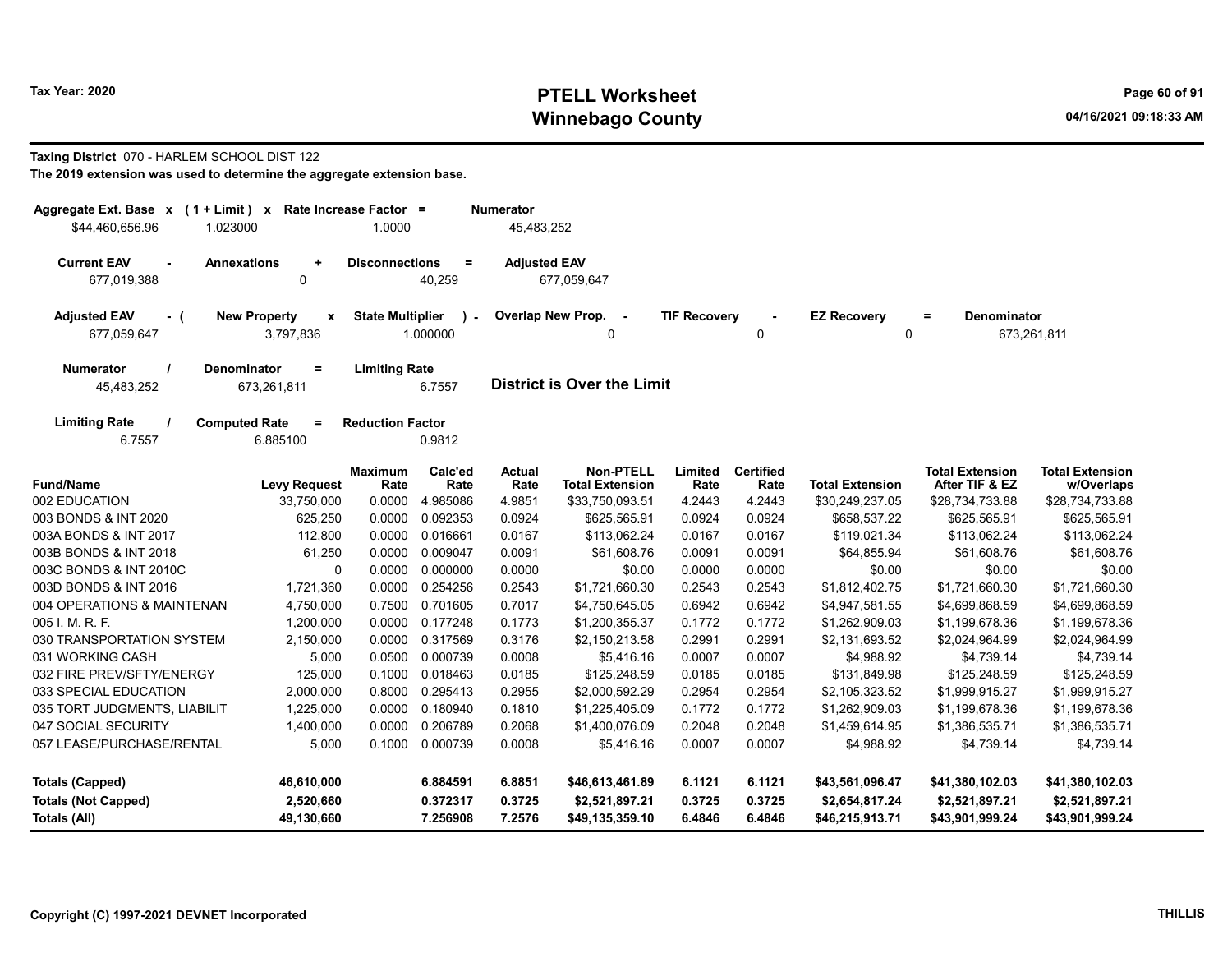#### Taxing District 071 - KINNIKINNICK SD #131

| Aggregate Ext. Base $x$ (1 + Limit) $x$<br>\$12,861,620.24<br>1.023000 |                                                | Rate Increase Factor =<br>1.0000 |                    | <b>Numerator</b><br>13, 157, 438 |                                            |                     |                          |                                |                                          |                                      |
|------------------------------------------------------------------------|------------------------------------------------|----------------------------------|--------------------|----------------------------------|--------------------------------------------|---------------------|--------------------------|--------------------------------|------------------------------------------|--------------------------------------|
| <b>Current EAV</b><br>$\sim$                                           | <b>Annexations</b><br>$\ddot{}$                | <b>Disconnections</b>            | $=$                | <b>Adjusted EAV</b>              |                                            |                     |                          |                                |                                          |                                      |
| 342,990,609                                                            | 40,259                                         |                                  | 0                  |                                  | 342,950,350                                |                     |                          |                                |                                          |                                      |
| <b>Adjusted EAV</b><br>- (<br>342,950,350                              | <b>New Property</b><br>$\mathbf{x}$<br>699,485 | <b>State Multiplier</b>          | $\sim$<br>1.000000 |                                  | Overlap New Prop. -<br>0                   | <b>TIF Recovery</b> | 0                        | <b>EZ Recovery</b><br>$\Omega$ | <b>Denominator</b><br>$\equiv$           | 342,250,865                          |
| <b>Numerator</b><br>13,157,438                                         | <b>Denominator</b><br>$\equiv$<br>342,250,865  | <b>Limiting Rate</b>             | 3.8444             |                                  | <b>District is Over the Limit</b>          |                     |                          |                                |                                          |                                      |
| <b>Limiting Rate</b><br>3.8444                                         | <b>Computed Rate</b><br>$\equiv$<br>3.914400   | <b>Reduction Factor</b>          | 0.9821             |                                  |                                            |                     |                          |                                |                                          |                                      |
| <b>Fund/Name</b>                                                       | <b>Levy Request</b>                            | <b>Maximum</b><br>Rate           | Calc'ed<br>Rate    | <b>Actual</b><br>Rate            | <b>Non-PTELL</b><br><b>Total Extension</b> | Limited<br>Rate     | <b>Certified</b><br>Rate | <b>Total Extension</b>         | <b>Total Extension</b><br>After TIF & EZ | <b>Total Extension</b><br>w/Overlaps |
| 002 EDUCATION                                                          | 10,339,500                                     | 0.0000                           | 3.014514           | 3.0146                           | \$10,331,042.70                            | 3.0009              | 3.0009                   | \$10,288,242.95                | \$10,284,092.76                          | \$10,292,805.19                      |
| 003 BONDS & INT 2020A                                                  | 285,925                                        | 0.0000                           | 0.083362           | 0.0834                           | \$285,812.04                               | 0.0834              | 0.0834                   | \$285,927.38                   | \$285,812.04                             | \$286,054.17                         |
| 003A BONDS & INT 2020B                                                 | 240,912                                        | 0.0000                           | 0.070239           | 0.0703                           | \$240,918.30                               | 0.0703              | 0.0703                   | \$241,015.52                   | \$240,918.30                             | \$241,122.40                         |
| 003F BONDS & INT 2010B                                                 | $\mathbf 0$                                    | 0.0000                           | 0.000000           | 0.0000                           | \$0.00                                     | 0.0000              | 0.0000                   | \$0.00                         | \$0.00                                   | \$0.00                               |
| 004 OPERATIONS & MAINTENAN                                             | 1,864,500                                      | 0.5500                           | 0.543601           | 0.5437                           | \$1,863,261.43                             | 0.5437              | 0.5437                   | \$1,864,013.36                 | \$1,863,261.43                           | \$1,864,839.94                       |
| 005 I. M. R. F.                                                        | 203,400                                        | 0.0000                           | 0.059302           | 0.0594                           | \$203,563.97                               | 0.0500              | 0.0500                   | \$171,419.29                   | \$171,350.14                             | \$171,495.30                         |
| 030 TRANSPORTATION SYSTEM                                              | 542,400                                        | 0.0000                           | 0.158138           | 0.1582                           | \$542,151.85                               | 0.1500              | 0.1500                   | \$514,257.87                   | \$514,050.42                             | \$514,485.91                         |
| 031 WORKING CASH                                                       | 0                                              | 0.0500                           | 0.000000           | 0.0000                           | \$0.00                                     | 0.0000              | 0.0000                   | \$0.00                         | \$0.00                                   | \$0.00                               |
| 033 SPECIAL EDUCATION                                                  | 67,800                                         | 0.4000                           | 0.019767           | 0.0198                           | \$67,854.66                                | 0.0198              | 0.0198                   | \$67,882.04                    | \$67,854.66                              | \$67,912.14                          |
| 035 TORT JUDGMENTS, LIABILIT                                           | 0                                              | 0.0000                           | 0.000000           | 0.0000                           | \$0.00                                     | 0.0000              | 0.0000                   | \$0.00                         | \$0.00                                   | \$0.00                               |
| 047 SOCIAL SECURITY                                                    | 237,300                                        | 0.0000                           | 0.069186           | 0.0692                           | \$237,148.60                               | 0.0600              | 0.0600                   | \$205,703.15                   | \$205,620.17                             | \$205,794.37                         |
| 057 LEASE/PURCHASE/RENTAL                                              | 169,500                                        | 0.1000                           | 0.049418           | 0.0495                           | \$169,636.64                               | 0.0200              | 0.0200                   | \$68,567.72                    | \$68,540.06                              | \$68,598.12                          |
| <b>Totals (Capped)</b>                                                 | 13,424,400                                     |                                  | 3.913926           | 3.9144                           | \$13,414,659.85                            | 3.8444              | 3.8444                   | \$13,180,086.37                | \$13,174,769.64                          | \$13,185,930.97                      |
| <b>Totals (Not Capped)</b>                                             | 526,837                                        |                                  | 0.153601           | 0.1537                           | \$526,730.34                               | 0.1537              | 0.1537                   | \$526,942.90                   | \$526,730.34                             | \$527,176.57                         |
| Totals (All)                                                           | 13,951,237                                     |                                  | 4.067527           | 4.0681                           | \$13,941,390.19                            | 3.9981              | 3.9981                   | \$13,707,029.27                | \$13,701,499.98                          | \$13,713,107.54                      |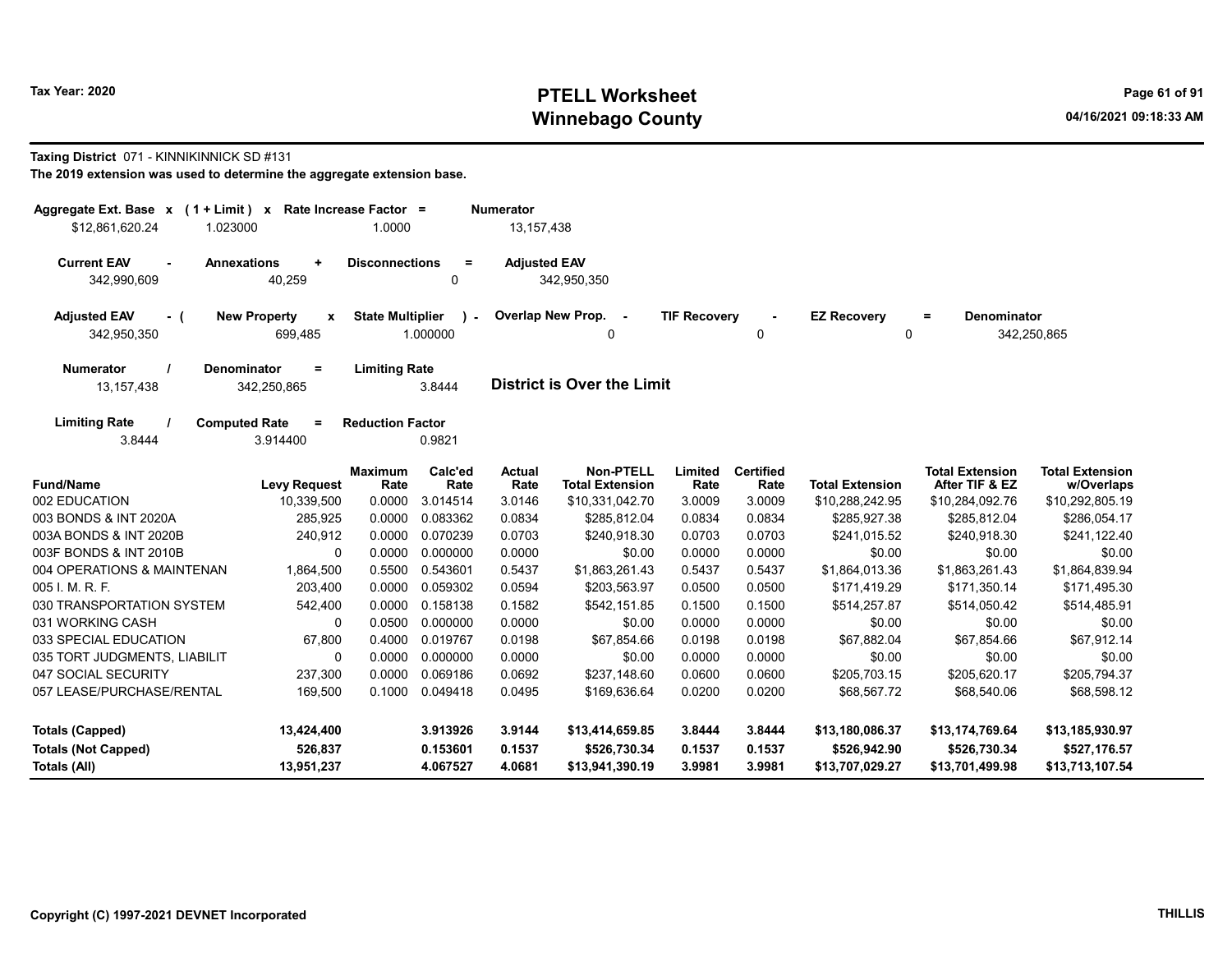#### Taxing District 072 - PRAIRIE HILL SCHOOL DIST 133 The 2019 extension was used to determine the aggregate extension base.

| Aggregate Ext. Base $x$ (1 + Limit) x Rate Increase Factor =<br>\$4,203,934.29 | 1.023000                                               | 1.0000                  |                         | <b>Numerator</b><br>4,300,625 |                                            |                     |                          |                         |                                          |                                      |
|--------------------------------------------------------------------------------|--------------------------------------------------------|-------------------------|-------------------------|-------------------------------|--------------------------------------------|---------------------|--------------------------|-------------------------|------------------------------------------|--------------------------------------|
| <b>Current EAV</b><br>$\blacksquare$<br>141,318,716                            | <b>Annexations</b><br>$\ddot{}$<br>$\mathbf 0$         | <b>Disconnections</b>   | $=$<br>$\Omega$         | <b>Adjusted EAV</b>           | 141,318,716                                |                     |                          |                         |                                          |                                      |
| <b>Adjusted EAV</b><br>- (<br>141,318,716                                      | <b>New Property</b><br>$\pmb{\mathsf{x}}$<br>1,155,281 | <b>State Multiplier</b> | $\lambda$ -<br>1.000000 |                               | Overlap New Prop. -<br>0                   | <b>TIF Recovery</b> | 0                        | <b>EZ Recovery</b><br>0 | Denominator<br>$=$                       | 140, 163, 435                        |
| <b>Numerator</b><br>4,300,625                                                  | <b>Denominator</b><br>$=$<br>140, 163, 435             | <b>Limiting Rate</b>    | 3.0683                  |                               | <b>District is Over the Limit</b>          |                     |                          |                         |                                          |                                      |
| <b>Limiting Rate</b><br>3.0683                                                 | <b>Computed Rate</b><br>$=$<br>3.123000                | <b>Reduction Factor</b> | 0.9825                  |                               |                                            |                     |                          |                         |                                          |                                      |
| <b>Fund/Name</b>                                                               | <b>Levy Request</b>                                    | <b>Maximum</b><br>Rate  | Calc'ed<br>Rate         | <b>Actual</b><br>Rate         | <b>Non-PTELL</b><br><b>Total Extension</b> | Limited<br>Rate     | <b>Certified</b><br>Rate | <b>Total Extension</b>  | <b>Total Extension</b><br>After TIF & EZ | <b>Total Extension</b><br>w/Overlaps |
| 002 EDUCATION                                                                  | 3,375,000                                              | 0.0000                  | 2.388219                | 2.3883                        | \$3,375,114.89                             | 2.3462              | 2.3462                   | \$3,315,619.71          | \$3,315,619.71                           | \$3,315,619.71                       |
| 003 BONDS & INT 2017                                                           | 1,312,400                                              | 0.0000                  | 0.928681                | 0.9287                        | \$1,312,426.92                             | 0.9287              | 0.9287                   | \$1,312,426.92          | \$1,312,426.92                           | \$1,312,426.92                       |
| 003B BONDS & INT 2008                                                          | 0                                                      | 0.0000                  | 0.000000                | 0.0000                        | \$0.00                                     | 0.0000              | 0.0000                   | \$0.00                  | \$0.00                                   | \$0.00                               |
| 004 OPERATIONS & MAINTENAN                                                     | 615,000                                                | 0.5500                  | 0.435187                | 0.4352                        | \$615,019.05                               | 0.4276              | 0.4276                   | \$604,278.83            | \$604,278.83                             | \$604,278.83                         |
| $005$ J. M. R. F.                                                              | 75,000                                                 | 0.0000                  | 0.053072                | 0.0531                        | \$75,040.24                                | 0.0522              | 0.0522                   | \$73,768.37             | \$73,768.37                              | \$73,768.37                          |
| 030 TRANSPORTATION SYSTEM                                                      | 152,000                                                | 0.0000                  | 0.107558                | 0.1076                        | \$152,058.94                               | 0.1058              | 0.1058                   | \$149,515.20            | \$149,515.20                             | \$149,515.20                         |
| 031 WORKING CASH                                                               | 25,000                                                 | 0.0500                  | 0.017691                | 0.0177                        | \$25,013.41                                | 0.0174              | 0.0174                   | \$24,589.46             | \$24,589.46                              | \$24,589.46                          |
| 032 FIRE PREV/SFTY/ENERGY                                                      | 5,000                                                  | 0.1000                  | 0.003538                | 0.0036                        | \$5,087.47                                 | 0.0036              | 0.0036                   | \$5,087.47              | \$5,087.47                               | \$5,087.47                           |
| 033 SPECIAL EDUCATION                                                          | 51,000                                                 | 0.4000                  | 0.036089                | 0.0361                        | \$51,016.06                                | 0.0355              | 0.0355                   | \$50,168.14             | \$50,168.14                              | \$50,168.14                          |
| 035 TORT JUDGMENTS, LIABILIT                                                   | 0                                                      | 0.0000                  | 0.000000                | 0.0000                        | \$0.00                                     | 0.0000              | 0.0000                   | \$0.00                  | \$0.00                                   | \$0.00                               |
| 047 SOCIAL SECURITY                                                            | 115,000                                                | 0.0000                  | 0.081376                | 0.0814                        | \$115,033.43                               | 0.0800              | 0.0800                   | \$113,054.97            | \$113,054.97                             | \$113,054.97                         |
| 057 LEASE/PURCHASE/RENTAL                                                      | 0                                                      | 0.1000                  | 0.000000                | 0.0000                        | \$0.00                                     | 0.0000              | 0.0000                   | \$0.00                  | \$0.00                                   | \$0.00                               |
| <b>Totals (Capped)</b>                                                         | 4,413,000                                              |                         | 3.122730                | 3.1230                        | \$4,413,383.49                             | 3.0683              | 3.0683                   | \$4,336,082.16          | \$4,336,082.15                           | \$4,336,082.15                       |
| <b>Totals (Not Capped)</b>                                                     | 1,312,400                                              |                         | 0.928681                | 0.9287                        | \$1,312,426.92                             | 0.9287              | 0.9287                   | \$1,312,426.92          | \$1,312,426.92                           | \$1,312,426.92                       |
| Totals (All)                                                                   | 5,725,400                                              |                         | 4.051411                | 4.0517                        | \$5,725,810.41                             | 3.9970              | 3.9970                   | \$5,648,509.08          | \$5,648,509.07                           | \$5,648,509.07                       |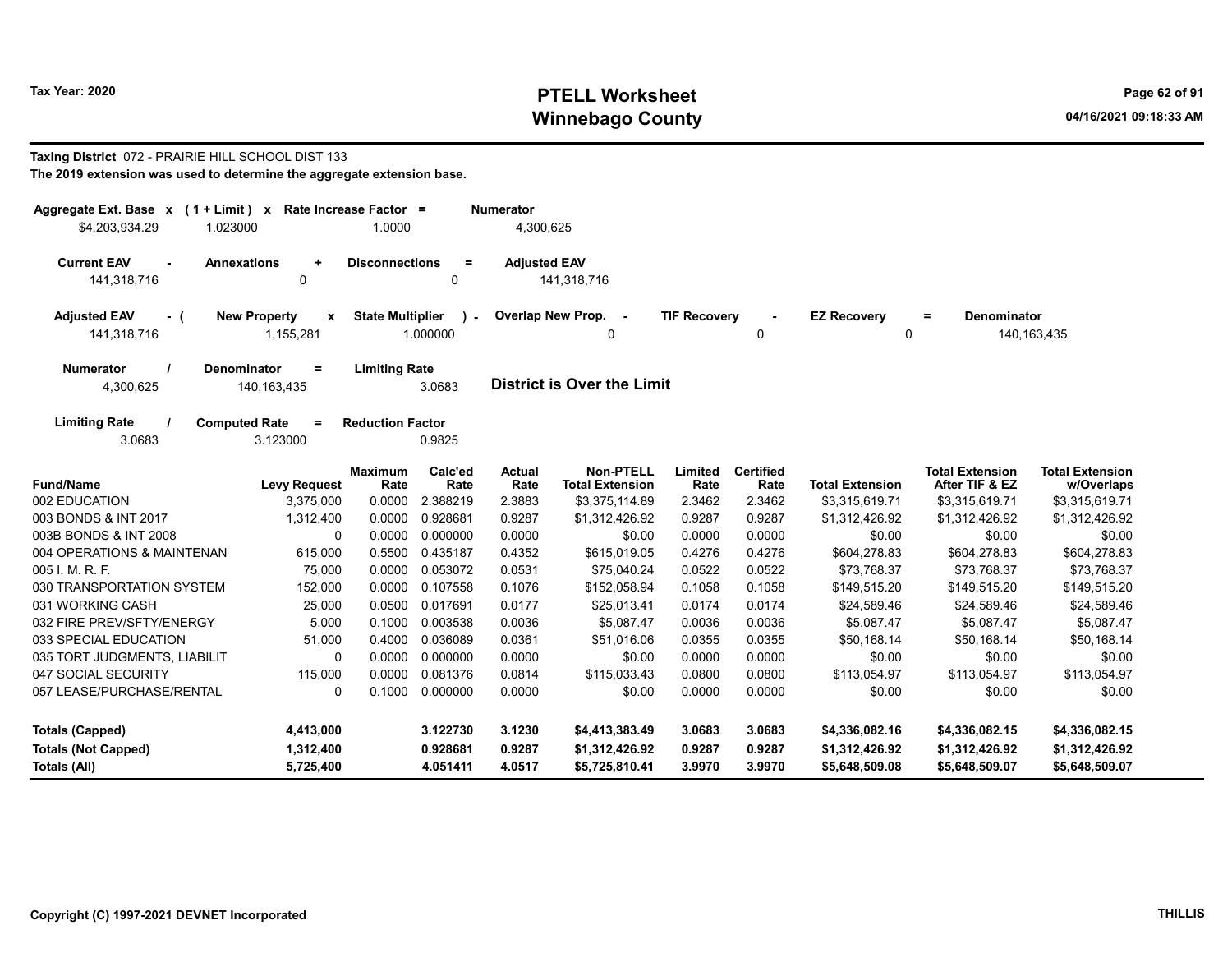#### Taxing District 073 - SHIRLAND SCHOOL DIST 134 The 2019 extension was used to determine the aggregate extension base.

| Aggregate Ext. Base $x$ (1 + Limit) $x$<br>\$1,267,054.14<br>1.023000 | Rate Increase Factor =                        | 1.0000                  |                          | <b>Numerator</b><br>1,296,196 |                                     |                     |                          |                         |                                          |                                      |
|-----------------------------------------------------------------------|-----------------------------------------------|-------------------------|--------------------------|-------------------------------|-------------------------------------|---------------------|--------------------------|-------------------------|------------------------------------------|--------------------------------------|
| <b>Current EAV</b><br><b>Annexations</b><br>33,956,414                | $\ddot{}$<br>0                                | <b>Disconnections</b>   | $\equiv$<br>0            | <b>Adjusted EAV</b>           | 33,956,414                          |                     |                          |                         |                                          |                                      |
| <b>Adjusted EAV</b><br>- (<br>33,956,414                              | <b>New Property</b><br>$\pmb{\chi}$<br>66,189 | <b>State Multiplier</b> | $\mathbf{r}$<br>1.000000 |                               | Overlap New Prop. -<br>0            | <b>TIF Recovery</b> | 0                        | <b>EZ Recovery</b><br>0 | <b>Denominator</b><br>$=$                | 33,890,225                           |
| <b>Numerator</b><br><b>Denominator</b><br>1,296,196                   | $=$<br>33,890,225                             | <b>Limiting Rate</b>    | 3.8247                   |                               | <b>District is Over the Limit</b>   |                     |                          |                         |                                          |                                      |
| <b>Limiting Rate</b><br><b>Computed Rate</b><br>3.8247                | $=$<br>3.918100                               | <b>Reduction Factor</b> | 0.9762                   |                               |                                     |                     |                          |                         |                                          |                                      |
| <b>Fund/Name</b>                                                      | <b>Levy Request</b>                           | <b>Maximum</b><br>Rate  | Calc'ed<br>Rate          | Actual<br>Rate                | Non-PTELL<br><b>Total Extension</b> | Limited<br>Rate     | <b>Certified</b><br>Rate | <b>Total Extension</b>  | <b>Total Extension</b><br>After TIF & EZ | <b>Total Extension</b><br>w/Overlaps |
| 002 EDUCATION                                                         | 989,295                                       | 0.0000                  | 2.913426                 | 2.9135                        | \$989,320.12                        | 2.8438              | 2.8438                   | \$965,652.50            | \$965,652.50                             | \$965,652.50                         |
| 004 OPERATIONS & MAINTENAN                                            | 146,494                                       | 0.5500                  | 0.431418                 | 0.4315                        | \$146,521.93                        | 0.4213              | 0.4213                   | \$143,058.37            | \$143,058.37                             | \$143,058.37                         |
| 005 I. M. R. F.                                                       | 18,999                                        | 0.0000                  | 0.055951                 | 0.0560                        | \$19,015.59                         | 0.0547              | 0.0547                   | \$18,574.16             | \$18,574.16                              | \$18,574.16                          |
| 030 TRANSPORTATION SYSTEM                                             | 100,000                                       | 0.0000                  | 0.294495                 | 0.2945                        | \$100.001.64                        | 0.2875              | 0.2875                   | \$97,624.69             | \$97,624.69                              | \$97.624.69                          |
| 031 WORKING CASH                                                      | $\Omega$                                      | 0.0500                  | 0.000000                 | 0.0000                        | \$0.00                              | 0.0000              | 0.0000                   | \$0.00                  | \$0.00                                   | \$0.00                               |
| 032 FIRE PREV/SFTY/ENERGY                                             | 10,142                                        | 0.1000                  | 0.029868                 | 0.0299                        | \$10,152.97                         | 0.0292              | 0.0292                   | \$9,915.27              | \$9,915.27                               | \$9,915.27                           |
| 033 SPECIAL EDUCATION                                                 | 3,375                                         | 0.4000                  | 0.009939                 | 0.0100                        | \$3,395.64                          | 0.0098              | 0.0098                   | \$3,327.73              | \$3,327.73                               | \$3,327.73                           |
| 035 TORT JUDGMENTS, LIABILIT                                          | 30,000                                        | 0.0000                  | 0.088349                 | 0.0884                        | \$30,017.47                         | 0.0863              | 0.0863                   | \$29,304.39             | \$29,304.39                              | \$29,304.39                          |
| 047 SOCIAL SECURITY                                                   | 32,000                                        | 0.0000                  | 0.094239                 | 0.0943                        | \$32,020.90                         | 0.0921              | 0.0921                   | \$31,273.86             | \$31,273.86                              | \$31,273.86                          |
| 057 LEASE/PURCHASE/RENTAL                                             | $\Omega$                                      | 0.1000                  | 0.000000                 | 0.0000                        | \$0.00                              | 0.0000              | 0.0000                   | \$0.00                  | \$0.00                                   | \$0.00                               |
| <b>Totals (Capped)</b>                                                | 1,330,305                                     |                         | 3.917685                 | 3.9181                        | \$1,330,446.26                      | 3.8247              | 3.8247                   | \$1,298,730.97          | \$1,298,730.97                           | \$1,298,730.97                       |
| <b>Totals (Not Capped)</b>                                            | 0                                             |                         | 0.000000                 | 0.0000                        | \$0.00                              | 0.0000              | 0.0000                   | \$0.00                  | \$0.00                                   | \$0.00                               |
| Totals (All)                                                          | 1,330,305                                     |                         | 3.917685                 | 3.9181                        | \$1,330,446.26                      | 3.8247              | 3.8247                   | \$1,298,730.97          | \$1,298,730.97                           | \$1,298,730.97                       |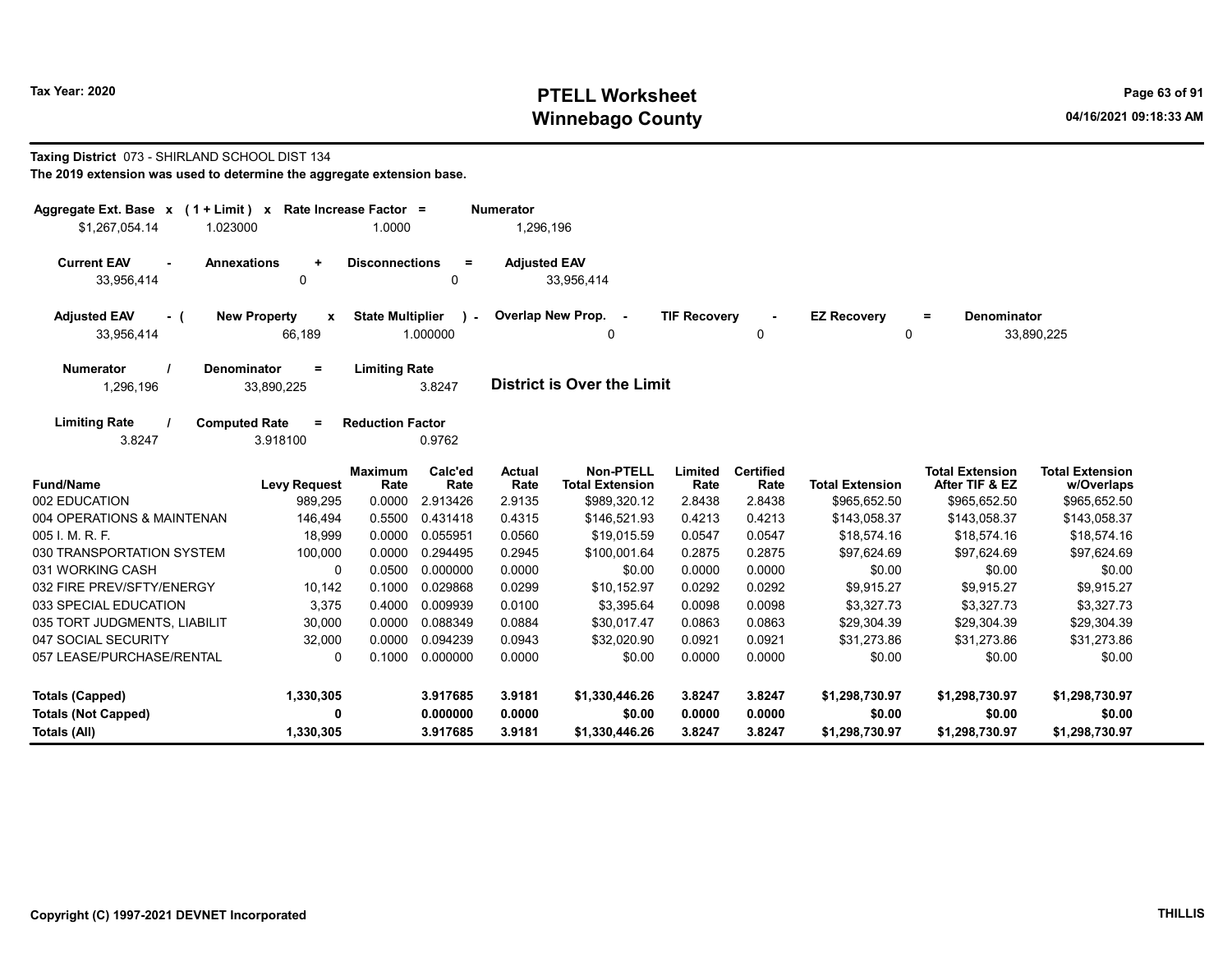#### Taxing District 074 - ROCKTON SCHOOL DIST 140 The 2019 extension was used to determine the aggregate extension base.

| Aggregate Ext. Base $x$ (1 + Limit) $x$<br>\$8,611,386.72<br>1.023000 |                                                  | Rate Increase Factor =<br>1.0000 |                            | <b>Numerator</b><br>8,809,449 |                                            |                     |                          |                         |                                          |                                      |
|-----------------------------------------------------------------------|--------------------------------------------------|----------------------------------|----------------------------|-------------------------------|--------------------------------------------|---------------------|--------------------------|-------------------------|------------------------------------------|--------------------------------------|
| <b>Current EAV</b><br>$\blacksquare$<br>258,775,189                   | <b>Annexations</b><br>$\ddot{}$<br>0             | <b>Disconnections</b>            | $\equiv$<br>0              | <b>Adjusted EAV</b>           | 258,775,189                                |                     |                          |                         |                                          |                                      |
| <b>Adjusted EAV</b><br>- (<br>258,775,189                             | <b>New Property</b><br>$\mathbf{x}$<br>1,328,582 | <b>State Multiplier</b>          | $\blacksquare$<br>1.000000 |                               | Overlap New Prop. -<br>0                   | <b>TIF Recoverv</b> | 0                        | <b>EZ Recovery</b><br>0 | <b>Denominator</b><br>$=$                | 257,446,607                          |
| <b>Numerator</b><br>8,809,449                                         | Denominator<br>$=$<br>257,446,607                | <b>Limiting Rate</b>             | 3.4219                     |                               | District is Over the Limit                 |                     |                          |                         |                                          |                                      |
| <b>Limiting Rate</b><br>3.4219                                        | <b>Computed Rate</b><br>$=$<br>3.557300          | <b>Reduction Factor</b>          | 0.9619                     |                               |                                            |                     |                          |                         |                                          |                                      |
| <b>Fund/Name</b>                                                      | <b>Levy Request</b>                              | <b>Maximum</b><br>Rate           | Calc'ed<br>Rate            | <b>Actual</b><br>Rate         | <b>Non-PTELL</b><br><b>Total Extension</b> | Limited<br>Rate     | <b>Certified</b><br>Rate | <b>Total Extension</b>  | <b>Total Extension</b><br>After TIF & EZ | <b>Total Extension</b><br>w/Overlaps |
| 002 EDUCATION                                                         | 6,884,900                                        | 0.0000                           | 2.660572                   | 2.6606                        | \$6,884,972.68                             | 2.5306              | 2.5306                   | \$6,668,049.41          | \$6,548,564.93                           | \$6,548,564.93                       |
| 003 BONDS & INT 2013                                                  | 116,156                                          | 0.0000                           | 0.044887                   | 0.0449                        | \$116,190.06                               | 0.0449              | 0.0449                   | \$118,310.05            | \$116,190.06                             | \$116,190.06                         |
| 003A BONDS & INT 2018                                                 | 257,064                                          | 0.0000                           | 0.099339                   | 0.0994                        | \$257,222.54                               | 0.0994              | 0.0994                   | \$261,915.80            | \$257,222.54                             | \$257,222.54                         |
| 004 OPERATIONS & MAINTENAN                                            | 1,418,473                                        | 0.5500                           | 0.548149                   | 0.5482                        | \$1,418,605.59                             | 0.5481              | 0.5481                   | \$1,444,225.83          | \$1,418,346.81                           | \$1,418,346.81                       |
| 005 I. M. R. F.                                                       | 205,382                                          | 0.0000                           | 0.079367                   | 0.0794                        | \$205,467.50                               | 0.0794              | 0.0794                   | \$209,216.44            | \$205,467.50                             | \$205,467.50                         |
| 030 TRANSPORTATION SYSTEM                                             | 300,000                                          | 0.0000                           | 0.115931                   | 0.1160                        | \$300,179.22                               | 0.1116              | 0.1116                   | \$294,062.40            | \$288,793.11                             | \$288,793.11                         |
| 031 WORKING CASH                                                      | 128,952                                          | 0.0500                           | 0.049832                   | 0.0499                        | \$129,128.82                               | 0.0499              | 0.0499                   | \$131,484.89            | \$129,128.82                             | \$129,128.82                         |
| 032 FIRE PREV/SFTY/ENERGY                                             | 13,000                                           | 0.1000                           | 0.005024                   | 0.0051                        | \$13,197.53                                | 0.0050              | 0.0050                   | \$13,174.84             | \$12,938.76                              | \$12,938.76                          |
| 033 SPECIAL EDUCATION                                                 | 50,000                                           | 0.4000                           | 0.019322                   | 0.0194                        | \$50,202.39                                | 0.0187              | 0.0187                   | \$49,273.90             | \$48,390.96                              | \$48,390.96                          |
| 035 TORT JUDGMENTS, LIABILIT                                          | 100                                              | 0.0000                           | 0.000039                   | 0.0001                        | \$258.78                                   | 0.0001              | 0.0001                   | \$263.50                | \$258.78                                 | \$258.78                             |
| 047 SOCIAL SECURITY                                                   | 203,145                                          | 0.0000                           | 0.078503                   | 0.0786                        | \$203,397.30                               | 0.0785              | 0.0785                   | \$206,844.97            | \$203,138.52                             | \$203,138.52                         |
| 057 LEASE/PURCHASE/RENTAL                                             | $\mathbf 0$                                      | 0.1000                           | 0.000000                   | 0.0000                        | \$0.00                                     | 0.0000              | 0.0000                   | \$0.00                  | \$0.00                                   | \$0.00                               |
| <b>Totals (Capped)</b>                                                | 9,203,952                                        |                                  | 3.556739                   | 3.5573                        | \$9,205,409.81                             | 3.4219              | 3.4219                   | \$9,016,596.18          | \$8,855,028.19                           | \$8,855,028.19                       |
| <b>Totals (Not Capped)</b>                                            | 373,220                                          |                                  | 0.144226                   | 0.1443                        | \$373,412.60                               | 0.1443              | 0.1443                   | \$380,225.85            | \$373,412.60                             | \$373,412.60                         |
| Totals (All)                                                          | 9,577,172                                        |                                  | 3.700965                   | 3.7016                        | \$9,578,822.41                             | 3.5662              | 3.5662                   | \$9,396,822.03          | \$9,228,440.79                           | \$9,228,440.79                       |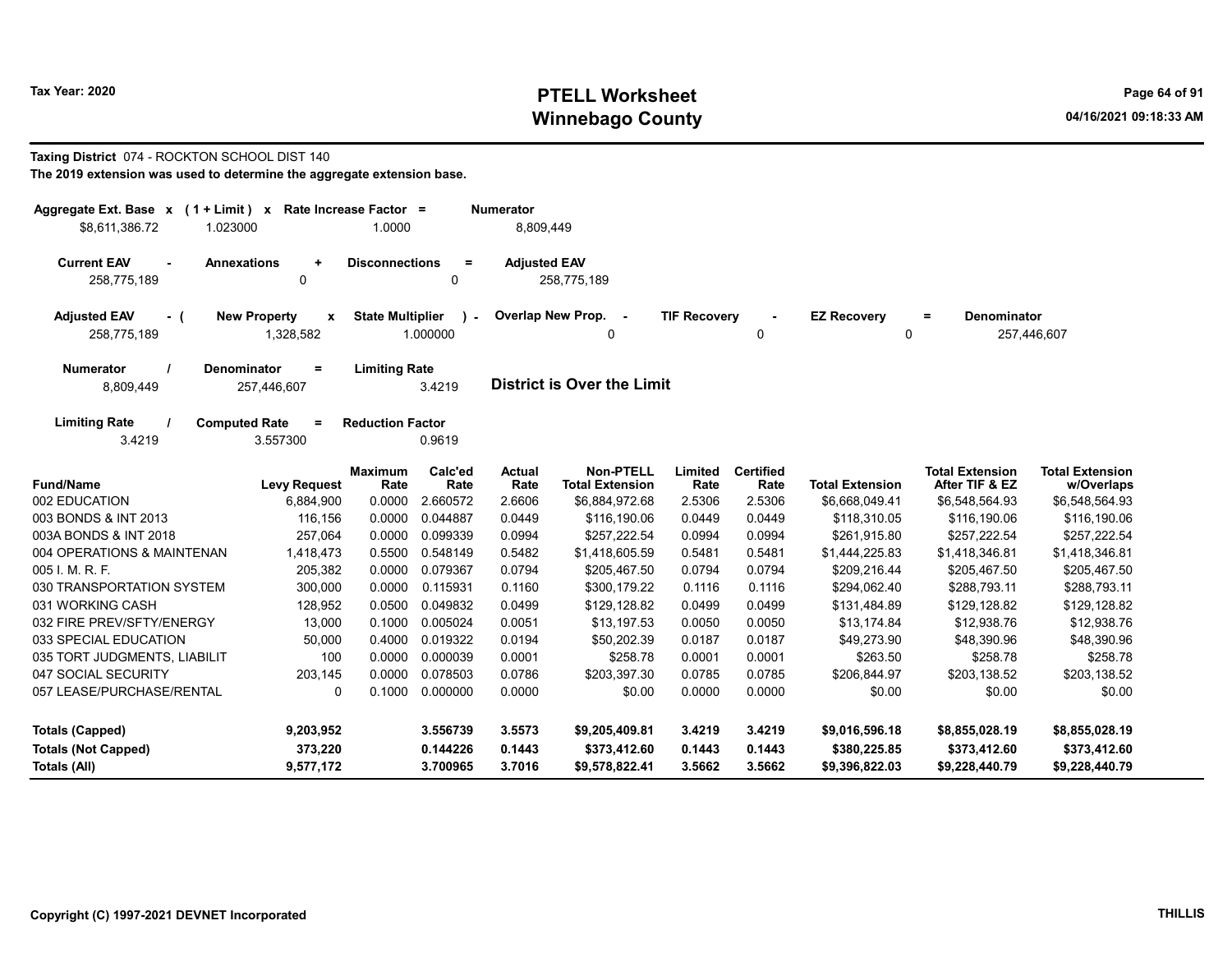### Taxing District 075 - NORTH BOONE SD #200

| Aggregate Ext. Base $x$ (1 + Limit) x Rate Increase Factor = |     |                     |              |                             | <b>Numerator</b>            |                     |        |                    |     |                    |
|--------------------------------------------------------------|-----|---------------------|--------------|-----------------------------|-----------------------------|---------------------|--------|--------------------|-----|--------------------|
| \$9,399,232.31                                               |     | 1.023000            |              | 1.0000                      | 9,615,415                   |                     |        |                    |     |                    |
| <b>Current EAV</b>                                           |     | <b>Annexations</b>  | $\ddot{}$    | <b>Disconnections</b><br>Ξ. | <b>Adjusted EAV</b>         |                     |        |                    |     |                    |
| 174,666,103                                                  |     | 0                   |              | 0                           | 174.666.103                 |                     |        |                    |     |                    |
| <b>Adjusted EAV</b>                                          | - 1 | <b>New Property</b> | $\mathbf{x}$ | <b>State Multiplier</b>     | Overlap New Prop.<br>$\sim$ | <b>TIF Recovery</b> | $\sim$ | <b>EZ Recovery</b> | $=$ | <b>Denominator</b> |
| 174,666,103                                                  |     |                     | 0            | 1.000000                    | 1.317.629                   |                     |        |                    | u   | 173.348.474        |
| <b>Numerator</b>                                             |     | <b>Denominator</b>  | $=$          | <b>Limiting Rate</b>        |                             |                     |        |                    |     |                    |

| 5.5469<br>173,348,474<br>9,615,415 | <b>District is Within the Limit</b> |
|------------------------------------|-------------------------------------|

| <b>Fund/Name</b>             | <b>Levy Request</b> | <b>Maximum</b><br>Rate | Calc'ed<br>Rate | Actual<br>Rate | <b>Non-PTELL</b><br><b>Total Extension</b> | Limited<br>Rate | <b>Certified</b><br>Rate | <b>Total Extension</b> | <b>Total Extension</b><br>After TIF & EZ | Total Extension<br>w/Overlaps |
|------------------------------|---------------------|------------------------|-----------------|----------------|--------------------------------------------|-----------------|--------------------------|------------------------|------------------------------------------|-------------------------------|
| 002 EDUCATION                | 5,600,000           | 0.0000                 | 3.206117        | 3.2062         | \$37,300.80                                | 3.2062          | 3.2062                   | \$37,300.80            | \$37,300.80                              | \$5,600,144.59                |
| 003 BONDS & INT 2008         | $\Omega$            | 0.0000                 | 0.000000        | 0.0000         | \$0.00                                     | 0.0000          | 0.0000                   | \$0.00                 | \$0.00                                   | \$0.00                        |
| 003A BONDS & INT 2016        | $\Omega$            | 0.0000                 | 0.000000        | 0.0000         | \$0.00                                     | 0.0000          | 0.0000                   | \$0.00                 | \$0.00                                   | \$0.00                        |
| 003B BONDS & INT 2003        | 170,000             | 0.0000                 | 0.097329        | 0.0974         | \$1,133.15                                 | 0.0974          | 0.0974                   | \$1,133.15             | \$1,133.15                               | \$170,124.78                  |
| 003C BONDS & INT 2006        | 705,000             | 0.0000                 | 0.403627        | 0.4037         | \$4,696.63                                 | 0.4037          | 0.4037                   | \$4,696.63             | \$4,696.63                               | \$705,127.06                  |
| 003D BONDS & INT 2007A       | 0                   | 0.0000                 | 0.000000        | 0.0000         | \$0.00                                     | 0.0000          | 0.0000                   | \$0.00                 | \$0.00                                   | \$0.00                        |
| 003E BONDS & INT 2017        | 279,400             | 0.0000                 | 0.159962        | 0.1600         | \$1,861.43                                 | 0.1600          | 0.1600                   | \$1,861.43             | \$1,861.43                               | \$279,465.76                  |
| 004 OPERATIONS & MAINTENAN   | 1,500,000           | 0.7500                 | 0.858781        | 0.7500         | \$8,725.47                                 | 0.7500          | 0.7500                   | \$8,725.47             | \$8,725.47                               | \$1,309,995.77                |
| 005 I. M. R. F.              | 300,000             | 0.0000                 | 0.171756        | 0.1718         | \$1,998.71                                 | 0.1718          | 0.1718                   | \$1,998.71             | \$1,998.71                               | \$300,076.36                  |
| 030 TRANSPORTATION SYSTEM    | 900,000             | 0.0000                 | 0.515269        | 0.5153         | \$5,994.98                                 | 0.5153          | 0.5153                   | \$5,994.98             | \$5,994.98                               | \$900,054.43                  |
| 031 WORKING CASH             | 40,000              | 0.0500                 | 0.022901        | 0.0230         | \$267.58                                   | 0.0230          | 0.0230                   | \$267.58               | \$267.58                                 | \$40,173.20                   |
| 032 FIRE PREV/SFTY/ENERGY    | $\Omega$            | 0.1000                 | 0.000000        | 0.0000         | \$0.00                                     | 0.0000          | 0.0000                   | \$0.00                 | \$0.00                                   | \$0.00                        |
| 033 SPECIAL EDUCATION        | 965,000             | 0.8000                 | 0.552483        | 0.5525         | \$6,427.76                                 | 0.5525          | 0.5525                   | \$6,427.76             | \$6,427.76                               | \$965,030.22                  |
| 035 TORT JUDGMENTS, LIABILIT | 210,000             | 0.0000                 | 0.120229        | 0.1203         | \$1,399.57                                 | 0.1203          | 0.1203                   | \$1,399.57             | \$1,399.57                               | \$210,123.32                  |
| 047 SOCIAL SECURITY          | 350,000             | 0.0000                 | 0.200382        | 0.2004         | \$2,331.45                                 | 0.2004          | 0.2004                   | \$2,331.45             | \$2,331.45                               | \$350,030.87                  |
| 057 LEASE/PURCHASE/RENTAL    | 0                   | 0.1000                 | 0.000000        | 0.0000         | \$0.00                                     | 0.0000          | 0.0000                   | \$0.00                 | \$0.00                                   | \$0.00                        |
| <b>Totals (Capped)</b>       | 9,865,000           |                        | 5.647918        | 5.5395         | \$64,446.32                                | 5.5395          | 5.5395                   | \$64,446.32            | \$64,446.32                              | \$9,675,628.76                |
| <b>Totals (Not Capped)</b>   | 1,154,400           |                        | 0.660918        | 0.6611         | \$7,691.21                                 | 0.6611          | 0.6611                   | \$7,691.21             | \$7,691.21                               | \$1,154,717.60                |
| Totals (All)                 | 11,019,400          |                        | 6.308836        | 6.2006         | \$72,137.53                                | 6.2006          | 6.2006                   | \$72,137.53            | \$72,137.53                              | \$10,830,346.36               |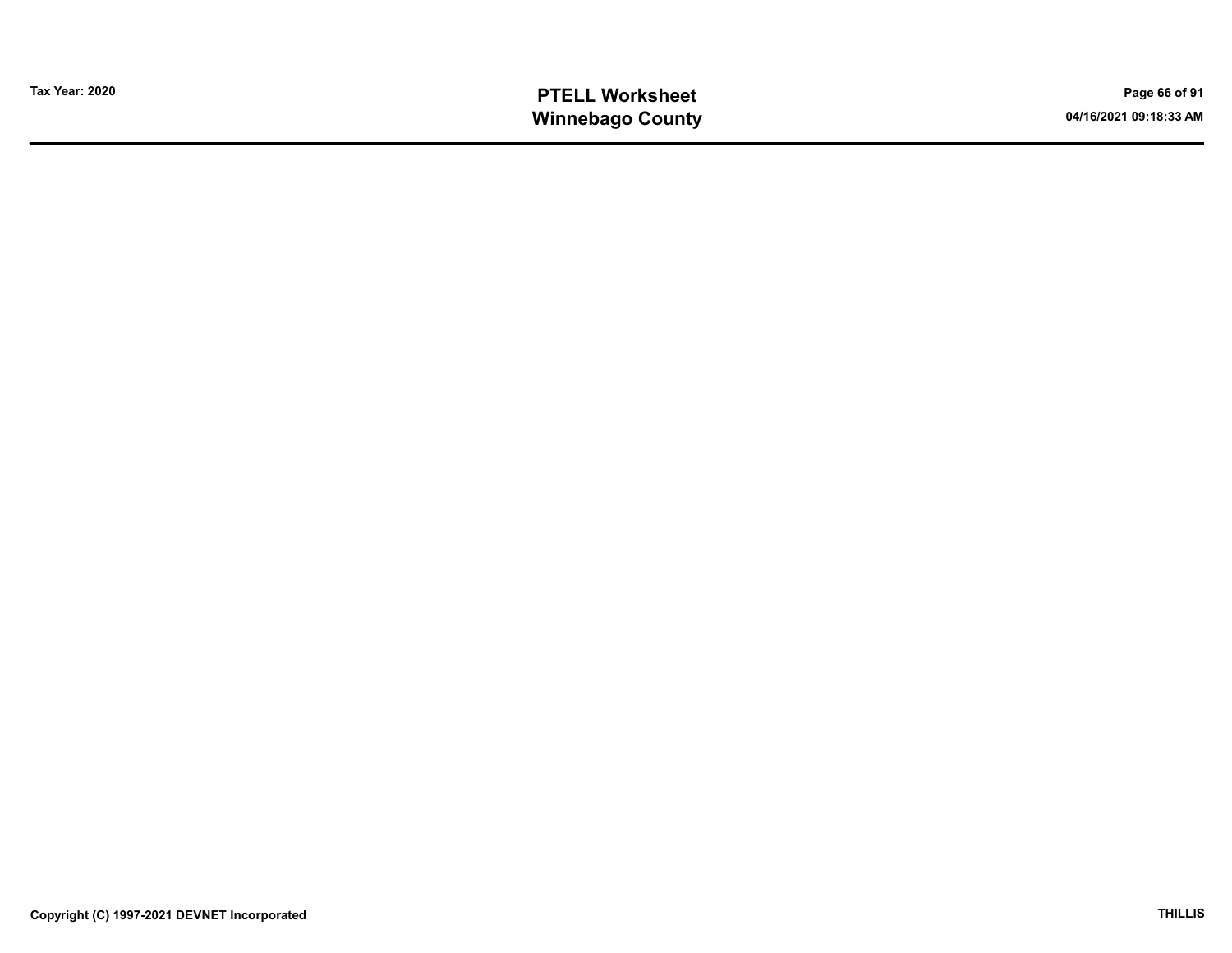#### Taxing District 076 - ROCKFORD SCHOOL DIST 205 The 2018 extension was used to determine the aggregate extension base.

| Aggregate Ext. Base $x$ (1 + Limit) $x$ |          |                                        | Rate Increase Factor =                        | <b>Numerator</b>                     |                                    |                    |        |                              |
|-----------------------------------------|----------|----------------------------------------|-----------------------------------------------|--------------------------------------|------------------------------------|--------------------|--------|------------------------------|
| \$141,339,590.31                        |          | 1.023000                               | 1.0000                                        | 144.590.401                          |                                    |                    |        |                              |
| <b>Current EAV</b><br>2,368,058,266     |          | <b>Annexations</b><br>÷.<br>0          | <b>Disconnections</b><br>Ξ.                   | <b>Adiusted EAV</b><br>2.368.058.266 |                                    |                    |        |                              |
| <b>Adjusted EAV</b><br>2,368,058,266    | $\sim$ 1 | <b>New Property</b><br>x<br>13.631.444 | <b>State Multiplier</b><br>$\sim$<br>1.000000 | <b>Overlap New Prop.</b><br>4.197    | <b>TIF Recovery</b><br>$\sim$<br>0 | <b>EZ Recovery</b> | =<br>0 | Denominator<br>2,354,422,625 |
| <b>Numerator</b>                        |          | Denominator<br>$=$                     | Limiting Rate                                 |                                      |                                    |                    |        |                              |

| 144,590,401 | 2,354,422,625 | 6.1413 | <b>District is Within the Limit</b> |
|-------------|---------------|--------|-------------------------------------|

| <b>Fund/Name</b>             | <b>Levy Request</b> | Maximum<br>Rate | Calc'ed<br>Rate | Actual<br>Rate | <b>Non-PTELL</b><br><b>Total Extension</b> | Limited<br>Rate | <b>Certified</b><br>Rate | <b>Total Extension</b> | <b>Total Extension</b><br>After TIF & EZ | <b>Total Extension</b><br>w/Overlaps |
|------------------------------|---------------------|-----------------|-----------------|----------------|--------------------------------------------|-----------------|--------------------------|------------------------|------------------------------------------|--------------------------------------|
| 002 EDUCATION                | 79,460,841          | 0.0000          | 3.355527        | 3.3556         | \$79,352,469.16                            | 3.3556          | 3.3556                   | \$81,936,823.52        | \$79,352,469.16                          | \$79,462,563.17                      |
| 003 BONDS & INT 2000         | 0                   | 0.0000          | 0.000000        | 0.0000         | \$0.00                                     | 0.0000          | 0.0000                   | \$0.00                 | \$0.00                                   | \$0.00                               |
| 003A BONDS & INT 2015 A & B  | 3,502,525           | 0.0000          | 0.147907        | 0.1480         | \$3.499.870.50                             | 0.1480          | 0.1480                   | \$3,613,854.42         | \$3,499,870.50                           | \$3,504,726.23                       |
| 003C BONDS & INT 2016        | 0                   | 0.0000          | 0.000000        | 0.0000         | \$0.00                                     | 0.0000          | 0.0000                   | \$0.00                 | \$0.00                                   | \$0.00                               |
| 003F BONDS & INT 2010        | 0                   | 0.0000          | 0.000000        | 0.0000         | \$0.00                                     | 0.0000          | 0.0000                   | \$0.00                 | \$0.00                                   | \$0.00                               |
| 003G BONDS & INT 2013 A & B  | 10,356,600          | 0.0000          | 0.437346        | 0.4374         | \$10,343,536.18                            | 0.4374          | 0.4374                   | \$10,680,404.88        | \$10,343,536.18                          | \$10,357,886.86                      |
| 004 OPERATIONS & MAINTENAN   | 16,861,808          | 0.7500          | 0.712052        | 0.7121         | \$16,839,579.59                            | 0.7121          | 0.7121                   | \$17,388,011.69        | \$16,839,579.59                          | \$16,862,942.91                      |
| 005 I. M. R. F.              | 397,956             | 0.0000          | 0.016805        | 0.0169         | \$399,647.37                               | 0.0169          | 0.0169                   | \$412,663.11           | \$399,647.37                             | \$400,201.85                         |
| 030 TRANSPORTATION SYSTEM    | 14,761,370          | 0.0000          | 0.623353        | 0.6234         | \$14,742,022.07                            | 0.6234          | 0.6234                   | \$15,222,140.83        | \$14,742,022.07                          | \$14,762,475.23                      |
| 031 WORKING CASH             | 987,403             | 0.0500          | 0.041697        | 0.0417         | \$986,112.16                               | 0.0417          | 0.0417                   | \$1,018,227.90         | \$986,112.16                             | \$987,480.30                         |
| 032 FIRE PREV/SFTY/ENERGY    | 711,900             | 0.1000          | 0.030063        | 0.0301         | \$711,797.99                               | 0.0301          | 0.0301                   | \$734,979.85           | \$711,797.99                             | \$712,785.54                         |
| 033 SPECIAL EDUCATION        | 15,680,961          | 0.8000          | 0.662187        | 0.6622         | \$15,659,555.69                            | 0.6622          | 0.6622                   | \$16,169,556.72        | \$15,659,555.69                          | \$15,681,281.84                      |
| 035 TORT JUDGMENTS, LIABILIT | 4,740,285           | 0.0000          | 0.200176        | 0.2002         | \$4,734,284.28                             | 0.2002          | 0.2002                   | \$4,888,470.64         | \$4,734,284.28                           | \$4,740,852.65                       |
| 047 SOCIAL SECURITY          | 8,479,637           | 0.0000          | 0.358084        | 0.3581         | \$8,468,267.73                             | 0.3581          | 0.3581                   | \$8,744,062.61         | \$8,468,267.73                           | \$8,480,016.65                       |
| <b>Totals (Capped)</b>       | 142,082,161         |                 | 5.999944        | 6.0003         | \$141,893,736.04                           | 6.0003          | 6.0003                   | \$146,514,936.88       | \$141,893,736.04                         | \$142,090,600.14                     |
| <b>Totals (Not Capped)</b>   | 13,859,125          |                 | 0.585253        | 0.5854         | \$13,843,406.68                            | 0.5854          | 0.5854                   | \$14,294,259.30        | \$13,843,406.68                          | \$13,862,613.09                      |
| Totals (All)                 | 155,941,286         |                 | 6.585197        | 6.5857         | \$155,737,142.72                           | 6.5857          | 6.5857                   | \$160,809,196.18       | \$155,737,142.72                         | \$155,953,213.23                     |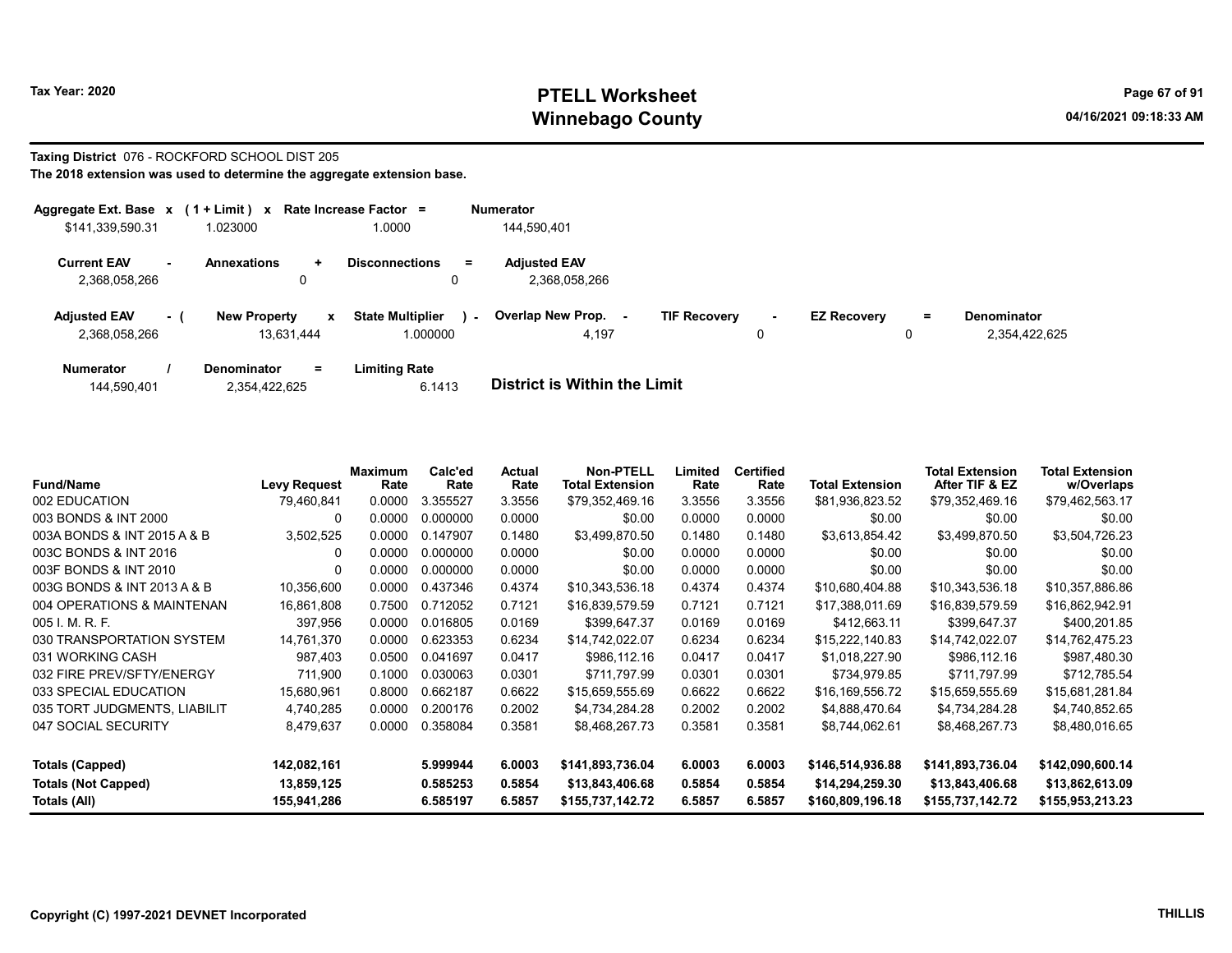### Taxing District 077 - HONONEGAH HIGH SD #207

| Aggregate Ext. Base x (1 + Limit) x Rate Increase Factor =                |                     |                         |                         | Numerator             |                                            |                     |                          |                          |                                          |                                      |
|---------------------------------------------------------------------------|---------------------|-------------------------|-------------------------|-----------------------|--------------------------------------------|---------------------|--------------------------|--------------------------|------------------------------------------|--------------------------------------|
| \$17.468.805.17<br>1.023000                                               |                     | 1.0000                  |                         | 17,870,588            |                                            |                     |                          |                          |                                          |                                      |
| <b>Current EAV</b><br><b>Annexations</b><br>$\blacksquare$<br>777,040,928 | ÷<br>40,259         | <b>Disconnections</b>   | $\equiv$<br>$\Omega$    | <b>Adjusted EAV</b>   | 777,000,669                                |                     |                          |                          |                                          |                                      |
| <b>New Property</b><br><b>Adjusted EAV</b><br>$-$ (<br>777,000,669        | x<br>3,249,537      | <b>State Multiplier</b> | $\lambda$ -<br>1.000000 | Overlap New Prop.     | $\sim$ $\sim$<br>n                         | <b>TIF Recovery</b> | $\Omega$                 | <b>EZ Recovery</b><br>0  | <b>Denominator</b><br>$\equiv$           | 773,751,132                          |
| <b>Numerator</b><br>Denominator                                           | $=$                 | <b>Limiting Rate</b>    |                         |                       |                                            |                     |                          |                          |                                          |                                      |
| 17,870,588                                                                | 773,751,132         |                         | 2.3096                  |                       | <b>District is Over the Limit</b>          |                     |                          |                          |                                          |                                      |
| <b>Limiting Rate</b><br><b>Computed Rate</b><br>2.3096                    | $=$<br>2.360700     | <b>Reduction Factor</b> | 0.9784                  |                       |                                            |                     |                          |                          |                                          |                                      |
| <b>Fund/Name</b>                                                          | <b>Levy Request</b> | <b>Maximum</b><br>Rate  | Calc'ed<br>Rate         | <b>Actual</b><br>Rate | <b>Non-PTELL</b><br><b>Total Extension</b> | Limited<br>Rate     | <b>Certified</b><br>Rate | <b>Total Extension</b>   | <b>Total Extension</b><br>After TIF & EZ | <b>Total Extension</b><br>w/Overlaps |
| 002 EDUCATION                                                             | 13,329,000          | 0.0000                  | 1.715354                | 1.7154                | \$13,324,379.81                            | 1.6779              | 1.6779                   | \$13,114,642.34          | \$13,033,098.33                          | \$13,037,969.73                      |
| 003 BONDS & INT 2017A                                                     | 241,800             | 0.0000                  | 0.031118                | 0.0312                | \$242,346.19                               | 0.0312              | 0.0312                   | \$243,862.47             | \$242,346.19                             | \$242,436.77                         |
| 003A BONDS & INT 2012                                                     | 224,100             | 0.0000                  | 0.028840                | 0.0289                | \$224.480.92                               | 0.0289              | 0.0289                   | \$225.885.43             | \$224,480.92                             | \$224,564.83                         |
| 003B BONDS & INT 2017B                                                    | 105,200             | 0.0000                  | 0.013539                | 0.0136                | \$105,638.08                               | 0.0136              | 0.0136                   | \$106,299.03             | \$105,638.08                             | \$105,677.57                         |
| 003C BONDS & INT 2014A                                                    | 536,750             | 0.0000                  | 0.069076                | 0.0691                | \$536,734.67                               | 0.0691              | 0.0691                   | \$540,092.85             | \$536,734.67                             | \$536,935.28                         |
| 003E BONDS & INT 2018A                                                    | 1,085,150           | 0.0000                  | 0.139652                | 0.1397                | \$1,085,120.59                             | 0.1397              | 0.1397                   | \$1,091,909.85           | \$1,085,120.59                           | \$1,085,526.18                       |
| 003F BONDS & INT 2018B                                                    | 0                   | 0.0000                  | 0.000000                | 0.0000                | \$0.00                                     | 0.0000              | 0.0000                   | \$0.00                   | \$0.00                                   | \$0.00                               |
| 004 OPERATIONS & MAINTENAN                                                | 2,000,000           | 0.5500                  | 0.257387                | 0.2574                | \$1,999,356.05                             | 0.2523              | 0.2523                   | \$1,972,003.26           | \$1,959,741.77                           | \$1,960,474.26                       |
| 005 I. M. R. F.                                                           | 250,000             | 0.0000                  | 0.032173                | 0.0322                | \$250,113.69                               | 0.0316              | 0.0316                   | \$246,988.91             | \$245,453.19                             | \$245,544.93                         |
| 030 TRANSPORTATION SYSTEM<br>031 WORKING CASH                             | 1,200,000<br>500    | 0.0000<br>0.0500        | 0.154432<br>0.000064    | 0.1545<br>0.0001      | \$1,200,079.68                             | 0.1512<br>0.0000    | 0.1512                   | \$1,181,795.05<br>\$0.00 | \$1,174,446.91                           | \$1,174,885.88                       |
| 032 FIRE PREV/SFTY/ENERGY                                                 | 500                 | 0.1000                  | 0.000064                | 0.0001                | \$776.75<br>\$776.75                       | 0.0000              | 0.0000<br>0.0000         | \$0.00                   | \$0.00<br>\$0.00                         | \$0.00<br>\$0.00                     |
| 033 SPECIAL EDUCATION                                                     | 1,310,000           | 0.4000                  | 0.168588                | 0.1686                | \$1,309,601.51                             | 0.1650              | 0.1650                   | \$1,289,657.30           | \$1,281,638.49                           | \$1,282,117.53                       |
| 035 TORT JUDGMENTS, LIABILIT                                              | 500                 | 0.0000                  | 0.000064                | 0.0001                | \$776.75                                   | 0.0000              | 0.0000                   | \$0.00                   | \$0.00                                   | \$0.00                               |
| 047 SOCIAL SECURITY                                                       | 250,000             | 0.0000                  | 0.032173                | 0.0322                | \$250,113.69                               | 0.0316              | 0.0316                   | \$246,988.91             | \$245,453.19                             | \$245,544.93                         |
| 057 LEASE/PURCHASE/RENTAL                                                 | 500                 | 0.1000                  | 0.000064                | 0.0001                | \$776.75                                   | 0.0000              | 0.0000                   | \$0.00                   | \$0.00                                   | \$0.00                               |
| <b>Totals (Capped)</b>                                                    | 18,341,000          |                         | 2.360363                | 2.3607                | \$18,336,751.43                            | 2.3096              | 2.3096                   | \$18,052,075.78          | \$17,939,831.88                          | \$17,946,537.26                      |
| <b>Totals (Not Capped)</b>                                                | 2,193,000           |                         | 0.282225                | 0.2825                | \$2,194,320.45                             | 0.2825              | 0.2825                   | \$2,208,049.62           | \$2,194,320.45                           | \$2,195,140.63                       |
| <b>Totals (All)</b>                                                       | 20,534,000          |                         | 2.642588                | 2.6432                | \$20,531,071.88                            | 2.5921              | 2.5921                   | \$20,260,125.41          | \$20,134,152.33                          | \$20,141,677.89                      |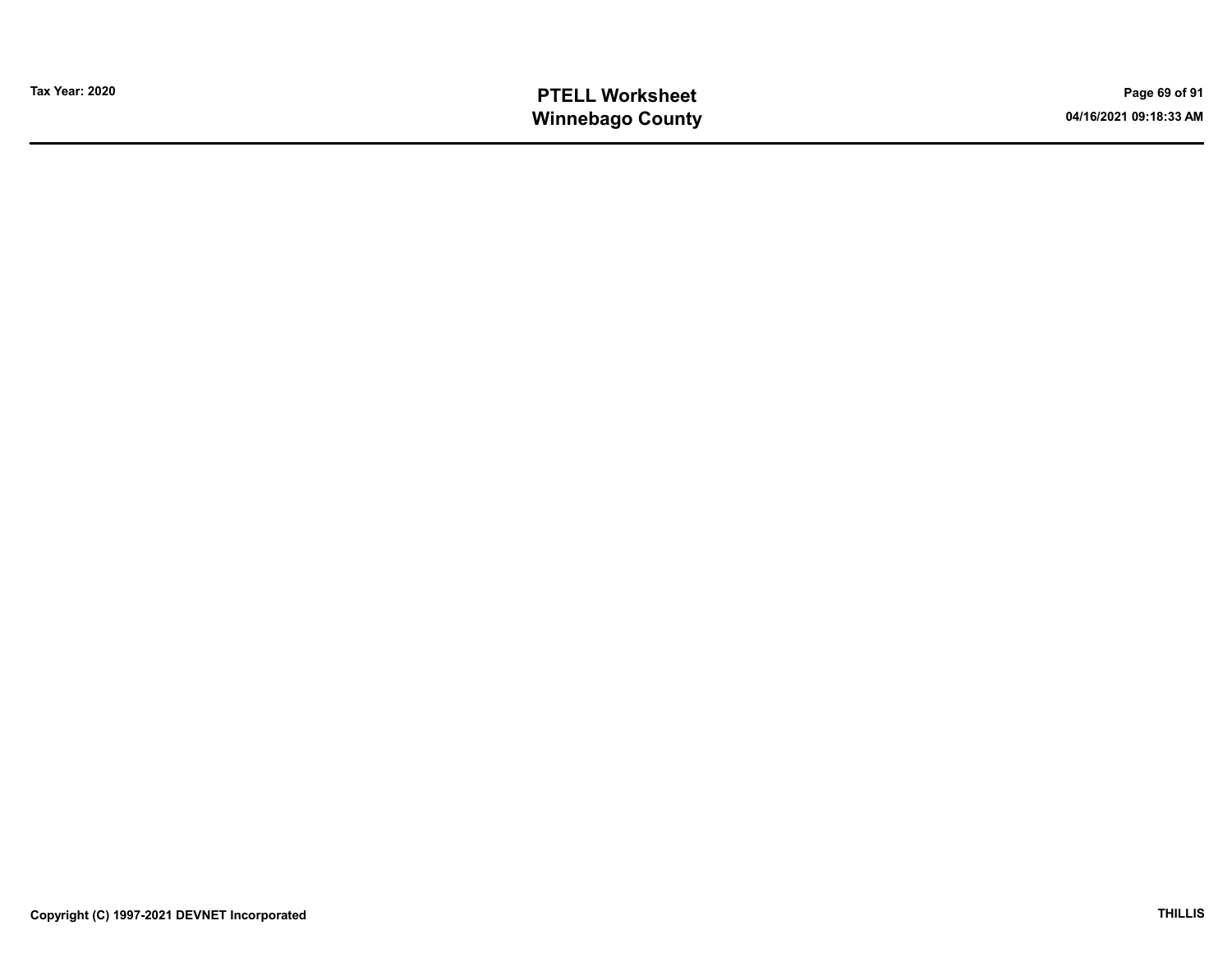### Taxing District 079 - SOUTH BELOIT SD #320

| Aggregate Ext. Base $x$ (1 + Limit) $x$                                 | Rate Increase Factor =  |                 | <b>Numerator</b>      |                                            |                     |                          |                        |                                          |                                      |
|-------------------------------------------------------------------------|-------------------------|-----------------|-----------------------|--------------------------------------------|---------------------|--------------------------|------------------------|------------------------------------------|--------------------------------------|
| \$4,082,158.72<br>1.023000                                              | 1.0000                  |                 | 4,176,048             |                                            |                     |                          |                        |                                          |                                      |
| <b>Current EAV</b><br><b>Annexations</b><br>$\ddot{}$                   | <b>Disconnections</b>   | $\equiv$        | <b>Adjusted EAV</b>   |                                            |                     |                          |                        |                                          |                                      |
| 87,142,149<br>$\mathbf 0$                                               |                         | $\mathbf 0$     |                       | 87, 142, 149                               |                     |                          |                        |                                          |                                      |
| <b>New Property</b><br><b>Adjusted EAV</b><br>$\pmb{\mathsf{x}}$<br>- ( | <b>State Multiplier</b> | $\lambda$ -     |                       | Overlap New Prop. -                        | <b>TIF Recovery</b> |                          | <b>EZ Recovery</b>     | <b>Denominator</b><br>$=$                |                                      |
| 87,142,149<br>57,827                                                    |                         | 1.000000        |                       | 0                                          |                     | 0                        | 0                      |                                          | 87,084,322                           |
| <b>Denominator</b><br><b>Numerator</b><br>$=$                           | <b>Limiting Rate</b>    |                 |                       |                                            |                     |                          |                        |                                          |                                      |
| 4,176,048<br>87,084,322                                                 |                         | 4.7955          |                       | <b>District is Over the Limit</b>          |                     |                          |                        |                                          |                                      |
| <b>Limiting Rate</b><br><b>Computed Rate</b><br>$=$                     | <b>Reduction Factor</b> |                 |                       |                                            |                     |                          |                        |                                          |                                      |
| 4.7955<br>5.144500                                                      |                         | 0.9322          |                       |                                            |                     |                          |                        |                                          |                                      |
| <b>Fund/Name</b><br><b>Levy Request</b>                                 | <b>Maximum</b><br>Rate  | Calc'ed<br>Rate | <b>Actual</b><br>Rate | <b>Non-PTELL</b><br><b>Total Extension</b> | Limited<br>Rate     | <b>Certified</b><br>Rate | <b>Total Extension</b> | <b>Total Extension</b><br>After TIF & EZ | <b>Total Extension</b><br>w/Overlaps |
| 002 EDUCATION<br>3,021,103                                              | 0.0000                  | 3.466868        | 3.4669                | \$3,021,131.16                             | 3.2312              | 3.2312                   | \$2,875,149.68         | \$2,815,737.12                           | \$2,815,737.12                       |
| 003A BONDS & INT 2016A<br>45,058                                        | 0.0000                  | 0.051706        | 0.0518                | \$45,139.63                                | 0.0518              | 0.0518                   | \$46,092.09            | \$45,139.63                              | \$45,139.63                          |
| 003B BONDS & INT 2016B<br>282,361                                       | 0.0000                  | 0.324024        | 0.3241                | \$282,427.70                               | 0.3241              | 0.3241                   | \$288,386.98           | \$282,427.70                             | \$282,427.70                         |
| 003C BONDS & INT 2011B<br>261,750                                       | 0.0000                  | 0.300371        | 0.3004                | \$261,775.02                               | 0.3004              | 0.3004                   | \$267,298.52           | \$261,775.02                             | \$261,775.02                         |
| 003D BONDS & INT 2013 A & B<br>66,001                                   | 0.0000                  | 0.075740        | 0.0758                | \$66,053.75                                | 0.0758              | 0.0758                   | \$67,447.49            | \$66,053.75                              | \$66,053.75                          |
| 003E BONDS & INT 2020C<br>357,674                                       | 0.0000                  | 0.410449        | 0.4105                | \$357,718.52                               | 0.4105              | 0.4105                   | \$365,266.45           | \$357,718.52                             | \$357,718.52                         |
| 003F BONDS & INT 2020A<br>$\mathbf 0$                                   | 0.0000                  | 0.000000        | 0.0000                | \$0.00                                     | 0.0000              | 0.0000                   | \$0.00                 | \$0.00                                   | \$0.00                               |
| 003G BONDS & INT 2020B<br>5,914                                         | 0.0000                  | 0.006787        | 0.0068                | \$5,925.67                                 | 0.0068              | 0.0068                   | \$6,050.70             | \$5,925.67                               | \$5,925.67                           |
| 004 OPERATIONS & MAINTENAN<br>456,596                                   | 0.7500                  | 0.523967        | 0.5240                | \$456,624.86                               | 0.4885              | 0.4885                   | \$434,671.52           | \$425,689.40                             | \$425,689.40                         |
| 005 I. M. R. F.<br>50,000                                               | 0.0000                  | 0.057378        | 0.0574                | \$50,019.59                                | 0.0536              | 0.0536                   | \$47,693.74            | \$46,708.19                              | \$46,708.19                          |
| 030 TRANSPORTATION SYSTEM<br>200,000                                    | 0.0000                  | 0.229510        | 0.2296                | \$200,078.37                               | 0.2014              | 0.2014                   | \$179,207.46           | \$175,504.29                             | \$175,504.29                         |
| 031 WORKING CASH<br>43,359                                              | 0.0500                  | 0.049757        | 0.0498                | \$43,396.79                                | 0.0380              | 0.0380                   | \$33,812.73            | \$33,114.02                              | \$33,114.02                          |
| 032 FIRE PREV/SFTY/ENERGY<br>40,000                                     | 0.1000                  | 0.045902        | 0.0460                | \$40,085.39                                | 0.0429              | 0.0429                   | \$38,172.79            | \$37,383.98                              | \$37,383.98                          |
| 033 SPECIAL EDUCATION<br>250,528                                        | 0.8000                  | 0.287494        | 0.2875                | \$250,533.68                               | 0.2681              | 0.2681                   | \$238,557.70           | \$233,628.10                             | \$233,628.10                         |
| 035 TORT JUDGMENTS, LIABILIT<br>180,000                                 | 0.0000                  | 0.206559        | 0.2066                | \$180,035.68                               | 0.1951              | 0.1951                   | \$173,601.67           | \$170,014.33                             | \$170,014.33                         |
| 047 SOCIAL SECURITY<br>241,106                                          | 0.0000                  | 0.276681        | 0.2767                | \$241,122.33                               | 0.2767              | 0.2767                   | \$246,210.05           | \$241,122.33                             | \$241,122.33                         |
| $\Omega$<br>057 LEASE/PURCHASE/RENTAL                                   | 0.1000                  | 0.000000        | 0.0000                | \$0.00                                     | 0.0000              | 0.0000                   | \$0.00                 | \$0.00                                   | \$0.00                               |
| <b>Totals (Capped)</b><br>4,482,692                                     |                         | 5.144116        | 5.1445                | \$4,483,027.85                             | 4.7955              | 4.7955                   | \$4,267,077.33         | \$4,178,901.76                           | \$4,178,901.76                       |
| <b>Totals (Not Capped)</b><br>1,018,758                                 |                         | 1.169077        | 1.1694                | \$1,019,040.29                             | 1.1694              | 1.1694                   | \$1,040,542.22         | \$1,019,040.29                           | \$1,019,040.29                       |
| 5,501,450<br>Totals (All)                                               |                         | 6.313193        | 6.3139                | \$5,502,068.14                             | 5.9649              | 5.9649                   | \$5,307,619.56         | \$5,197,942.05                           | \$5,197,942.05                       |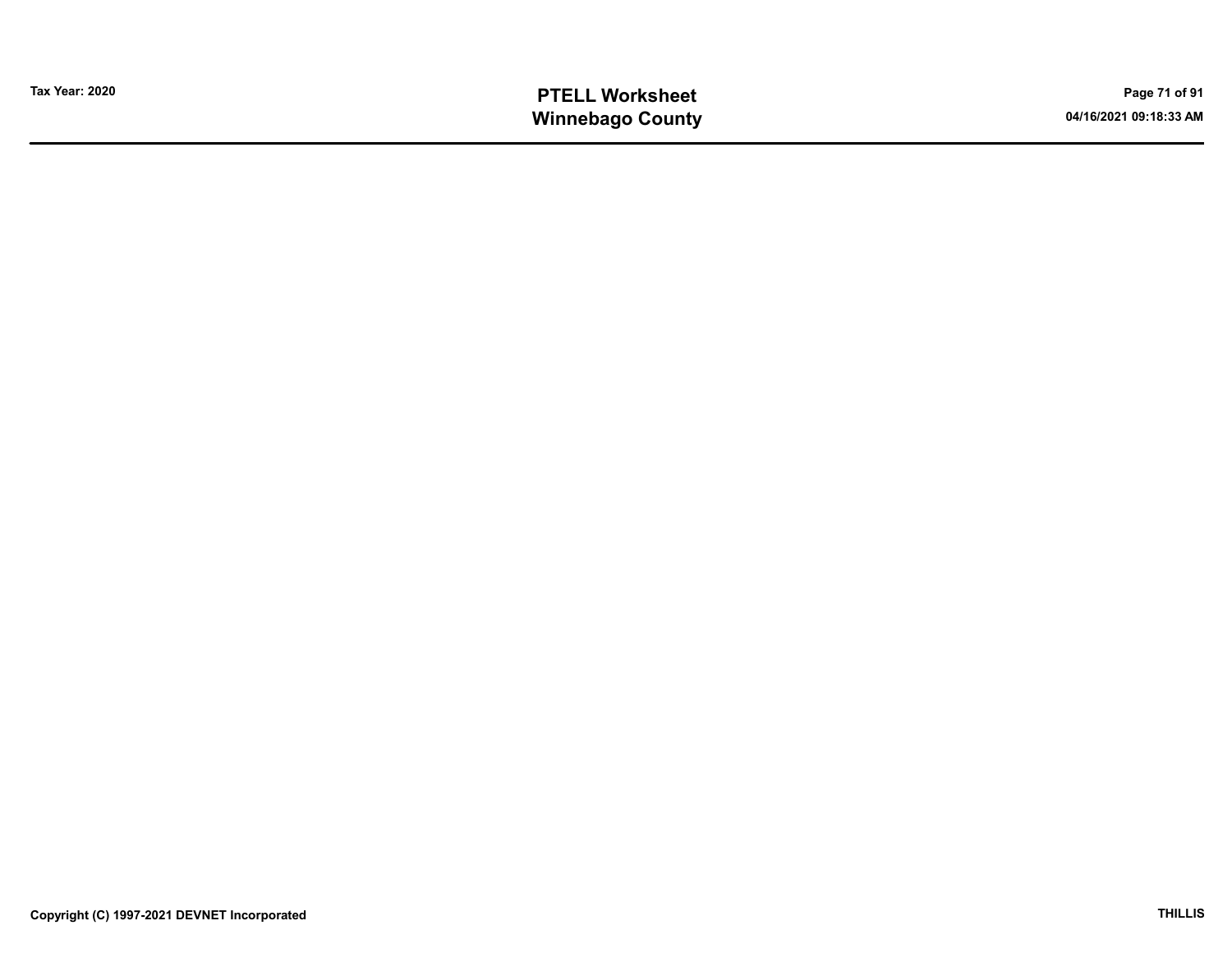### Taxing District 080 - PECATONICA UNIT SD #321

| Aggregate Ext. Base $x$ (1 + Limit) $x$                                                                                                          |                                                 | Rate Increase Factor =  |                          | <b>Numerator</b>      |                                            |                     |                          |                        |                                          |                                      |
|--------------------------------------------------------------------------------------------------------------------------------------------------|-------------------------------------------------|-------------------------|--------------------------|-----------------------|--------------------------------------------|---------------------|--------------------------|------------------------|------------------------------------------|--------------------------------------|
| \$5,743,400.52<br>1.023000                                                                                                                       |                                                 | 1.0000                  |                          | 5,875,499             |                                            |                     |                          |                        |                                          |                                      |
| <b>Current EAV</b><br>104,999,597                                                                                                                | <b>Annexations</b><br>$\ddot{\phantom{1}}$<br>0 | <b>Disconnections</b>   | $\equiv$<br>0            | <b>Adjusted EAV</b>   | 104,999,597                                |                     |                          |                        |                                          |                                      |
| <b>Adjusted EAV</b><br>- (<br>104,999,597                                                                                                        | <b>New Property</b><br>X<br>399,969             | <b>State Multiplier</b> | $\mathbf{r}$<br>1.000000 |                       | Overlap New Prop. -<br>66,668              | <b>TIF Recovery</b> | 0                        | <b>EZ Recovery</b>     | Denominator<br>Ξ<br>0                    | 104,532,960                          |
| <b>Numerator</b><br><b>Denominator</b><br><b>Limiting Rate</b><br>$=$<br><b>District is Over the Limit</b><br>5,875,499<br>104,532,960<br>5.6208 |                                                 |                         |                          |                       |                                            |                     |                          |                        |                                          |                                      |
| <b>Limiting Rate</b><br>5.6208                                                                                                                   | <b>Computed Rate</b><br>$=$<br>5.742900         | <b>Reduction Factor</b> | 0.9787                   |                       |                                            |                     |                          |                        |                                          |                                      |
| <b>Fund/Name</b>                                                                                                                                 | <b>Levy Request</b>                             | <b>Maximum</b><br>Rate  | Calc'ed<br>Rate          | <b>Actual</b><br>Rate | <b>Non-PTELL</b><br><b>Total Extension</b> | Limited<br>Rate     | <b>Certified</b><br>Rate | <b>Total Extension</b> | <b>Total Extension</b><br>After TIF & EZ | <b>Total Extension</b><br>w/Overlaps |
| 002 EDUCATION                                                                                                                                    | 4,360,558                                       | 0.0000                  | 4.152928                 | 4.1530                | \$3,908,811.66                             | 4.1462              | 4.1462                   | \$3,902,411.48         | \$3,902,411.48                           | \$4,353,493.29                       |
| 003 BONDS & INT 2020                                                                                                                             | 131,252                                         | 0.0000                  | 0.125002                 | 0.1251                | \$117,744.36                               | 0.1251              | 0.1251                   | \$117,744.36           | \$117,744.36                             | \$131,354.50                         |
| 003a BONDS & INT 2001                                                                                                                            | 0                                               | 0.0000                  | 0.000000                 | 0.0000                | \$0.00                                     | 0.0000              | 0.0000                   | \$0.00                 | \$0.00                                   | \$0.00                               |
| 004 OPERATIONS & MAINTENAN                                                                                                                       | 761,956                                         | 0.7500                  | 0.725675                 | 0.7257                | \$683.030.25                               | 0.7104              | 0.7104                   | \$668,629.86           | \$668.629.86                             | \$745.917.14                         |
| 005 I. M. R. F.                                                                                                                                  | 193,630                                         | 0.0000                  | 0.184410                 | 0.1845                | \$173,651.76                               | 0.1386              | 0.1386                   | \$130,450.59           | \$130,450.59                             | \$145,529.44                         |
| 030 TRANSPORTATION SYSTEM                                                                                                                        | 378,642                                         | 0.0000                  | 0.360613                 | 0.3607                | \$339,491.54                               | 0.3531              | 0.3531                   | \$332,338.41           | \$332,338.41                             | \$370,753.58                         |
| 031 WORKING CASH                                                                                                                                 | 40,906                                          | 0.0500                  | 0.038958                 | 0.0390                | \$36,706.88                                | 0.0382              | 0.0382                   | \$35,953.91            | \$35,953.91                              | \$40,109.85                          |
| 032 FIRE PREV/SFTY/ENERGY                                                                                                                        | 92,091                                          | 0.1000                  | 0.087706                 | 0.0878                | \$82,637.53                                | 0.0860              | 0.0860                   | \$80,943.37            | \$80,943.37                              | \$90,299.65                          |
| 033 SPECIAL EDUCATION                                                                                                                            | 38,622                                          | 0.8000                  | 0.036783                 | 0.0368                | \$34,636.23                                | 0.0361              | 0.0361                   | \$33,977.39            | \$33,977.39                              | \$37,904.85                          |
| 035 TORT JUDGMENTS, LIABILIT                                                                                                                     | 11,836                                          | 0.0000                  | 0.011272                 | 0.0113                | \$10,635.58                                | 0.0111              | 0.0111                   | \$10,447.34            | \$10,447.34                              | \$11,654.96                          |
| 047 SOCIAL SECURITY                                                                                                                              | 151,270                                         | 0.0000                  | 0.144067                 | 0.1441                | \$135,627.20                               | 0.1011              | 0.1011                   | \$95,155.52            | \$95,155.52                              | \$106,154.59                         |
| 057 LEASE/PURCHASE/RENTAL                                                                                                                        | 0                                               | 0.1000                  | 0.000000                 | 0.0000                | \$0.00                                     | 0.0000              | 0.0000                   | \$0.00                 | \$0.00                                   | \$0.00                               |
| <b>109 PRIOR YEAR ADJUSTMENT</b>                                                                                                                 | $\Omega$                                        |                         | 0.0000 -0.000500         | $-0.0005$             | (\$470.60)                                 | $-0.0005$           | $-0.0005$                | (\$470.60)             | (\$470.60)                               | (\$470.60)                           |
| <b>Totals (Capped)</b>                                                                                                                           | 6,029,511                                       |                         | 5.742412                 | 5.7429                | \$5,405,228.63                             | 5.6208              | 5.6208                   | \$5,290,307.86         | \$5,290,307.87                           | \$5,901,817.35                       |
| <b>Totals (Not Capped)</b>                                                                                                                       | 131,252                                         |                         | 0.124502                 | 0.1246                | \$117,273.76                               | 0.1246              | 0.1246                   | \$117,273.76           | \$117,273.76                             | \$130,883.90                         |
| <b>Totals (All)</b>                                                                                                                              | 6,160,763                                       |                         | 5.866914                 | 5.8675                | \$5,522,502.39                             | 5.7454              | 5.7454                   | \$5,407,581.63         | \$5,407,581.63                           | \$6,032,701.25                       |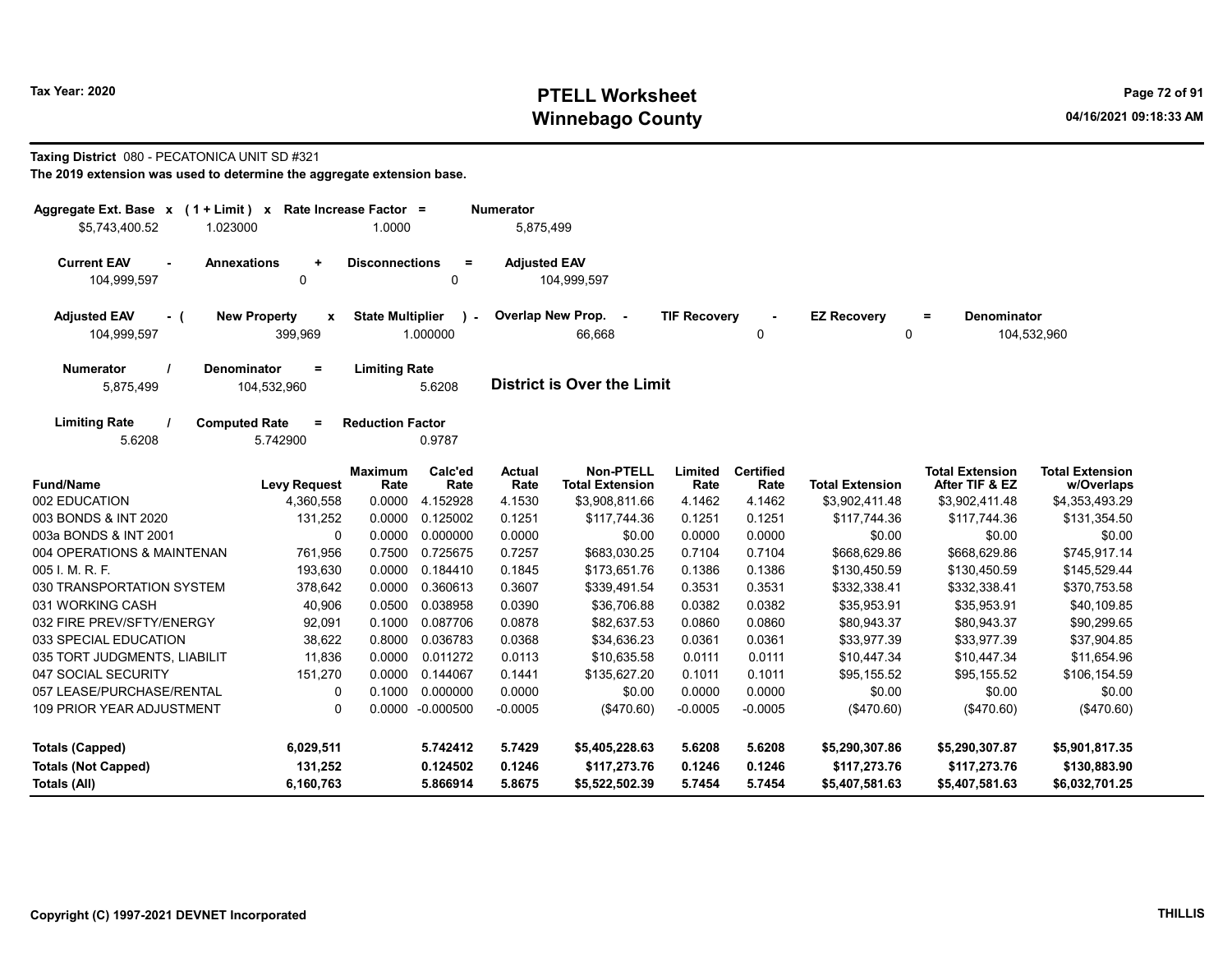### Taxing District 081 - DURAND UNIT SD #322

| Aggregate Ext. Base $x$ (1 + Limit) $x$  |                                     | Rate Increase Factor =  |                 | <b>Numerator</b>      |                                            |                     |                          |                        |                                          |                                      |
|------------------------------------------|-------------------------------------|-------------------------|-----------------|-----------------------|--------------------------------------------|---------------------|--------------------------|------------------------|------------------------------------------|--------------------------------------|
| \$6,081,869.95<br>1.023000               |                                     | 1.0000                  |                 | 6,221,753             |                                            |                     |                          |                        |                                          |                                      |
| <b>Current EAV</b><br><b>Annexations</b> | ÷                                   | <b>Disconnections</b>   | $=$             | <b>Adjusted EAV</b>   |                                            |                     |                          |                        |                                          |                                      |
| 87,550,785                               | $\Omega$                            |                         | $\Omega$        |                       | 87,550,785                                 |                     |                          |                        |                                          |                                      |
| <b>Adjusted EAV</b><br>- (               | <b>New Property</b><br>$\mathbf{x}$ | <b>State Multiplier</b> | $\mathbf{r}$    |                       | Overlap New Prop. -                        | <b>TIF Recoverv</b> |                          | <b>EZ Recovery</b>     | <b>Denominator</b><br>$=$                |                                      |
| 87,550,785                               | 116,702                             |                         | 1.000000        |                       | 0                                          |                     | $\Omega$                 | $\mathbf 0$            |                                          | 87,434,083                           |
| <b>Numerator</b>                         | Denominator<br>$=$                  | <b>Limiting Rate</b>    |                 |                       |                                            |                     |                          |                        |                                          |                                      |
| 6,221,753                                | 87,434,083                          |                         | 7.1160          |                       | <b>District is Over the Limit</b>          |                     |                          |                        |                                          |                                      |
| <b>Limiting Rate</b>                     | <b>Computed Rate</b><br>Ξ           | <b>Reduction Factor</b> |                 |                       |                                            |                     |                          |                        |                                          |                                      |
| 7.1160                                   | 7.274200                            |                         | 0.9783          |                       |                                            |                     |                          |                        |                                          |                                      |
| <b>Fund/Name</b>                         | <b>Levy Request</b>                 | <b>Maximum</b><br>Rate  | Calc'ed<br>Rate | <b>Actual</b><br>Rate | <b>Non-PTELL</b><br><b>Total Extension</b> | Limited<br>Rate     | <b>Certified</b><br>Rate | <b>Total Extension</b> | <b>Total Extension</b><br>After TIF & EZ | <b>Total Extension</b><br>w/Overlaps |
| 002 EDUCATION                            | 4,268,200                           | 0.0000                  | 4.875113        | 4.8752                | \$4,197,411.04                             | 4.3230              | 4.3230                   | \$3,740,033.25         | \$3,721,982.26                           | \$3,784,820.44                       |
| 003C BONDS & INT 2003 A                  | 185,000                             | 0.0000                  | 0.211306        | 0.2114                | \$182,009.50                               | 0.2114              | 0.2114                   | \$182,892.21           | \$182,009.50                             | \$185,082.36                         |
| 004 OPERATIONS & MAINTENAN               | 550,000                             | 0.7500                  | 0.628207        | 0.6283                | \$540,948.75                               | 0.6283              | 0.6283                   | \$543,572.26           | \$540,948.75                             | \$550,081.58                         |
| 005 I. M. R. F.                          | 85,000                              | 0.0000                  | 0.097087        | 0.0971                | \$83,600.39                                | 0.0971              | 0.0971                   | \$84,005.84            | \$83,600.39                              | \$85,011.81                          |
| 030 TRANSPORTATION SYSTEM                | 250,000                             | 0.0000                  | 0.285549        | 0.2856                | \$245,893.62                               | 0.2856              | 0.2856                   | \$247,086.17           | \$245,893.62                             | \$250,045.04                         |
| 031 WORKING CASH                         | 0                                   | 0.0500                  | 0.000000        | 0.0000                | \$0.00                                     | 0.0000              | 0.0000                   | \$0.00                 | \$0.00                                   | \$0.00                               |
| 032 FIRE PREV/SFTY/ENERGY                | 44,680                              | 0.1000                  | 0.051033        | 0.0511                | \$43,995.67                                | 0.0511              | 0.0511                   | \$44,209.04            | \$43,995.67                              | \$44,738.45                          |
| 033 SPECIAL EDUCATION                    | 714,900                             | 0.8000                  | 0.816555        | 0.8000                | \$688,777.66                               | 0.8000              | 0.8000                   | \$692,118.11           | \$688,777.66                             | \$700,406.28                         |
| 035 TORT JUDGMENTS, LIABILIT             | 340,000                             | 0.0000                  | 0.388346        | 0.3884                | \$334,401.55                               | 0.3884              | 0.3884                   | \$336,023.34           | \$334,401.55                             | \$340,047.25                         |
| 047 SOCIAL SECURITY                      | 130,000                             | 0.0000                  | 0.148485        | 0.1485                | \$127,854.35                               | 0.1485              | 0.1485                   | \$128,474.42           | \$127,854.35                             | \$130,012.92                         |
| 057 LEASE/PURCHASE/RENTAL                | 0                                   | 0.1000                  | 0.000000        | 0.0000                | \$0.00                                     | 0.0000              | 0.0000                   | \$0.00                 | \$0.00                                   | \$0.00                               |
| 109A MANUAL PRIOR YEAR ADJI              | 0                                   | 0.0000                  | 0.000000        | 0.0000                | \$0.00                                     | $-0.0030$           | $-0.0030$                | (\$2,595.44)           | (\$2,582.92)                             | (\$2,626.52)                         |
| <b>Totals (Capped)</b>                   | 6,382,780                           |                         | 7.290375        | 7.2742                | \$6,262,883.03                             | 6.7190              | 6.7190                   | \$5,812,926.99         | \$5,784,871.33                           | \$5,882,537.25                       |
| <b>Totals (Not Capped)</b>               | 185,000                             |                         | 0.211306        | 0.2114                | \$182,009.50                               | 0.2114              | 0.2114                   | \$182,892.21           | \$182,009.50                             | \$185,082.36                         |
| Totals (All)                             | 6,567,780                           |                         | 7.501681        | 7.4856                | \$6,444,892.53                             | 6.9304              | 6.9304                   | \$5,995,819.20         | \$5,966,880.83                           | \$6,067,619.61                       |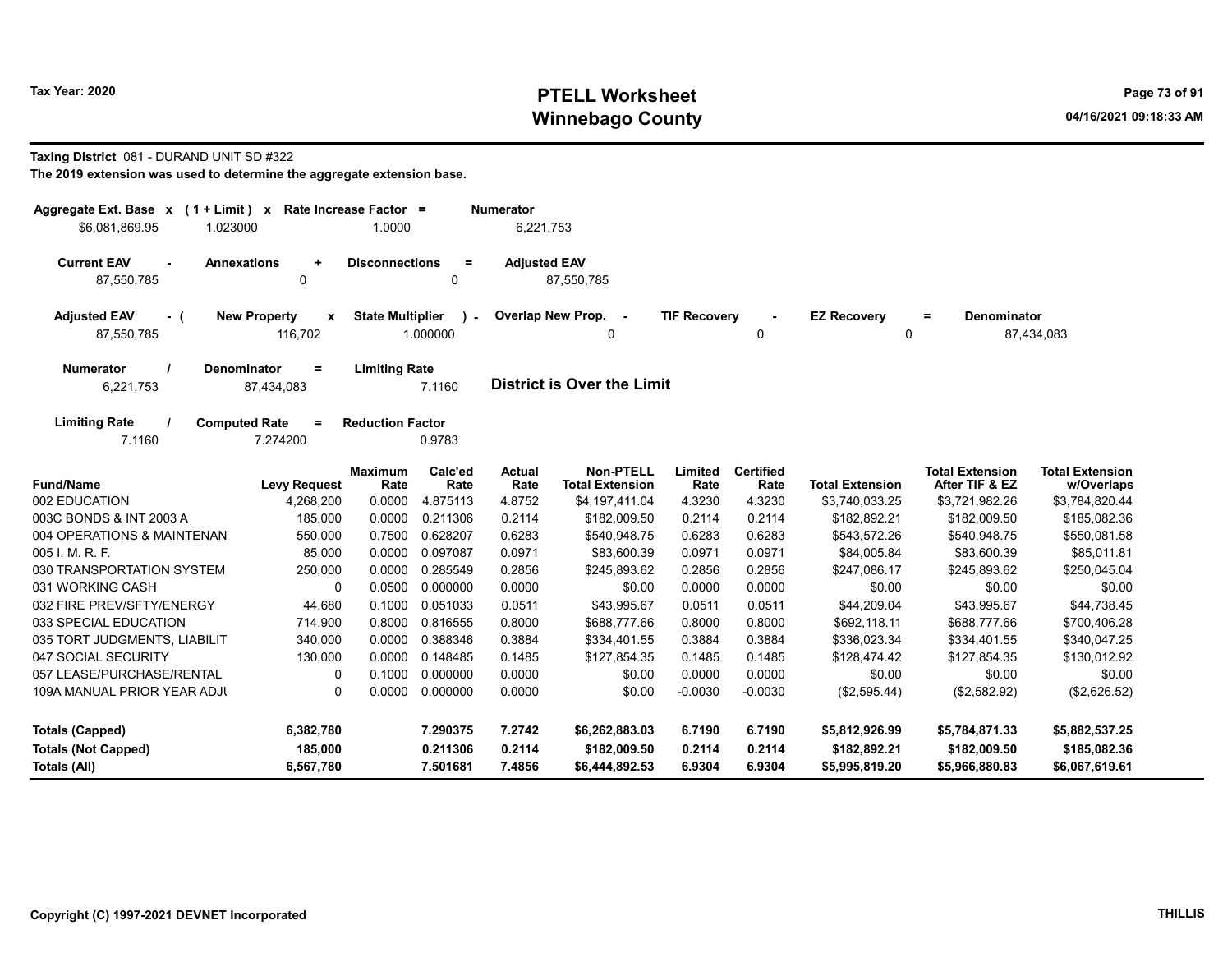# Taxing District 082 - WINNEBAGO UNIT SD #323

| Aggregate Ext. Base $x$ (1 + Limit) $x$<br>\$10,542,212.03<br>1.023000                                                                     | Rate Increase Factor =<br>1.0000        |                 | <b>Numerator</b><br>10,784,683 |                                            |                     |                          |                        |                                               |                                      |  |  |  |
|--------------------------------------------------------------------------------------------------------------------------------------------|-----------------------------------------|-----------------|--------------------------------|--------------------------------------------|---------------------|--------------------------|------------------------|-----------------------------------------------|--------------------------------------|--|--|--|
| <b>Current EAV</b><br><b>Annexations</b><br>$\ddot{}$<br>177,934,850<br>0                                                                  | <b>Disconnections</b>                   | $\equiv$<br>0   | <b>Adjusted EAV</b>            | 177,934,850                                |                     |                          |                        |                                               |                                      |  |  |  |
| <b>New Property</b><br><b>Adjusted EAV</b><br>- (<br>177,934,850<br>583,939                                                                | <b>State Multiplier</b><br>$\mathbf{x}$ | 1.000000        | Overlap New Prop.              | $\sim$ $\sim$<br>$\Omega$                  | <b>TIF Recovery</b> | 0                        | <b>EZ Recovery</b>     | <b>Denominator</b><br>$\equiv$<br>$\mathbf 0$ | 177,350,911                          |  |  |  |
| <b>Numerator</b><br>Denominator<br><b>Limiting Rate</b><br>$=$<br><b>District is Over the Limit</b><br>10,784,683<br>177,350,911<br>6.0810 |                                         |                 |                                |                                            |                     |                          |                        |                                               |                                      |  |  |  |
| <b>Limiting Rate</b><br><b>Computed Rate</b><br>$=$<br>6.0810<br>6.219300                                                                  | <b>Reduction Factor</b>                 | 0.9778          |                                |                                            |                     |                          |                        |                                               |                                      |  |  |  |
| <b>Fund/Name</b><br><b>Levy Request</b>                                                                                                    | <b>Maximum</b><br>Rate                  | Calc'ed<br>Rate | <b>Actual</b><br>Rate          | <b>Non-PTELL</b><br><b>Total Extension</b> | Limited<br>Rate     | <b>Certified</b><br>Rate | <b>Total Extension</b> | <b>Total Extension</b><br>After TIF & EZ      | <b>Total Extension</b><br>w/Overlaps |  |  |  |
| 002 EDUCATION<br>7,017,000                                                                                                                 | 0.0000                                  | 3.943578        | 3.9436                         | \$6,940,174.79                             | 3.8555              | 3.8555                   | \$6,785,131.32         | \$6,785,131.32                                | \$6,860,278.14                       |  |  |  |
| 003 BONDS & INT 2017                                                                                                                       | $\Omega$<br>0.0000                      | 0.000000        | 0.0000                         | \$0.00                                     | 0.0000              | 0.0000                   | \$0.00                 | \$0.00                                        | \$0.00                               |  |  |  |
| 003A BONDS & INT 2018<br>588,938                                                                                                           | 0.0000                                  | 0.330985        | 0.3310                         | \$582,512.90                               | 0.3310              | 0.3310                   | \$582,512.90           | \$582,512.90                                  | \$588,964.35                         |  |  |  |
| 003B BONDS & INT 2020<br>341,857                                                                                                           | 0.0000                                  | 0.192125        | 0.1922                         | \$338,244.65                               | 0.1922              | 0.1922                   | \$338,244.65           | \$338,244.65                                  | \$341,990.78                         |  |  |  |
| 004 OPERATIONS & MAINTENAN<br>1,331,090                                                                                                    | 0.7500                                  | 0.748077        | 0.7481                         | \$1,316,549.54                             | 0.7315              | 0.7315                   | \$1,287,335.90         | \$1,287,335.90                                | \$1,301,593.43                       |  |  |  |
| 005 I. M. R. F.<br>360,000                                                                                                                 | 0.0000                                  | 0.202321        | 0.2024                         | \$356,195.20                               | 0.1980              | 0.1980                   | \$348,451.82           | \$348,451.82                                  | \$352,311.00                         |  |  |  |
| 030 TRANSPORTATION SYSTEM<br>500,000                                                                                                       | 0.0000                                  | 0.281002        | 0.2811                         | \$494,696.00                               | 0.2749              | 0.2749                   | \$483,784.88           | \$483,784.88                                  | \$489,142.90                         |  |  |  |
| 031 WORKING CASH<br>88,730                                                                                                                 | 0.0500                                  | 0.049867        | 0.0499                         | \$87,816.90                                | 0.0488              | 0.0488                   | \$85,881.06            | \$85,881.06                                   | \$86,832.21                          |  |  |  |
| 032 FIRE PREV/SFTY/ENERGY<br>177,475                                                                                                       | 0.1000                                  | 0.099742        | 0.0998                         | \$175,633.80                               | 0.0976              | 0.0976                   | \$171,762.11           | \$171,762.11                                  | \$173,664.41                         |  |  |  |
| 033 SPECIAL EDUCATION<br>986,000                                                                                                           | 0.8000                                  | 0.554135        | 0.5542                         | \$975,313.13                               | 0.5419              | 0.5419                   | \$953,666.88           | \$953,666.88                                  | \$964,228.95                         |  |  |  |
| 035 TORT JUDGMENTS, LIABILIT<br>175,000                                                                                                    | 0.0000                                  | 0.098351        | 0.0984                         | \$173,170.00                               | 0.0963              | 0.0963                   | \$169,474.30           | \$169,474.30                                  | \$171,351.26                         |  |  |  |
| 047 SOCIAL SECURITY<br>305,000                                                                                                             | 0.0000                                  | 0.171411        | 0.1715                         | \$301,815.59                               | 0.1677              | 0.1677                   | \$295,128.13           | \$295.128.13                                  | \$298,396.74                         |  |  |  |
| 057 LEASE/PURCHASE/RENTAL<br>125,000                                                                                                       | 0.1000                                  | 0.070250        | 0.0703                         | \$123,718.00                               | 0.0688              | 0.0688                   | \$121,078.21           | \$121,078.21                                  | \$122,419.18                         |  |  |  |
| 109 PRIOR YEAR ADJUSTMENT                                                                                                                  | $\Omega$<br>0.0000                      | 0.000100        | 0.0001                         | \$175.99                                   | 0.0001              | 0.0001                   | \$175.99               | \$175.99                                      | \$175.99                             |  |  |  |
| <b>Totals (Capped)</b><br>11,065,295                                                                                                       |                                         | 6.218734        | 6.2193                         | \$10,945,082.95                            | 6.0810              | 6.0810                   | \$10,701,694.61        | \$10,701,694.61                               | \$10,820,218.22                      |  |  |  |
| 930,795<br><b>Totals (Not Capped)</b>                                                                                                      |                                         | 0.523210        | 0.5233                         | \$920,933.54                               | 0.5233              | 0.5233                   | \$920,933.53           | \$920,933.54                                  | \$931,131.12                         |  |  |  |
| Totals (All)<br>11,996,090                                                                                                                 |                                         | 6.741944        | 6.7426                         | \$11,866,016.49                            | 6.6043              | 6.6043                   | \$11,622,628.14        | \$11,622,628.15                               | \$11,751,349.34                      |  |  |  |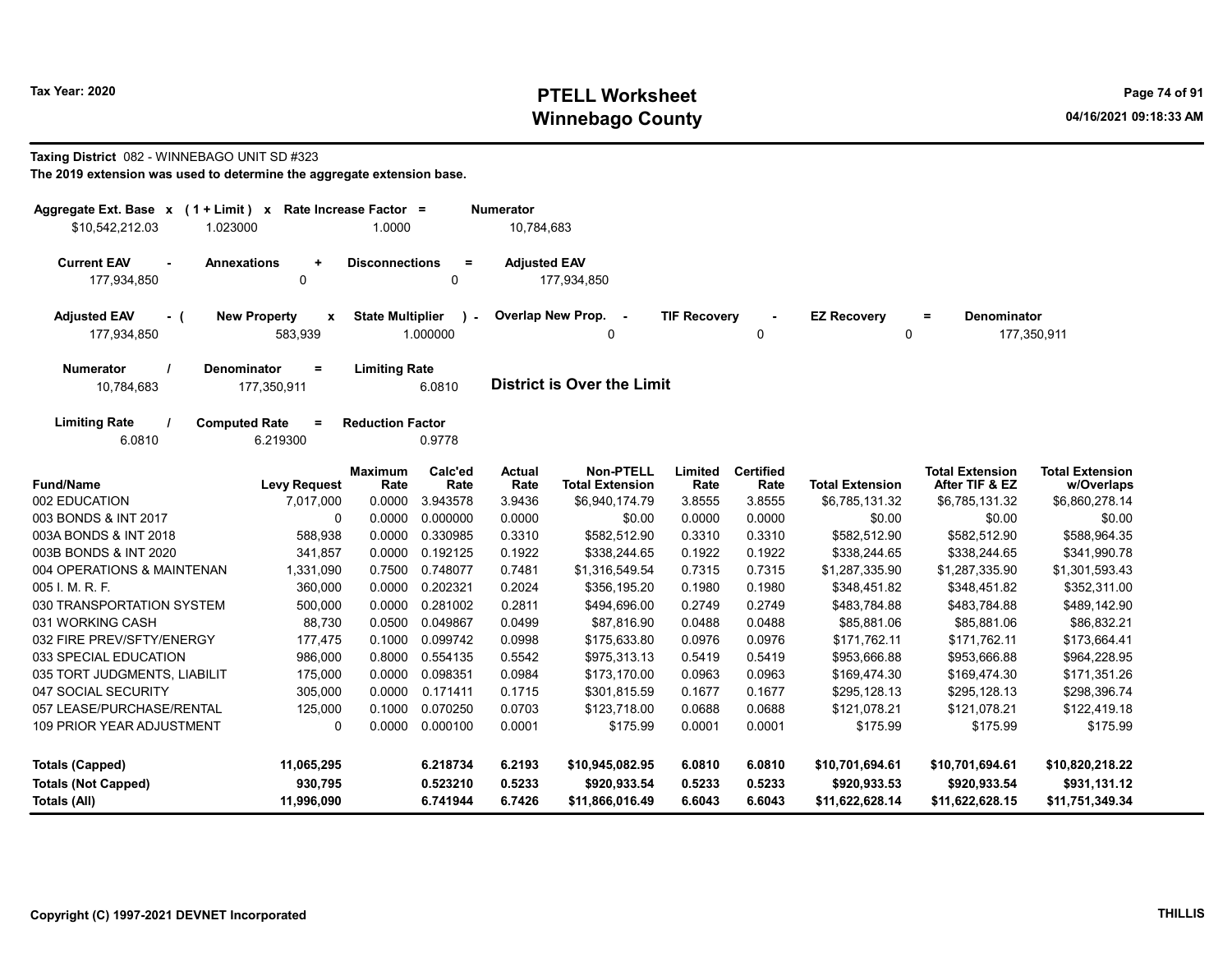Taxing District 101 - BU/HA/SH MULTI TOWNSHIP

# Tax Year: 2020 PTELL Worksheet Press, 2020 Page 75 of 91 Winnebago County and the county of the county of the county of the county of the county of the county of the county of the county of the county of the county of the county of the county of the county of the county of the c

#### The 2019 extension was used to determine the aggregate extension base. Aggregate Ext. Base x ( 1 + Limit ) x Rate Increase Factor = Numerator \$28,248.21 1.023000 1.0000 28,898 Current EAV - Annexations + Disconnections = Adjusted EAV 70,081,510 0 0 70,081,510 Adjusted EAV - ( New Property x State Multiplier 70,081,510 592,273 1.000000 Numerator / Denominator = Limiting Rate District is Over the Limit Limiting Rate / Computed Rate = 28,898 69,489,237 0.0416 0.0416 0.042400 Reduction Factor 0.9811 Fund/Name Levy Request Rate Rate Total Extension Total Extension **Limited<br>Rate** w/Overlaps Total Extension After TIF & EZ Total Extension Maximum Calc'ed Actual<br>Rate Rate Rate **Rate** Calc'ed Rate Non-PTELL Limited Certified 147 ASSESSING PURPOSES (multi-twp) 29,660 0.0000 0.042322 0.0424 \$29,714.56 0.0416 0.0416 \$29,153.91 \$29,153.91 \$29,153.91 Totals (Capped) 29,660 0.042322 0.0424 \$29,714.56 0.0416 0.0416 \$29,153.91 \$29,153.91 \$29,153.91 Totals (Not Capped) 0 0.000000 0.0000 \$0.00 0.0000 0.0000 \$0.00 \$0.00 \$0.00 Totals (All) 29,660 0.042322 0.0424 \$29,714.56 0.0416 0.0416 \$29,153.91 \$29,153.91 \$29,153.91 0 Overlap New Prop. - TIF Recovery - EZ Recovery 0 0 = Denominator 69,489,237  $\cdot$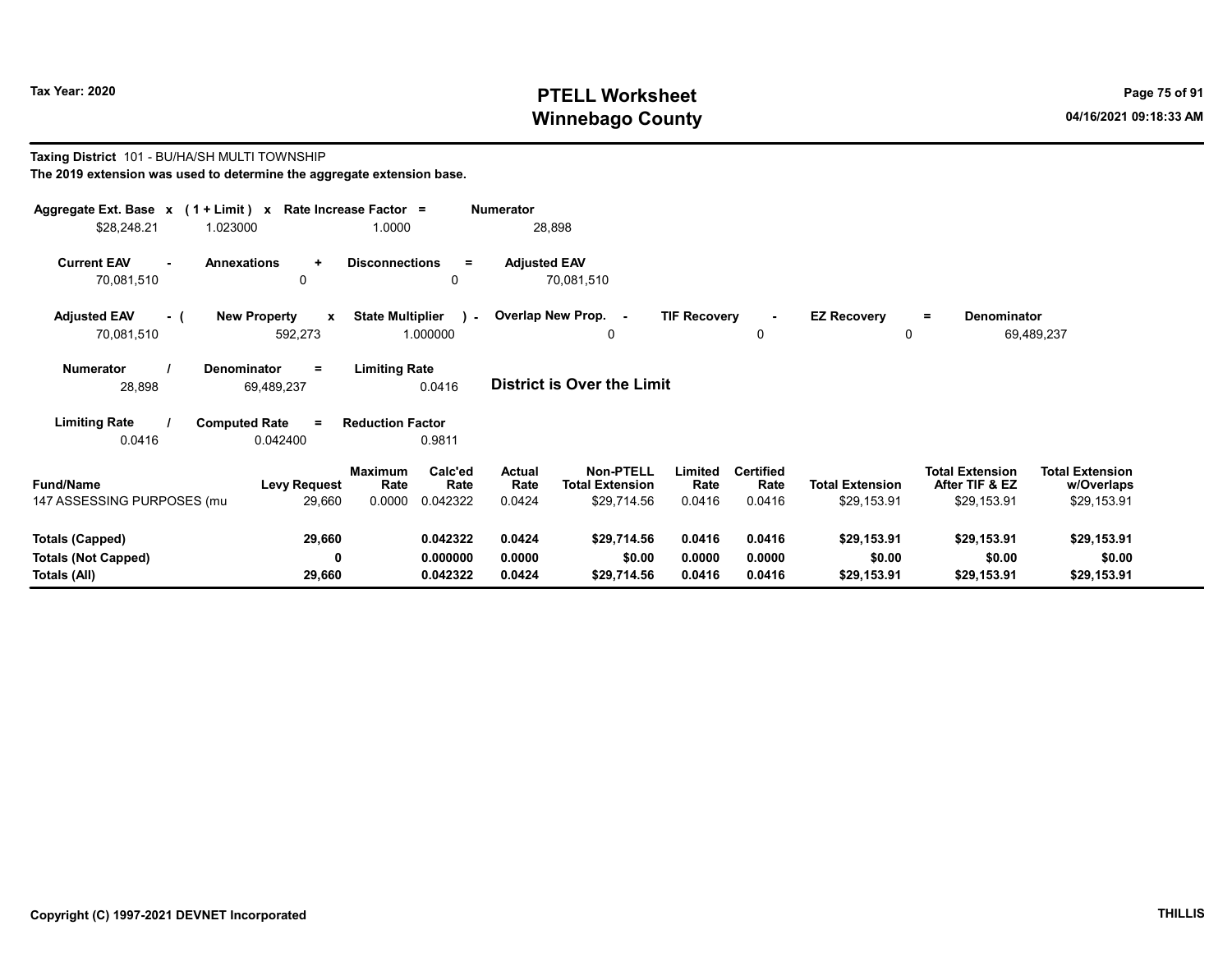#### Taxing District 102 - DU/LA MULTI TOWNSHIP The 2019 extension was used to determine the aggregate extension base.

| Aggregate Ext. Base $x$ (1 + Limit) x Rate Increase Factor =<br>\$30,069.32 | 1.023000<br>1.0000                                                       |                                  | Numerator<br>30,761             |                                                           |                            |                                    |                                       |                                                         |                                                     |
|-----------------------------------------------------------------------------|--------------------------------------------------------------------------|----------------------------------|---------------------------------|-----------------------------------------------------------|----------------------------|------------------------------------|---------------------------------------|---------------------------------------------------------|-----------------------------------------------------|
| <b>Current EAV</b><br>78,070,097                                            | <b>Annexations</b><br><b>Disconnections</b><br>$\ddot{}$<br>0            | $=$<br>0                         | <b>Adjusted EAV</b>             | 78,070,097                                                |                            |                                    |                                       |                                                         |                                                     |
| <b>Adjusted EAV</b><br>- (<br>78,070,097                                    | <b>New Property</b><br><b>State Multiplier</b><br>$\mathbf{x}$<br>97,145 | 1.000000                         | - Overlap New Prop. -           | 0                                                         | <b>TIF Recovery</b>        | 0                                  | <b>EZ Recovery</b><br>0               | <b>Denominator</b><br>$\equiv$                          | 77,972,952                                          |
| <b>Numerator</b><br>30,761                                                  | <b>Limiting Rate</b><br><b>Denominator</b><br>$\equiv$<br>77,972,952     | 0.0395                           |                                 | <b>District is Over the Limit</b>                         |                            |                                    |                                       |                                                         |                                                     |
| <b>Limiting Rate</b><br>0.0395                                              | <b>Computed Rate</b><br><b>Reduction Factor</b><br>$=$<br>0.040100       | 0.9850                           |                                 |                                                           |                            |                                    |                                       |                                                         |                                                     |
| <b>Fund/Name</b><br>147 ASSESSING PURPOSES (mu                              | <b>Maximum</b><br><b>Levy Request</b><br>Rate<br>0.0000<br>31,300        | Calc'ed<br>Rate<br>0.040092      | <b>Actual</b><br>Rate<br>0.0401 | <b>Non-PTELL</b><br><b>Total Extension</b><br>\$31,306.11 | Limited<br>Rate<br>0.0395  | <b>Certified</b><br>Rate<br>0.0395 | <b>Total Extension</b><br>\$31,002.62 | <b>Total Extension</b><br>After TIF & EZ<br>\$30,837.69 | <b>Total Extension</b><br>w/Overlaps<br>\$30,837.69 |
| <b>Totals (Capped)</b><br><b>Totals (Not Capped)</b><br>Totals (All)        | 31,300<br>0<br>31,300                                                    | 0.040092<br>0.000000<br>0.040092 | 0.0401<br>0.0000<br>0.0401      | \$31,306.11<br>\$0.00<br>\$31,306.11                      | 0.0395<br>0.0000<br>0.0395 | 0.0395<br>0.0000<br>0.0395         | \$31,002.62<br>\$0.00<br>\$31,002.62  | \$30,837.69<br>\$0.00<br>\$30,837.69                    | \$30,837.69<br>\$0.00<br>\$30,837.69                |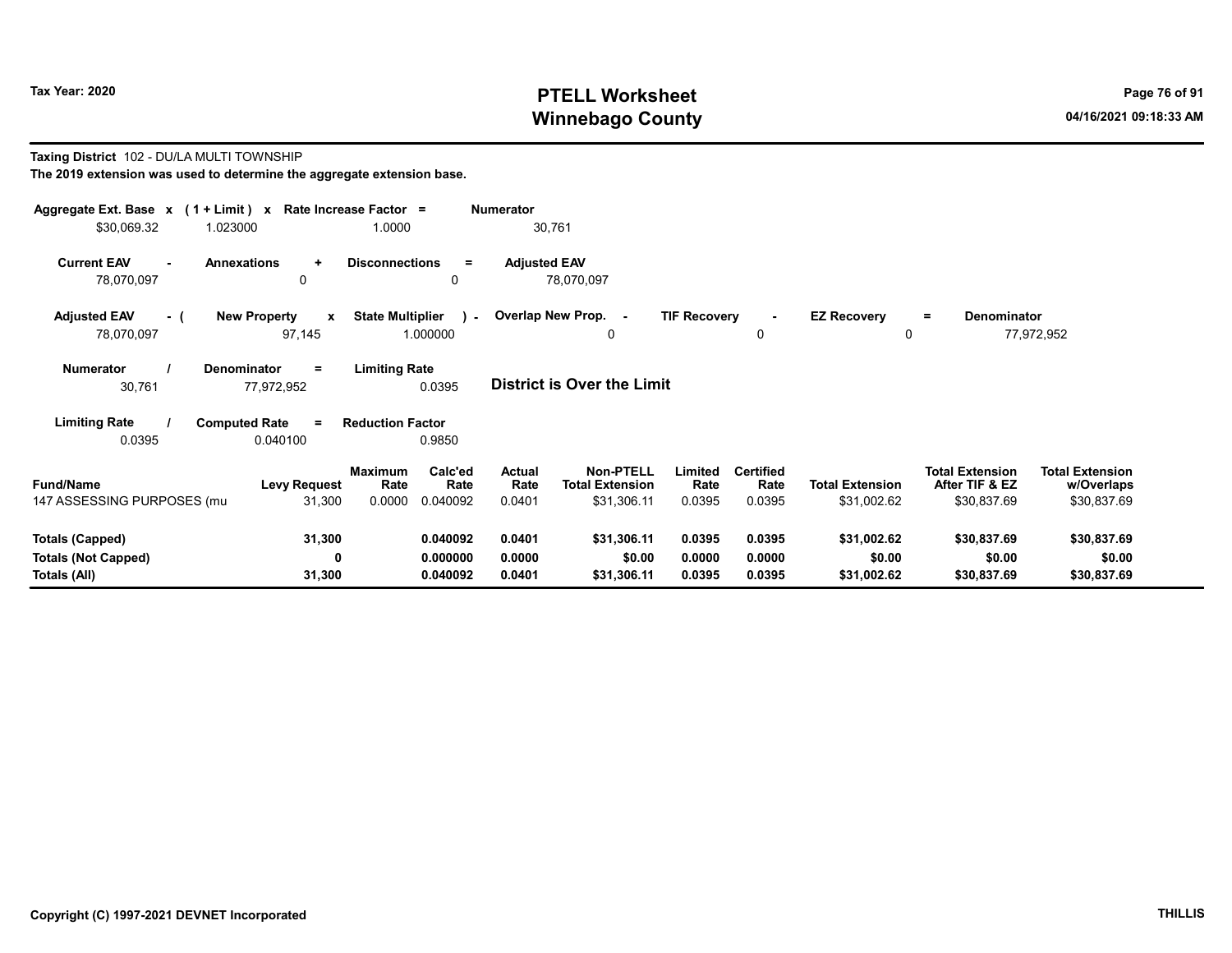### Taxing District 110 - BURRITT TWSP ROAD

| Aggregate Ext. Base $x$ (1 + Limit) x Rate Increase Factor =<br><b>Numerator</b> |                                                |                                                     |                                   |                                            |                     |                          |                         |                                          |                                      |  |  |
|----------------------------------------------------------------------------------|------------------------------------------------|-----------------------------------------------------|-----------------------------------|--------------------------------------------|---------------------|--------------------------|-------------------------|------------------------------------------|--------------------------------------|--|--|
| \$54,222.29<br>1.023000                                                          |                                                | 1.0000                                              | 55,469                            |                                            |                     |                          |                         |                                          |                                      |  |  |
| <b>Current EAV</b><br><b>Annexations</b><br>28,912,725                           | $\ddot{}$<br>0                                 | <b>Disconnections</b><br>$=$<br>0                   | <b>Adjusted EAV</b><br>28,912,725 |                                            |                     |                          |                         |                                          |                                      |  |  |
| <b>Adjusted EAV</b><br>- (<br>28,912,725                                         | <b>New Property</b><br>$\mathbf{x}$<br>292,693 | <b>State Multiplier</b><br>$\mathbf{L}$<br>1.000000 | Overlap New Prop. -               | 0                                          | <b>TIF Recovery</b> | 0                        | <b>EZ Recovery</b><br>0 | <b>Denominator</b><br>$\equiv$           | 28,620,032                           |  |  |
| <b>Numerator</b><br><b>Denominator</b><br>55,469                                 | $=$<br>28,620,032                              | <b>Limiting Rate</b><br>0.1939                      | <b>District is Over the Limit</b> |                                            |                     |                          |                         |                                          |                                      |  |  |
| <b>Limiting Rate</b><br><b>Computed Rate</b><br>0.1939                           | $=$<br>0.197100                                | <b>Reduction Factor</b><br>0.9838                   |                                   |                                            |                     |                          |                         |                                          |                                      |  |  |
| <b>Fund/Name</b>                                                                 | <b>Levy Request</b>                            | <b>Maximum</b><br>Calc'ed<br>Rate<br>Rate           | <b>Actual</b><br>Rate             | <b>Non-PTELL</b><br><b>Total Extension</b> | Limited<br>Rate     | <b>Certified</b><br>Rate | <b>Total Extension</b>  | <b>Total Extension</b><br>After TIF & EZ | <b>Total Extension</b><br>w/Overlaps |  |  |
| 007 ROAD AND BRIDGE                                                              | 31,000                                         | 0.107219<br>0.6600                                  | 0.1073                            | \$31,023.35                                | 0.1055              | 0.1055                   | \$30,502.92             | \$30,502.92                              | \$30,502.92                          |  |  |
| 008 BRIDGE CONST W/ COUNTY                                                       | 5,600                                          | 0.2500<br>0.019369                                  | 0.0194                            | \$5,609.07                                 | 0.0191              | 0.0191                   | \$5,522.33              | \$5,522.33                               | \$5,522.33                           |  |  |
| 009 PERMANENT ROAD                                                               | 20,328                                         | 0.070308<br>0.2500                                  | 0.0704                            | \$20,354.56                                | 0.0693              | 0.0693                   | \$20,036.52             | \$20,036.52                              | \$20,036.52                          |  |  |
| Totals (Capped)                                                                  | 56,928                                         | 0.196896                                            | 0.1971                            | \$56,986.98                                | 0.1939              | 0.1939                   | \$56,061.77             | \$56,061.77                              | \$56,061.77                          |  |  |
| <b>Totals (Not Capped)</b>                                                       | 0                                              | 0.000000                                            | 0.0000                            | \$0.00                                     | 0.0000              | 0.0000                   | \$0.00                  | \$0.00                                   | \$0.00                               |  |  |
| Totals (All)                                                                     | 56,928                                         | 0.196896                                            | 0.1971                            | \$56,986.98                                | 0.1939              | 0.1939                   | \$56,061.77             | \$56,061.77                              | \$56,061.77                          |  |  |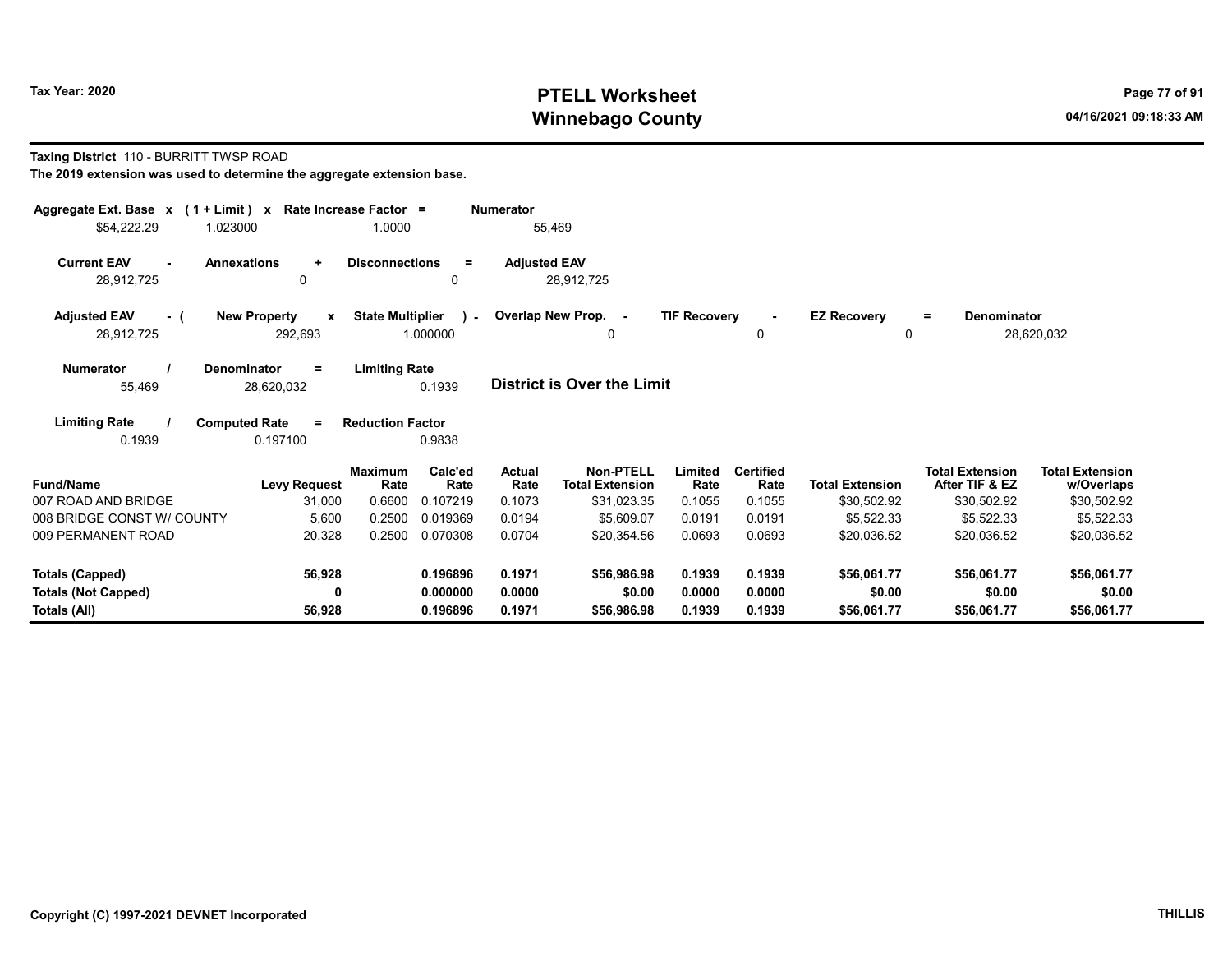Taxing District 111 - CHERRY VALLEY TWSP ROAD

# Tax Year: 2020 PTELL Worksheet PTELL Worksheet Winnebago County and the County of the County of the County of the County of the County of the County of the County of the County of the County of the County of the County of the County of the County of the County of the C

|                                                            | The 2019 extension was used to determine the aggregate extension base. |                         |                 |                       |                                            |                     |                          |                        |                                          |                                      |  |  |  |
|------------------------------------------------------------|------------------------------------------------------------------------|-------------------------|-----------------|-----------------------|--------------------------------------------|---------------------|--------------------------|------------------------|------------------------------------------|--------------------------------------|--|--|--|
| Aggregate Ext. Base x (1 + Limit) x Rate Increase Factor = |                                                                        |                         |                 | <b>Numerator</b>      |                                            |                     |                          |                        |                                          |                                      |  |  |  |
| \$751,389.14                                               | 1.023000                                                               | 1.0000                  |                 | 768,671               |                                            |                     |                          |                        |                                          |                                      |  |  |  |
| <b>Current EAV</b>                                         | <b>Annexations</b><br>÷                                                | <b>Disconnections</b>   | $\equiv$        | <b>Adjusted EAV</b>   |                                            |                     |                          |                        |                                          |                                      |  |  |  |
| 302,588,024                                                | 0                                                                      |                         | $\mathbf{0}$    |                       | 302,588,024                                |                     |                          |                        |                                          |                                      |  |  |  |
| <b>Adjusted EAV</b><br>- (                                 | <b>New Property</b><br>$\mathbf{x}$                                    | <b>State Multiplier</b> | $\sim$          |                       | Overlap New Prop. -                        | <b>TIF Recovery</b> |                          | <b>EZ Recovery</b>     | <b>Denominator</b><br>$=$                |                                      |  |  |  |
| 302,588,024                                                | 545,930                                                                |                         | 1.000000        |                       | 0                                          |                     | 0                        | 0                      |                                          | 302,042,094                          |  |  |  |
| <b>Numerator</b>                                           | <b>Denominator</b><br>Ξ                                                | <b>Limiting Rate</b>    |                 |                       |                                            |                     |                          |                        |                                          |                                      |  |  |  |
| 768.671                                                    | 302,042,094                                                            |                         | 0.2545          |                       | <b>District is Over the Limit</b>          |                     |                          |                        |                                          |                                      |  |  |  |
| <b>Limiting Rate</b>                                       | <b>Computed Rate</b><br>Ξ.                                             | <b>Reduction Factor</b> |                 |                       |                                            |                     |                          |                        |                                          |                                      |  |  |  |
| 0.2545                                                     | 0.257900                                                               |                         | 0.9868          |                       |                                            |                     |                          |                        |                                          |                                      |  |  |  |
| <b>Fund/Name</b>                                           | <b>Levy Request</b>                                                    | <b>Maximum</b><br>Rate  | Calc'ed<br>Rate | <b>Actual</b><br>Rate | <b>Non-PTELL</b><br><b>Total Extension</b> | Limited<br>Rate     | <b>Certified</b><br>Rate | <b>Total Extension</b> | <b>Total Extension</b><br>After TIF & EZ | <b>Total Extension</b><br>w/Overlaps |  |  |  |
| 007 ROAD AND BRIDGE                                        | 150,000                                                                | 0.6600                  | 0.049572        | 0.0496                | \$150,083.66                               | 0.0489              | 0.0489                   | \$153,512.53           | \$147,965.54                             | \$147,965.54                         |  |  |  |
| 008 BRIDGE CONST W/ COUNTY                                 | 1,000                                                                  | 0.2500                  | 0.000331        | 0.0004                | \$1,210.35                                 | 0.0004              | 0.0004                   | \$1,255.73             | \$1,210.35                               | \$1,210.35                           |  |  |  |
| 009 PERMANENT ROAD                                         | 629,000                                                                | 0.2500                  | 0.207873        | 0.2079                | \$629,080.50                               | 0.2052              | 0.2052                   | \$644.187.54           | \$620,910.63                             | \$620,910.63                         |  |  |  |
| <b>Totals (Capped)</b>                                     | 780,000                                                                |                         | 0.257776        | 0.2579                | \$780,374.51                               | 0.2545              | 0.2545                   | \$798,955.80           | \$770,086.52                             | \$770,086.52                         |  |  |  |
| <b>Totals (Not Capped)</b>                                 | 0                                                                      |                         | 0.000000        | 0.0000                | \$0.00                                     | 0.0000              | 0.0000                   | \$0.00                 | \$0.00                                   | \$0.00                               |  |  |  |
| Totals (All)                                               | 780,000                                                                |                         | 0.257776        | 0.2579                | \$780.374.51                               | 0.2545              | 0.2545                   | \$798,955.80           | \$770,086.52                             | \$770,086.52                         |  |  |  |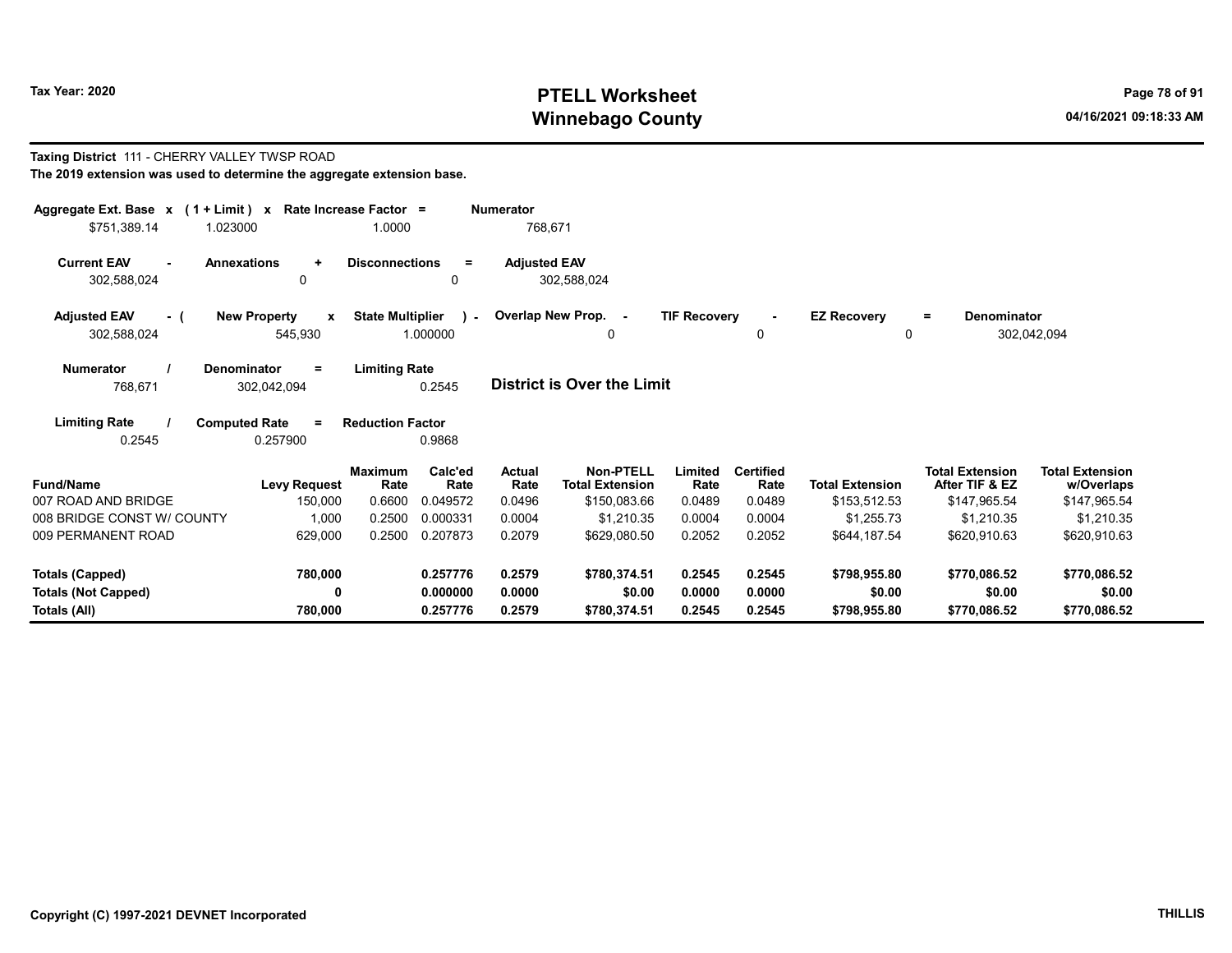### Taxing District 112 - DURAND TWSP ROAD

| Aggregate Ext. Base $x$ (1 + Limit) $x$ Rate Increase Factor = |                                               | 1.0000                  |                         | Numerator             |                                            |                     |                          |                         |                                          |                                      |
|----------------------------------------------------------------|-----------------------------------------------|-------------------------|-------------------------|-----------------------|--------------------------------------------|---------------------|--------------------------|-------------------------|------------------------------------------|--------------------------------------|
| \$111,663.90                                                   | 1.023000                                      |                         |                         | 114,232               |                                            |                     |                          |                         |                                          |                                      |
| <b>Current EAV</b><br>$\sim$<br>41,224,404                     | <b>Annexations</b><br>$\ddot{}$<br>0          | <b>Disconnections</b>   | $=$<br>0                | <b>Adjusted EAV</b>   | 41,224,404                                 |                     |                          |                         |                                          |                                      |
| <b>Adjusted EAV</b><br>- (<br>41,224,404                       | <b>New Property</b><br>$\mathbf{x}$<br>83,325 | <b>State Multiplier</b> | $\lambda$ -<br>1.000000 |                       | Overlap New Prop. -<br>0                   | <b>TIF Recovery</b> | 0                        | <b>EZ Recovery</b><br>0 | Denominator<br>$=$                       | 41,141,079                           |
| <b>Numerator</b><br>114,232                                    | <b>Denominator</b><br>$\equiv$<br>41,141,079  | <b>Limiting Rate</b>    | 0.2777                  |                       | <b>District is Over the Limit</b>          |                     |                          |                         |                                          |                                      |
| <b>Limiting Rate</b><br>0.2777                                 | <b>Computed Rate</b><br>$=$<br>0.281300       | <b>Reduction Factor</b> | 0.9872                  |                       |                                            |                     |                          |                         |                                          |                                      |
| <b>Fund/Name</b>                                               | <b>Levy Request</b>                           | <b>Maximum</b><br>Rate  | Calc'ed<br>Rate         | <b>Actual</b><br>Rate | <b>Non-PTELL</b><br><b>Total Extension</b> | Limited<br>Rate     | <b>Certified</b><br>Rate | <b>Total Extension</b>  | <b>Total Extension</b><br>After TIF & EZ | <b>Total Extension</b><br>w/Overlaps |
| 007 ROAD AND BRIDGE                                            | 31,256                                        | 0.6600                  | 0.075819                | 0.0759                | \$31,289.32                                | 0.0747              | 0.0747                   | \$31,106.54             | \$30,794.63                              | \$30,794.63                          |
| 008 BRIDGE CONST W/ COUNTY                                     | 2,382                                         | 0.2500                  | 0.005778                | 0.0058                | \$2,391.02                                 | 0.0058              | 0.0058                   | \$2,415.23              | \$2,391.02                               | \$2,391.02                           |
| 009 PERMANENT ROAD                                             | 72,826                                        | 0.2500                  | 0.176658                | 0.1767                | \$72.843.52                                | 0.1745              | 0.1745                   | \$72,665.22             | \$71,936.58                              | \$71,936.58                          |
| 010 EQUIPMENT AND BUILDING                                     | 9.436                                         | 0.1000                  | 0.022889                | 0.0229                | \$9.440.39                                 | 0.0227              | 0.0227                   | \$9.452.73              | \$9.357.94                               | \$9,357.94                           |
| Totals (Capped)                                                | 115,900                                       |                         | 0.281144                | 0.2813                | \$115,964.25                               | 0.2777              | 0.2777                   | \$115,639.73            | \$114,480.17                             | \$114,480.17                         |
| <b>Totals (Not Capped)</b>                                     | 0                                             |                         | 0.000000                | 0.0000                | \$0.00                                     | 0.0000              | 0.0000                   | \$0.00                  | \$0.00                                   | \$0.00                               |
| Totals (All)                                                   | 115,900                                       |                         | 0.281144                | 0.2813                | \$115,964.25                               | 0.2777              | 0.2777                   | \$115,639.73            | \$114,480.17                             | \$114,480.17                         |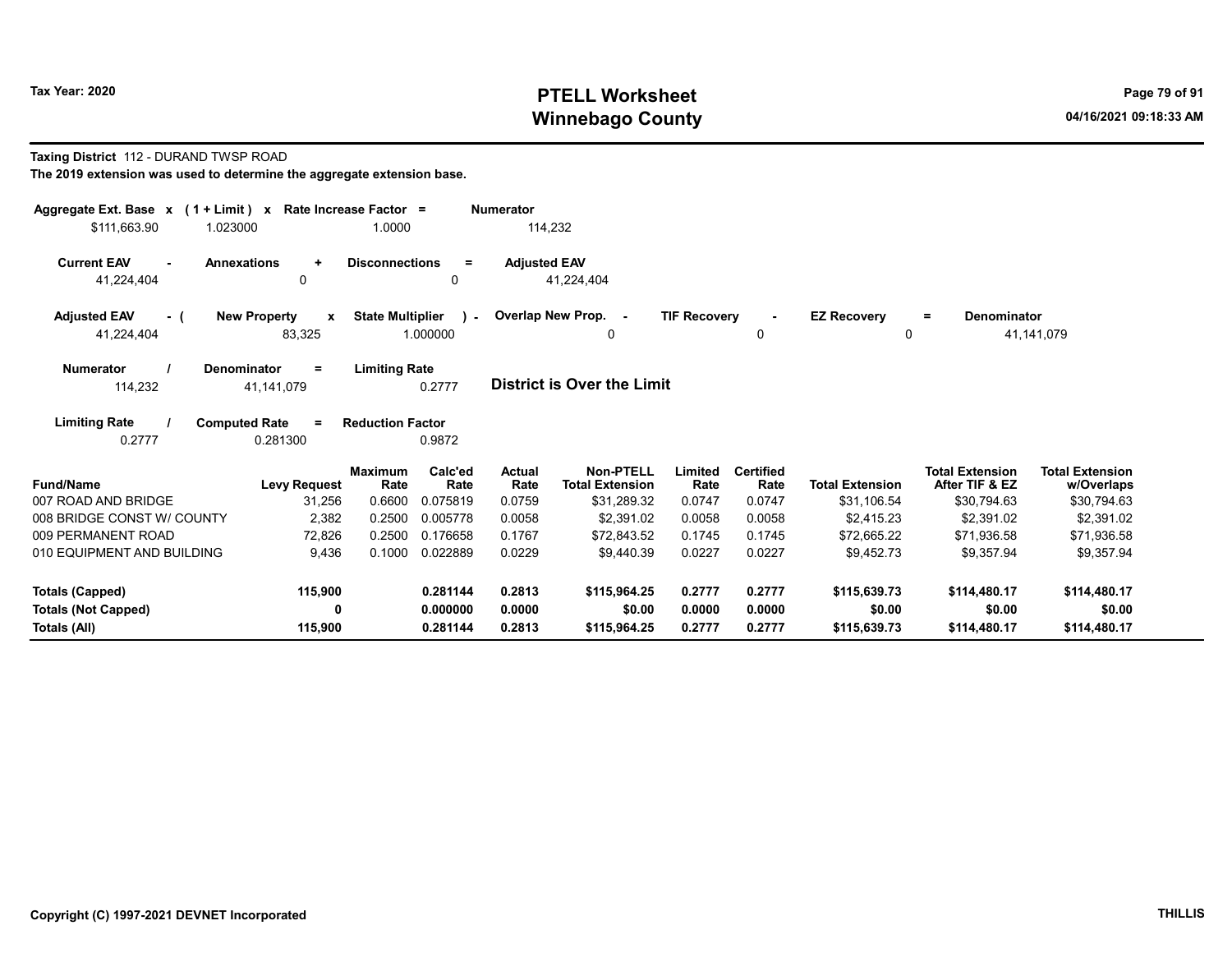#### Taxing District 113 - HARLEM TWSP ROAD The 2019 extension was used to determine the aggregate extension base.

| Aggregate Ext. Base $x$ (1 + Limit) x Rate Increase Factor =<br>\$284,044.94 | 1.023000                                         | 1.0000                                                   | <b>Numerator</b><br>290,578        |                                                                                         |                                    |                                        |                                                          |                                                      |
|------------------------------------------------------------------------------|--------------------------------------------------|----------------------------------------------------------|------------------------------------|-----------------------------------------------------------------------------------------|------------------------------------|----------------------------------------|----------------------------------------------------------|------------------------------------------------------|
| <b>Current EAV</b><br>650,947,229                                            | <b>Annexations</b><br>÷<br>0                     | <b>Disconnections</b><br>$=$<br>0                        | <b>Adjusted EAV</b><br>650,947,229 |                                                                                         |                                    |                                        |                                                          |                                                      |
| <b>Adjusted EAV</b><br>- 1<br>650,947,229                                    | <b>New Property</b><br>$\mathbf{x}$<br>7,117,522 | <b>State Multiplier</b><br>$\sim$<br>1.000000            | Overlap New Prop. -                | <b>TIF Recovery</b><br>0                                                                | 0                                  | <b>EZ Recovery</b><br>0                | <b>Denominator</b><br>$\equiv$                           | 643,829,707                                          |
| <b>Numerator</b><br>290,578                                                  | Denominator<br>$=$<br>643,829,707                | <b>Limiting Rate</b><br>0.0452                           | <b>District is Over the Limit</b>  |                                                                                         |                                    |                                        |                                                          |                                                      |
| <b>Limiting Rate</b><br>0.0452                                               | <b>Computed Rate</b><br>$=$<br>0.048900          | <b>Reduction Factor</b><br>0.9243                        |                                    |                                                                                         |                                    |                                        |                                                          |                                                      |
| <b>Fund/Name</b><br>007 ROAD AND BRIDGE                                      | <b>Levy Request</b><br>318,283                   | Calc'ed<br>Maximum<br>Rate<br>Rate<br>0.6600<br>0.048895 | Actual<br>Rate<br>0.0489           | <b>Non-PTELL</b><br>Limited<br><b>Total Extension</b><br>Rate<br>\$318,313.19<br>0.0452 | <b>Certified</b><br>Rate<br>0.0452 | <b>Total Extension</b><br>\$318,716.73 | <b>Total Extension</b><br>After TIF & EZ<br>\$294,228.15 | <b>Total Extension</b><br>w/Overlaps<br>\$294,228.15 |
| Totals (Capped)<br><b>Totals (Not Capped)</b><br>Totals (All)                | 318,283<br>0<br>318,283                          | 0.048895<br>0.000000<br>0.048895                         | 0.0489<br>0.0000<br>0.0489         | \$318,313.19<br>0.0452<br>\$0.00<br>0.0000<br>\$318,313.19<br>0.0452                    | 0.0452<br>0.0000<br>0.0452         | \$318,716.73<br>\$0.00<br>\$318,716.73 | \$294,228.15<br>\$0.00<br>\$294,228.15                   | \$294,228.15<br>\$0.00<br>\$294,228.15               |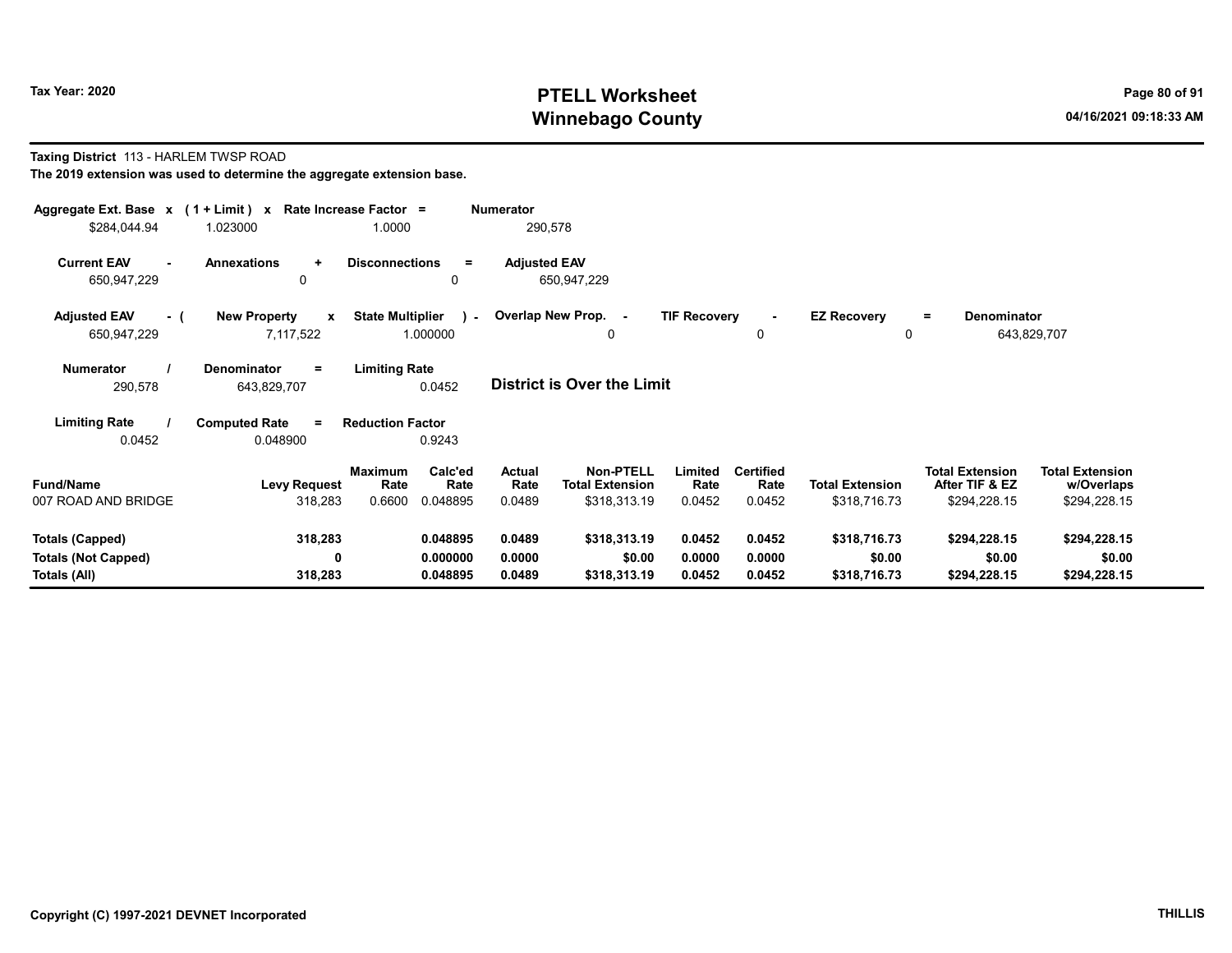#### Taxing District 114 - HARRISON TWSP ROAD The 2019 extension was used to determine the aggregate extension base.

| Aggregate Ext. Base $x$ (1 + Limit) $x$ Rate Increase Factor =<br>\$31,023.27<br>1.023000 |                                                | 1.0000                                              | <b>Numerator</b><br>31,737 |                                                    |                           |                                    |                                       |                                                         |                                                     |
|-------------------------------------------------------------------------------------------|------------------------------------------------|-----------------------------------------------------|----------------------------|----------------------------------------------------|---------------------------|------------------------------------|---------------------------------------|---------------------------------------------------------|-----------------------------------------------------|
| <b>Current EAV</b><br><b>Annexations</b><br>16,229,863                                    | ÷<br>0                                         | <b>Disconnections</b><br>$=$<br>0                   | <b>Adjusted EAV</b>        | 16,229,863                                         |                           |                                    |                                       |                                                         |                                                     |
| <b>Adjusted EAV</b><br>- (<br>16,229,863                                                  | <b>New Property</b><br>$\mathbf{x}$<br>234,979 | <b>State Multiplier</b><br>$\mathbf{L}$<br>1.000000 |                            | Overlap New Prop. -<br>0                           | <b>TIF Recovery</b>       | $\sim$<br>0                        | <b>EZ Recovery</b><br>0               | Denominator<br>$=$                                      | 15,994,884                                          |
| <b>Numerator</b><br>Denominator<br>31,737                                                 | $\equiv$<br>15,994,884                         | <b>Limiting Rate</b><br>0.1985                      |                            | <b>District is Over the Limit</b>                  |                           |                                    |                                       |                                                         |                                                     |
| <b>Limiting Rate</b><br><b>Computed Rate</b><br>0.1985                                    | $=$<br>0.200800                                | <b>Reduction Factor</b><br>0.9885                   |                            |                                                    |                           |                                    |                                       |                                                         |                                                     |
| <b>Fund/Name</b><br>007 ROAD AND BRIDGE                                                   | Maximum<br><b>Levy Request</b><br>32,574       | Calc'ed<br>Rate<br>Rate<br>0.6600<br>0.200704       | Actual<br>Rate<br>0.2008   | Non-PTELL<br><b>Total Extension</b><br>\$32,589.56 | Limited<br>Rate<br>0.1985 | <b>Certified</b><br>Rate<br>0.1985 | <b>Total Extension</b><br>\$32,216.28 | <b>Total Extension</b><br>After TIF & EZ<br>\$32,216.28 | <b>Total Extension</b><br>w/Overlaps<br>\$32,216.28 |
| 008 BRIDGE CONST W/ COUNTY                                                                | $\mathbf{0}$                                   | 0.2500<br>0.000000                                  | 0.0000                     | \$0.00                                             | 0.0000                    | 0.0000                             | \$0.00                                | \$0.00                                                  | \$0.00                                              |
| <b>Totals (Capped)</b><br><b>Totals (Not Capped)</b>                                      | 32,574<br>0                                    | 0.200704<br>0.000000                                | 0.2008<br>0.0000           | \$32,589.56<br>\$0.00                              | 0.1985<br>0.0000          | 0.1985<br>0.0000                   | \$32,216.28<br>\$0.00                 | \$32,216.28<br>\$0.00                                   | \$32,216.28<br>\$0.00                               |
| Totals (All)                                                                              | 32,574                                         | 0.200704                                            | 0.2008                     | \$32,589.56                                        | 0.1985                    | 0.1985                             | \$32,216.28                           | \$32,216.28                                             | \$32,216.28                                         |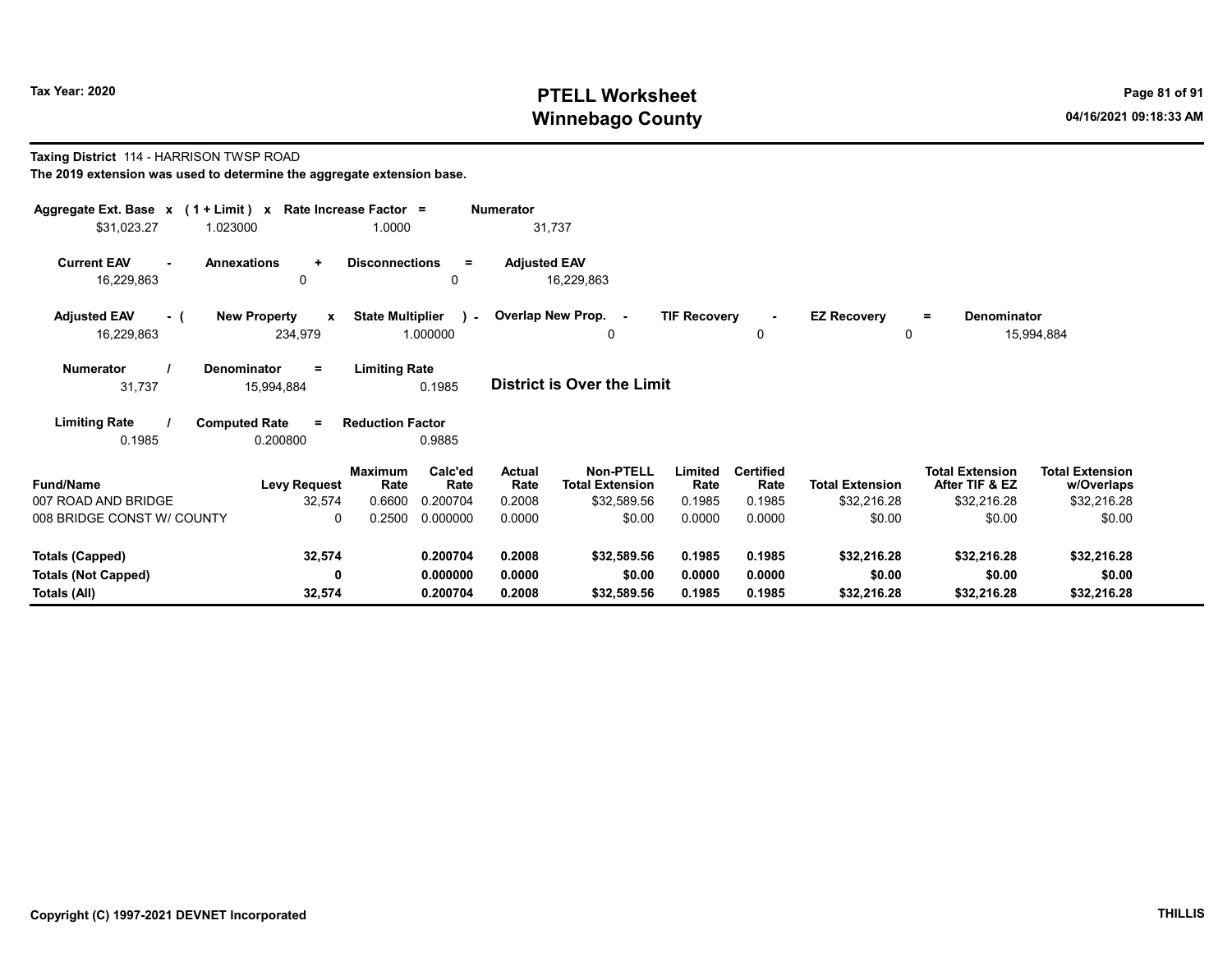#### Taxing District 115 - LAONA TWSP ROAD

| Aggregate Ext. Base $x$ (1 + Limit) $x$ Rate Increase Factor = |           |                               |              |                                     |        | <b>Numerator</b>                  |                     |             |                    |    |                                  |
|----------------------------------------------------------------|-----------|-------------------------------|--------------|-------------------------------------|--------|-----------------------------------|---------------------|-------------|--------------------|----|----------------------------------|
| \$69,212.29                                                    |           | 1.023000                      |              | 1.0000                              |        | 70,804                            |                     |             |                    |    |                                  |
| <b>Current EAV</b><br>36,845,693                               | <b>м.</b> | <b>Annexations</b><br>0       | $\pm$        | <b>Disconnections</b><br>0          | Ξ.     | <b>Adjusted EAV</b><br>36,845,693 |                     |             |                    |    |                                  |
| <b>Adjusted EAV</b><br>36.845.693                              | $\sim$ 1  | <b>New Property</b><br>13.820 | $\mathbf{x}$ | <b>State Multiplier</b><br>1.000000 | $\sim$ | Overlap New Prop.<br>٠.<br>0      | <b>TIF Recovery</b> | $\sim$<br>0 | <b>EZ Recovery</b> | Ξ. | <b>Denominator</b><br>36.831.873 |
| <b>Numerator</b>                                               |           | <b>Denominator</b>            | $=$          | <b>Limiting Rate</b>                |        | _ _ _ _ _ _ _ _ _ _ _ _ _ _ _ _   |                     |             |                    |    |                                  |

| 70.804 | 36,831,873 | 0.1923 | <b>District is Within the Limit</b> |
|--------|------------|--------|-------------------------------------|

| <b>Fund/Name</b>             | <b>Levy Request</b> | <b>Maximum</b><br>Rate | Calc'ed<br>Rate | <b>Actual</b><br>Rate | <b>Non-PTELL</b><br><b>Total Extension</b> | Limited<br>Rate | <b>Certified</b><br>Rate | <b>Total Extension</b> | <b>Total Extension</b><br>After TIF & EZ | <b>Total Extension</b><br>w/Overlaps |
|------------------------------|---------------------|------------------------|-----------------|-----------------------|--------------------------------------------|-----------------|--------------------------|------------------------|------------------------------------------|--------------------------------------|
| 007 ROAD AND BRIDGE          | 70,000              | 0.6600                 | 0.189982        | 0.1900                | \$70,006.82                                | 0.1900          | 0.1900                   | \$70,006.82            | \$70,006.82                              | \$70,006.82                          |
| 027 AUDIT                    |                     | ი იი5ი                 | 0.000000        | 0.0000                | \$0.00                                     | 0.0000          | 0.0000                   | \$0.00                 | \$0.00                                   | \$0.00                               |
| 035 TORT JUDGMENTS, LIABILIT |                     | ი იიიი                 | 0.000000        | 0.0000                | \$0.00                                     | 0.0000          | 0.0000                   | \$0.00                 | \$0.00                                   | \$0.00                               |
| 047 SOCIAL SECURITY          |                     | ი იიიი                 | 0.000000        | 0.0000                | \$0.00                                     | 0.0000          | 0.0000                   | \$0.00                 | \$0.00                                   | \$0.00                               |
| Totals (Capped)              | 70.000              |                        | 0.189982        | 0.1900                | \$70,006.82                                | 0.1900          | 0.1900                   | \$70,006.82            | \$70,006.82                              | \$70,006.82                          |
| <b>Totals (Not Capped)</b>   | 0                   |                        | 0.000000        | 0.0000                | \$0.00                                     | 0.0000          | 0.0000                   | \$0.00                 | \$0.00                                   | \$0.00                               |
| Totals (All)                 | 70.000              |                        | 0.189982        | 0.1900                | \$70,006.82                                | 0.1900          | 0.1900                   | \$70,006.82            | \$70,006.82                              | \$70,006.82                          |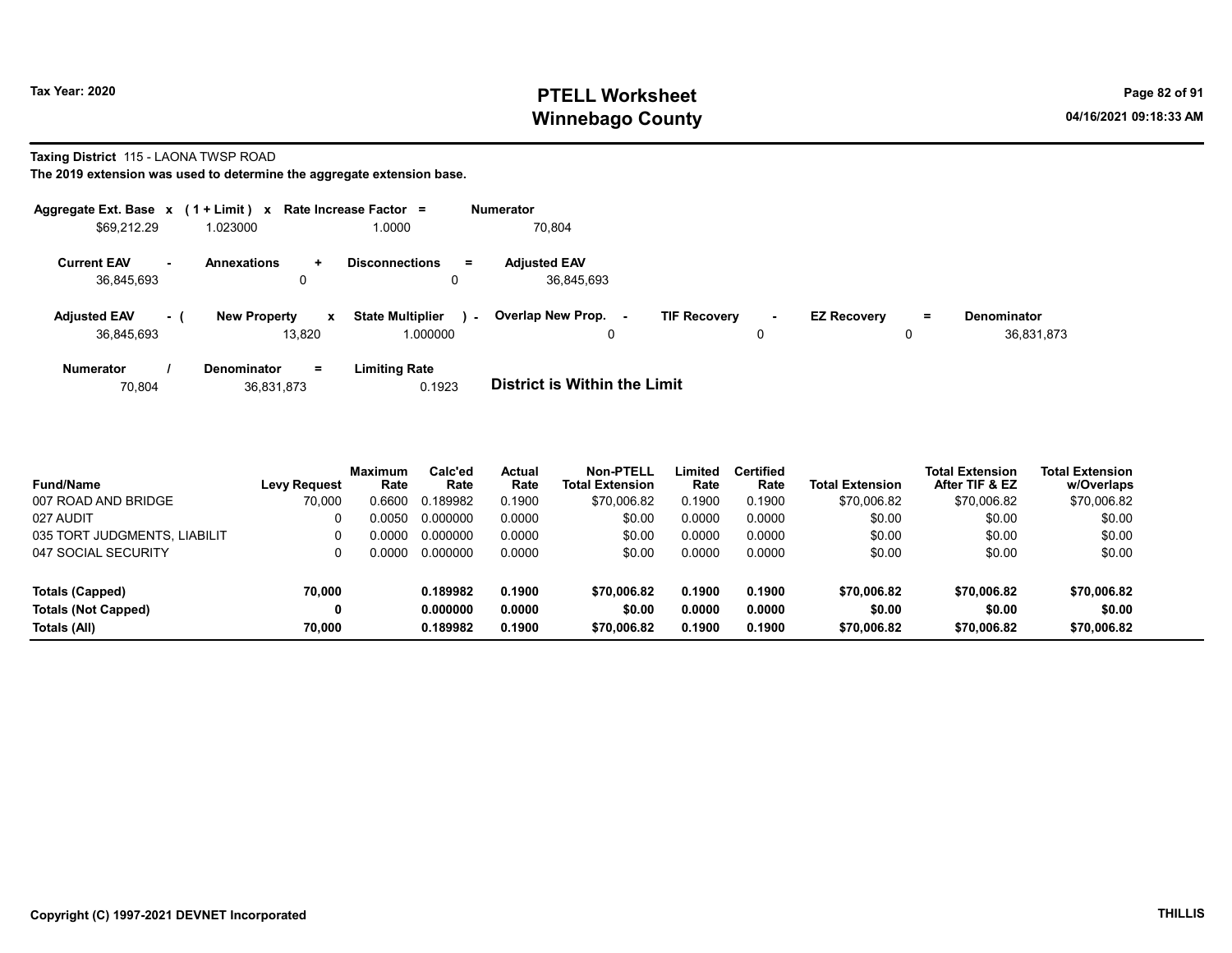### Taxing District 116 - OWEN TWSP ROAD

| Aggregate Ext. Base x (1 + Limit) x Rate Increase Factor = |                                     |                         |                 | <b>Numerator</b>      |                                     |                     |                          |                        |                                          |                                      |
|------------------------------------------------------------|-------------------------------------|-------------------------|-----------------|-----------------------|-------------------------------------|---------------------|--------------------------|------------------------|------------------------------------------|--------------------------------------|
| \$174,987.39                                               | 1.023000                            | 1.0000                  |                 | 179,012               |                                     |                     |                          |                        |                                          |                                      |
| <b>Current EAV</b>                                         | <b>Annexations</b><br>$\ddot{}$     | <b>Disconnections</b>   | $\equiv$        | <b>Adjusted EAV</b>   |                                     |                     |                          |                        |                                          |                                      |
| 92,617,546                                                 | 0                                   |                         | 0               |                       | 92,617,546                          |                     |                          |                        |                                          |                                      |
| <b>Adjusted EAV</b><br>- (                                 | <b>New Property</b><br>$\mathbf{x}$ | <b>State Multiplier</b> | $\lambda$       |                       | Overlap New Prop. -                 | <b>TIF Recovery</b> |                          | <b>EZ Recovery</b>     | <b>Denominator</b><br>$=$                |                                      |
| 92,617,546                                                 | 166,875                             |                         | 1.000000        |                       | 0                                   |                     | 0                        |                        | $\Omega$                                 | 92,450,671                           |
| <b>Numerator</b>                                           | <b>Denominator</b><br>$=$           | <b>Limiting Rate</b>    |                 |                       |                                     |                     |                          |                        |                                          |                                      |
| 179,012                                                    | 92,450,671                          |                         | 0.1937          |                       | <b>District is Over the Limit</b>   |                     |                          |                        |                                          |                                      |
| <b>Limiting Rate</b>                                       | <b>Computed Rate</b><br>$\equiv$    | <b>Reduction Factor</b> |                 |                       |                                     |                     |                          |                        |                                          |                                      |
| 0.1937                                                     | 0.196100                            |                         | 0.9878          |                       |                                     |                     |                          |                        |                                          |                                      |
| <b>Fund/Name</b>                                           | <b>Levy Request</b>                 | <b>Maximum</b><br>Rate  | Calc'ed<br>Rate | <b>Actual</b><br>Rate | Non-PTELL<br><b>Total Extension</b> | Limited<br>Rate     | <b>Certified</b><br>Rate | <b>Total Extension</b> | <b>Total Extension</b><br>After TIF & EZ | <b>Total Extension</b><br>w/Overlaps |
| 007 ROAD AND BRIDGE                                        | 81,000                              | 0.6600                  | 0.087456        | 0.0875                | \$81,040.35                         | 0.0862              | 0.0862                   | \$79,836.32            | \$79,836.32                              | \$79,836.32                          |
| 009 PERMANENT ROAD                                         | 88,500                              | 0.2500                  | 0.095554        | 0.0956                | \$88,542.37                         | 0.0945              | 0.0945                   | \$87,523.58            | \$87,523.58                              | \$87,523.58                          |
| 035 TORT JUDGMENTS, LIABILIT                               | 7,000                               | 0.0000                  | 0.007558        | 0.0076                | \$7.038.93                          | 0.0076              | 0.0076                   | \$7.038.93             | \$7,038.93                               | \$7,038.93                           |
| 047 SOCIAL SECURITY                                        | 5,000                               | 0.0000                  | 0.005399        | 0.0054                | \$5,001.35                          | 0.0054              | 0.0054                   | \$5,001.35             | \$5,001.35                               | \$5,001.35                           |
| <b>Totals (Capped)</b>                                     | 181,500                             |                         | 0.195967        | 0.1961                | \$181,623.00                        | 0.1937              | 0.1937                   | \$179,400.19           | \$179,400.18                             | \$179,400.18                         |
| <b>Totals (Not Capped)</b>                                 | 0                                   |                         | 0.000000        | 0.0000                | \$0.00                              | 0.0000              | 0.0000                   | \$0.00                 | \$0.00                                   | \$0.00                               |
| Totals (All)                                               | 181,500                             |                         | 0.195967        | 0.1961                | \$181,623.00                        | 0.1937              | 0.1937                   | \$179,400.19           | \$179,400.18                             | \$179,400.18                         |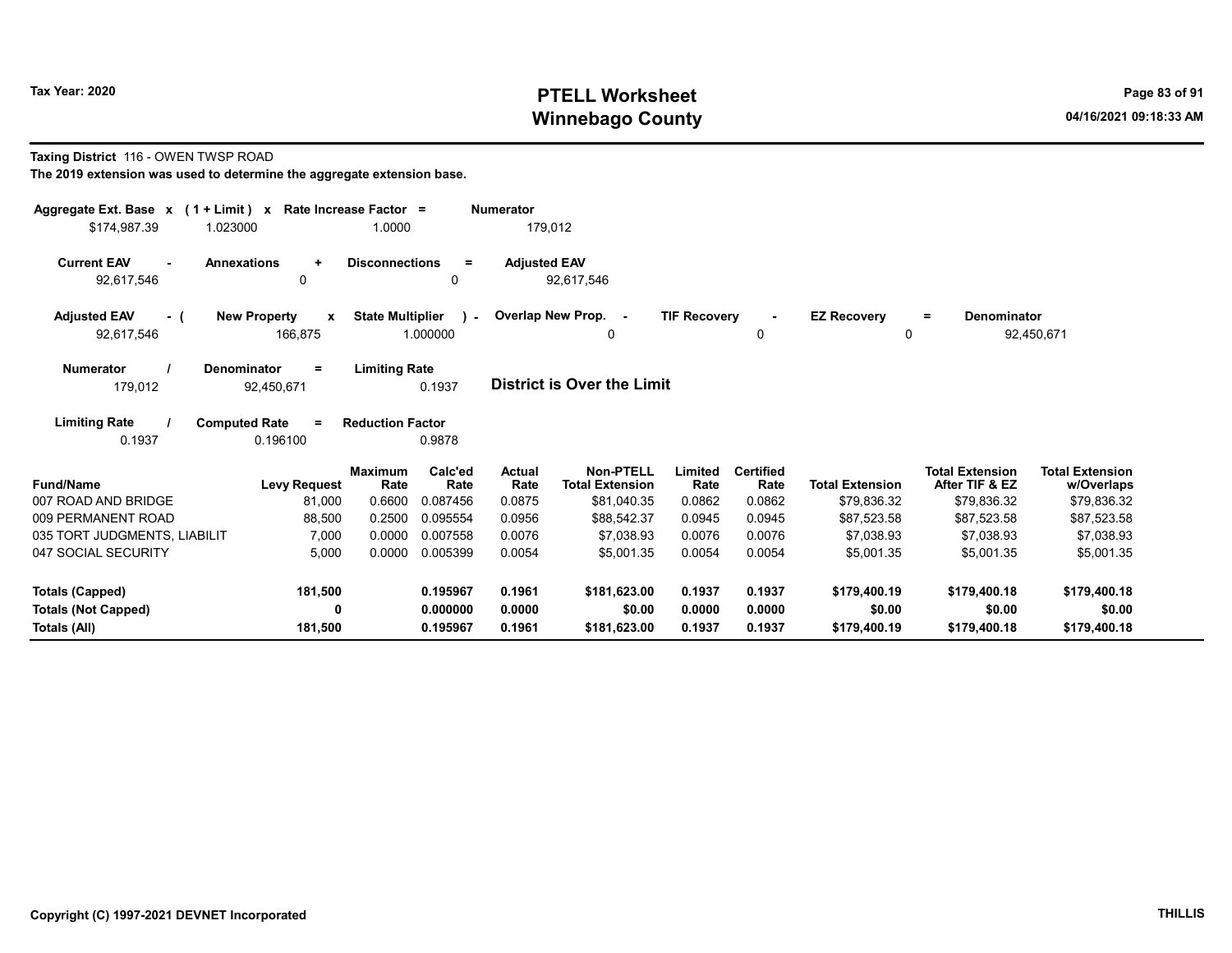#### Taxing District 117 - PECATONICA TWSP ROAD The 2019 extension was used to determine the aggregate extension base.

| Aggregate Ext. Base $x$ (1 + Limit) $x$<br>\$134.489.29<br>1.023000 | Rate Increase Factor =                | 1.0000                                              | <b>Numerator</b><br>137,583 |                                     |                     |                          |                         |                                          |                                      |
|---------------------------------------------------------------------|---------------------------------------|-----------------------------------------------------|-----------------------------|-------------------------------------|---------------------|--------------------------|-------------------------|------------------------------------------|--------------------------------------|
| <b>Current EAV</b><br><b>Annexations</b><br>76.861.312              | $\ddot{}$<br>0                        | <b>Disconnections</b><br>Ξ<br>0                     | <b>Adjusted EAV</b>         | 76.861.312                          |                     |                          |                         |                                          |                                      |
| <b>Adjusted EAV</b><br>- 1<br>76,861,312                            | <b>New Property</b><br>X<br>166,663   | <b>State Multiplier</b><br>$\mathbf{r}$<br>1.000000 |                             | Overlap New Prop. -<br>0            | <b>TIF Recovery</b> | 0                        | <b>EZ Recovery</b><br>0 | <b>Denominator</b><br>$=$                | 76,694,649                           |
| <b>Numerator</b><br><b>Denominator</b><br>137,583                   | $\equiv$<br>76,694,649                | <b>Limiting Rate</b><br>0.1794                      |                             | <b>District is Over the Limit</b>   |                     |                          |                         |                                          |                                      |
| <b>Limiting Rate</b><br><b>Computed Rate</b><br>0.1794              | $=$<br>0.183900                       | <b>Reduction Factor</b><br>0.9755                   |                             |                                     |                     |                          |                         |                                          |                                      |
| <b>Fund/Name</b>                                                    | <b>Maximum</b><br><b>Levy Request</b> | Calc'ed<br>Rate<br>Rate                             | Actual<br>Rate              | Non-PTELL<br><b>Total Extension</b> | Limited<br>Rate     | <b>Certified</b><br>Rate | <b>Total Extension</b>  | <b>Total Extension</b><br>After TIF & EZ | <b>Total Extension</b><br>w/Overlaps |
| 007 ROAD AND BRIDGE                                                 | 0.6600<br>81,000                      | 0.105385                                            | 0.1054                      | \$81,011.82                         | 0.1027              | 0.1027                   | \$78,936.57             | \$78,936.57                              | \$78,936.57                          |
| 009 PERMANENT ROAD                                                  | 0.2500<br>17,000                      | 0.022118                                            | 0.0222                      | \$17.063.21                         | 0.0217              | 0.0217                   | \$16,678.90             | \$16,678.90                              | \$16,678.90                          |
| 010 EQUIPMENT AND BUILDING                                          | 0.1000<br>36,700                      | 0.047748                                            | 0.0478                      | \$36,739.71                         | 0.0467              | 0.0467                   | \$35.894.23             | \$35,894.23                              | \$35,894.23                          |
| 035 TORT JUDGMENTS, LIABILIT                                        | 6,500<br>0.0000                       | 0.008457                                            | 0.0085                      | \$6.533.21                          | 0.0083              | 0.0083                   | \$6.379.49              | \$6.379.49                               | \$6.379.49                           |
| <b>Totals (Capped)</b>                                              | 141,200                               | 0.183708                                            | 0.1839                      | \$141,347.95                        | 0.1794              | 0.1794                   | \$137,889.19            | \$137.889.19                             | \$137,889.19                         |
| <b>Totals (Not Capped)</b>                                          | 0                                     | 0.000000                                            | 0.0000                      | \$0.00                              | 0.0000              | 0.0000                   | \$0.00                  | \$0.00                                   | \$0.00                               |
| <b>Totals (All)</b>                                                 | 141,200                               | 0.183708                                            | 0.1839                      | \$141,347.95                        | 0.1794              | 0.1794                   | \$137,889.19            | \$137,889.19                             | \$137,889.19                         |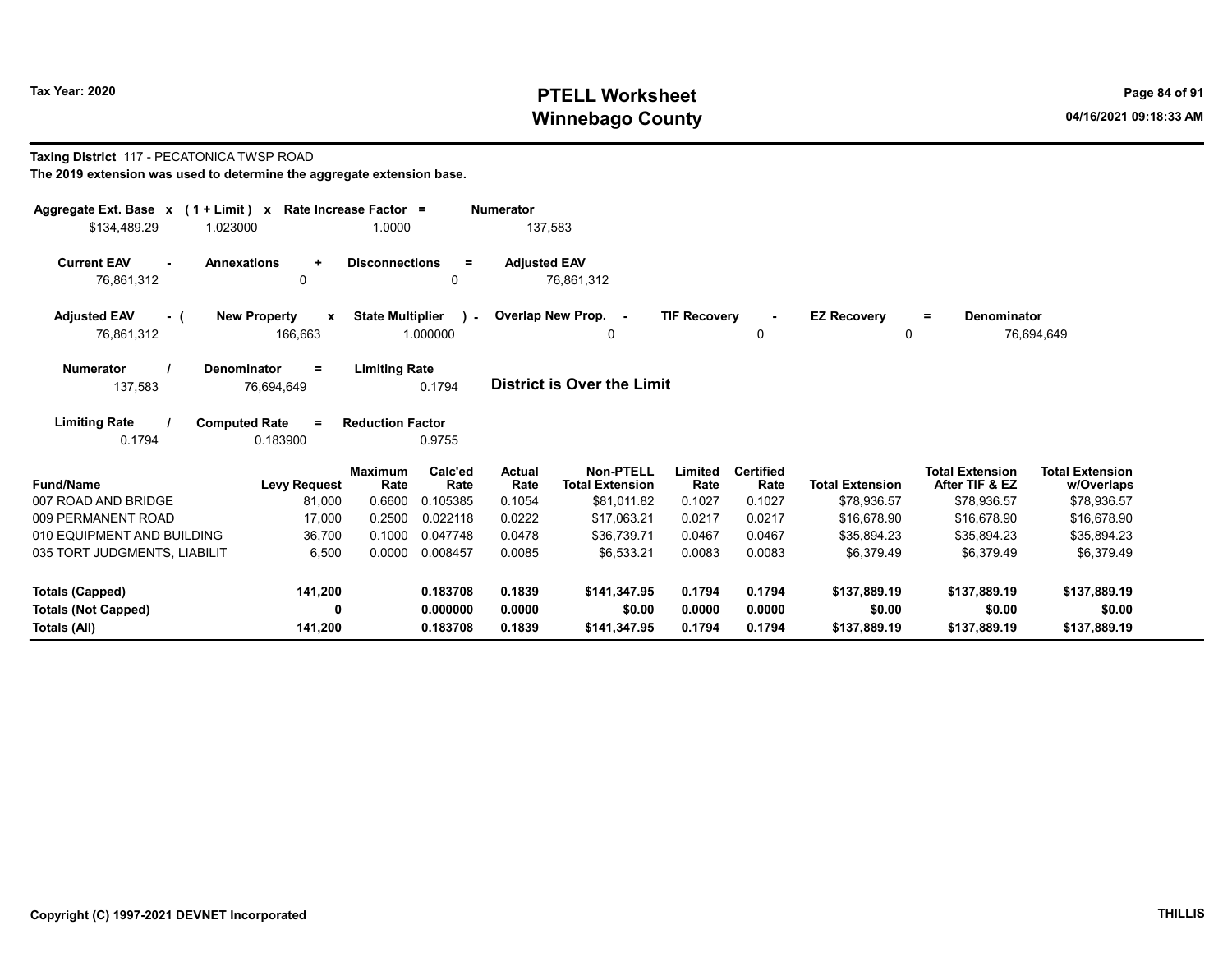# Taxing District 118 - ROCKFORD TWSP ROAD

The 2018 extension was used to determine the aggregate extension base.

| Aggregate Ext. Base $x$ (1 + Limit) $x$ |        |                                                  | Rate Increase Factor $=$                          | <b>Numerator</b>                     |                           |                    |          |                                     |
|-----------------------------------------|--------|--------------------------------------------------|---------------------------------------------------|--------------------------------------|---------------------------|--------------------|----------|-------------------------------------|
| \$2,627,635.76                          |        | 1.023000                                         | 1.0000                                            | 2,688,071                            |                           |                    |          |                                     |
| <b>Current EAV</b><br>2,085,798,070     | $\sim$ | <b>Annexations</b><br>÷.<br>0                    | <b>Disconnections</b><br>$=$<br>0                 | <b>Adjusted EAV</b><br>2.085.798.070 |                           |                    |          |                                     |
| <b>Adjusted EAV</b><br>2,085,798,070    | - 1    | <b>New Property</b><br>$\mathbf{x}$<br>9,898,330 | <b>State Multiplier</b><br>$\sim$ $-$<br>1.000000 | Overlap New Prop. -<br>0             | <b>TIF Recovery</b><br>۰. | <b>EZ Recovery</b> | $=$<br>U | <b>Denominator</b><br>2,075,899,740 |
| <b>Numerator</b>                        |        | <b>Denominator</b><br>Ξ.                         | Limiting Rate                                     |                                      |                           |                    |          |                                     |

2,688,071 2,075,899,740 0.1295 District is Within the Limit

| <b>Fund/Name</b>           | <b>Levy Request</b> | <b>Maximum</b><br>Rate | Calc'ed<br>Rate | Actual<br>Rate | Non-PTELL<br><b>Total Extension</b> | ∟imited<br>Rate | <b>Certified</b><br>Rate | <b>Total Extension</b> | <b>Total Extension</b><br>After TIF & EZ | <b>Total Extension</b><br>w/Overlaps |  |
|----------------------------|---------------------|------------------------|-----------------|----------------|-------------------------------------|-----------------|--------------------------|------------------------|------------------------------------------|--------------------------------------|--|
| 005 I. M. R. F.            | 26,262              | .0000                  | 0.001259        | 0.0013         | \$27.115.37                         | 0.0013          | 0.0013                   | \$27,730.67            | \$27.115.37                              | \$27,115.37                          |  |
| 007 ROAD AND BRIDGE        | 2,599,938           | .6600                  | 0.124650        | 0.1247         | \$2,600.990.19                      | 0.1247          | 0.1247                   | \$2,660,010.96         | \$2,600,990.19                           | \$2,600,990.19                       |  |
| Totals (Capped)            | 2,626,200           |                        | 0.125909        | 0.1260         | \$2,628,105.56                      | 0.1260          | 0.1260                   | \$2,687,741.63         | \$2.628.105.56                           | \$2,628,105.56                       |  |
| <b>Totals (Not Capped)</b> | 0                   |                        | 0.000000        | 0.0000         | \$0.00                              | 0.0000          | 0.0000                   | \$0.00                 | \$0.00                                   | \$0.00                               |  |
| Totals (All)               | 2,626,200           |                        | 0.125909        | 0.1260         | \$2,628,105.56                      | 0.1260          | 0.1260                   | \$2,687,741.63         | \$2,628,105.56                           | \$2,628,105.56                       |  |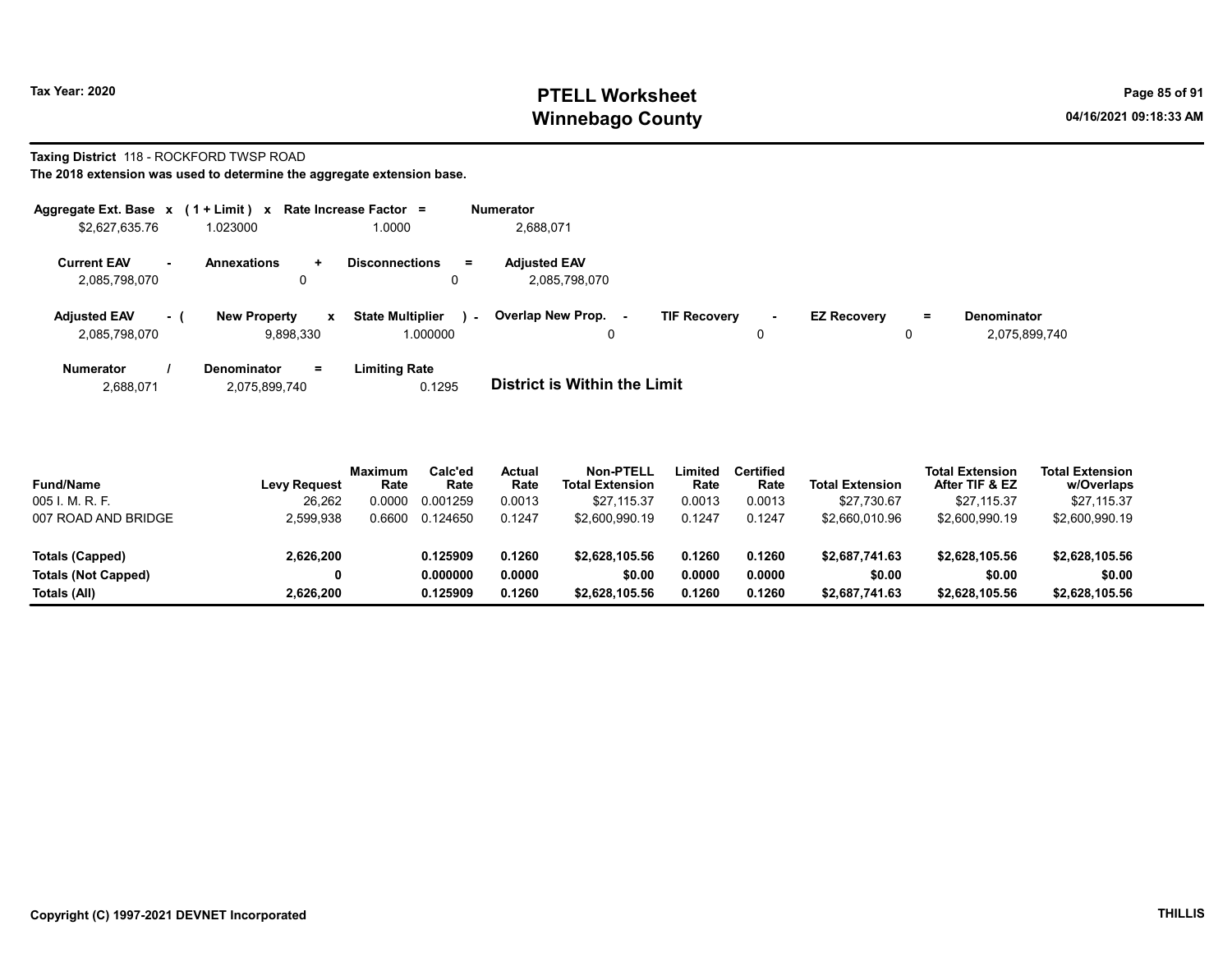### Taxing District 119 - ROCKTON TWSP ROAD The 2019 extension was used to determine the aggregate extension base.

| Aggregate Ext. Base $x$ (1 + Limit) $x$   |                                                  | Rate Increase Factor =              |                 | <b>Numerator</b>    |                                            |                     |                          |                                |                                          |                                      |  |
|-------------------------------------------|--------------------------------------------------|-------------------------------------|-----------------|---------------------|--------------------------------------------|---------------------|--------------------------|--------------------------------|------------------------------------------|--------------------------------------|--|
| \$411,000.82                              | 1.023000                                         | 1.0000                              |                 | 420,454             |                                            |                     |                          |                                |                                          |                                      |  |
| <b>Current EAV</b><br>284,642,641         | <b>Annexations</b><br>$\ddot{}$<br>0             | <b>Disconnections</b>               | $=$<br>0        | <b>Adjusted EAV</b> | 284,642,641                                |                     |                          |                                |                                          |                                      |  |
| <b>Adjusted EAV</b><br>- (<br>284,642,641 | <b>New Property</b><br>$\mathbf{x}$<br>1,010,661 | <b>State Multiplier</b><br>1.000000 | $\mathbf{I}$    |                     | Overlap New Prop. -<br>$\Omega$            | <b>TIF Recovery</b> | $\blacksquare$<br>0      | <b>EZ Recovery</b><br>$\Omega$ | <b>Denominator</b><br>$=$                | 283,631,980                          |  |
| <b>Numerator</b><br>420,454               | <b>Denominator</b><br>Ξ.<br>283,631,980          | <b>Limiting Rate</b>                | 0.1483          |                     | District is Over the Limit                 |                     |                          |                                |                                          |                                      |  |
| <b>Limiting Rate</b><br>0.1483            | <b>Computed Rate</b><br>0.154800                 | <b>Reduction Factor</b>             | 0.9580          |                     |                                            |                     |                          |                                |                                          |                                      |  |
| <b>Fund/Name</b>                          | <b>Levy Request</b>                              | <b>Maximum</b><br>Rate              | Calc'ed<br>Rate | Actual<br>Rate      | <b>Non-PTELL</b><br><b>Total Extension</b> | Limited<br>Rate     | <b>Certified</b><br>Rate | <b>Total Extension</b>         | <b>Total Extension</b><br>After TIF & EZ | <b>Total Extension</b><br>w/Overlaps |  |
| 007 ROAD AND BRIDGE                       | 100,000                                          | 0.6600                              | 0.035132        | 0.0352              | \$100,194.21                               | 0.0287              | 0.0287                   | \$83,440.94                    | \$81,692.44                              | \$81,692.44                          |  |
| 009 PERMANENT ROAD                        | 340,369                                          | 0.2500                              | 0.119578        | 0.1196              | \$340,432.60                               | 0.1196              | 0.1196                   | \$347,719.03                   | \$340,432.60                             | \$340,432.60                         |  |
| <b>Totals (Capped)</b>                    | 440,369                                          |                                     | 0.154710        | 0.1548              | \$440,626.81                               | 0.1483              | 0.1483                   | \$431,159.97                   | \$422,125.04                             | \$422,125.04                         |  |
| <b>Totals (Not Capped)</b>                | 0                                                |                                     | 0.000000        | 0.0000              | \$0.00                                     | 0.0000              | 0.0000                   | \$0.00                         | \$0.00                                   | \$0.00                               |  |
| Totals (All)                              | 440,369                                          |                                     | 0.154710        | 0.1548              | \$440,626.81                               | 0.1483              | 0.1483                   | \$431,159.97                   | \$422,125.04                             | \$422,125.04                         |  |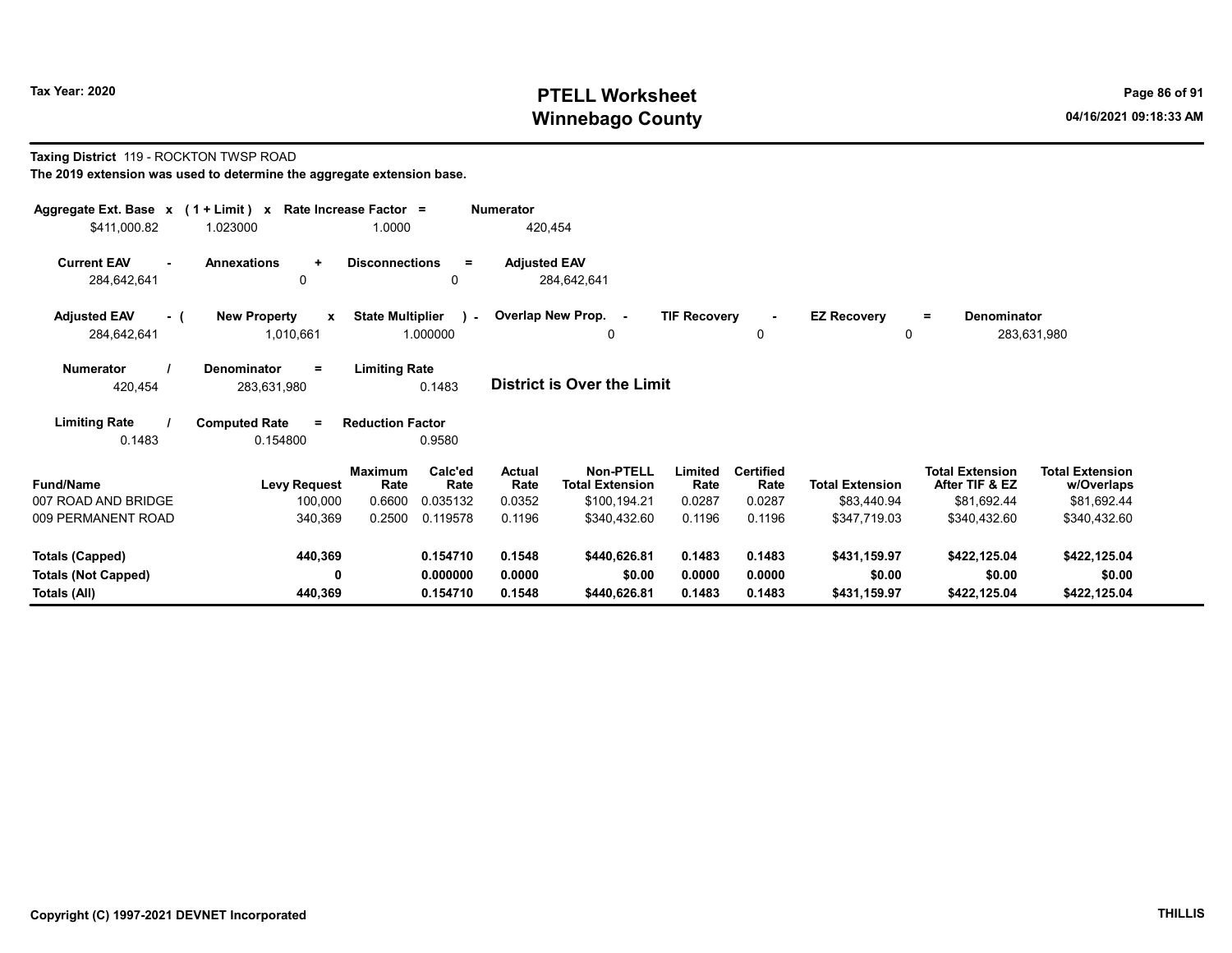### Taxing District 120 - ROSCOE TWSP ROAD

| Aggregate Ext. Base $x$ (1 + Limit) $x$ |     |                                                  | Rate Increase Factor =                        | <b>Numerator</b>                                                                                                                   |
|-----------------------------------------|-----|--------------------------------------------------|-----------------------------------------------|------------------------------------------------------------------------------------------------------------------------------------|
| \$810,845.53                            |     | 1.023000                                         | 1.0000                                        | 829,495                                                                                                                            |
| <b>Current EAV</b><br>500.611.628       | н.  | <b>Annexations</b><br>$\pm$<br>0                 | <b>Disconnections</b><br>$=$<br>0             | <b>Adjusted EAV</b><br>500.611.628                                                                                                 |
| <b>Adjusted EAV</b><br>500.611.628      | - 1 | <b>New Property</b><br>$\mathbf{x}$<br>2.009.107 | <b>State Multiplier</b><br>$\sim$<br>1.000000 | Overlap New Prop.<br><b>TIF Recovery</b><br><b>EZ Recovery</b><br>Denominator<br>$=$<br>$\sim$<br>۰.<br>498.602.521<br>0<br>0<br>0 |
| <b>Numerator</b><br>829,495             |     | $=$<br><b>Denominator</b><br>498.602.521         | <b>Limiting Rate</b><br>0.1664                | <b>District is Within the Limit</b>                                                                                                |

| <b>Fund/Name</b>           | <b>Levy Request</b> | Maximum<br>Rate | Calc'ed<br>Rate | Actual<br>Rate | Non-PTELL<br><b>Total Extension</b> | Limited<br>Rate | Certified<br>Rate | <b>Total Extension</b> | <b>Total Extension</b><br>After TIF & EZ | <b>Total Extension</b><br>w/Overlaps |
|----------------------------|---------------------|-----------------|-----------------|----------------|-------------------------------------|-----------------|-------------------|------------------------|------------------------------------------|--------------------------------------|
| 007 ROAD AND BRIDGE        | 81.880              | 0.6600          | 0.016356        | 0.0164         | \$82,100.31                         | 0.0164          | 0.0164            | \$82,199.73            | \$82,100.31                              | \$82,100.31                          |
| 008 BRIDGE CONST W/ COUNTY | 320.'               | 0.2500          | 0.001462        | 0.0015         | \$7.509.17                          | 0.0015          | 0.0015            | \$7.518.27             | \$7.509.17                               | \$7.509.17                           |
| 009 PERMANENT ROAD         | 720.800             | 0.2500          | 0.143984        | 0.1440         | \$720.880.74                        | 0.1440          | 0.1440            | \$721.753.76           | \$720.880.74                             | \$720,880.74                         |
| <b>Totals (Capped)</b>     | 810.000             |                 | 0.161802        | 0.1619         | \$810,490.22                        | 0.1619          | 0.1619            | \$811.471.77           | \$810,490.22                             | \$810,490.22                         |
| <b>Totals (Not Capped)</b> |                     |                 | 0.000000        | 0.0000         | \$0.00                              | 0.0000          | 0.0000            | \$0.00                 | \$0.00                                   | \$0.00                               |
| Totals (All)               | 810.000             |                 | 0.161802        | 0.1619         | \$810,490.22                        | 0.1619          | 0.1619            | \$811.471.77           | \$810,490.22                             | \$810,490.22                         |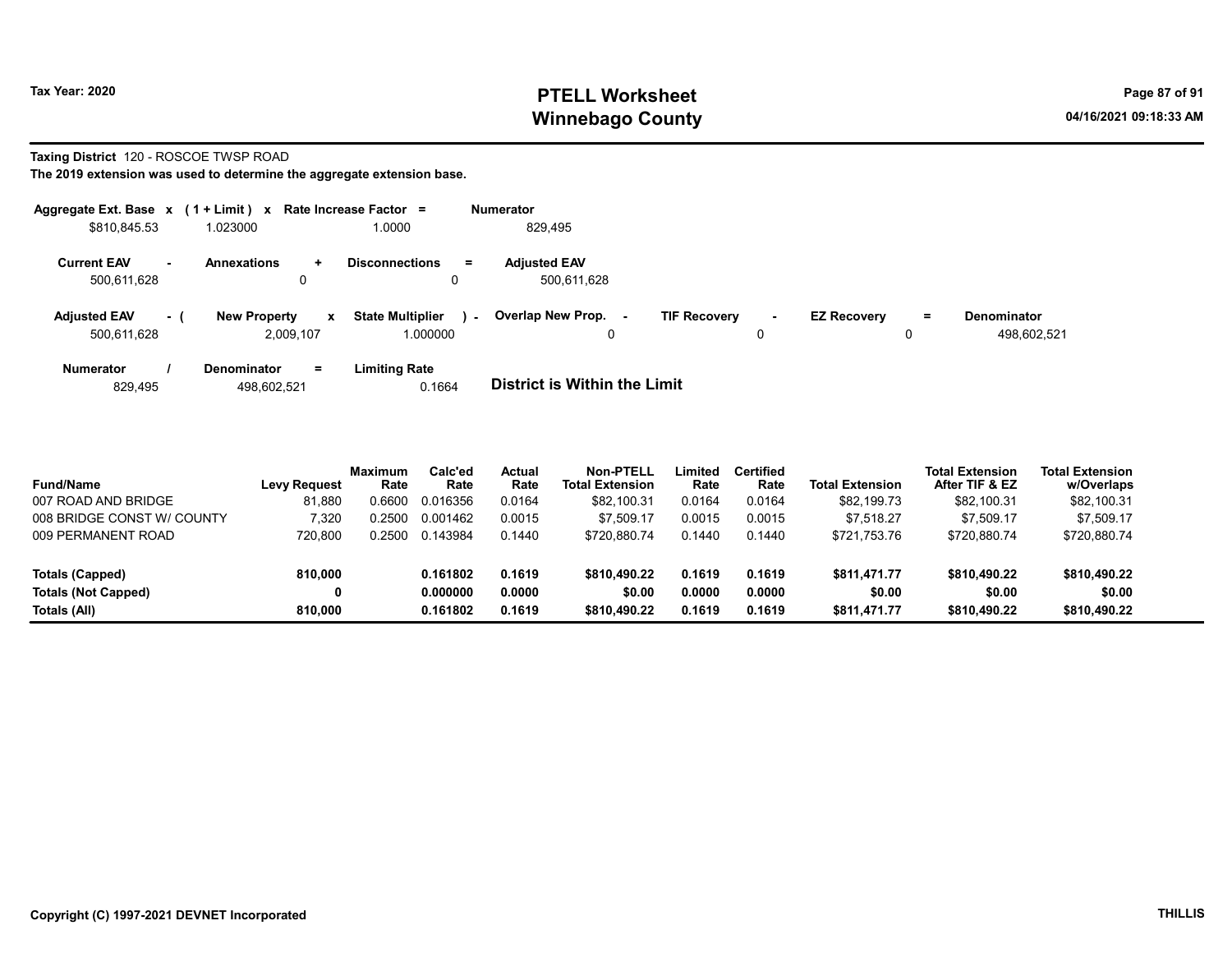### Taxing District 121 - SEWARD TWSP ROAD

|                                   |     | Aggregate Ext. Base x (1 + Limit) x Rate Increase Factor = |                                     |        | <b>Numerator</b>                         |                     |        |                    |    |                                  |
|-----------------------------------|-----|------------------------------------------------------------|-------------------------------------|--------|------------------------------------------|---------------------|--------|--------------------|----|----------------------------------|
| \$113,447.46                      |     | 1.023000                                                   | 0000.1                              |        | 116.057                                  |                     |        |                    |    |                                  |
| <b>Current EAV</b><br>28.145.987  |     | <b>Annexations</b><br>$\ddot{}$<br>0                       | <b>Disconnections</b><br>0          | Ξ.     | <b>Adjusted EAV</b><br>28.145.987        |                     |        |                    |    |                                  |
| <b>Adjusted EAV</b><br>28,145,987 | - 1 | <b>New Property</b><br>x<br>74.549                         | <b>State Multiplier</b><br>1.000000 | $\sim$ | Overlap New Prop.<br>$\blacksquare$<br>0 | <b>TIF Recovery</b> | $\sim$ | <b>EZ Recovery</b> | Ξ. | <b>Denominator</b><br>28,071,438 |
| <b>Numerator</b>                  |     | $=$<br><b>Denominator</b>                                  | <b>Limiting Rate</b>                |        | _______________________                  |                     |        |                    |    |                                  |

| 28.071.438<br>116.057 | 0.4135 | District is Within the Limit |
|-----------------------|--------|------------------------------|
|-----------------------|--------|------------------------------|

| <b>Fund/Name</b>           | <b>Levy Request</b> | <b>Maximum</b><br>Rate | Calc'ed<br>Rate | Actual<br>Rate | Non-PTELL<br><b>Total Extension</b> | Limited<br>Rate | <b>Certified</b><br>Rate | Total Extension | <b>Total Extension</b><br>After TIF & EZ | <b>Total Extension</b><br>w/Overlaps |  |
|----------------------------|---------------------|------------------------|-----------------|----------------|-------------------------------------|-----------------|--------------------------|-----------------|------------------------------------------|--------------------------------------|--|
| 007 ROAD AND BRIDGE        | 48.910              | 0.6600                 | 0.173773        | 0.1738         | \$48.917.73                         | 0.1738          | 0.1738                   | \$48.917.73     | \$48.917.73                              | \$48,917.73                          |  |
| 008 BRIDGE CONST W/ COUNTY | 2.400               | 0.2500                 | 0.008527        | 0.0086         | \$2,420.55                          | 0.0086          | 0.0086                   | \$2.420.55      | \$2,420.55                               | \$2.420.55                           |  |
| 009 PERMANENT ROAD         | 49.470              | 0.2500                 | 0.175762        | 0.1758         | \$49.480.65                         | 0.1758          | 0.1758                   | \$49.480.65     | \$49.480.65                              | \$49,480.65                          |  |
| 010 EQUIPMENT AND BUILDING | 11.650              | 0.1000                 | 0.041391        | 0.0414         | \$11.652.44                         | 0.0414          | 0.0414                   | \$11.652.44     | \$11.652.44                              | \$11,652.44                          |  |
| 047 SOCIAL SECURITY        | 3.150               | 0.0000                 | 0.011192        | 0.0112         | \$3,152.35                          | 0.0112          | 0.0112                   | \$3,152.35      | \$3,152.35                               | \$3,152.35                           |  |
| Totals (Capped)            | 115,580             |                        | 0.410645        | 0.4108         | \$115,623.72                        | 0.4108          | 0.4108                   | \$115,623.71    | \$115,623.72                             | \$115,623.72                         |  |
| <b>Totals (Not Capped)</b> | 0                   |                        | 0.000000        | 0.0000         | \$0.00                              | 0.0000          | 0.0000                   | \$0.00          | \$0.00                                   | \$0.00                               |  |
| Totals (All)               | 115,580             |                        | 0.410645        | 0.4108         | \$115,623.72                        | 0.4108          | 0.4108                   | \$115,623.71    | \$115,623.72                             | \$115,623.72                         |  |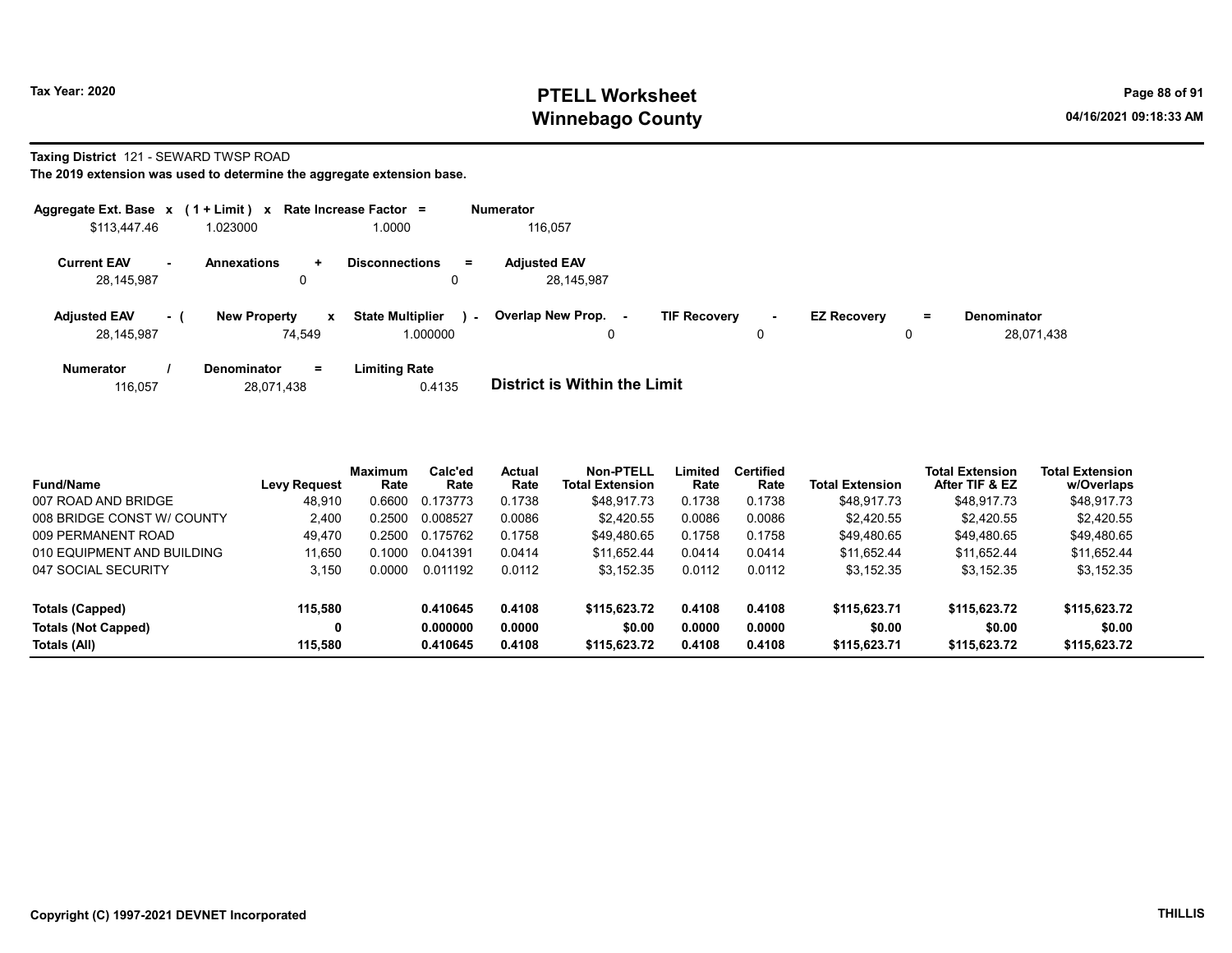#### Taxing District 122 - SHIRLAND TWSP ROAD The 2019 extension was used to determine the aggregate extension base.

| Aggregate Ext. Base $x$ (1 + Limit) $x$<br>\$27,956.09 | Rate Increase Factor =<br>1.023000            | 1.0000                           |                             | <b>Numerator</b><br>28,599 |                                     |                     |                          |                         |                                          |                                      |
|--------------------------------------------------------|-----------------------------------------------|----------------------------------|-----------------------------|----------------------------|-------------------------------------|---------------------|--------------------------|-------------------------|------------------------------------------|--------------------------------------|
| <b>Current EAV</b><br>24,938,922                       | <b>Annexations</b><br>$\ddot{}$<br>0          | <b>Disconnections</b>            | $\equiv$<br>0               | <b>Adjusted EAV</b>        | 24,938,922                          |                     |                          |                         |                                          |                                      |
| <b>Adjusted EAV</b><br>- (<br>24,938,922               | <b>New Property</b><br>$\mathbf{x}$<br>64,601 | <b>State Multiplier</b>          | $\sim$<br>1.000000          |                            | Overlap New Prop. -<br>0            | <b>TIF Recovery</b> | 0                        | <b>EZ Recovery</b><br>0 | <b>Denominator</b><br>$\equiv$           | 24,874,321                           |
| <b>Numerator</b><br>28,599                             | <b>Denominator</b><br>$=$<br>24,874,321       | <b>Limiting Rate</b>             | 0.1150                      |                            | <b>District is Over the Limit</b>   |                     |                          |                         |                                          |                                      |
| <b>Limiting Rate</b><br>0.1150                         | <b>Computed Rate</b><br>$=$<br>0.117700       | <b>Reduction Factor</b>          | 0.9771                      |                            |                                     |                     |                          |                         |                                          |                                      |
| <b>Fund/Name</b><br>007 ROAD AND BRIDGE                | <b>Levy Request</b>                           | <b>Maximum</b><br>Rate<br>0.6600 | Calc'ed<br>Rate<br>0.117700 | Actual<br>Rate<br>0.1177   | Non-PTELL<br><b>Total Extension</b> | Limited<br>Rate     | <b>Certified</b><br>Rate | <b>Total Extension</b>  | <b>Total Extension</b><br>After TIF & EZ | <b>Total Extension</b><br>w/Overlaps |
| 008 BRIDGE CONST W/ COUNTY                             | 29,353<br>$\Omega$                            | 0.2500                           | 0.000000                    | 0.0000                     | \$29,353.11<br>\$0.00               | 0.1150<br>0.0000    | 0.1150<br>0.0000         | \$28,679.76<br>\$0.00   | \$28,679.76<br>\$0.00                    | \$28,679.76<br>\$0.00                |
| 009 PERMANENT ROAD                                     | 0                                             | 0.0000                           | 0.000000                    | 0.0000                     | \$0.00                              | 0.0000              | 0.0000                   | \$0.00                  | \$0.00                                   | \$0.00                               |
| Totals (Capped)                                        | 29,353                                        |                                  | 0.117700                    | 0.1177                     | \$29.353.11                         | 0.1150              | 0.1150                   | \$28,679.76             | \$28,679.76                              | \$28,679.76                          |
| <b>Totals (Not Capped)</b><br>Totals (All)             | 0<br>29,353                                   |                                  | 0.000000<br>0.117700        | 0.0000<br>0.1177           | \$0.00<br>\$29,353.11               | 0.0000<br>0.1150    | 0.0000<br>0.1150         | \$0.00<br>\$28,679.76   | \$0.00<br>\$28,679.76                    | \$0.00<br>\$28,679.76                |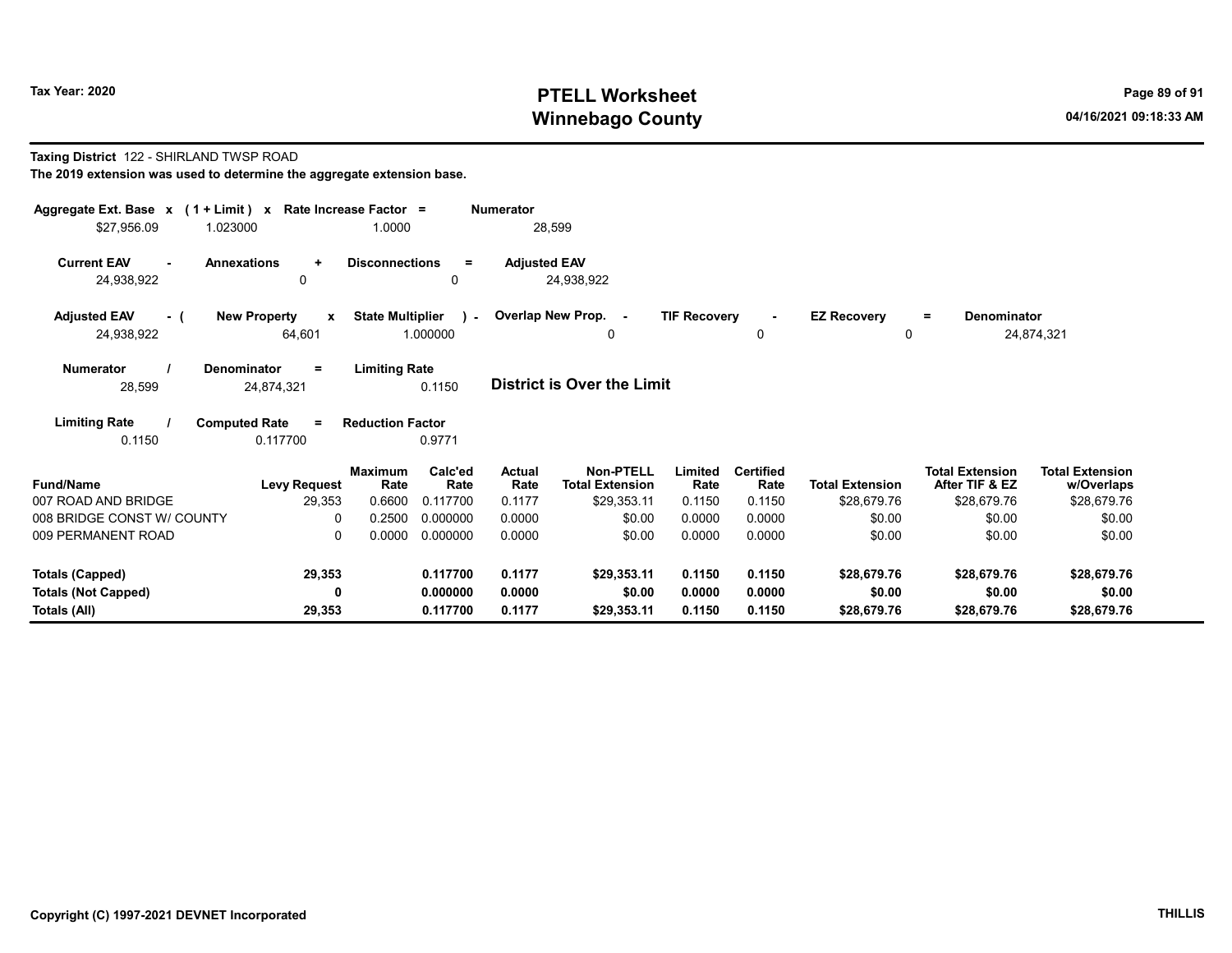Taxing District 123 - WINNEBAGO TWSP ROAD

# Tax Year: 2020 PTELL Worksheet Press, 2020 Page 90 of 91 Winnebago County and the county of the county of the county of the county of the county of the county of the county of the county of the county of the county of the county of the county of the county of the county of the c

w/Overlaps Total Extension

105,588,645

#### The 2019 extension was used to determine the aggregate extension base. Aggregate Ext. Base x ( 1 + Limit ) x Rate Increase Factor = Numerator \$192,739.55 1.023000 1.0000 197,173 Current EAV - Annexations + Disconnections = Adjusted EAV 105,769,370 0 0 105,769,370 Adjusted EAV - ( New Property x State Multiplier 105,769,370 180,725 1.000000 Numerator / Denominator = Limiting Rate District is Over the Limit Limiting Rate / Computed Rate = 197,173 105,588,645 0.1868 0.1868 0.190500 Reduction Factor 0.9806 Fund/Name Levy Request Rate Rate Total Extension Total Extension **Limited<br>Rate** After TIF & EZ Total Extension Maximum Calc'ed Actual<br>Rate Rate Rate **Rate** Calc'ed Rate Non-PTELL Limited Certified 007 ROAD AND BRIDGE 50,090 0.6600 0.047358 0.0474 \$50,134.68 0.0464 0.0464 \$49,076.99 \$49,076.99 \$49,076.99 009 PERMANENT ROAD 151,320 0.2500 0.143066 0.1431 \$151,355.97 0.1404 0.1404 \$148,500.20 \$148,500.20 \$148,500.20 0 Overlap New Prop. - TIF Recovery - EZ Recovery 0 0 = Denominator  $\cdot$

| $0001$ LINIARERI INDAD     | 10 JULU | v.∠∪v    | <b>V.ITVI</b> | $V1U1U2U1$   | <u>v. ITVT</u> | <b>0.1TUT</b> | $V = V - V$  | $V = V, V, V, V$ | $V = V - V$  |  |
|----------------------------|---------|----------|---------------|--------------|----------------|---------------|--------------|------------------|--------------|--|
| Totals (Capped)            | 201,410 | 0.190424 | 0.1905        | \$201.490.65 | 0.1868         | 0.1868        | \$197,577.18 | \$197.577.19     | \$197,577.19 |  |
| <b>Totals (Not Capped)</b> |         | 0.000000 | 0.0000        | \$0.00       | 0.0000         | 0.0000        | \$0.00       | \$0.00           | \$0.00       |  |
| Totals (All)               | 201.410 | 0.190424 | 0.1905        | \$201.490.65 | 0.1868         | 0.1868        | \$197,577.18 | \$197,577.19     | \$197,577.19 |  |